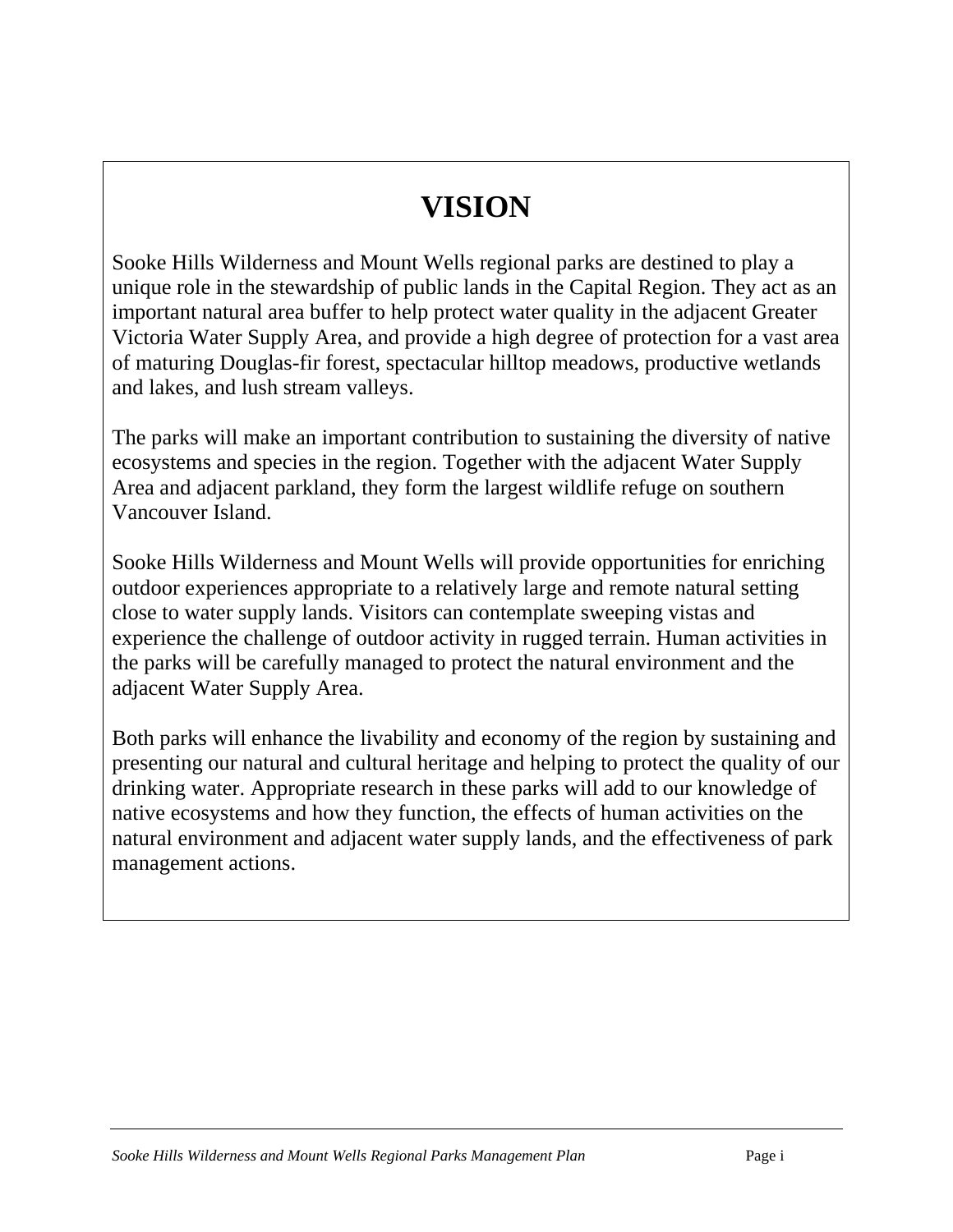# **Acknowledgements**

*CRD Parks gratefully acknowledges the following people for their significant contribution to the Sooke Hills Wilderness and Mount Wells Regional Park Management Plan. Completion of this plan would not have been possible without the dedication and commitment of these and many others in the Capital Region.* 

# **Project Management Team**

BC Parks - Dave Chater Capital Health Region - Gary Gibson CRD Water - Stewart Irwin, Gordon Joyce Ministry of Municipal Affairs - Allan Le Fevre CRD Parks - Don Watmough CRD Parks - Gordon Tolman

# **Volunteer Public Advisory Group**

Members at Large - Bob Ahrens, Barbara Burrage, Nitya Harris, Al Jones, Jordan Tanz Regional Water Supply, Protection and Conservation Advisory Committee - John Mothersill Recreation Representative - Rick Rollins The Land Conservancy - Alison Spriggs

CRD Parks Committee - Karen Watson

# **CRD Parks Staff**

Manager, Planning and Conservation Services - Jeff Ward Park Planner - Joel Ussery (from 1998 to 2000) Administrative Support - Diane Knight

#### **Note:**

The Capital Region Water Supply and Sooke Hills Protection Act (Bill 17) which created Sooke Hills Wilderness Regional Park directed the CRD to prepare a management plan for the new park. The Act stipulated that the management plan required the approval of the Minister of Environment, Lands and Parks. In June 2001 the name of that ministry was changed to the Ministry of Water, Land and Air Protection.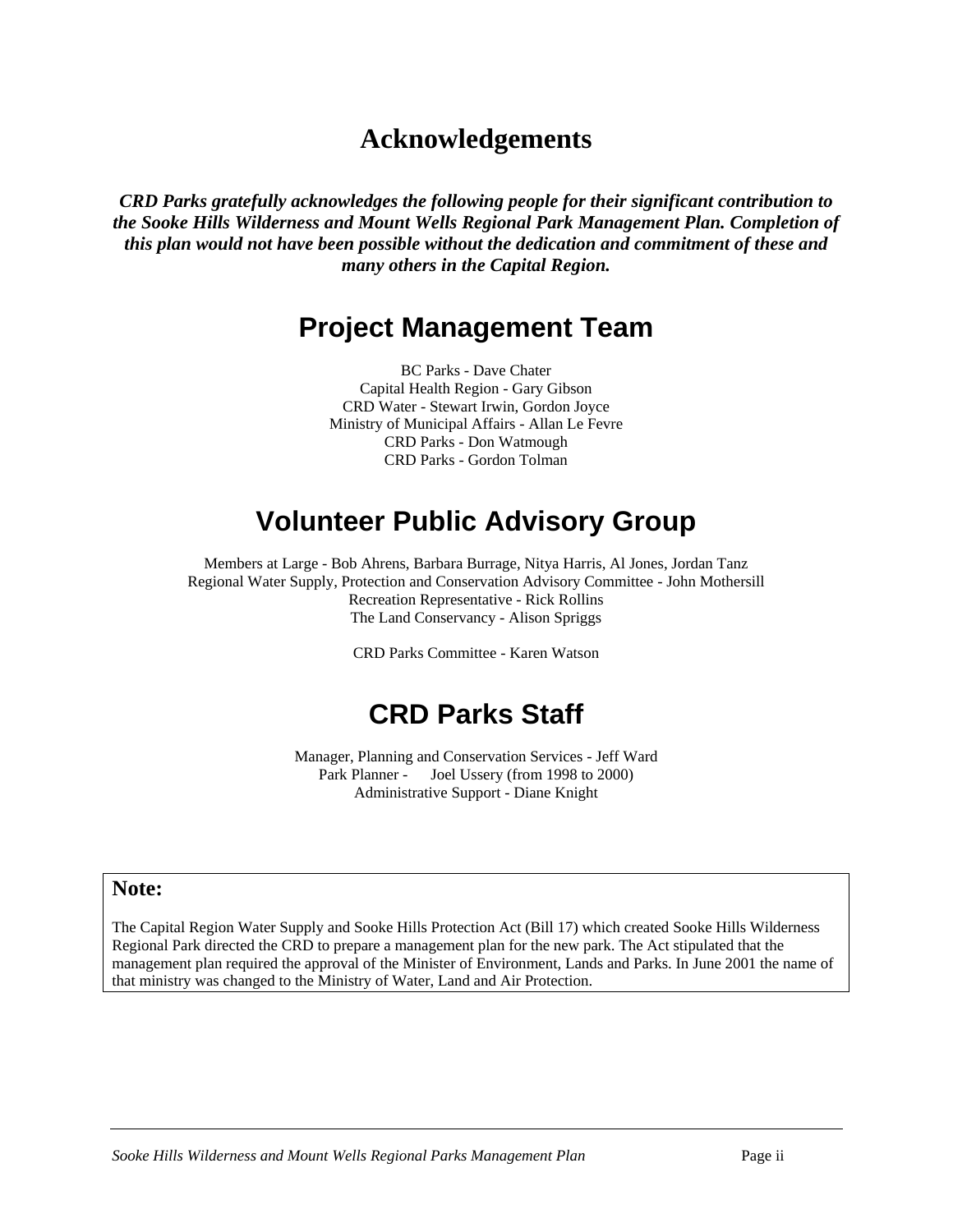# <span id="page-2-0"></span>**Table of Contents**

| Land Exchange Agreement Between the Province, CRD and Kapoor Lumber Company 14 |    |
|--------------------------------------------------------------------------------|----|
|                                                                                |    |
|                                                                                |    |
|                                                                                |    |
|                                                                                |    |
|                                                                                |    |
|                                                                                |    |
|                                                                                |    |
|                                                                                |    |
|                                                                                |    |
|                                                                                |    |
|                                                                                |    |
| <b>Management Priorities</b>                                                   | 21 |
|                                                                                |    |
|                                                                                |    |
|                                                                                |    |
|                                                                                |    |
|                                                                                |    |
|                                                                                |    |
|                                                                                |    |
|                                                                                |    |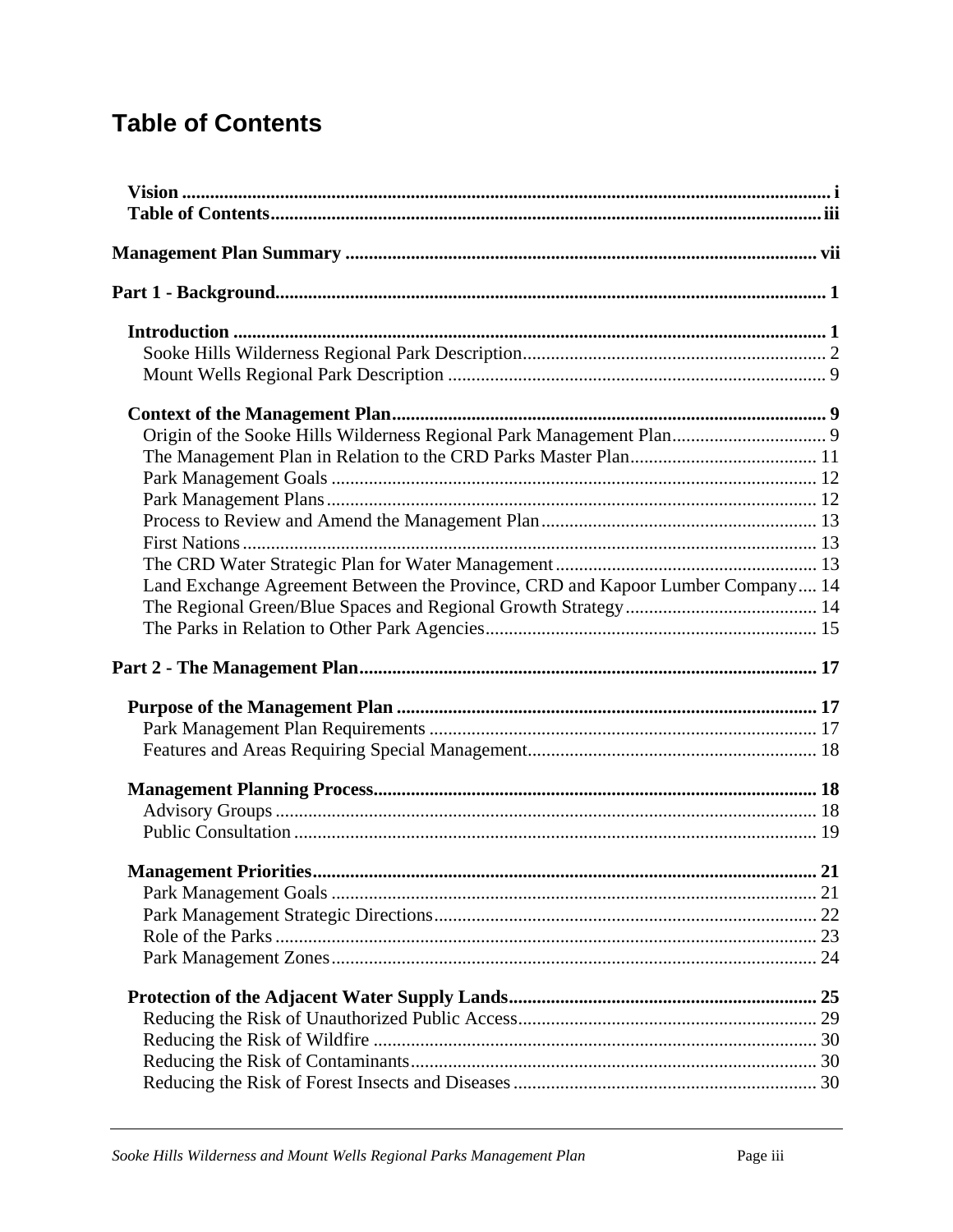| Managing Recreational Use and Minimizing Human Impact from Activities on Adjacent |  |
|-----------------------------------------------------------------------------------|--|
|                                                                                   |  |
|                                                                                   |  |
|                                                                                   |  |
|                                                                                   |  |
|                                                                                   |  |
|                                                                                   |  |
|                                                                                   |  |
|                                                                                   |  |
|                                                                                   |  |
|                                                                                   |  |
|                                                                                   |  |
|                                                                                   |  |
|                                                                                   |  |
|                                                                                   |  |
|                                                                                   |  |
|                                                                                   |  |
|                                                                                   |  |
|                                                                                   |  |
|                                                                                   |  |
|                                                                                   |  |
|                                                                                   |  |
|                                                                                   |  |
|                                                                                   |  |
|                                                                                   |  |
|                                                                                   |  |
|                                                                                   |  |
|                                                                                   |  |
|                                                                                   |  |
|                                                                                   |  |
|                                                                                   |  |
|                                                                                   |  |
|                                                                                   |  |
|                                                                                   |  |
|                                                                                   |  |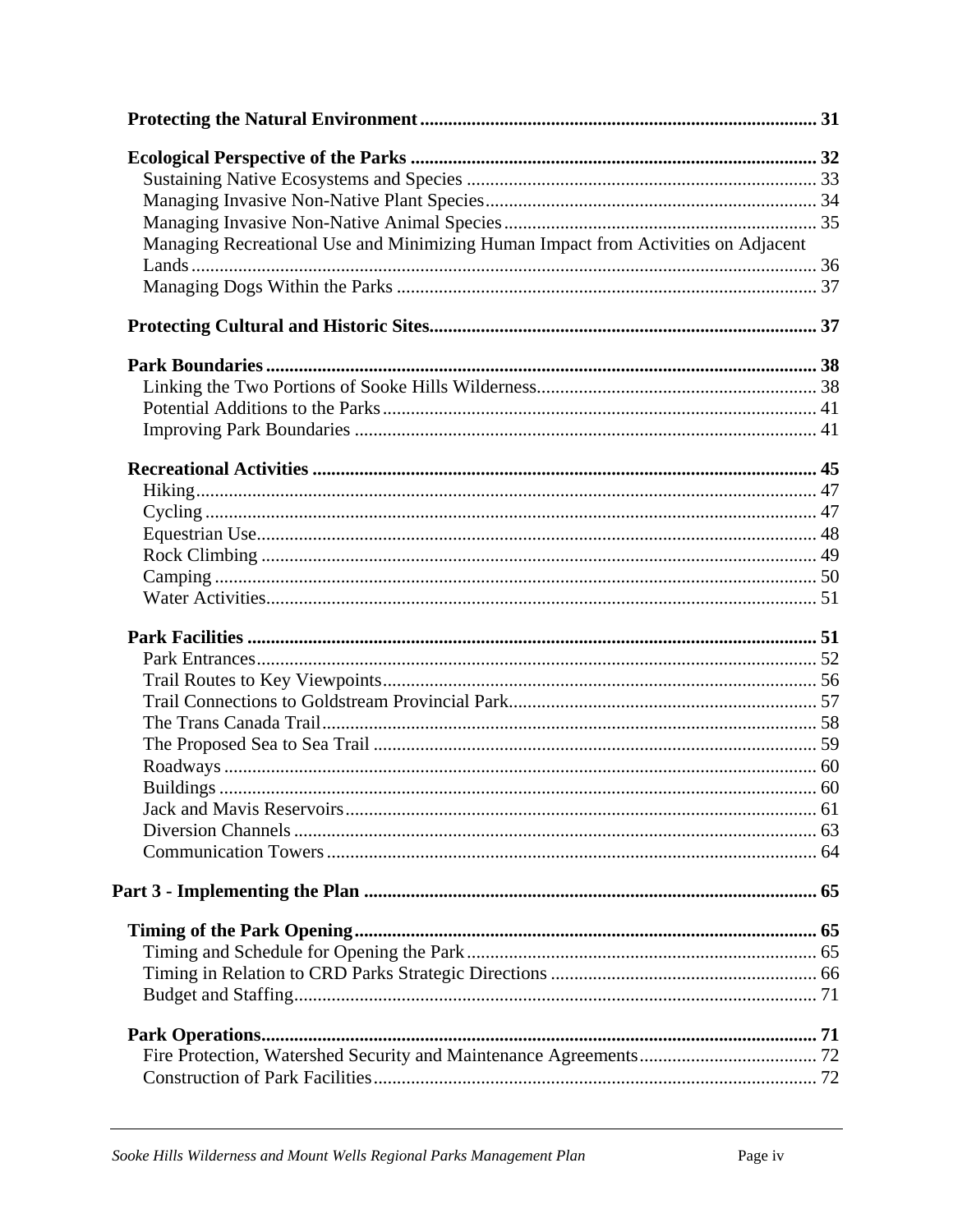#### **Tables**

| Table 1 – Sooke Hills Wilderness and Mount Wells Regional Parks                       |  |
|---------------------------------------------------------------------------------------|--|
|                                                                                       |  |
|                                                                                       |  |
|                                                                                       |  |
|                                                                                       |  |
| Table 5 - Implementation for Sooke Hills Wilderness and Mount Wells Regional Parks 69 |  |

#### **Maps**

## **Appendices**

#### **Appendix A**

Sooke Hills Wilderness and Mount Wells Regional Parks Management Plan: Summary of Public and Agency Input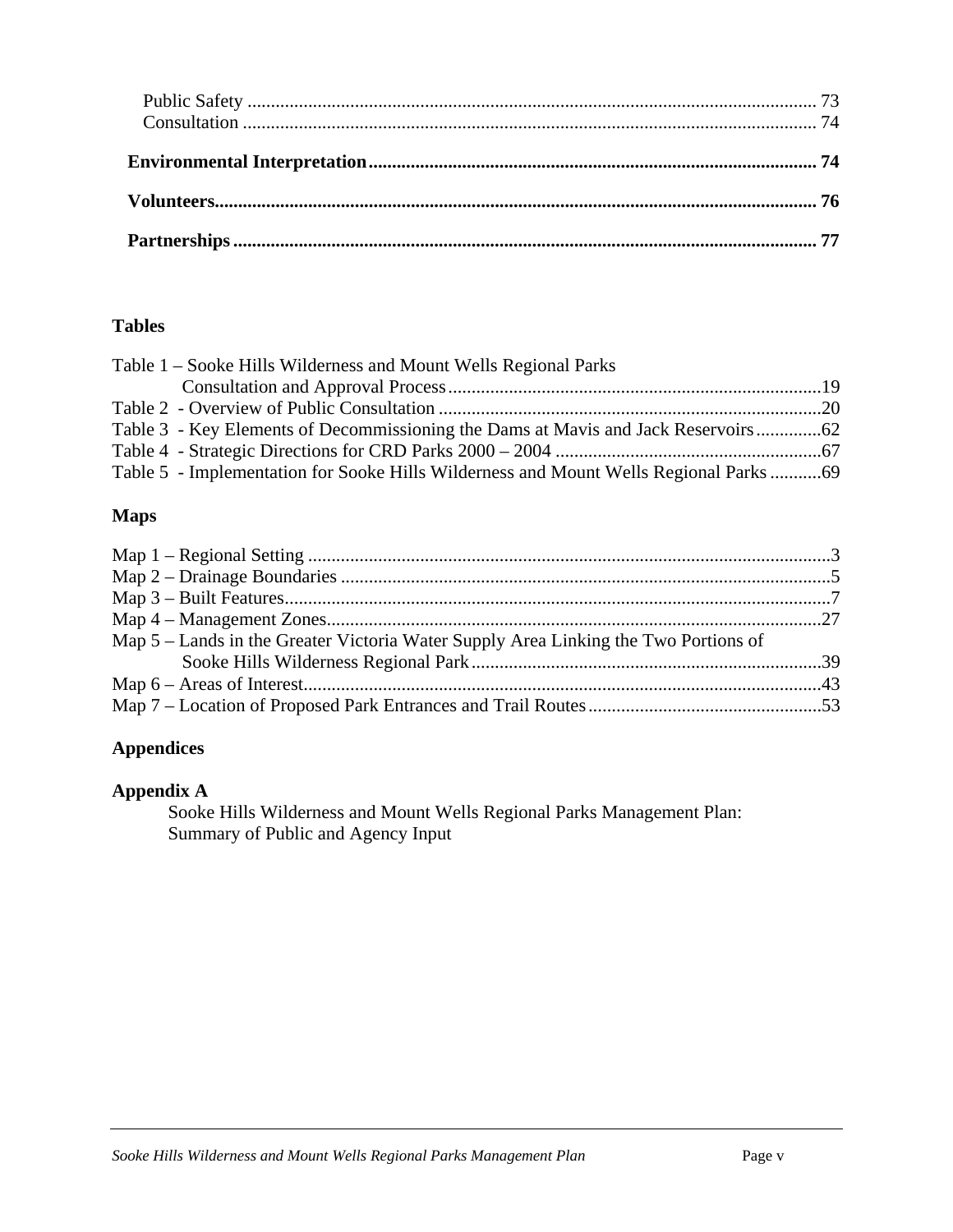# **Part 1 - Background**

# <span id="page-5-0"></span>**Introduction**

Sooke Hills Wilderness and Mount Wells regional parks are located between Saanich Inlet and the Sooke Basin in the western portion of the Capital Regional District (Map 1). Sooke Hills Wilderness consists of two separate land areas located on either side of the Goldstream catchment in the Greater Victoria Water Supply Area.

Together, Sooke Hills Wilderness and Mount Wells protect about 4200 hectares of older and regenerating coniferous forest, rocky hilltops, stream valleys, wetlands and water bodies. The parks form a major component of the proposed Saanich Inlet to Sooke Basin (Sea to Sea) Green/Blue Belt identified in the Regional Green/Blue Spaces Strategy. The Green/Blue Belt has been incorporated into the Regional Growth Strategy as a natural area transition between the Greater Victoria Metropolitan Area and the managed forest lands in the western portion of the region.

Sooke Hills Wilderness Regional Park plays an important role in protecting the security of water supply catchment lands within the adjacent Greater Victoria Water Supply Area. The park provides a natural area buffer between the water supply area and nearby intensive land uses and activities. This buffer reduces the risk of wildfire and disease organisms spreading to water supply catchment lands. Since recreational activities can also increase the risk of wildfire and the introduction of disease organisms, the parks will be managed to minimize these risks.

Sooke Hills Wilderness and Mount Wells also play an important role in the conservation of regional ecosystems and species. The large total size of the two parks and their varied terrain and vegetation provide important habitat for a wide variety of wildlife species, including bear, cougar and wolves. The parks contain remnant stands of original, unlogged Douglas-fir forest, some of which provide nesting habitat for marbled murrelets, a threatened seabird. Many of the rocky hilltops contain undisturbed native meadow ecosystems sensitive to damage from recreational activities. Several types of wetlands protected in Sooke Hills Wilderness have disappeared from the rest of the settled portion of the region.

The large combined size of Sooke Hills Wilderness and Mount Wells, the rugged terrain, hilltop viewpoints, maturing forest, lush stream valleys, and presence of large mammals combine to give these protected areas a feeling of wildness and remoteness. As stated in the park vision, these parks are destined to play a unique role in the stewardship of public lands in the region, and contribute to sustaining the diversity of native ecosystems. The size and character of the parks provide visitors with experiences that can be found in no other CRD park, and Sooke Hills Wilderness and Mount Wells regional parks will grace the skyline of the Capital Region forever.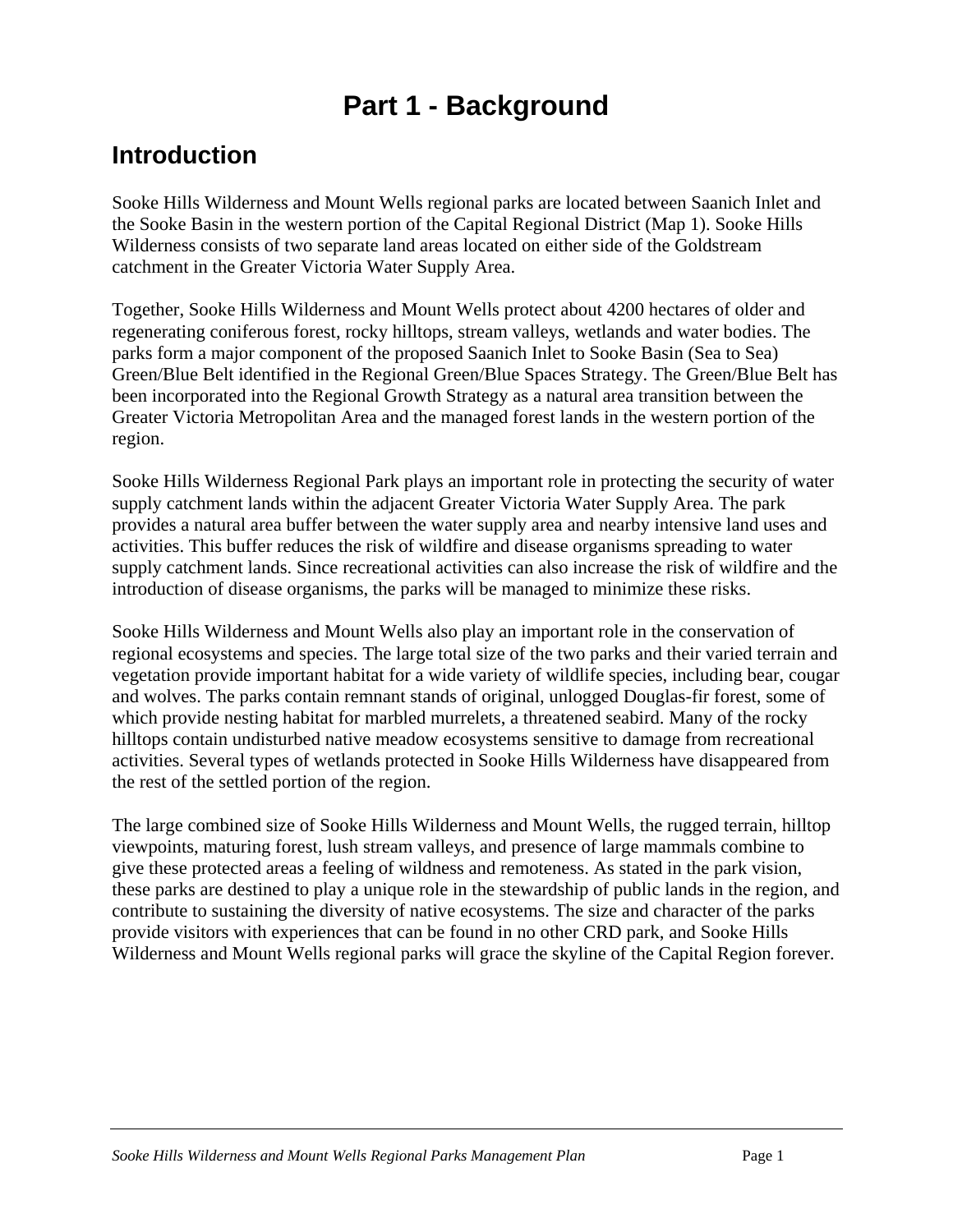## <span id="page-6-0"></span>*Sooke Hills Wilderness Regional Park Description*

Sooke Hills Wilderness Regional Park is approximately 4100 hectares in size. The park consists of two separate areas on either side of the Goldstream catchment portion of the Greater Victoria Water Supply Area (Map 2). The northern portion of the park also borders private managed forest land and Goldstream Provincial Park. The southern portion of the park borders public and private managed forest land, YMCA Camp Thunderbird, and rural residential properties.

Sooke Hills Wilderness protects substantial portions of three important drainage areas: the Niagara Creek and Waugh Creek drainages in the Goldstream River watershed which flows into Saanich Inlet, and the upper portion of the Veitch Creek watershed, which flows into Sooke Basin. The park also protects most of the area which drains into Humpback Reservoir. Small portions of the park are within the Charters Creek drainage area, which flows into Sooke River, the Ayum Creek watershed, which flows into Sooke Basin, and the Bilston Creek watershed, which flows into the Strait of Juan de Fuca.

Much of the Waugh and Niagara drainage areas consist of relatively uniform, gently rolling terrain covered with coniferous forest regenerating after logging. Water bodies and wetlands are dotted around this plateau-like area. Two lakes in the Waugh have been dammed and enlarged. The southeast portion of the Niagara drainage area drops relatively steeply to the Goldstream River. Niagara Creek has carved a rocky canyon through this portion of the park. Some portions of the Niagara contain original, unlogged coniferous forest.

The terrain in the southeast half of the Waugh drainage and the portion of the park in the Veitch and Humpback watersheds is characterized by hummocks, rounded rocky hilltops and ridges above narrow stream valleys. Numerous rock outcroppings and meadow areas are found on the hilltops. The forest in most lowland areas is regenerating after logging, but some of the hilltops contain original Douglas-fir forest.

The area within Sooke Hills Wilderness Regional Park was previously owned and managed by the Greater Victoria Water District as a buffer area to protect the quality of drinking water on adjacent water supply catchment lands. A considerable network of roadways was constructed and maintained by the Water District to provide access for fire response, security, water supply purposes and logging (Map 3). Many of these roadways connect the park and adjacent water supply catchment lands. Mavis, Jack and Humpback reservoirs and a number of diversion channels were created and maintained to shunt water between the Waugh and Goldstream drainage areas for water supply purposes. A site for communications towers was established on Mount McDonald above Humpback Reservoir. Unauthorized public access to these lands has been restricted for decades. The Park Reserve designation continues the restricted access status.

CRD Parks conducted an assessment of the green space and regional park values of the noncatchment lands, and found that these areas had high parkland values. At about the same time, the Provincial Government's Vancouver Island Land Use Plan (Goal 2 Protected Areas Strategy) identified the Niagara Creek drainage area as a provincial protected area candidate and potential addition to Goldstream Provincial Park.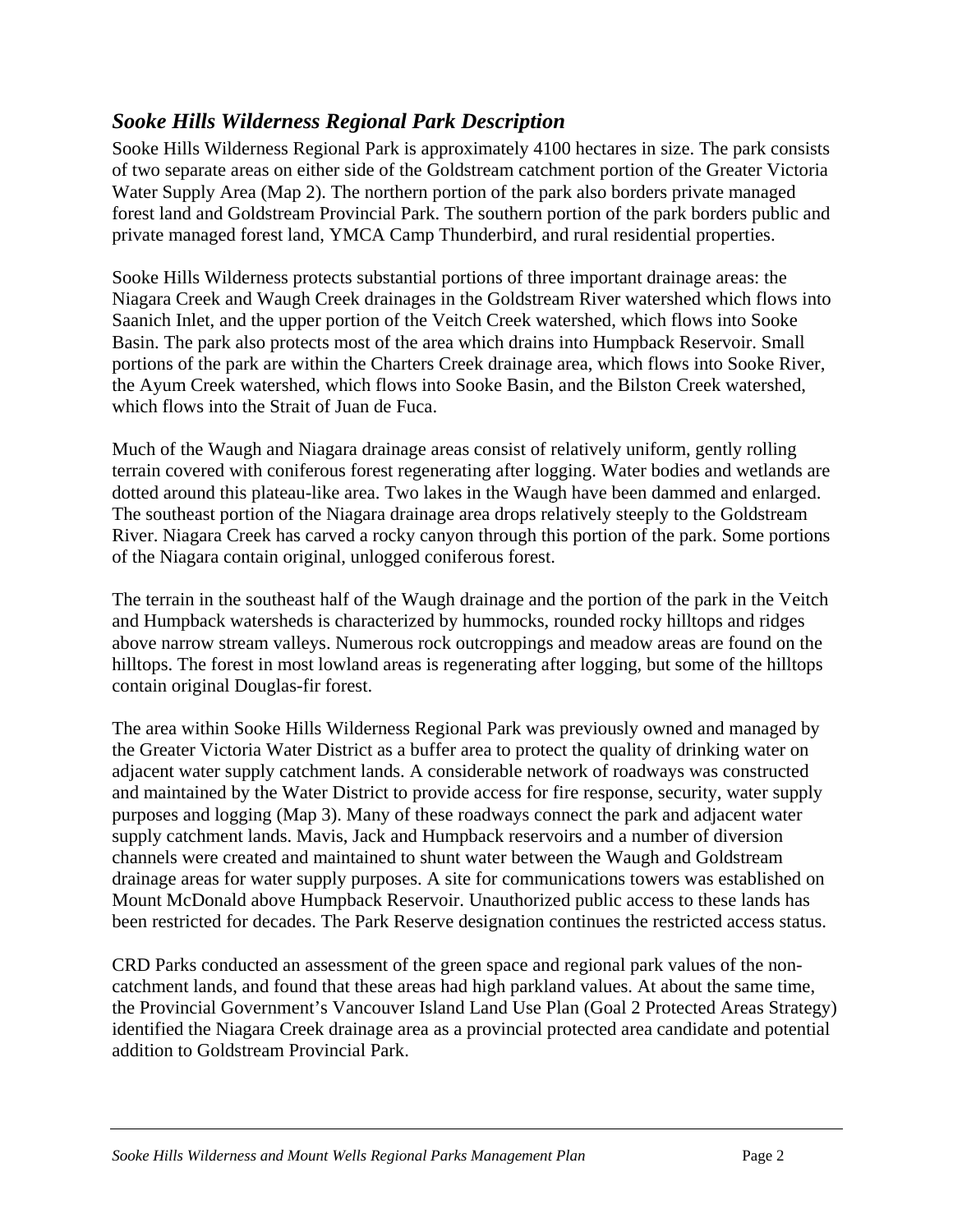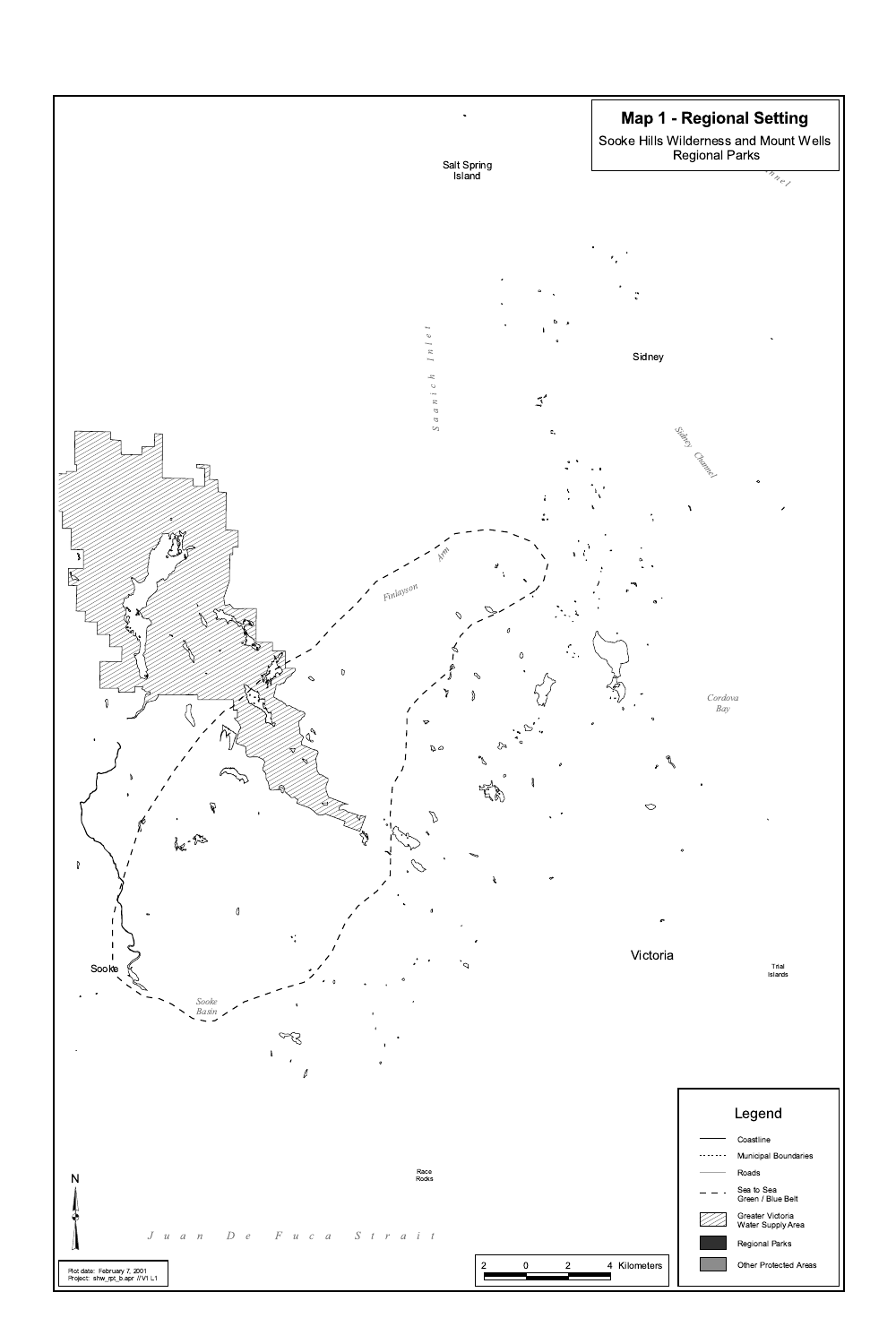

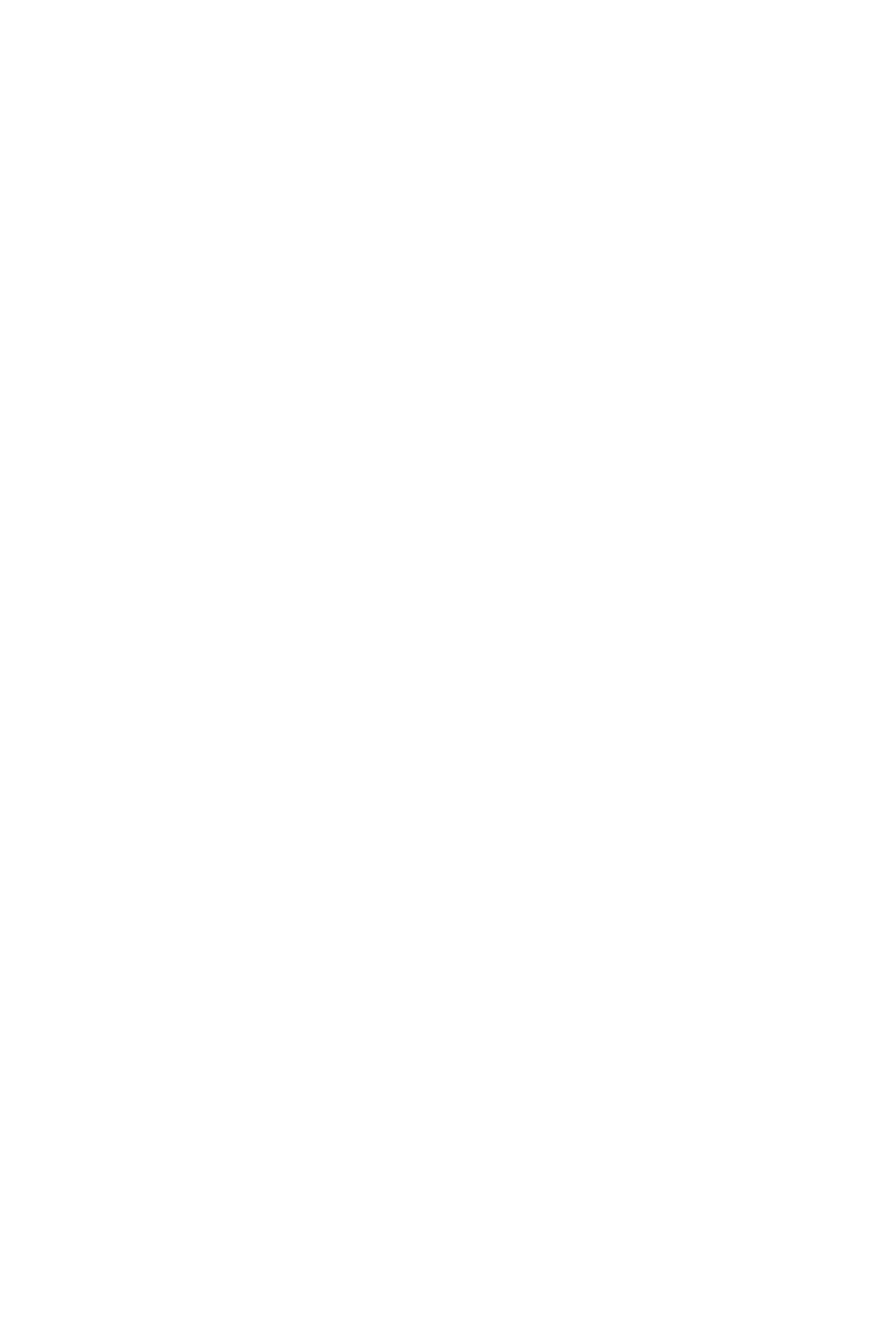## <span id="page-10-0"></span>*Mount Wells Regional Park Description*

Mount Wells Regional Park is approximately 110 hectares in size and includes the summit of Mount Wells and a smaller hill to the east (Map 2). Mount Wells drops steeply down to Humpback Road to the west and connects to the Mount McDonald and Humpback Reservoir portions of Sooke Hills Wilderness Regional Park.

Mount Wells Regional Park features moss-covered rock outcroppings, numerous upland meadow areas and some original Douglas-fir forest. Much of the lower slopes has been logged. The park provides a transition between the Garry oak ecosystems typical of hilltops in the settled portion of the Capital Region and the Douglas-fir and arbutus ecosystems in the Sooke Hills to the west.

Mount Wells Regional Park was originally Provincial Crown forest land which had been identified as having park potential. It has been used for recreation for decades, and there are excellent views from the summit of Mount Wells and other points in the park. The province transferred these lands to CRD Parks in return for a financial and land contribution towards the establishment of Gowlland-Tod Provincial Park as part of the 1994 Commonwealth Nature Legacy Program. Mount Wells is currently designated as a Regional Park Reserve*.* The purpose of this classification is to enable CRD Parks to defer the provision of visitor facilities and services and not encourage public use until the necessary facilities and services are provided.

# **Context of the Management Plan**

## *Origin of the Sooke Hills Wilderness Regional Park Management Plan*

In the early 1990s, the Greater Victoria Water District non-catchment lands began to be considered surplus to the needs of the Water District. Also in the early 1990s, a number of environmental groups began a campaign for the protection of the proposed a Sea to Sea Greenbelt linking Saanich Inlet and the Sooke Basin. The protection of the Sooke Hills Wilderness was a major focus of the campaign. In a 1995 park land assessment, CRD Parks identified the Sooke Hills as having high value as regional parkland. The provincial government's Vancouver Island Land Use Plan recognized the park values of lands in the Niagara catchment, and recommended that the Niagara Creek be acquired and included within Goldstream Provincial Park.

The mandate to create a management plan for Sooke Hills Wilderness Regional Park has its origins in three main initiatives as outlined below.

#### *1. Special Commission on the Greater Victoria Water Supply*

In 1996, the provincial government convened a Special Commission on the Greater Victoria Water Supply (the Perry Commission) to examine and obtain public input on the governance of Victoria's water supply, issues relating to the use of lands held by the Water District, and water conservation. The Commission recommended that the Water District land in the Niagara, Waugh, Veitch and Humpback drainages be managed as a regional park. They also recommended that: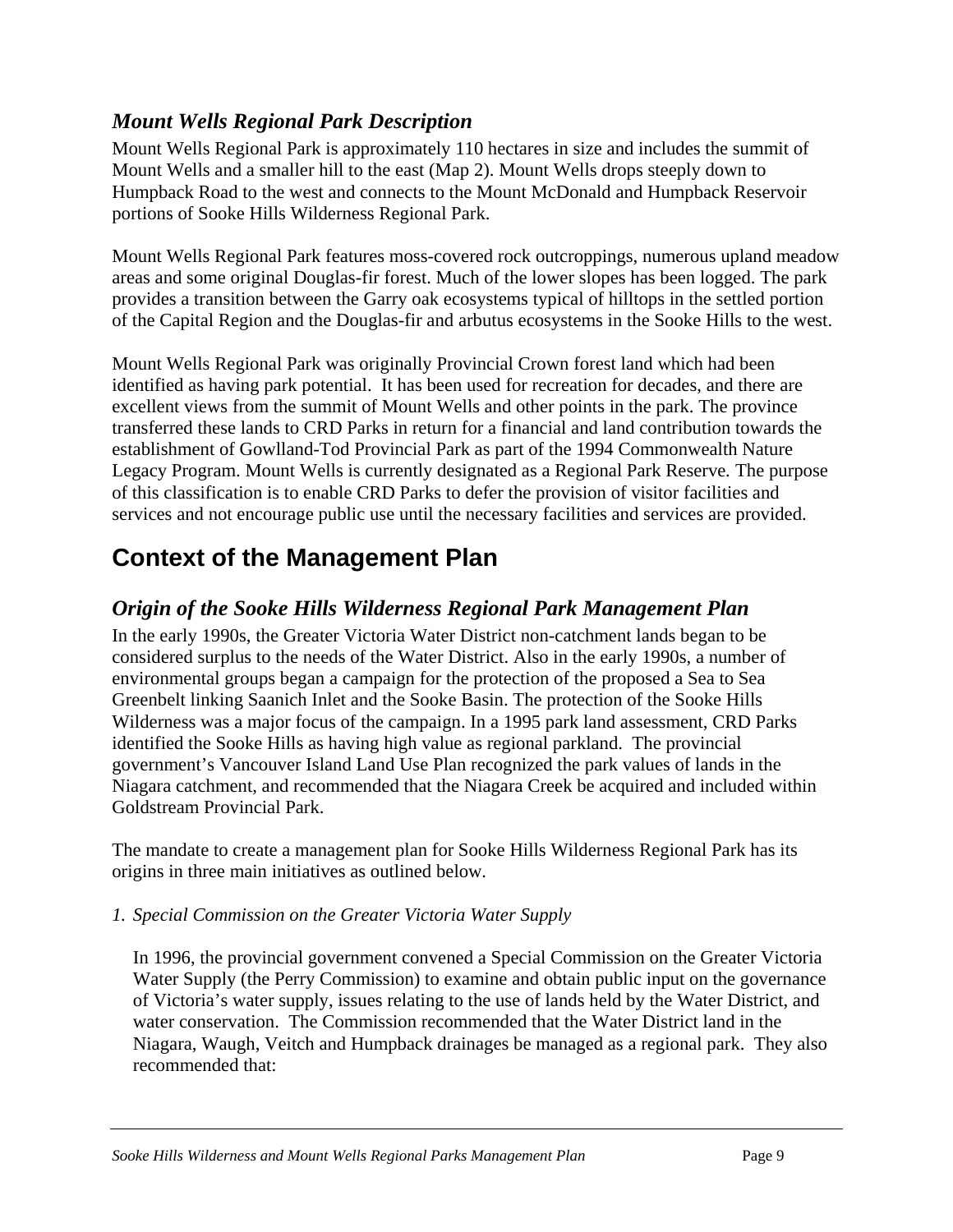- The non-catchment lands of the Greater Victoria Water Supply Lands be designated as parkland and transferred to the CRD with the primary purpose being protection of water quality.
- A comprehensive land use management plan be developed for the non-catchment lands as quickly as possible following transfer of ownership to CRD.
- The highest priority in management of what is now Sooke Hills Wilderness Regional Park Reserve be the protection of adjacent water supply lands; the primary purpose of the park is to serve as a buffer against unauthorized public access and fire.
- Any uses in the park that will increase the likelihood of human impacts on water supply catchment lands be avoided.
- Environmental protection be given second highest priority in the management of the park; ecological values, (for example, the vegetation on hilltops in the Veitch drainage which are sensitive to damage from recreation) are best protected by minimizing public access.
- A third priority for the plan is to provide as much as possible for outdoor recreation activities that do not interfere with maintaining water quality and ecological values.
- *2. Bill 17- Capital Region Water Supply and Sooke Hills Protection Act (May 1997)*
- Established Sooke Hills Wilderness as a Regional Park.
- Directed CRD to amend its Master Plan to include the Park in the CRD Parks System.
- Directed CRD to adopt a bylaw setting out a park management plan for the park.
- Directed the CRD to have the management plan approved by the Minister of Water, Land and Air Protection.
- *3. Agreement Between the Province of British Columbia and the Capital Regional District Regarding the Park Management Plan for the Sooke Hills Wilderness Regional Park (May 1977)*
- Directed CRD Parks to designate the park as a park reserve until the management plan is completed.
- Directed CRD Parks to lead the management planning process, including public and First Nations consultation.
- Directed CRD to submit the plan to the Minister of Water, Land and Air Protection for approval prior to adoption by the CRD Board.

The agreement also recommended that the management plan address the following issues:

- Protect water quality and supply, and the needs of water supply operations.
- Manage public access to the catchment lands and their buffer areas.
- Protect significant ecological, cultural and historic areas.
- Explore education and research opportunities.
- Develop appropriate public access and use compatible with maintaining the security of the water supply catchment lands.
- Protect significant ecological areas.
- Identify how Sooke Hills Wilderness can contribute to the extension of the Sea to Sea greenbelt and how this extension best relates to linkages outside the park.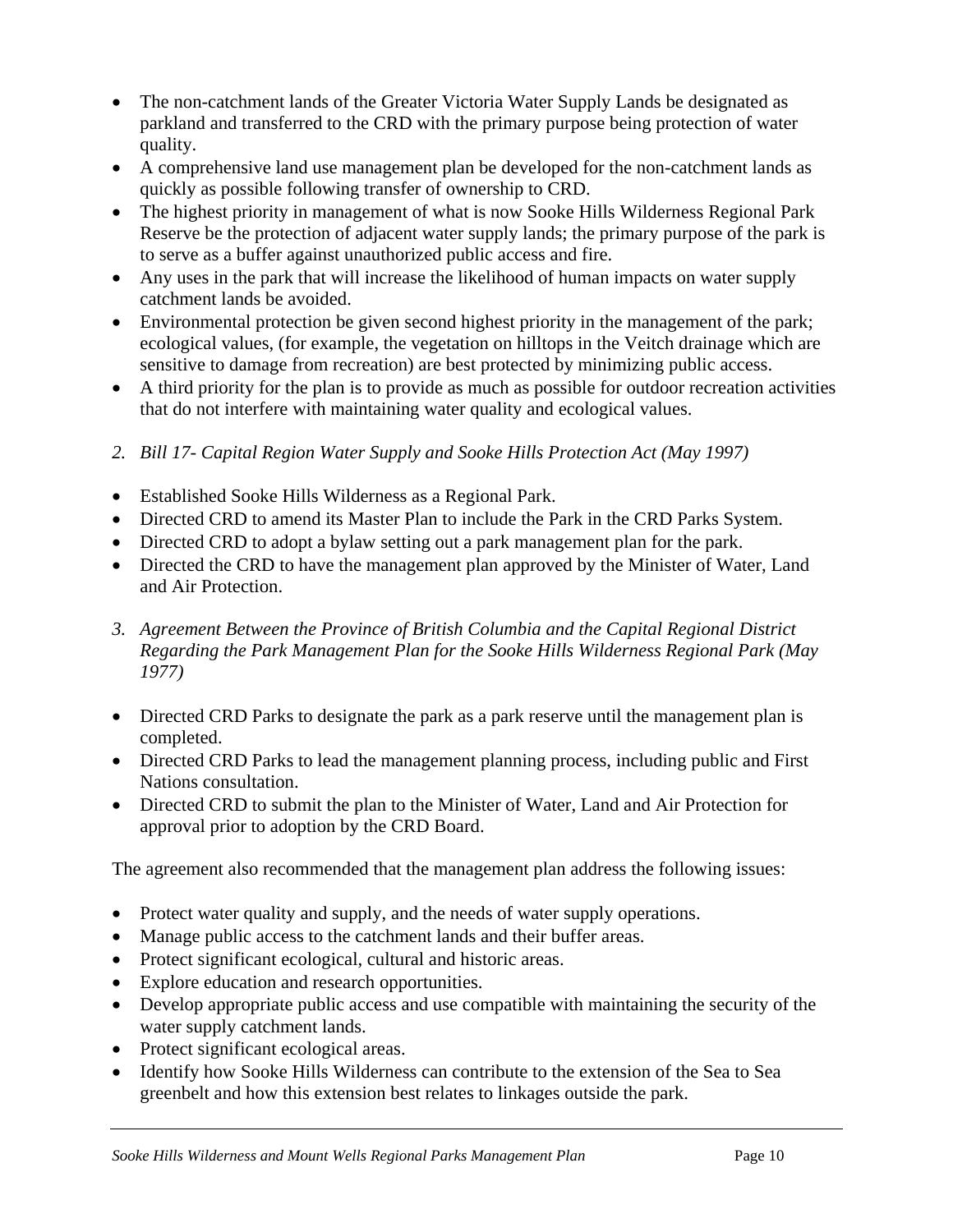- <span id="page-12-0"></span>• Identify an alternate Galloping Goose Regional Trail right-of-way through the park that will enable a continuous corridor link to the CNR right-of-way south of Shawnigan Lake.
- Refine the boundaries of Sooke Hills Wilderness.
- Ensure that any proposed non-park uses that may impact Sooke Hills Wilderness do not result in a net loss of park land or park values.
- Involve the public and First Nations in developing the park management plan.
- Develop and implement a strategy for managing public access while the management plan is being prepared, approved, and implemented.

A subsequent agreement between the Province and the CRD (the Railway Right-of-way Agreement) required the CRD to relocate a portion of the Trans Canada Trail (TCT) through the park to the Cowichan Valley Regional District (CVRD). To support the closed watershed policy of the CRD, the Province relinquished ownership of the former CNR right-of-way along the eastern shore of Sooke Lake. This right-of-way originally linked the CRD's Galloping Goose Regional Trail with the CVRD. As compensation for the closure of the former right-of-way, the District agreed to provide an alternative trail through the park, to reconnect with the TCT sections in the Shawnigan Lake area of the CVRD.

Mount Wells Regional Park was originally Provincial Crown forest land that had been used informally for recreation for many years. The province agreed to transfer these lands to CRD Parks in return for a financial and land contribution towards establishment of Gowlland Tod Provincial Park as part of the 1994 Commonwealth Legacy Program. Because Mount Wells is immediately adjacent to Sooke Hills Wilderness, it was decided to include it within the larger management planning process.

## *The Management Plan in Relation to the CRD Parks Master Plan*

The purposes of regional parks and trails and the overall policies and guidelines for their management are set out in the CRD Parks Master Plan (CRD Parks 2000).The CRD Parks Master Plan sets out the purposes of the regional parks system, which are:

- To establish and protect a network of regional parks in perpetuity that represents and helps maintain the diverse range of natural environments in the Capital Regional District.
- To provide opportunities for outdoor experiences and activities that foster enjoyment of and appreciation and respect for the region's natural environments.

Sooke Hills Wilderness Regional Park is classified as a *Regional Wilderness Area* in the CRD Parks Master Plan. This class of park is characterized by:

- A large land base, generally more than 1,000 hectares
- An emphasis on the conservation of ecosystems, with minimal human interference
- Provision of opportunities for visitors to experience, firsthand, the park's ecosystems
- Provision of few, if any, services and facilities
- The experience of remoteness, solitude and harmony with nature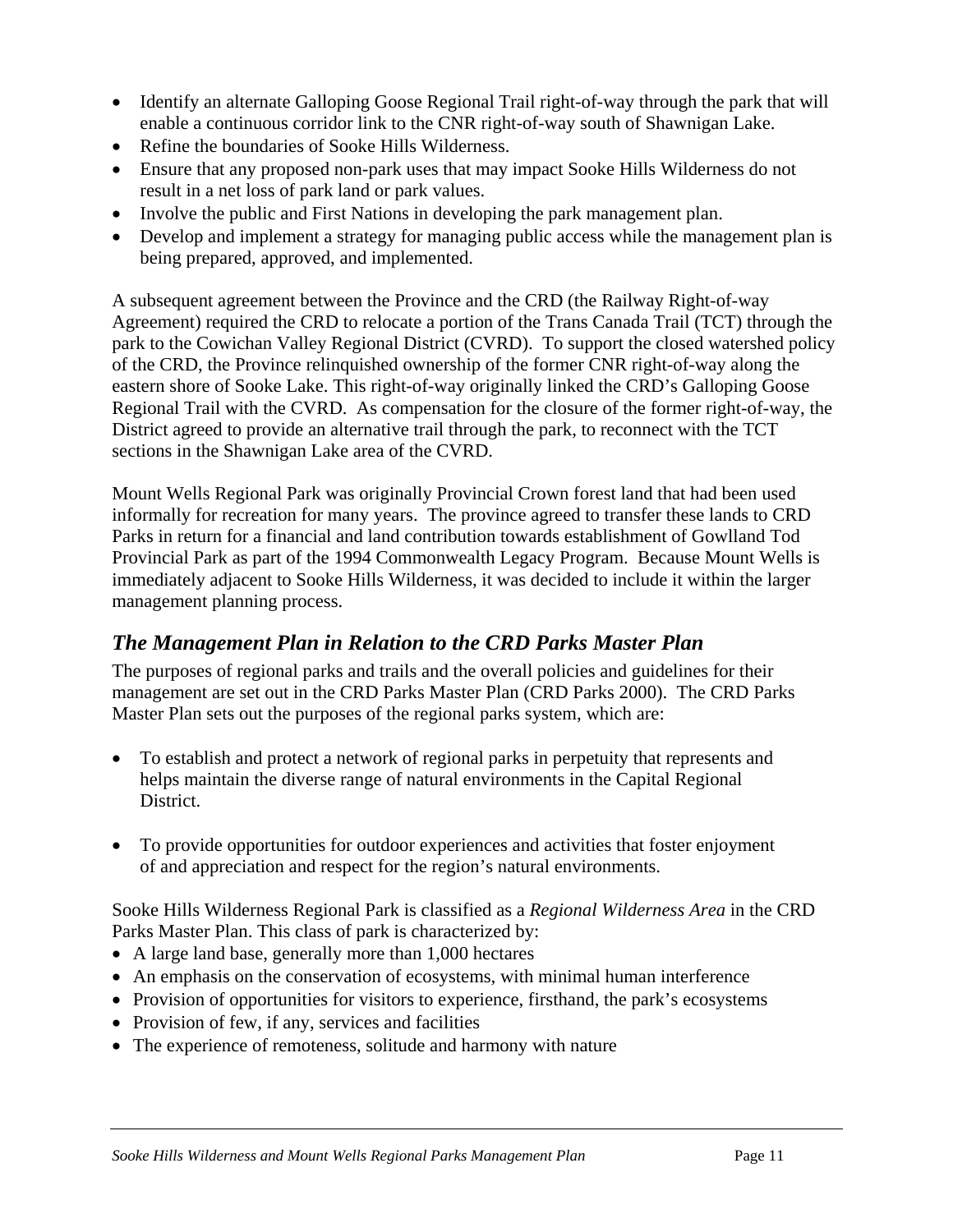<span id="page-13-0"></span>This type of park is considered "critical to sustain wildlife and plants that rely on sizable natural areas for their survival and to provide wilderness outdoor experiences and activities." East Sooke Regional Park and Sooke Hills Wilderness Regional Park Reserve are the only current examples of a *Regional Wilderness Area* in the regional parks and trails system.

Mount Wells Regional Park is classified as a *Regional Natural Area* in the CRD Parks Master Plan. This type of park protects the natural environment and provides opportunities for a range of appropriate outdoor experiences and activities. The range of activities in parks with this designation is governed by the terrain and park ecosystem protection needs.

*Regional Natural Area*s are not as ecologically sensitive or diverse as *Regional Conservation Areas*, although they may contain sensitive and threatened ecosystems. Parks classified as *Regional Natural Area*s are generally not of sufficient size to ensure that their natural features can be protected and remain viable over the long term.

### *Park Management Goals*

The CRD Parks Master Plan sets out a number of goals for the management of regional parks. Key goal statements include:

- Maintain healthy, viable ecosystems.
- Minimize negative effects of human activities on the natural environment and protect cultural resources.
- Provide opportunities for a range of experiences and outdoor recreation activities appropriate to each park which best serve visitor needs.
- Provide essential services and facilities that address public safety and foster enjoyment and appreciation of regional parks and trails.

## *Park Management Plans*

Planning is an integral part of the management of regional parks and trails. The CRD Parks Master Plan sets out goals, policies and guidelines for the management of all regional parks. Within the context of the Master Plan, management plans are prepared for individual regional parks. Park management plans determine:

- How the natural environment and cultural features in the park or on trails will be protected and managed.
- The types of outdoor recreational uses that will be permitted and where they will be allowed.
- The types and locations of park and trail facilities.
- The proposed park boundary and areas that have regional park potential.
- A mechanism for addressing specific management issues.
- The types and levels of services that CRD Parks will provide.
- Priority management actions, and a schedule and estimated cost for implementation.

Public involvement is an important part of the planning process. This involvement is encouraged and supported through advisory groups, public meetings, open houses and workshops, local media, and information sessions for regional park neighbors, interest groups, municipal councils and other levels of government.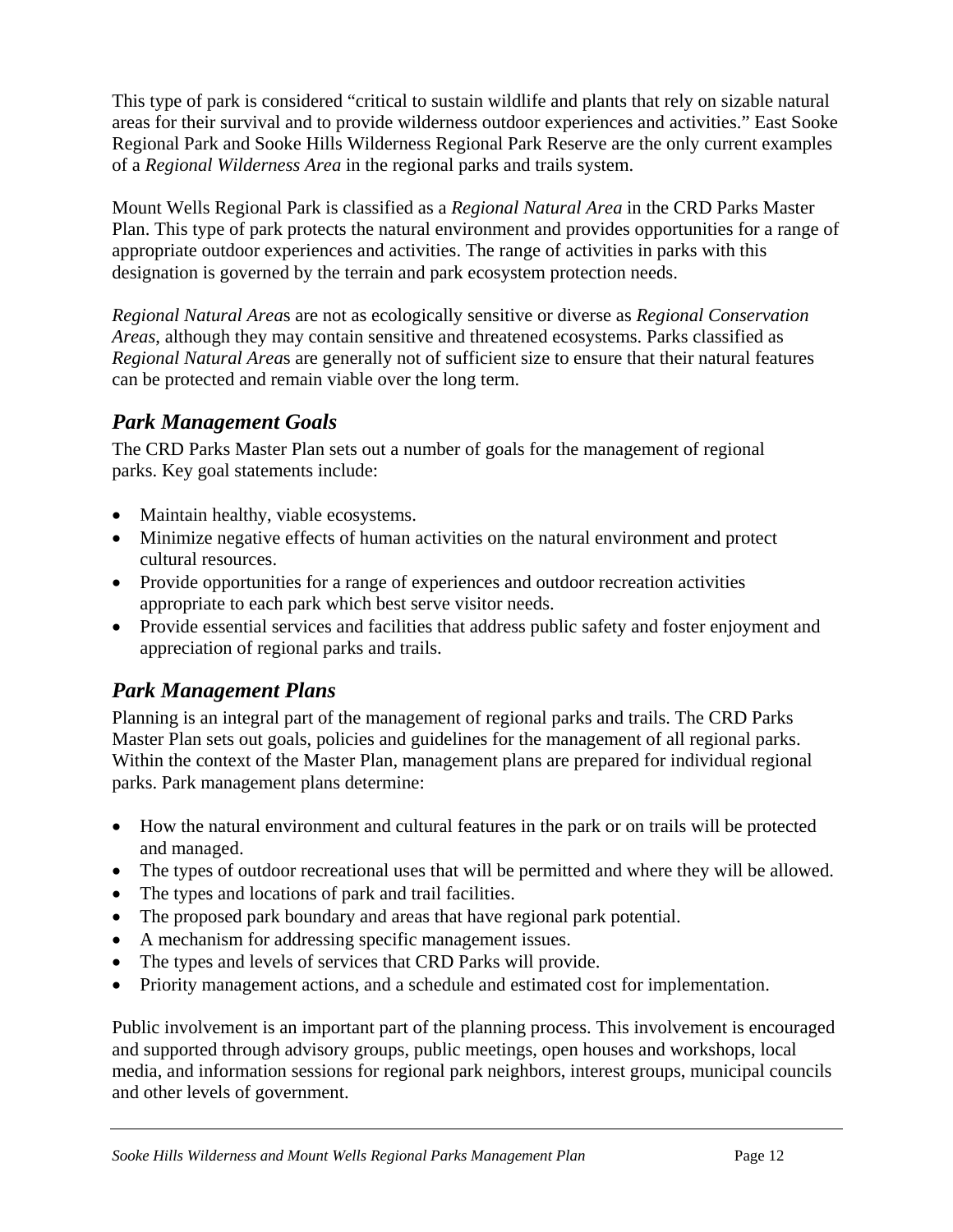## <span id="page-14-0"></span>*Process to Review and Amend the Management Plan*

Once the management plan has been adopted, CRD Board and Minister of Water, Land and Air Protection approval will be required for major changes to the Sooke Hills Wilderness Regional Park portion of the management plan. Major changes include:

- Χ Changes to the boundaries of Sooke Hills Wilderness Regional Park.
- Χ Changes to the boundaries of the Drinking Water Protection Zone.
- Χ Changes to basic park management policies as stated in the management plan.

CRD Board approval will be required for:

- Χ Removing the Park Reserve status of Sooke Hills Wilderness Regional Park.
- Χ Funding major park developments.

Minor amendments to the plan that are consistent with the management priorities, goals and directions, and adjustments to the process or timing of implementing the plan, will not require Board approval. The management plan will be reviewed after the park has been opened to the public for a few years, and the plan adjusted as required. Relevant provincial and federal government agencies and departments, local governments, park user groups and First Nations will be consulted in the review process.

#### *First Nations*

Federal and provincial Crown lands in the CRD are subject to the provisions of the Douglas Treaty with local First Nations, where these apply, and may be subject to other non-treaty Aboriginal title interests. Federal and provincial Crown lands are also subject to land claims and may be acquired by First Nations as a result of treaty negotiations. No reserve lands are included in Sooke Hills Wilderness or Mount Wells Regional Parks.

Within this context, CRD Parks seeks to understand the past use and interests of First Nations in lands within regional parks so that sites of cultural significance can be identified and given appropriate protection in park planning and management.

## *The CRD Water Strategic Plan for Water Management*

In September 1999, CRD Water (formerly the Greater Victoria Water District) released a Strategic Plan for Water Management which set the direction for protecting, maintaining and enhancing water quality in the watersheds of the Water Supply Area. The plan is centered on a risk management framework, which incorporates a multi-barrier approach to protecting the drinking water supply from threats to water quality. This multiple barrier approach includes consolidating ownership of the watershed lands, effective watershed management, appropriate staff training, monitoring and reporting, and disinfection to maintain water quality through the distribution system and routine maintenance of the water system.

The Strategic Plan for Water Management identifies a number of threats to the quality of the drinking water supply, which can be influenced by the management of adjacent lands: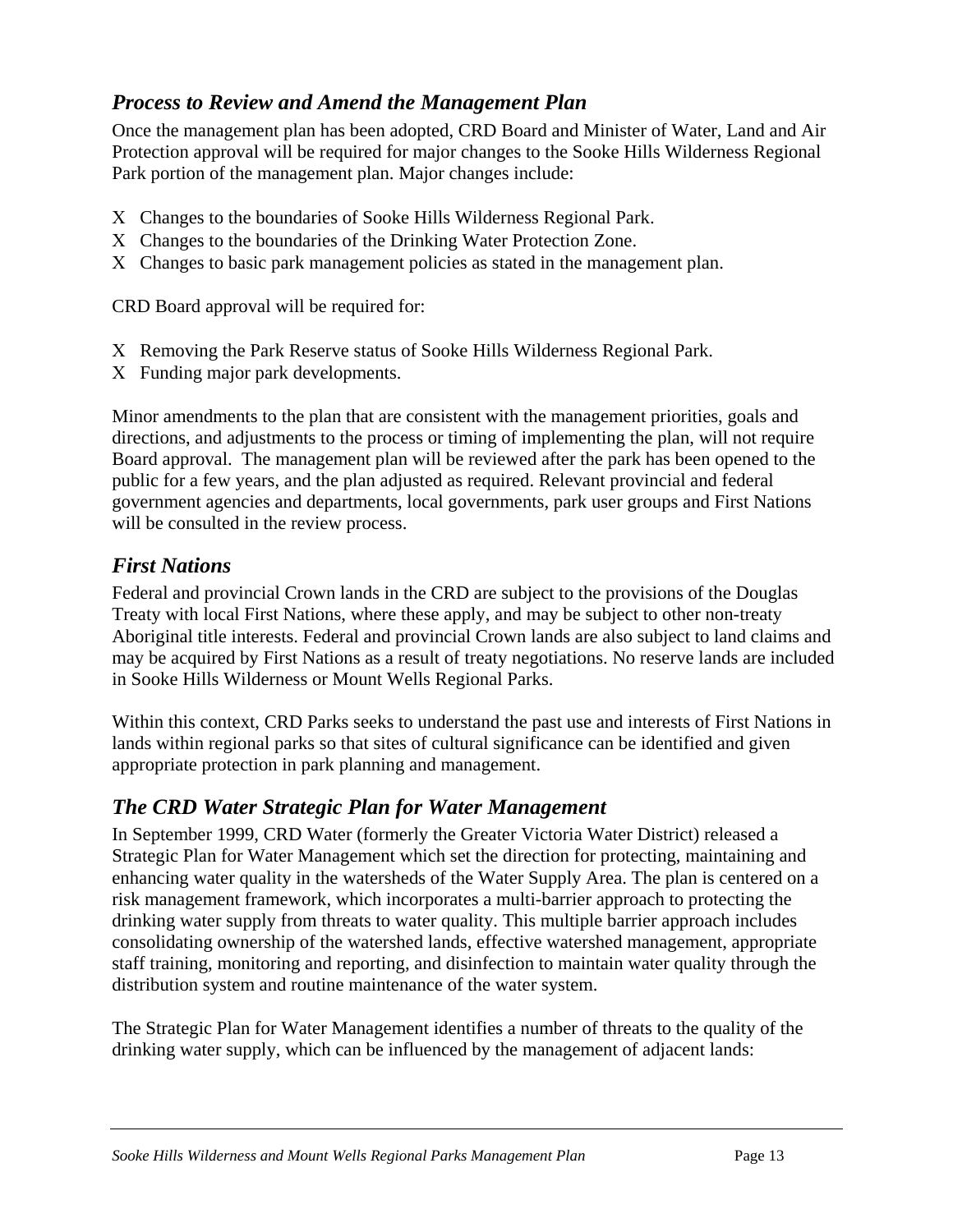- <span id="page-15-0"></span>Χ The introduction of disease organisms that affect humans (people, domestic animals and certain wildlife species can carry and introduce these diseases into the water supply).
- Χ Wildfire (which introduces nutrients and sediments into the water supply).
- Χ The introduction of forest insects and diseases which can lead to the death and fall of trees causing sediment to enter the water supply.
- Χ Chemical contamination (from vehicles and equipment traversing water supply catchment lands).

The strategic plan contains a number of recommendations for working with adjacent landowners to minimize the potential for the activities of adjacent lands to affect the water supply. These recommendations must be considered in the management plan for Sooke Hills Wilderness Regional Park.

### *Land Exchange Agreement Between the Province, CRD and Kapoor Lumber Company*

In September 1999, the Province of BC, the CRD and Kapoor Lumber Company signed a land exchange agreement to provide CRD Water with ownership of the majority of lands within the Sooke Lake and Council Lake watersheds. This included a closure of Highway 117 and the CNR railway right-of-way corridor along the eastern shore of Sooke Lake.

A number of the terms in this legal, binding agreement affect Sooke Hills Wilderness Regional Park Reserve:

- Χ An alternate trail right-of-way must be provided across the Humpback and Niagara drainages within the park as a route for the Trans Canada Trail linking the Capital Region with the Cowichan Valley Regional District.
- Χ Kapoor Lumber Company has been granted an easement over Kapoor Main in the Waugh Humpback drainages for vehicle access to their lands to the north and west of Mavis and Jack reservoirs. The CRD continues to be responsible for the maintenance of the roadway.
- Χ If the company seeks and is granted permission to subdivide these properties in the future, the agreement allows the dedication of Kapoor Main as a public road to the extent necessary to provide the new property owners access to their lands.
- Χ Kapoor Lumber Company has been granted an easement over a portion of Jack Main, and a roadway connecting Jack Main and Kapoor Main in the Waugh drainage, for vehicle access to their lands to the north and west of Mavis and Jack reservoirs. Because of the need for access to their properties, the public trail through the park must not include these portions of the road system.

# *The Regional Green/Blue Spaces and Regional Growth Strategy*

The lands within Sooke Hills Wilderness and Mount Wells regional park reserves form a major component of the proposed Saanich Inlet to Strait of Juan de Fuca Green/Blue Belt identified in the *Regional Green/Blue Spaces Strategy* (CRD and Provincial Capital Commission 1997) (Map 1 on page 3). The Green/Blue Belt consists of lands within the Goldstream River, Veitch, Charters and Ayum creek watersheds. Most of these lands contain areas identified in the federal/provincial Sensitive Ecosystems Inventory, as well as important regional watercourses.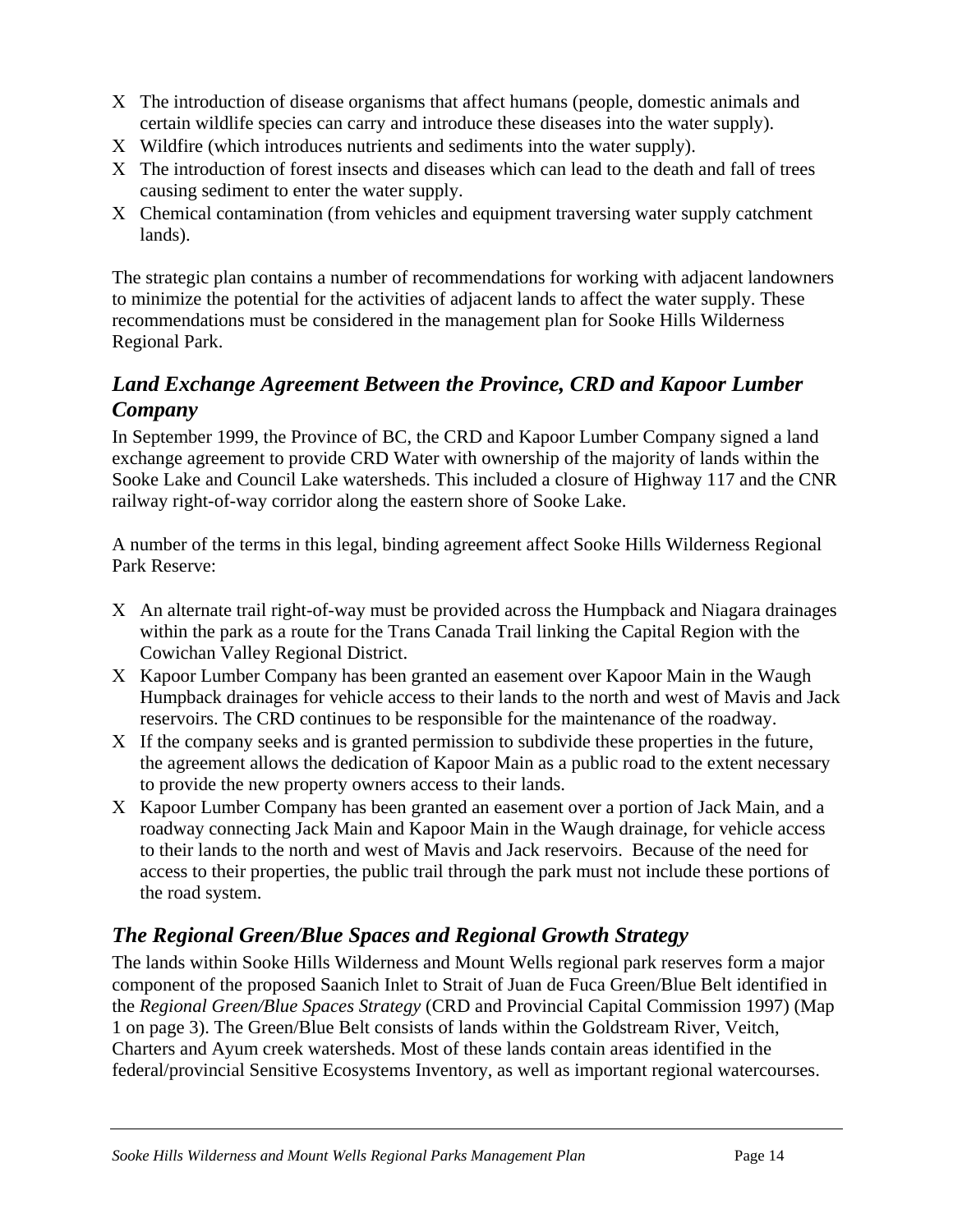<span id="page-16-0"></span>The Green/Blue Belt consists of existing protected areas, unprotected Green Space Core Areas on CRD Water lands, undesignated Crown lands, large undeveloped private holdings and public and private managed forest lands.

The Green/Blue Belt is an important natural area buffer between urban and suburban areas in the eastern portion of the region and the large area of commercial forest lands in the west. The protection of a Saanich Inlet to Strait of Juan de Fuca Green/Blue Belt is a key element of the Regional Growth Strategy, and has been incorporated into all of the growth strategy alternatives for the Capital Region (CRD 1999).

## *The Parks in Relation to Other Park Agencies*

#### *Provincial Parks*

There are important linkages between Goldstream Provincial Park and Sooke Hills Wilderness Regional Park. The Niagara drainage portion of Sooke Hills Wilderness shares a common boundary with Goldstream Provincial Park. Both the Niagara and the Waugh drainages within the park, and the Goldstream catchment portion of the CRD Water lands, are parts of the larger Goldstream River watershed. These lands play a major role in maintaining the integrity of the Goldstream River and estuary, the yearly salmon run, and the older Douglas-fir forest in the provincial park. There is an existing but unauthorized trail connection between Sooke Hills Wilderness and Goldstream Provincial Park along Niagara Creek.

Gowlland-Tod Provincial Park is located north of Goldstream Provincial Park. Both these provincial parks are within the Saanich Inlet to Strait of Juan de Fuca Green/Blue Belt. There is the potential to link trails in Gowlland-Tod through Goldstream Provincial Park to Sooke Hills Wilderness, and continuing westward to Sooke Mountain Provincial Park.

#### *District of Langford Park and Trail Plans*

The 1996 Parks Master Plan for the District of Langford identifies Humpback Reservoir as a desirable community park with the guiding objective of the preservation, enhancement and interpretation of the natural environment. The plan identifies a number of potential uses such as cycling, walking and hiking trails, a boardwalk, bird watching facilities and picnic areas. The *Opportunities Plan Map* shows a trail around the reservoir linked to a trail along Humpback Road and a trail connecting to the Galloping Goose Regional Trail.

Trail linkages between Humpback Reservoir and Mount Wells, and between Humpback Reservoir, the Galloping Goose Regional Trail and local neighborhoods, are shown in the 1998 draft Langford Trail Master Plan.

The Langford Official Community Plan (District of Langford Bylaw 150, 1996) identifies Humpback Reservoir as a potential park and Humpback Road as a priority bicycle/pedestrian route. The plan encourages the protection, enhancement and development of this route to support these uses.

The eastern portion of Mount Wells Regional Park, including the hill to the east of Mount Wells, is identified as a desirable area for neighborhood residential development in the Official Community Plan.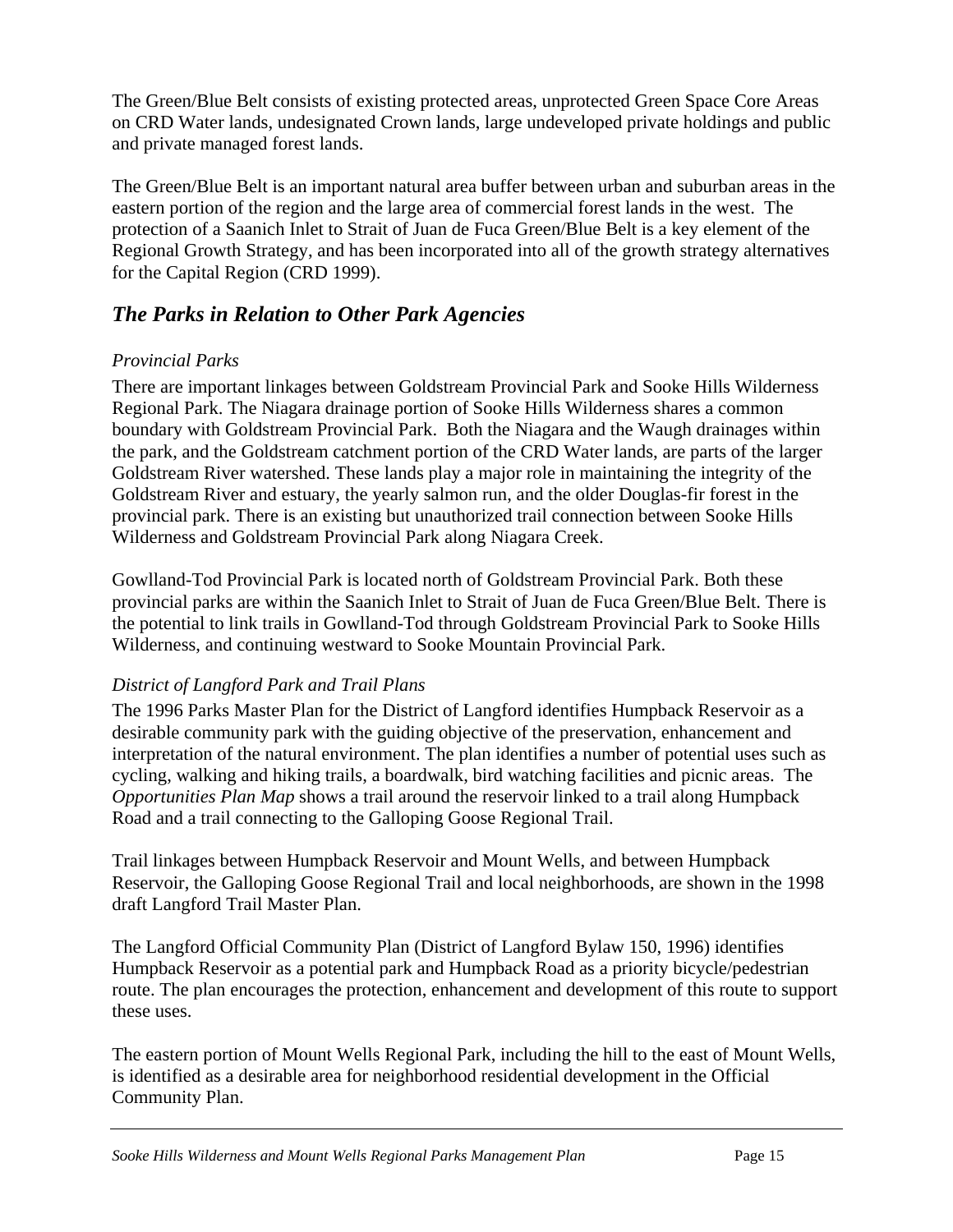#### *New Park Lands West of the Park*

A number of properties immediately west of Sooke Hills Wilderness Regional Park have been designated to become future regional parklands under the management of the CRD. The lands include two parcels of land (121 hectares) gifted by TimberWest in December 2000 to the Nature Conservancy of Canada for future dedication as CRD regional parkland. In March 2001, The Land Conservancy of British Columbia, through financial contributions from the CRD, the Federal Government, the Province and individual donors acquired 1380 hectares of land west of the park (the Seraphim Lands) for future park purposes. The transfer of these will be completed over a five-year period. It is expected that following a comprehensive planning process these lands and the existing protected provincial park and crown lands will be assembled into a larger multi-agency park complex linked with Sooke Hills Wilderness Regional Park.

The assembly of these parklands may affect the future recreational use of the Sooke Hills Wilderness Regional Park, as there are now more options for trail linkages, and more land is available for a variety of recreational pursuits. Planning for the larger Sooke Hills area will take place through a new and separate planning process that has yet to begin. Sooke Hills Wilderness Regional Park will be an important component of the larger Sea to Sea Green/Blue Belt traversing the Sooke Hills from Saanich Inlet to Sooke Harbour. Because of its designation as a regional wilderness area, future development of Sooke Hills Wilderness and Mount Wells regional parks will continue to emphasize the conservation role of the park lands, accommodating recreation where appropriate.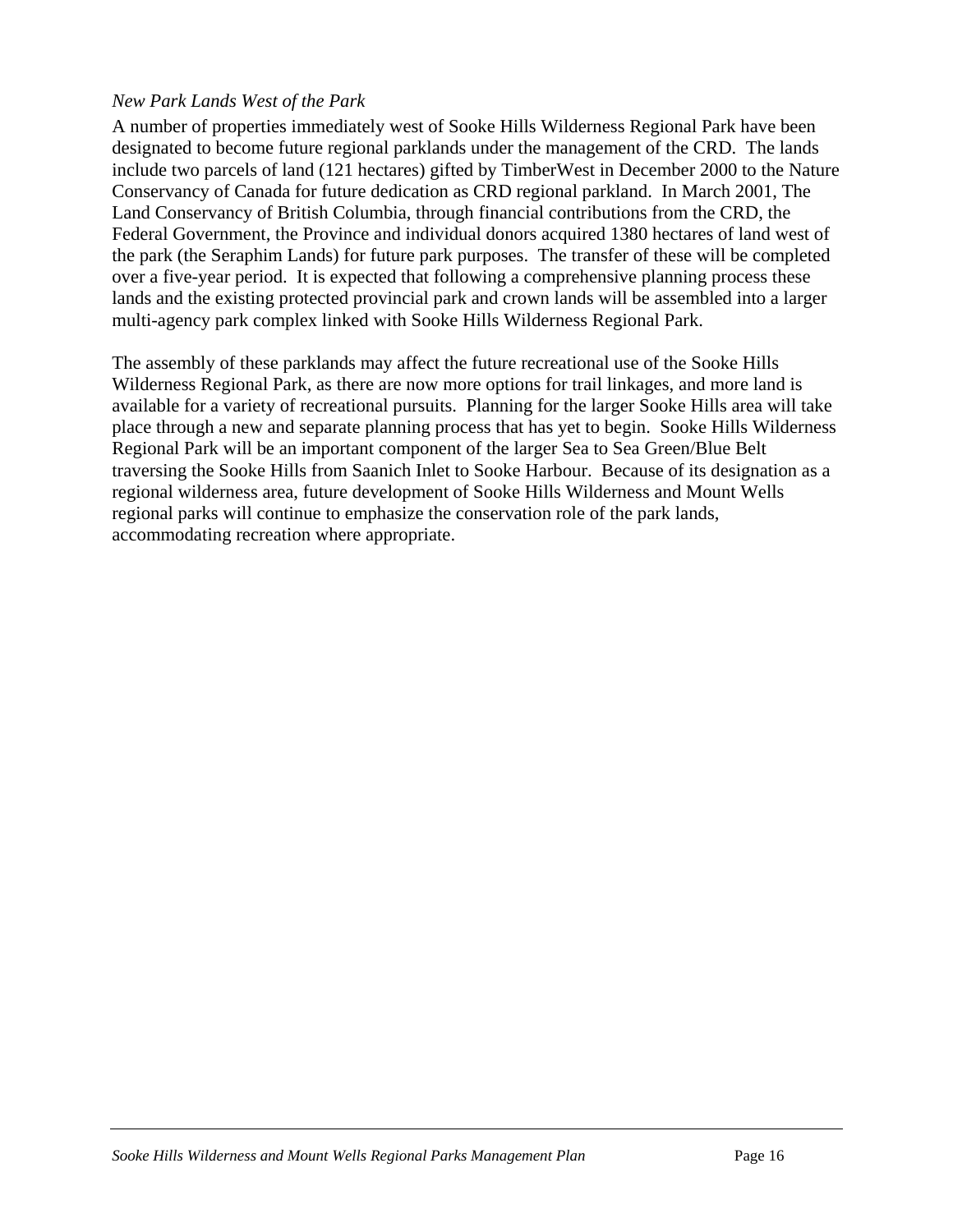# **Part 2 - The Management Plan**

# <span id="page-18-0"></span>**Purpose of the Management Plan**

The purpose of this management plan is to:

- Χ Give direction for providing security to the adjacent water supply lands, protecting the natural environment and cultural features of Sooke Hills Wilderness and Mount Wells regional park reserves.
- Χ Determine ways to provide opportunities for people to learn about, appreciate, and enjoy these important natural areas.

### *Park Management Plan Requirements*

The 1997 agreement between the Province and the CRD identified a number of issues to be addressed in the management plan for Sooke Hills Wilderness Regional Park. These were:

- Χ Protecting the security of adjacent water supply lands, protecting the natural environment, and coordinating the park management plan with the management plan for lands in the Greater Victoria Water Supply Area.
- Χ Defining the role of the park within the system of provincial, regional and municipal parks and provincial ecological reserves in the Capital Region and determining the appropriate types and locations of public access and recreational activities.
- Χ Defining how the park can help achieve the Sea to Sea Green/Blue Belt concept by defining its boundary as it relates to linkages in the proposed Sea to Sea Green/Blue Belt, and to nearby provincial parks.
- Χ Determining the future of the dams on Jack and Mavis reservoirs.
- Χ Identifying an alternate trail right-of-way to link the Galloping Goose Regional Trail to the former CNR right-of-way south of Shawnigan Lake (the proposed route of the Trans Canada Trail).
- Χ Identifying the type, location and extent of appropriate recreational use of the park and associated park management strategies.

During the management planning process, a number of additional requirements affecting Sooke Hills Wilderness and Mount Wells regional park reserves were identified:

- Χ Addressing public safety and park operation and maintenance relating to roads in the park, the E and N Railway right-of-way, and energy transmission corridors.
- Χ Orienting park trails and facilities away from adjacent private lands and addressing unregulated access into the park.
- Χ Developing agreements and a schedule for transferring the management of roads, water diversion channels, dams, and other infrastructure from CRD Water to CRD Parks.

A key strategy to fulfil these requirements was to utilize a phased approach to opening the parks to public use. This would ensure adequate preparation within existing budget and staff constraints prior to opening the park and to provide a process for the effects of recreational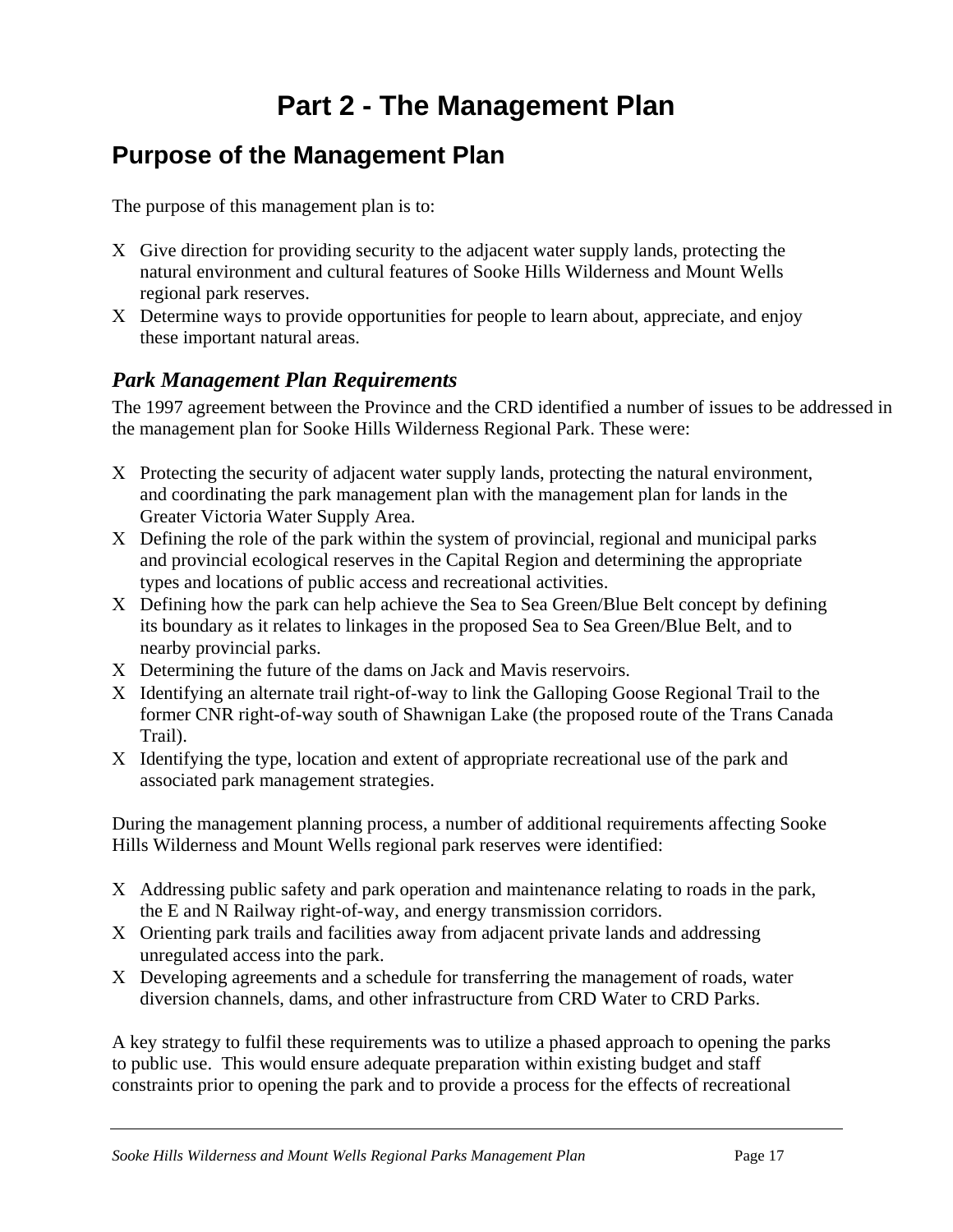<span id="page-19-0"></span>activities to be assessed and management policies adjusted.

## *Features and Areas Requiring Special Management*

There are a number of special features and areas within the parks that will require particular management. These include:

- Χ Portions of Sooke Hills Wilderness adjacent to the water supply catchment lands.
- Χ Environmentally sensitive hilltop and valley bottom areas in the Veitch and Humpback drainages.
- Χ Marbled murrelet nesting habitat and the steep slopes in the Niagara Creek Canyon.
- Χ Forest plantation areas in the Niagara and Waugh catchments (young forest stands and areas of Scotch broom pose a fire risk to the park and adjacent water supply catchment lands).
- Χ Extensive infrastructure of roads and water diversion channels.
- Χ Shorelines of Jack and Mavis lakes/reservoirs when water levels are stabilized.
- Χ Areas attractive to non-migratory Canada geese, which pose a risk to water quality in the Greater Victoria Water Supply Area.
- Χ Cliff areas used, or with the potential to be used, by rock climbers.
- Χ Non-park facilities on Mount McDonald.

# **Management Planning Process**

## *Advisory Groups*

The management plan for Sooke Hills Wilderness and Mount Wells regional parks has been prepared with the assistance of a Project Management Team and a nine member public advisory group. The project team is represented by CRD Parks, CRD Water, the Capital Health Region, the Ministry of Environment, Lands and Parks and the Ministry of Municipal Affairs. The CRD Parks Committee and Board have had an opportunity to review the Draft Management Plan, and will need to approve the plan before sending it on to the Ministry of Water, Land and Air Protection for approval. The CRD Board will then adopt the management plan by bylaw, as outlined in the following Table 1.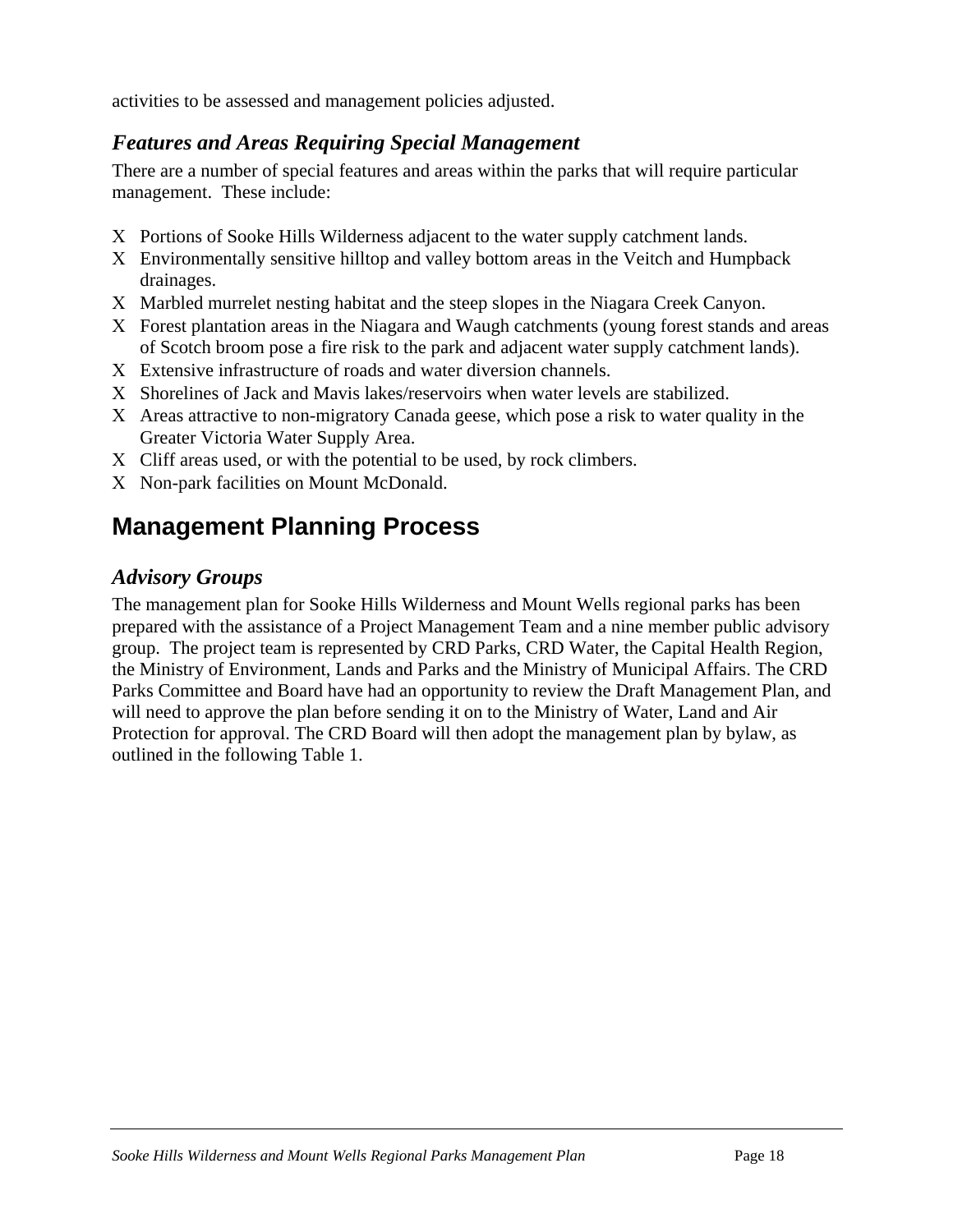<span id="page-20-0"></span>**Table 1 Sooke Hills Wilderness and Mount Wells Regional Parks** 



#### *Public Consultation*

Public consultation is an important element of any CRD Parks management planning process. In the Provincial *Capital Region Water Supply and Sooke Hills Protection Regulation* (Order in Council Number 971) the Province directed the CRD to "provide for early, on-going and continuous involvement of the public in the development of the park management plan." A complete outline of the public planning process is shown in Table 2.

The public was given several opportunities to review the plan as it was being prepared. Three newsletters were circulated, and the public invited to review the park proposals as they were being formed. The first newsletter, prepared in June of 1999, outlined the challenge of managing large areas of parkland adjacent to the drinking water supply. The second (November 1999),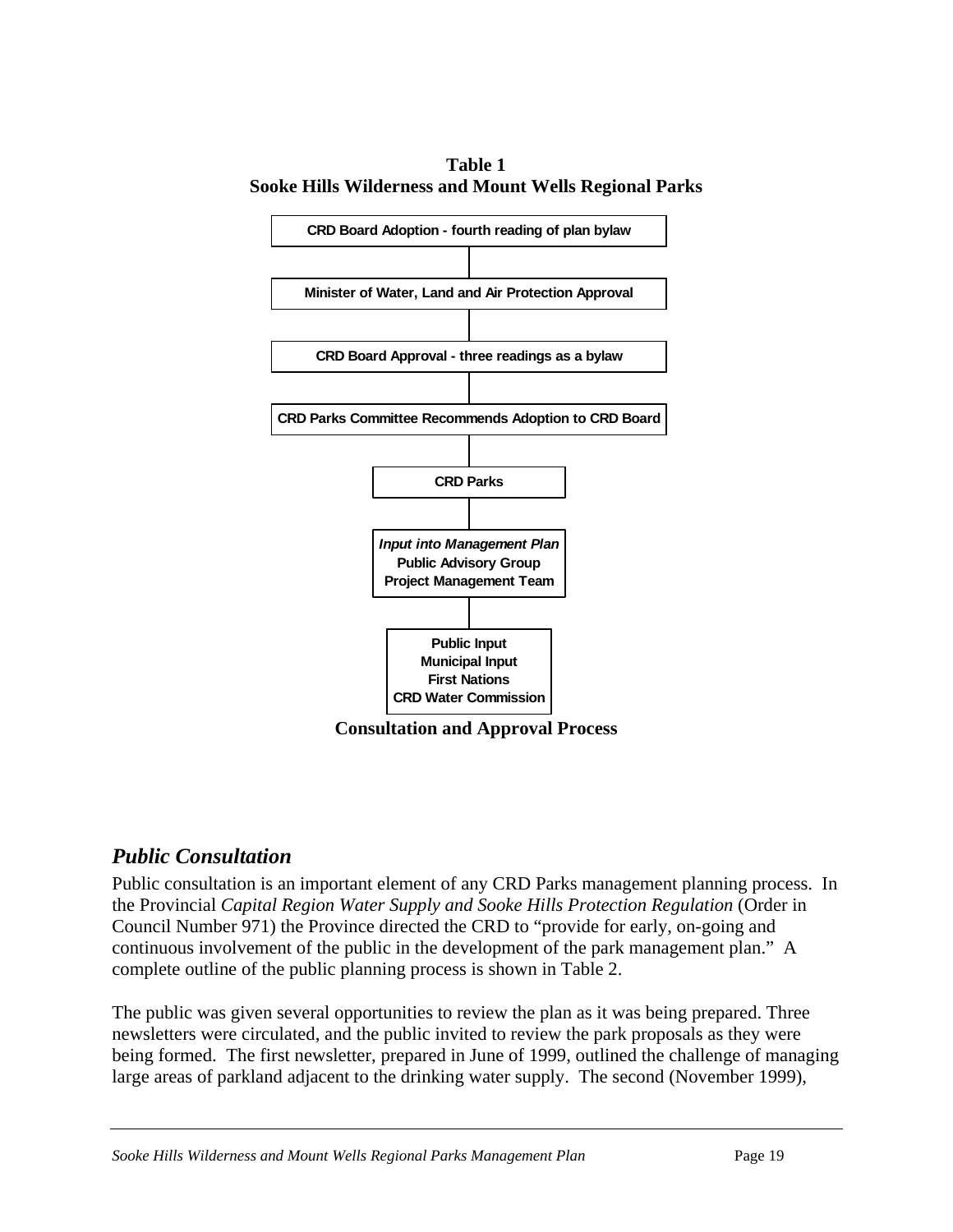<span id="page-21-0"></span>focussed on getting public input on the park vision. The third (November 2000) outlined the proposed park management policies and requested input on specific park management proposals.

CRD Parks staff presented the draft plan at an open house and workshop held in November 2000. From this review it was clear there was general support for the proposals outlined in the draft plan, although there was a wide variety of opinions on a number of key issues including timing of the park opening, and proposed policies on camping, rock climbing and cycling. The public was also asked for their views on 14 key subject areas, and given the opportunity to make written comments. A total of 137 response forms were received, again indicating overall support for the draft plan, particularly proposed environmental management policies such as:

- Χ Establishment of the Drinking Water Protection Zone and associated restrictions.
- Χ Protection of adjacent lands in the Greater Victoria Water Supply Area.
- Χ Locations and requirements of the Sensitive Environment and Environmental Protection zones.
- Χ Protection of the natural environment.
- Χ Recreation activities for the Humpback Reservoir.

There were wide ranging views on the timing of the park opening, and on policies regarding camping, rock climbing and cycling. A summary of the public input on the draft management plan for Sooke Hills Wilderness Regional Park is provided as Appendix 1.

#### **Table 2 - Overview of the Public Consultation Process for the Preparation of the Management Plan for Sooke Hills Wilderness Regional Park**

| Terms of Reference for the management plan approved by the CRD Parks Committee    | <b>July 1998</b>          |
|-----------------------------------------------------------------------------------|---------------------------|
| Public advisory group established                                                 | November 1998             |
| Newsletter 1 released, introducing plan and requesting ideas for management       | <b>July 1999</b>          |
| Newsletter 2 released, presenting proposed vision, goals and strategic directions | November 1999             |
| Public meeting                                                                    | November 1999             |
| Input reviewed and draft management plan prepared                                 | January to October 2000   |
| <b>Draft plan to CRD Parks Committee</b>                                          | November 2000             |
| Newsletter 3 released, summarizing the draft management plan                      | November 2000             |
| Public meeting                                                                    | November 2000             |
| Input reviewed and final management plan prepared                                 | December 2000 to May 2001 |
| <b>Final plan to the CRD Parks Committee</b>                                      | proposed June 2001        |
| Final plan to the CRD Board for three bylaw readings                              | proposed June 2001        |
| Final plan to the Minister of Water, Land and Air Protection for approval         | <b>July 2001</b>          |

*Sooke Hills Wilderness and Mount Wells Regional Parks Management Plan* Page 20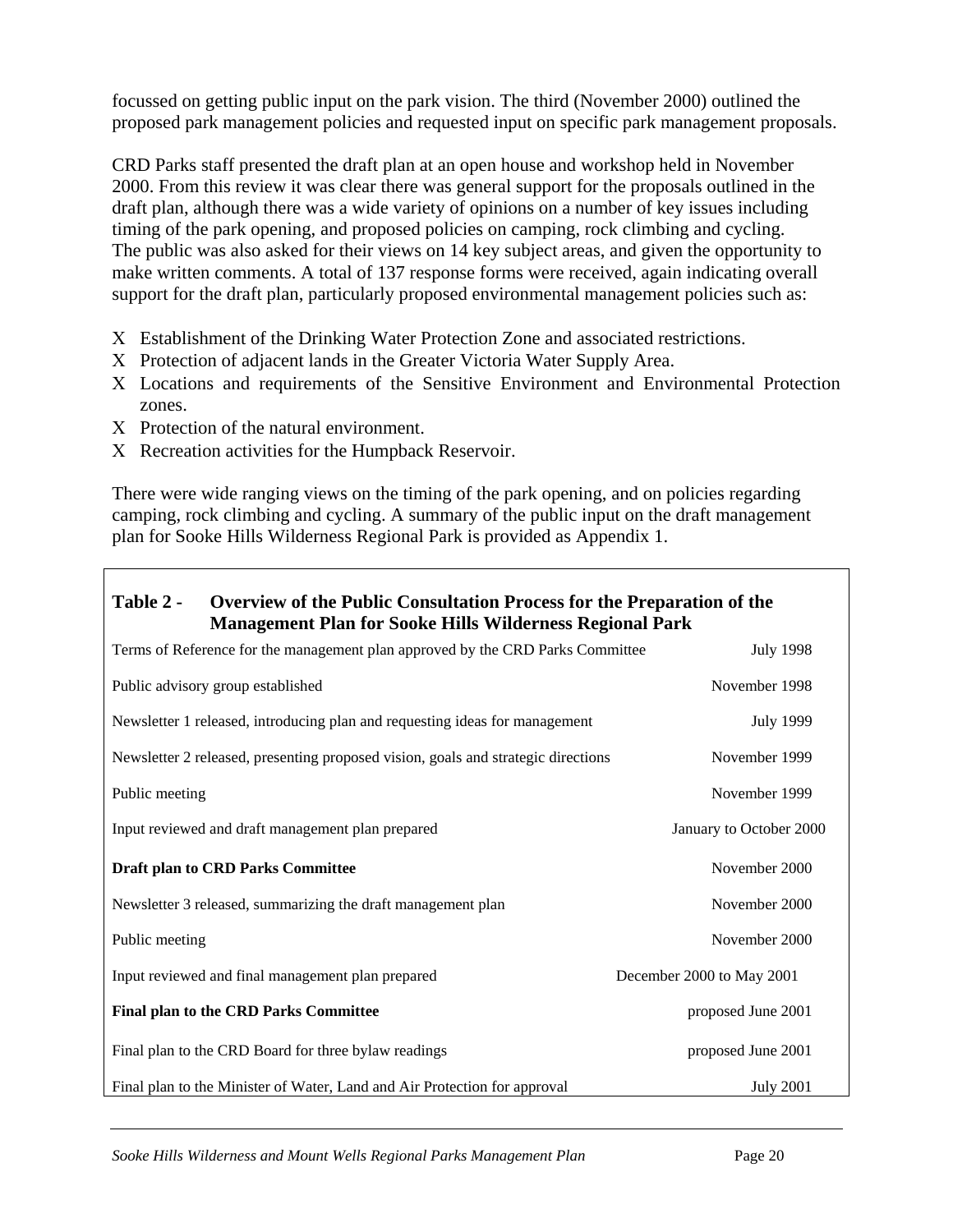# **Management Priorities**

There are two overall priorities for the management of Sooke Hills Wilderness and Mount Wells regional parks:

- 1. Protection of the security of the adjacent lands within the Greater Victoria Water Supply Area.
- 2. Protection of the natural environment.

Where there are unavoidable conflicts between these two priorities, protection of the water supply will take precedence.

These management priorities have their origin in the recommendations of the Special Commission on the Greater Victoria Water Supply and were reaffirmed in the 1997 agreement between the Province and the CRD on the management of Sooke Hills Wilderness Regional Park. These priorities form the basis of the vision, goals, strategic directions and management policies for the parks.

#### *Park Management Goals*

The management goals for Sooke Hills Wilderness and Mount Wells regional parks set out CRD Parks' intentions to achieve the vision for the parks. The goal statements are divided into categories that relate to the management priorities and different aspects of the vision for the park.

- 1. Protect the Security of Adjacent Water Supply Lands by:
	- Χ Preventing unauthorized access to the water supply lands by people and domestic animals travelling through Sooke Hills Wilderness Regional Park.
	- Χ Minimizing threats to the drinking water supply from forest fires and problem animal species originating from the parks in ways that are consistent with the purpose, goals and policies of CRD Parks.
- 2. Protect the Natural Environment by:
	- Χ Sustaining and enhancing the viability of native ecosystems and species within the parks.
	- Χ Adjusting the boundaries of the parks to more closely follow the natural boundaries of watersheds, significant vegetation communities, and important areas of wildlife habitat in ways that ensure there is no net loss of parkland.
	- Χ Working with park neighbors to minimize impacts to ecosystems and species in the parks from activities on adjacent lands.
	- Χ Minimizing environmental impacts from recreational activities, facility development and park management activities.
	- Χ Enhancing the ecological significance of the parks, and the habitat for species dependent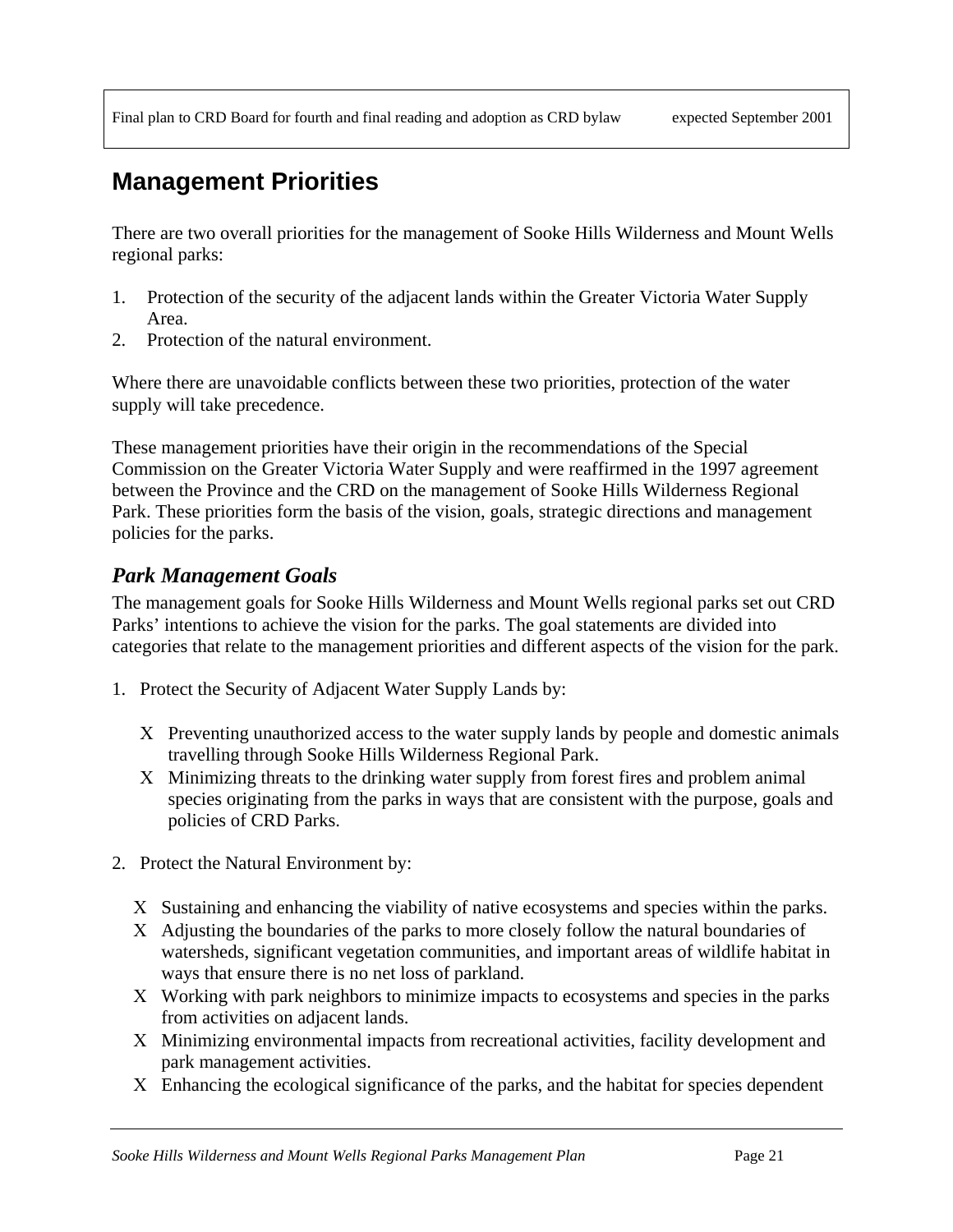upon older coniferous forest, enabling forest ecosystems to experience their full life cycle.

- <span id="page-23-0"></span>Χ Ensuring that recreational activities in the parks are consistent, in both type and location, with the protection of the security of the adjacent water supply lands, the protection of the natural environment, and the size and character of the parks.
- Χ Providing appropriately designed, located, and well-maintained trails and facilities.
- Χ Working to minimize conflicts between wildlife and people.
- Χ Linking the two portions of Sooke Hills Wilderness Regional Park.
- Χ Establishing trail corridors to link Sooke Hills Wilderness and Mount Wells with other parks and natural and recreational features in the area.
- Χ Facilitating long distance trail connections through the parks.
- Χ Contributing to the scenic natural character of the region, attracting tourists and businesses.
- Χ Allowing commercial personal guiding services to take clients into the parks where consistent with CRD Parks policies and regulations.
- Χ Making residents of the Capital Region aware of the important role the parks play in protecting the Greater Victoria Water Supply Area and informing them on how they can help minimize these risks.
- Χ Making park visitors aware of the human history of the area and how human activities have shaped the park lands.
- Χ Providing opportunities for post-secondary institutions and government agencies to conduct research in the parks provided such research is consistent with the management priorities and goals.

## *Park Management Strategic Directions*

Strategic directions set out the overall approaches to be taken to achieve the vision and management goals. They are grouped in two categories: how the parks will be managed and how CRD Parks will work with others to protect the parks and adjacent Water Supply Area lands. In order to manage the parks to protect adjacent water supply lands and the natural environment, CRD Parks will:

- Χ Work with CRD Water to incorporate a risk-management approach into park management to help protect water quality in adjacent water supply catchment lands, and address issues of common concern. A risk management approach identifies, characterizes, and assesses risks to drinking water quality; develops options for addressing these risks; and carries out actions to continually improve understanding and effectiveness.
- Χ Manage the parks using an ecosystem-based approach, treating the parks as one large natural area and recognizing ecological connections with adjacent lands. An ecosystem-based approach to management is focussed on sustaining and enhancing the integrity and viability of ecosystems and species within the parks rather than concentrating management on goals relating to individual species.
- Χ Protect native ecosystems and species at risk from undesirable changes in and outside the parks.
- Χ Explore the full range of options (including no-access areas) for managing visitor use in the parks to prevent domestic animals and unauthorized people from accessing adjacent water supply catchment lands, minimize damage to native ecosystems and species, and avoid conflicts with wildlife.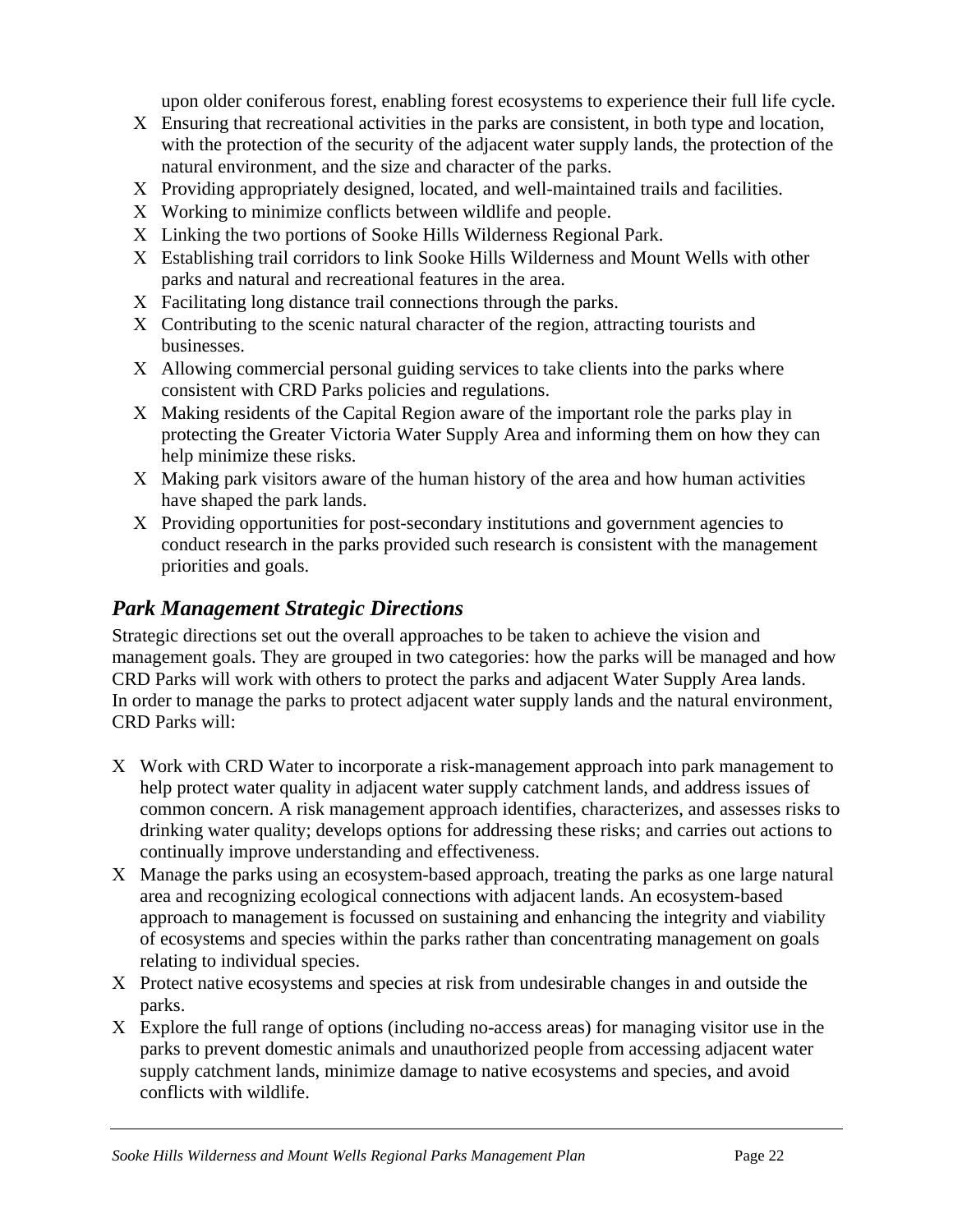- <span id="page-24-0"></span>Χ Establish management zones that set out the types of recreational activities and park facilities that will be allowed in specific areas. These zones will be based on the characteristics and sensitivities of ecosystem and terrain features, the need to protect adjacent water supply lands, and the location of areas that are attractive for appropriate outdoor pursuits.
- Χ Adopt a phased approach to opening the parks to recreational use. Implementing the management plan will depend on overall CRD Parks priorities, the need to ensure that adequate facilities are in place, and the importance of assessing the effects of recreation on adjacent catchment lands and the natural environment prior to opening new areas or expanding the range of permitted activities in the parks.
- Χ Limit areas of intensive use, such as parking lots, to the margins of the parks and keep intensive use areas away from water supply lands, ecologically sensitive areas, and areas where low intensity recreational activities are focussed.
- Χ Pursue opportunities for coordinating ecosystem protection and management with the owners and managers of adjacent lands, government conservation agencies and stewardship groups.
- Χ Consult with local First Nations to identify sites of cultural significance and manage the parks in ways that respect these sites.
- Χ Work with BC Parks to address issues of common management concern.
- Χ Work with adjacent private landowners, local governments, and regulatory agencies to minimize impacts from surrounding lands on the natural environment in the parks and the experiences of park visitors.
- Χ Actively seek partnerships and cooperative relationships with educational institutions, government agencies, stewardship groups and others to achieve the goals for the parks.
- Χ Provide opportunities for volunteers to assist CRD Parks manage the parks and communicate key park messages.

# *Role of the Parks*

Sooke Hills Wilderness Regional Park and Mount Wells regional parks play a number of unique roles in the system of parks and protected areas in the Capital Region:

- Χ Sooke Hills Wilderness is the largest natural area park in the region, the largest regional park and the largest *Regional Wilderness Area.*
- Χ The two parks are an integral part of the Sea to Sea Green/Blue Belt, identified as an important urban transition and containment area in the Regional Growth Strategy.
- Χ The parks act as an important natural area buffer to the Greater Victoria Water Supply Area to reduce the risk of wildfire, introduction of disease organisms, chemical contamination, and the spread of forest insects and diseases that could negatively affect the quality of our drinking water.
- Χ Sooke Hills Wilderness protects large portions of the Goldstream River and Veitch Creek watersheds and a large representative example of the Sooke Hills landscape.
- Χ Together with Sooke Mountain Provincial Park, and East Sooke ,Matheson Lake and Roche Cove regional parks, Sooke Hills Wilderness protects ecosystems within the Coastal Western Hemlock very dry maritime biogeoclimatic subzone, which is under-represented in protected areas on Vancouver Island.
- Χ The size, location, and varied habitats of Sooke Hills Wilderness are able to support large mammals such as black bear, wolf, cougar and elk and species of conservation concern, such as the marbled murrelet.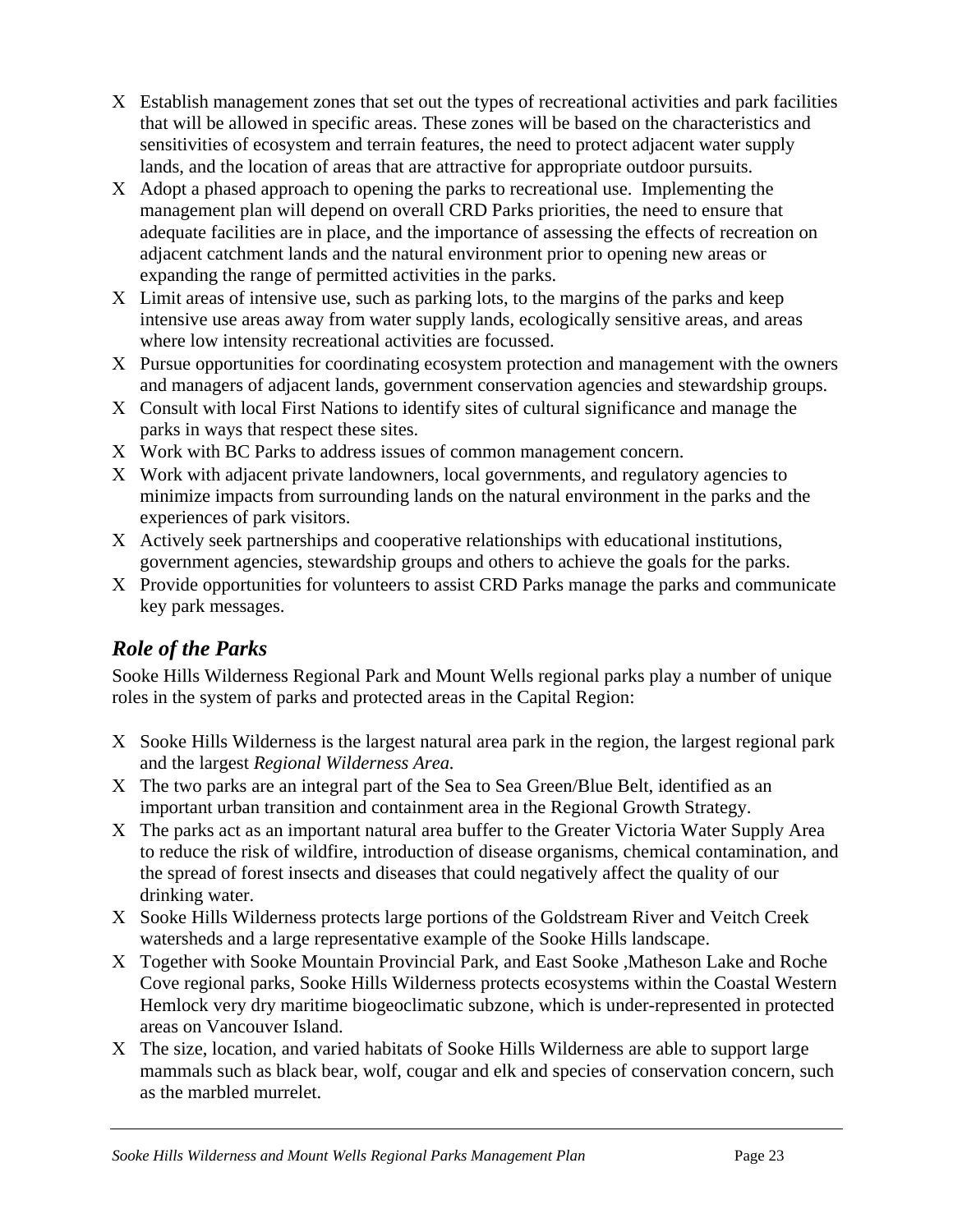- <span id="page-25-0"></span>Χ The two parks protect relatively undisturbed upland meadow and rock outcrop vegetation communities very similar to those proposed for an ecological reserve on nearby provincial Crown land.
- Χ The parks provide an opportunity for wilderness experiences in areas of rugged terrain.

#### *Park Management Zones*

Areas within Sooke Hills Wilderness Regional Park need to be managed in different ways based on their proximity to water supply catchment lands, sensitivity to damage from recreational activities, and role in providing access to the park. Regional park management zones have been designated to set out the overall management direction for areas within the parks. The boundaries of these zones will be reviewed in the future and may be changed to reflect new information or the experience of managing the park in the initial phases of public access. A major adjustment to a boundary of the management zone in Sooke Hills Wilderness, created to protect the security of adjacent water supply lands will require CRD Board approval.

Four park management zones have been designated in Sooke Hills Wilderness:

- Χ Drinking Water Protection Zone
- Χ Sensitive Environment Zone
- Χ Environmental Protection Zone
- Χ Park Facilities Zone

Mount Wells Regional Park has *Sensitive Environment* and *Environmental Protection* zones. The boundaries of these zones are shown on Map 4. Any proposed adjustments to the boundary of a management zone will be assessed from the perspective of environmental and water supply protection. The criteria and management directions for each zone are summarized below.

#### *Drinking Water Protection Zone*

The Drinking Water Protection Zone includes areas adjacent to Greater Victoria Water Supply Area lands. The purpose of this zone is to provide a physical and biological buffer between areas where recreation is allowed and lands within the Water Supply Area. To minimize the risks of wildfire and introducing disease organisms to adjacent water supply lands, public access will be prohibited in this zone. This zone has been specifically created to help manage the risks to adjacent water supply lands, and is unique to Sooke Hills Wilderness Regional Park.

These wilderness areas support wildlife species that pose a threat to dogs, or could be at risk from dogs and other domestic animals that can carry human disease into the Water Supply Area. For these reasons, dogs will not be allowed in the Drinking Water Protection Zone. Dogs must be on a leash in all other park zones.

#### *Sensitive Environment Zone*

The Sensitive Environment Zone contains ecosystems and species that are sensitive to human activities. Included in this zone are the Niagara Canyon, the upper slopes of Mount Wells, the larger rocky hilltops in the Veitch, Waugh and Humpback drainages, and the floodplains along Veitch Creek. This designation is intended to provide the highest degree of protection for the natural environment, while offering limited opportunities for hiking.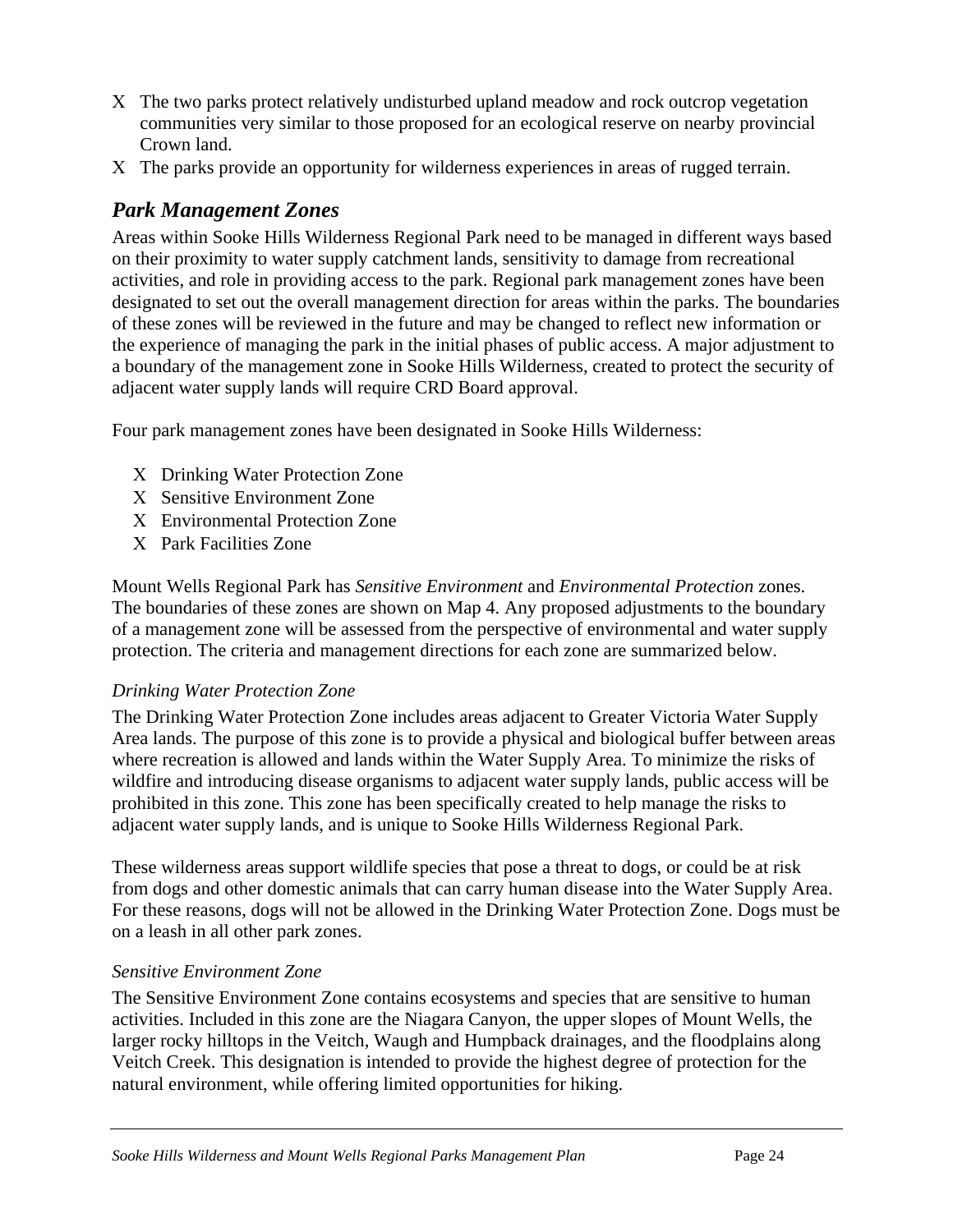#### <span id="page-26-0"></span>*Environmental Protection Zone*

The Environmental Protection Zone makes up the largest portion of the park. This zone is designed to provide a high level of environmental and habitat protection while allowing appropriate low-intensity recreational activities. Small rock outcrop and upland meadow areas, floodplains and wetlands within this zone will be managed as environmentally sensitive areas. Cycling and equestrian use will be allowed on designated trails within this zone.

#### *Park Facilities Zone*

The Park Facilities Zone, located on the park perimeter, includes proposed entrances at Humpback Reservoir and off Sooke Road. Primary park facilities (parking lots, information kiosks, picnic areas and toilet buildings) will be located in this zone. This zone also includes Humpback Reservoir which will be developed for water-based recreation.

# **Protection of the Adjacent Water Supply Lands**

The protection of adjacent drinking water supply catchment lands in the Goldstream drainage is the first priority in the management of Sooke Hills Wilderness Regional Park. The CRD Water Strategic Plan for Water Management has identified a number of risks to the drinking water quality:

- Χ Human disease organisms, which are carried and can be spread by humans, domestic animals and wildlife.
- Χ Wildfire, which can be caused by illegal or unregulated campfires, careless smoking, railway and forest industry operations, and lightning, and can result in the introduction of nutrients and sediments into the water supply.
- Χ Chemical contaminants, which can be introduced to water supply lands as a result of trespass or spills from maintenance vehicles.
- Χ Forest insects and diseases, which can increase the risk of wildfire and kill trees, leading to erosion and the introduction of sediments into the water supply.

If drinking water quality in the source reservoirs is compromised, CRD Water may be forced to build a water filtration facility that could cost over \$100 million to construct and millions of dollars a year to operate and maintain. This possibility provides a powerful incentive to protect the water quality in the Water Supply Area. (Other factors such as new water supply protection legislation or changing water quality requirements brought forward by the Medical Health Officer may also influence the need for such a facility).

A wide range of policies and actions to protect the drinking water supply is set out in the Strategic Plan for Water Management. CRD Water has adopted a closed watershed policy to reduce the risk of people and domestic animals introducing disease organisms and starting wildfires that could impact the drinking water supply. Strict policies now govern work in water supply catchment lands to reduce the risk of erosion and sedimentation of water bodies and chemical contamination. CRD Water has identified forest diseases and insects, which pose a risk to water supply lands. These organisms will be monitored to reduce the risk of outbreaks.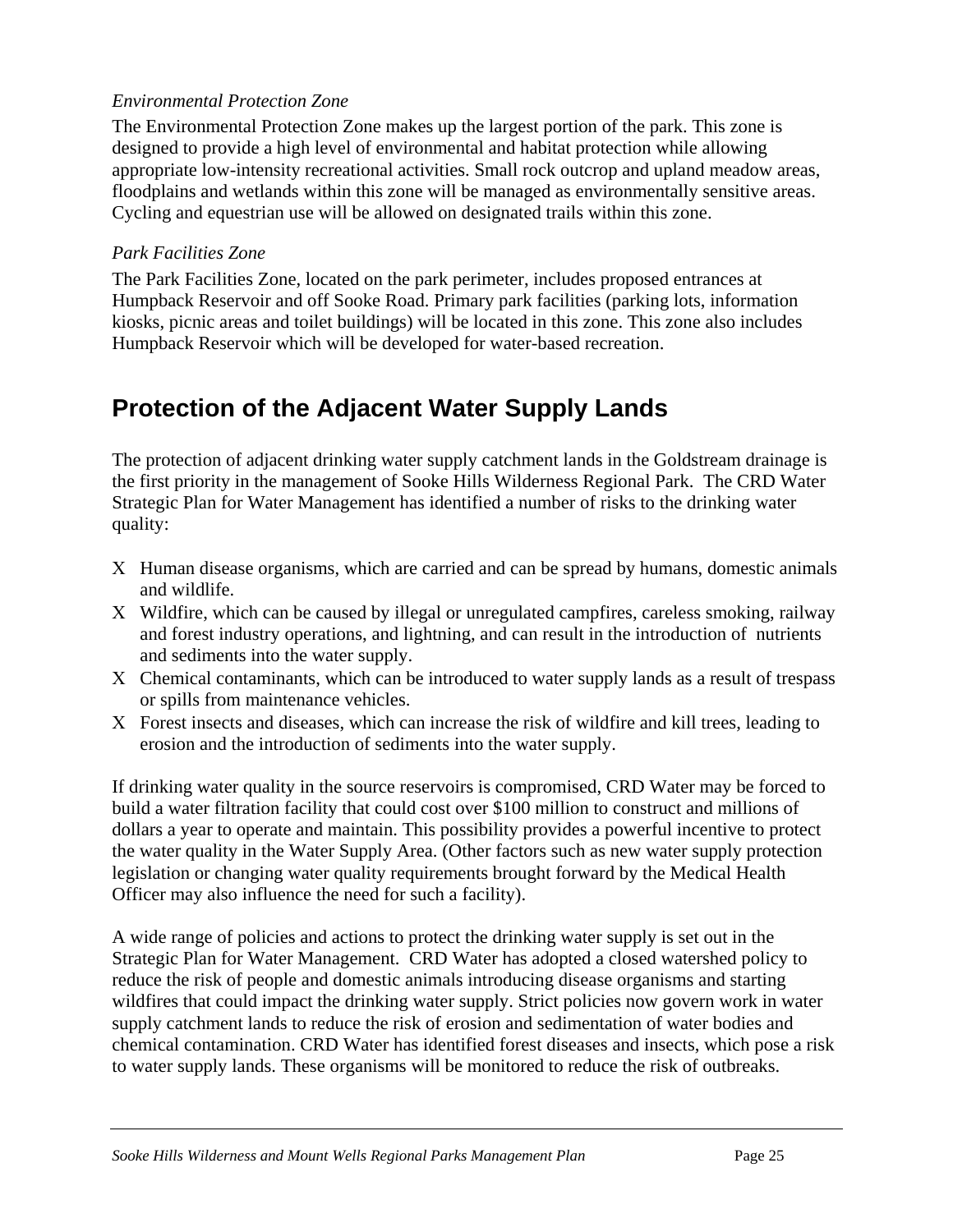The agreement between the Province of BC and the CRD requires the management plan for Sooke Hills Wilderness Regional Park to be consistent with the Strategic Plan for Water Management. Measures to protect adjacent water supply lands must also be consistent with the CRD Parks Master Plan. Most of the management policies and actions for the protection of adjacent water supply catchment lands are based on the information, policies and recommendations presented in the Strategic Plan for Water Management.

To help protect the security of the adjacent water supply catchment land, the CRD Board decided that the existing policy of no unauthorized public access to Sooke Hills Wilderness be retained until the management plan for the park was completed and basic park facilities put in place. The park reserve status of Mount Wells may be lifted earlier if funding is approved for trails and basic facilities.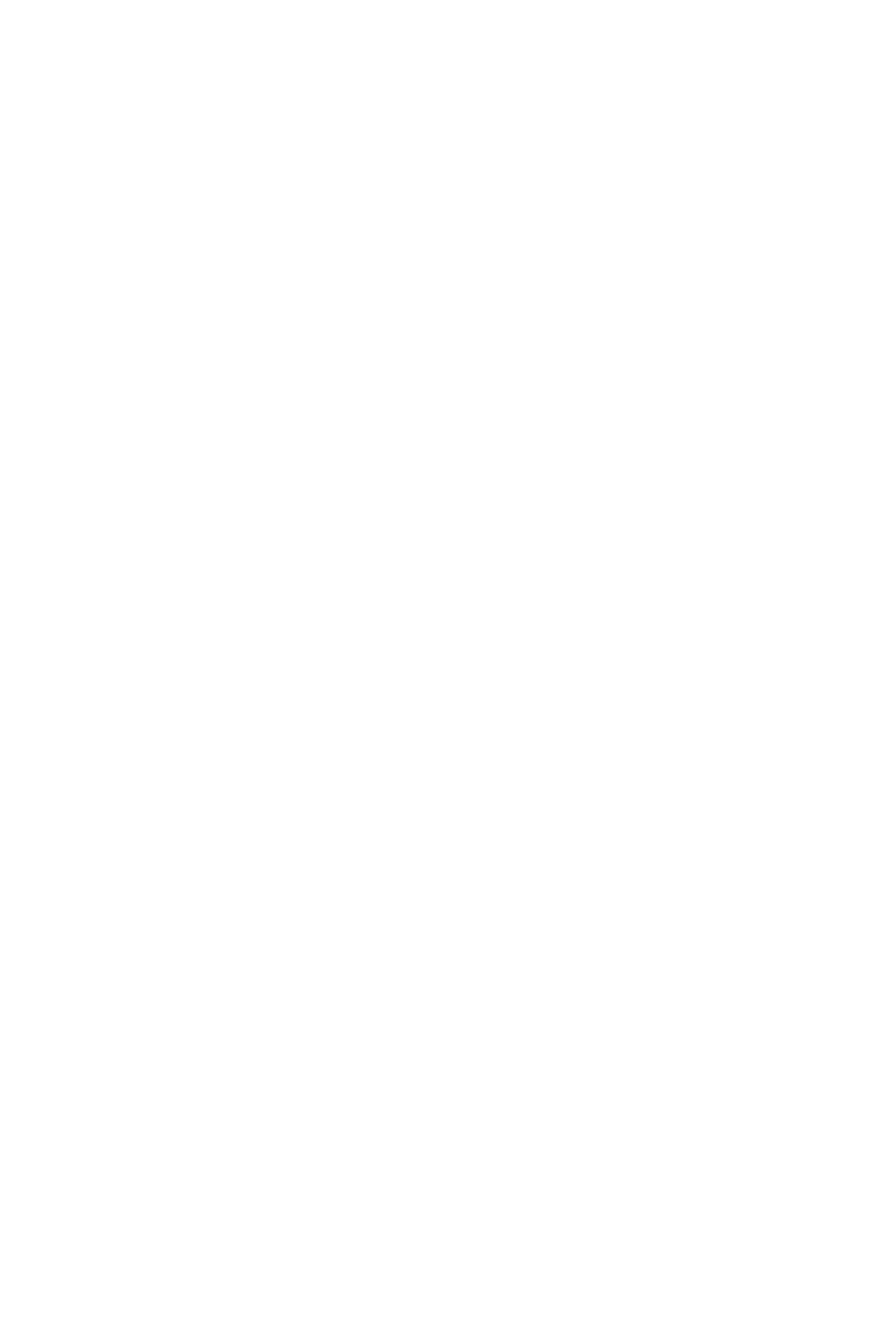#### <span id="page-29-0"></span>*Management Policies*

Manage the parks to minimize risks to water quality in the Greater Victoria Water Supply Area.

Develop a logical, and enforceable, buffer area to prevent unauthorized public access to water supply catchment lands.

Work closely with CRD Water in a cooperative and coordinated team approach to develop strategies to prevent unauthorized public access to water supply catchment lands and address other management issues of common concern.

Participate in CRD Water risk assessment, risk management, and monitoring programs designed to protect the quality of drinking water in the Greater Victoria Water Supply Area.

#### *Management Actions*

- Χ Ensure appropriate CRD Parks staff and volunteers are aware of the risks to drinking water quality and management plan policies and actions for minimizing these risks.
- Χ Work with CRD Water to assess and manage risks to the water supply relating to the management of the park.
- Χ Coordinate staff and volunteer training relating to minimizing risks to water quality with CRD Water.

#### *Reducing the Risk of Unauthorized Public Access*

To help manage the risk of unauthorized public access into the drinking water supply area, the following actions are proposed:

- Χ Designate regional parkland immediately adjacent to the water supply catchment lands as a *Drinking Water Protection Zone.*
- Χ Orient park trails and facilities away from the *Drinking Water Protection Zone* and water supply catchment lands whenever possible.
- Χ Work with CRD Water to develop and implement a communication plan, education programs, signs and strategies to enforce the provisions of the *Drinking Water Protection Zone.*
- Χ Amend the CRD Parks bylaw to allow fines to be issued for unauthorized access to the *Drinking Water Protection Zone.*
- Χ Expand the scope of the CRD Parks Volunteer Services to include volunteers in patrol activities within the *Drinking Water Protection Zone.*
- Χ Provide self-contained toilet facilities in appropriate locations where recreation is allowed.
- Χ Place restrictions on domestic animals in the parks (e.g. no domestic animals in the *Drinking Water Protection Zone;* dogs on leash in the remainder of the parks; horses, lamas and other exotic pack animals be restricted to designated trails; no domestic animals at large).
- Χ Work with CRD Water and other agencies to manage non-migratory Canada geese in the parks and minimize the potential for geese to spread into water supply catchment lands.
- Χ Work with CRD Water and other agencies to monitor and manage other wildlife species that may pose a risk to water quality in adjacent water supply lands.
- Χ Work with CRD Water to monitor human disease pathogens in wildlife on lands adjacent to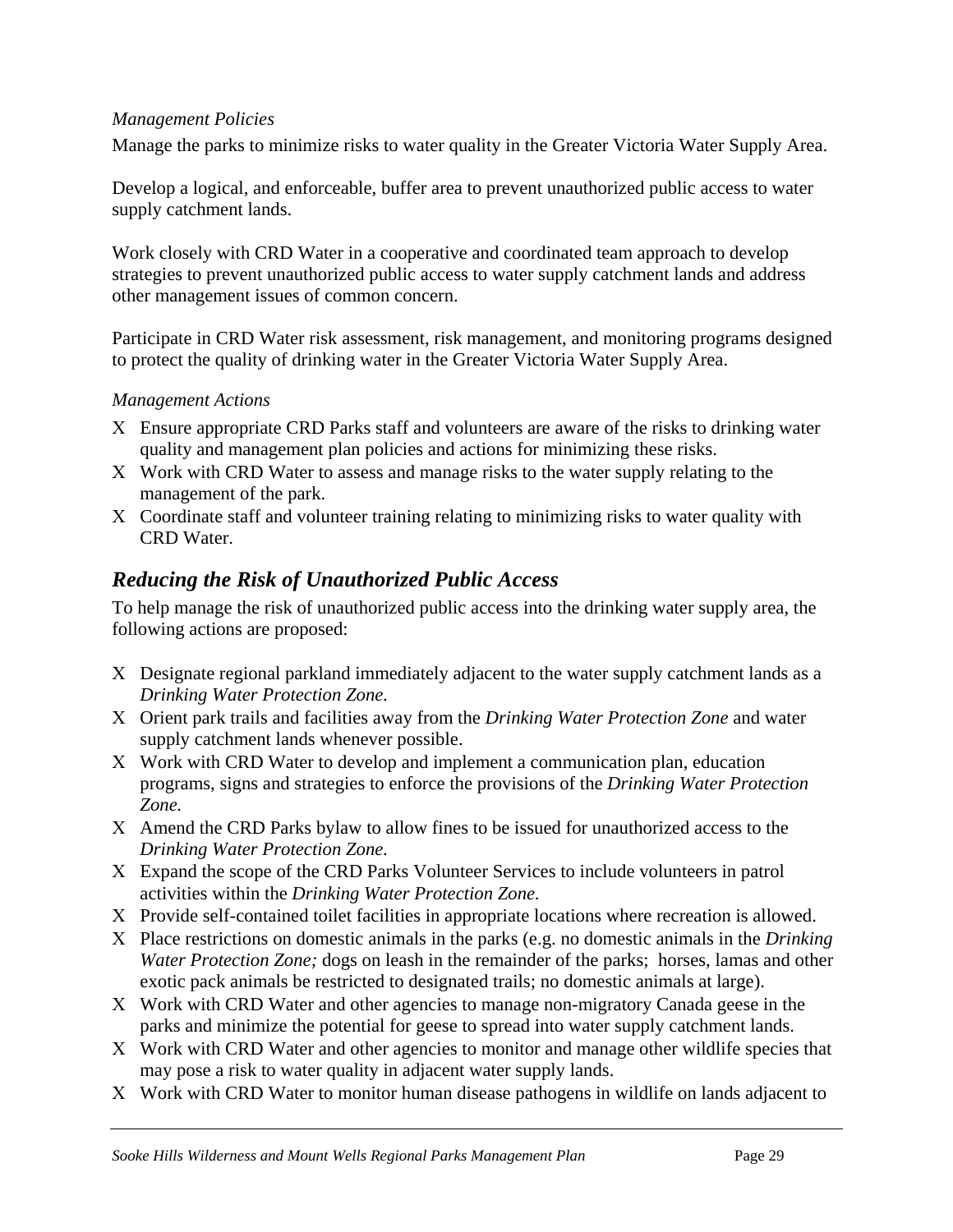the water supply catchment.

- <span id="page-30-0"></span>Χ Work with CRD Water and animal control agencies to develop strategies and programs to prevent the release of domestic animals and problem wildlife species in the parks.
- Χ Work with energy transmission companies to reduce the risk of unauthorized vehicles accessing the *Drinking Water Protection Zone* from their lands.
- Χ Work with CRD Water to include the proposed Trespasser *Watch Program* to be carried out on private lands adjacent to the *Drinking Water Protection Zone.*
- Χ Work with CRD Water to record, track and map fire and security incidents occurring in or near the parks.

# *Reducing the Risk of Wildfire*

 To help reduce the risk of wildfires getting out of control and affecting both the park and the water supply, the following actions are proposed:

- Χ Develop a detailed agreement on the roles and responsibilities of CRD Parks and CRD Water in wildfire prevention, detection and suppression.
- Χ Work with CRD Water to identify areas of high fire risk within the parks and appropriate strategies for minimizing these risks.
- Χ Work with CRD Water, BC Parks and other adjacent landowners to minimize the risk of human-caused wildfire in the parks.
- Χ Consider restrictions on public access to the park during times of extreme fire risk.
- Χ Develop information/education and detection strategies to prevent human-caused wildfires in the park and adjacent private lands.
- Χ Develop site remediation/restoration strategies for areas damaged by wildfire or fire suppression activities.
- Χ Control invasive introduced shrubs such as gorse and Scotch broom in areas where they pose a high risk to adjacent water supply catchment lands the natural environment.

# *Reducing the Risk of Contaminants*

There is potential for introduced contaminants getting into the water supply. To prevent this, the following actions are proposed:

- Χ Develop strategies to prevent unauthorized vehicles from accessing water supply catchment lands through the parks.
- Χ Ensure CRD Parks staff are aware of spill prevention and clean up protocols if traversing water supply catchment lands.
- Χ Do not use foams or other fire suppression agents containing nutrients, other than those approved by CRD Water, when responding to fires on water supply catchment lands.

## *Reducing the Risk of Forest Insects and Diseases*

To reduce the risk of forest damage due to forest insects or disease, the following actions are proposed:

Χ Participate in other agency programs that identify areas susceptible to forest insects and diseases within the parks and monitor the presence and spread of organisms of concern.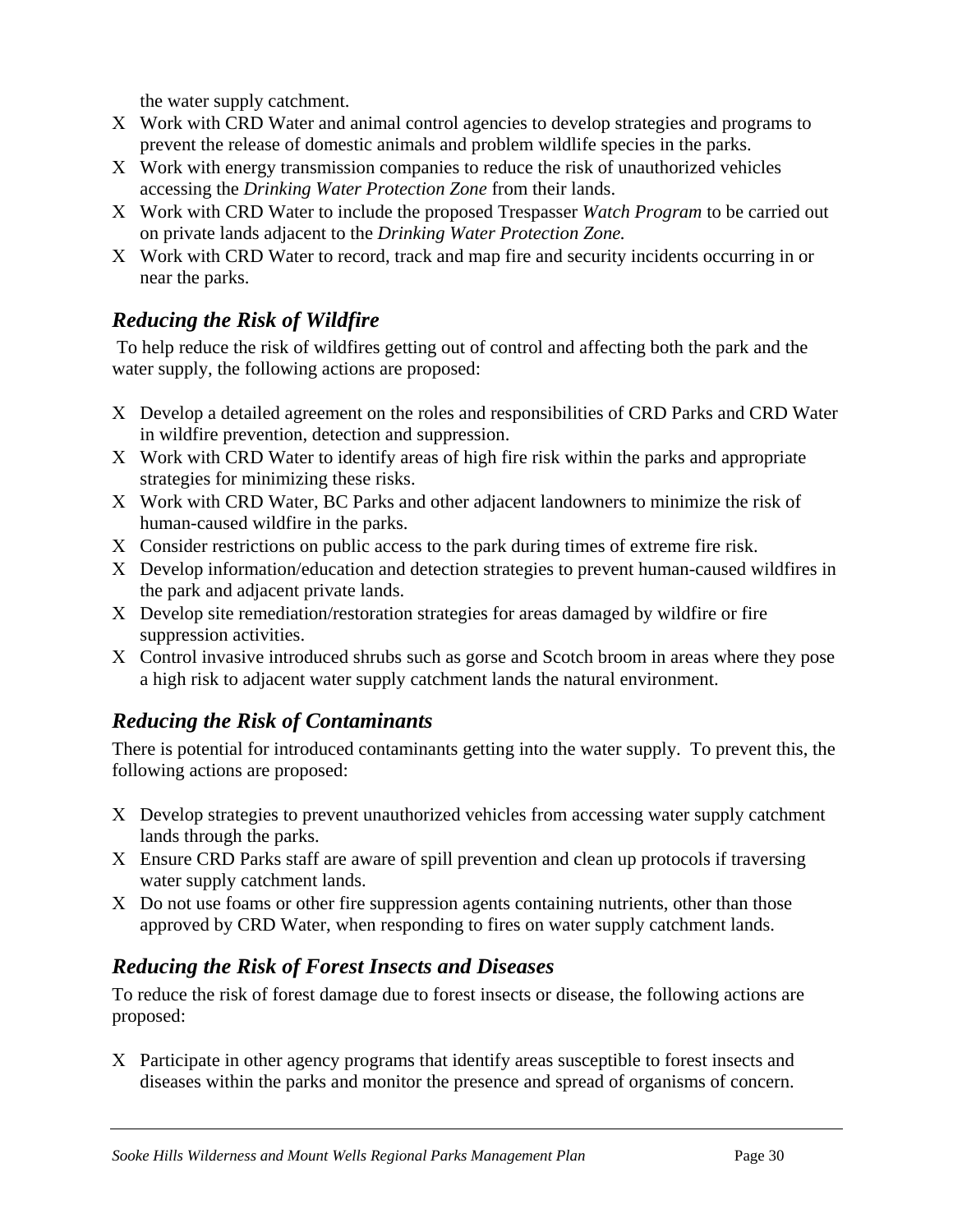- <span id="page-31-0"></span>Χ Participate in programs and strategies designed to prevent the introduction of non-native forest insects to the parks and adjacent water supply catchment lands.
- Χ Ensure an ecologically appropriate, integrated pest management approach, in consultation with appropriate agencies and recognized experts, is followed in any control of insects or diseases of concern within the parks.

# **Protecting the Natural Environment**

The CRD Parks Master Plan provides the context for the protection of the natural environment in regional parks. A fundamental aspect of the purpose of the regional parks system is to "protect a network of regional parks in perpetuity that represent and help maintain the diverse range of natural environments in the Capital Regional District." A primary goal is "to maintain healthy, viable ecosystems in regional parks." To achieve this, "protection of the natural environment needs to be incorporated into all planning and management decisions and actions" in regional parks. Protection of the natural environment is one of the two overall priorities for the management of Sooke Hills Wilderness and Mount Wells regional parks, consistent with the Master Plan.

There are many factors that affect the protection of the natural environment in Sooke Hills Wilderness and Mount Wells regional parks:

- Χ The boundaries of Sooke Hills Wilderness generally follow drainage area boundaries; almost the entire Waugh Creek, Niagara Creek and Humpback Reservoir drainage areas and most of the upper portion of the Veitch Creek drainage area are within the park.
- Χ Lands surrounding the parks are mostly undeveloped and are likely to remain so in the foreseeable future.
- Χ Wildfire, which is an essential ecological process in sustaining Douglas-fir forest, is actively prevented and suppressed to protect drinking water quality and property on adjacent lands.
- Χ The range of large mammals and many birds is larger than the area within the parks.
- Χ Relatively little is known about wildlife species in the parks and their sensitivity to disturbance.
- Χ There is very little undisturbed original forest in the park.
- Χ Some regenerating forest stands were planted and have artificially high tree densities, which reduces their habitat value and increases the risk of wildfire.
- Χ There is an extensive system of roads through most of Sooke Hills Wilderness which has altered drainage patterns and fragmented forest stands; most of this road system will be needed for fire response.
- Χ A number of non-native plant species have invaded the parks; left unchecked, these invasive species could alter native vegetation associations, reduce wildlife habitat values and displace native species.
- Χ Activities such as resource extraction and residential development on adjacent lands can affect the ecosystems and species in the parks.
- Χ Some people who visit the parks may leave areas designated for their recreational activity.
- Χ Illegal activities such as hunting, motorized vehicle use, camping, and the harvest of salal, mushrooms and moss are known to occur the parks. The size of Sooke Hills Wilderness will make monitoring and enforcement a challenge, and will need to be addressed in all aspects of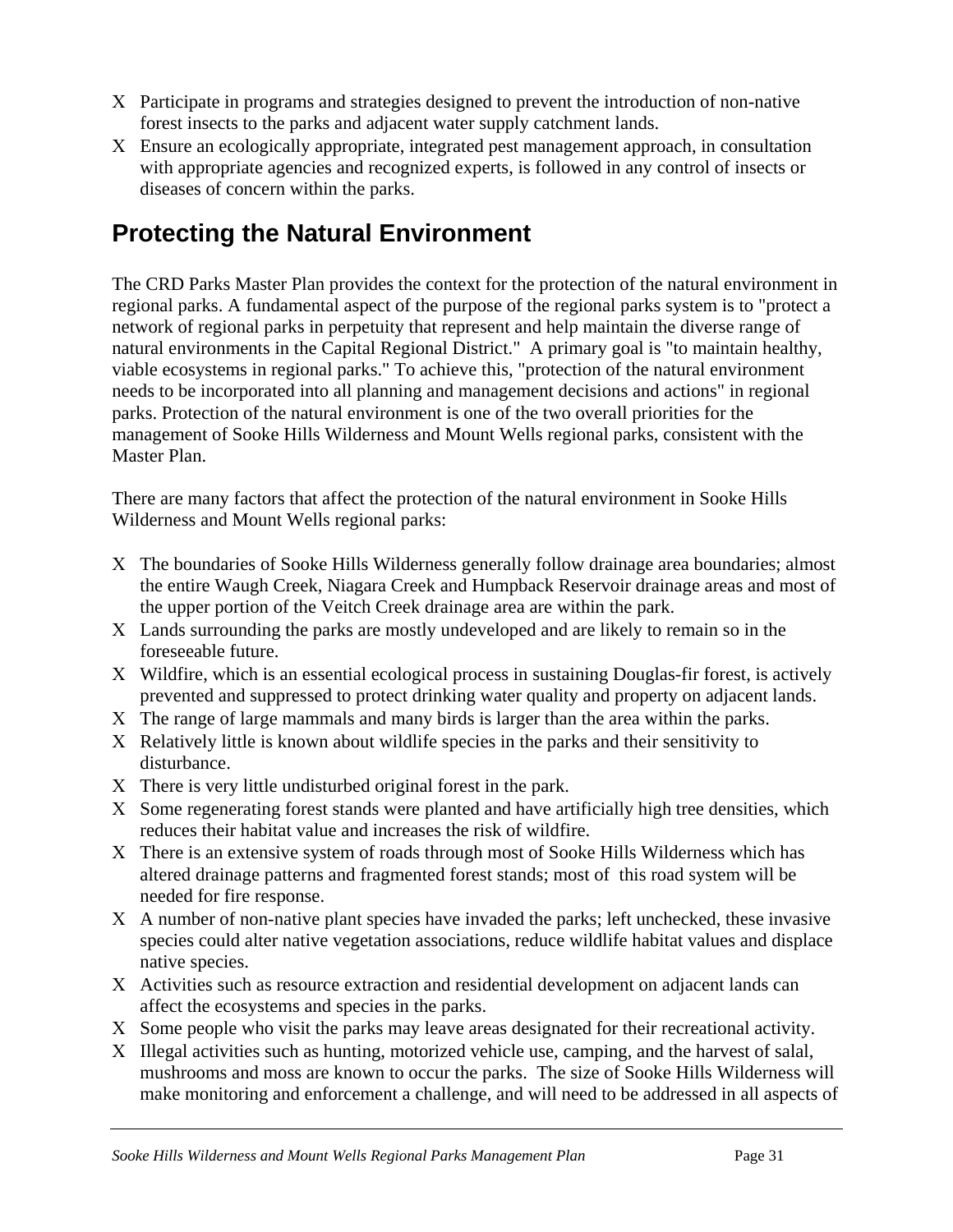<span id="page-32-0"></span>park management.

# **Ecological Perspective of the Parks**

Sooke Hills Wilderness Regional Park is part of a larger ecological context. The park is located within a mostly undeveloped, forested landscape that is slowly regenerating after logging activities in the last century. There are few, if any, barriers to the movement of wildlife between the park and private and public lands to the west, north and south. Much of the park is within the Goldstream River watershed, which supports provincially significant runs of salmon. The Goldstream River also flows into Saanich Inlet, which has been nominated as a candidate marine protected area. Lands to the west and south in the Charters Creek, Ayum Creek and Veitch Creek drainages complement the proposed Saanich Inlet to Sooke Basin green and blue space corridor.

The adjacent 10,893 hectare Greater Victoria Water Supply Area is closed to hunting and will be managed to protect native ecosystems and biodiversity where compatible with water quality objectives. Together the Greater Victoria Water Supply Area, Sooke Hills Wilderness, Goldstream and Sooke Mountain Provincial Parks form a contiguous wildlife reserve of over 15,000 ha  $(15 \text{ km}^2)$  which will ultimately be dominated by mature and older coniferous forest.

Many wildlife species have territories and habitat requirements that extend outside protected areas. Cooperative approaches among conservation agencies and owners and managers of adjacent lands are often required to effectively protect or manage wildlife species of concern.

#### *Management Policies*

Acquire, or work with landowners and managers to protect, lands within the Niagara, Waugh, upper Veitch, and Humpback drainage areas but outside the parks (Map 6).

Identify and discuss landscape level conservation issues with conservation agencies and owners and managers of adjacent lands.

Participate in land use planning processes affecting the park and surrounding lands to further the protection and conservation of native ecosystems and species.

Participate in recovery strategies for red and blue listed wildlife species found in the parks.

#### *Management Actions*

- Χ Work with CRD Water, BC Environment, BC Parks and local governments to develop a forum for discussing landscape level conservation issues affecting provincial and CRD lands in the Goldstream River watershed and the Sooke Hills.
- Χ Contact government fisheries agencies and local stewardship groups to identify how water courses and water bodies in the parks contribute to fisheries values in the Goldstream River watershed.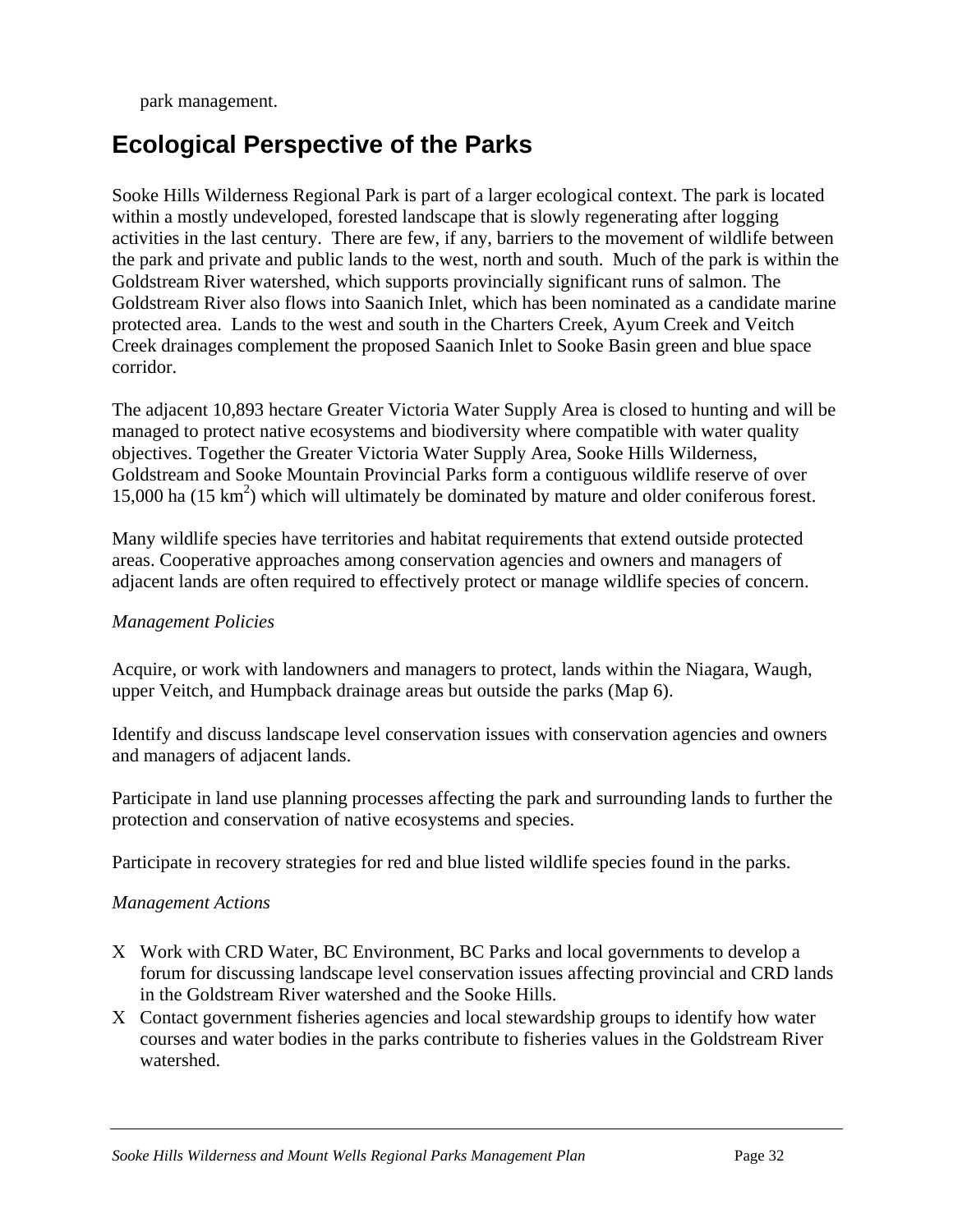## <span id="page-33-0"></span>*Sustaining Native Ecosystems and Species*

A primary purpose of Sooke Hills Wilderness Regional Park is to protect and sustain native ecosystems and species within its boundaries. Now that the area is a regional park, there is no longer hunting, forest harvest or quarrying, or any further fragmentation of natural areas from energy transmission corridors or roadways. The *Regional Wilderness Area* classification and strategic directions for the park ensure that entrance areas and most park facilities will be limited to the margins of the park.

There is a long-term vision for the natural environment within the park. It proposes that:

- Χ Coniferous forest throughout the park be dominated by mature and older Douglas-fir forest, interspersed with stands dominated by western redcedar and western hemlock.
- Χ These forests will contain relatively large diameter standing dead trees (snags) and fallen trees important for nutrient cycling and wildlife habitat.
- Χ Patches of red alder and broadleaf maple will appear on sites of natural disturbance.
- Χ Forest diseases and insects that contribute to the production of snags and large woody debris will be contained by the diversity of tree species and natural predators.
- Χ Forest stands will be free of invasive woody shrubs such as holly and daphne.
- Χ Hilltops will be dominated by native plant species and free of invasive shrubs such as Scotch broom and gorse.
- Χ Damage from recreational activities be confined to designated trails, viewpoints and areas of more intensive use.
- Χ Natural drainage patterns, water flows and water quality continue to contribute to healthy functioning streams, wetlands and water bodies.
- Χ Native ecosystems in the park continue to play an important role in sustaining wildlife.
- Χ Wetlands and water bodies in the park are free of the American bullfrog, providing safe breeding and rearing areas for native amphibians.
- Χ Streams, wetlands, and water bodies continue to provide productive habitat for native fish species.
- Χ Native vegetation along road margins has grown back and reduced the width of these disturbed corridors through the park.

Some aspects of this vision can be accomplished by simply allowing forest stands to regenerate. Other aspects require human intervention, such as controlling invasive species.

A missing ingredient in the vision is fire, which has had an historical disturbance influence in maintaining Douglas-fir dominated forests. In the absence of fire, forested ecosystems on some sites will eventually be dominated by western hemlock. However, given the relatively recent disturbance of most of the forest in the park from logging, and the life span of Douglas-fir which can be hundreds of years, the current policy of fire suppression is not an impediment to achieving the vision for the park. Indeed, fire suppression is required over the foreseeable future if the regenerating forests in the park are to mature.

#### *Management Policies*

Incorporate the vision for the natural environment in the parks into all park management decisions.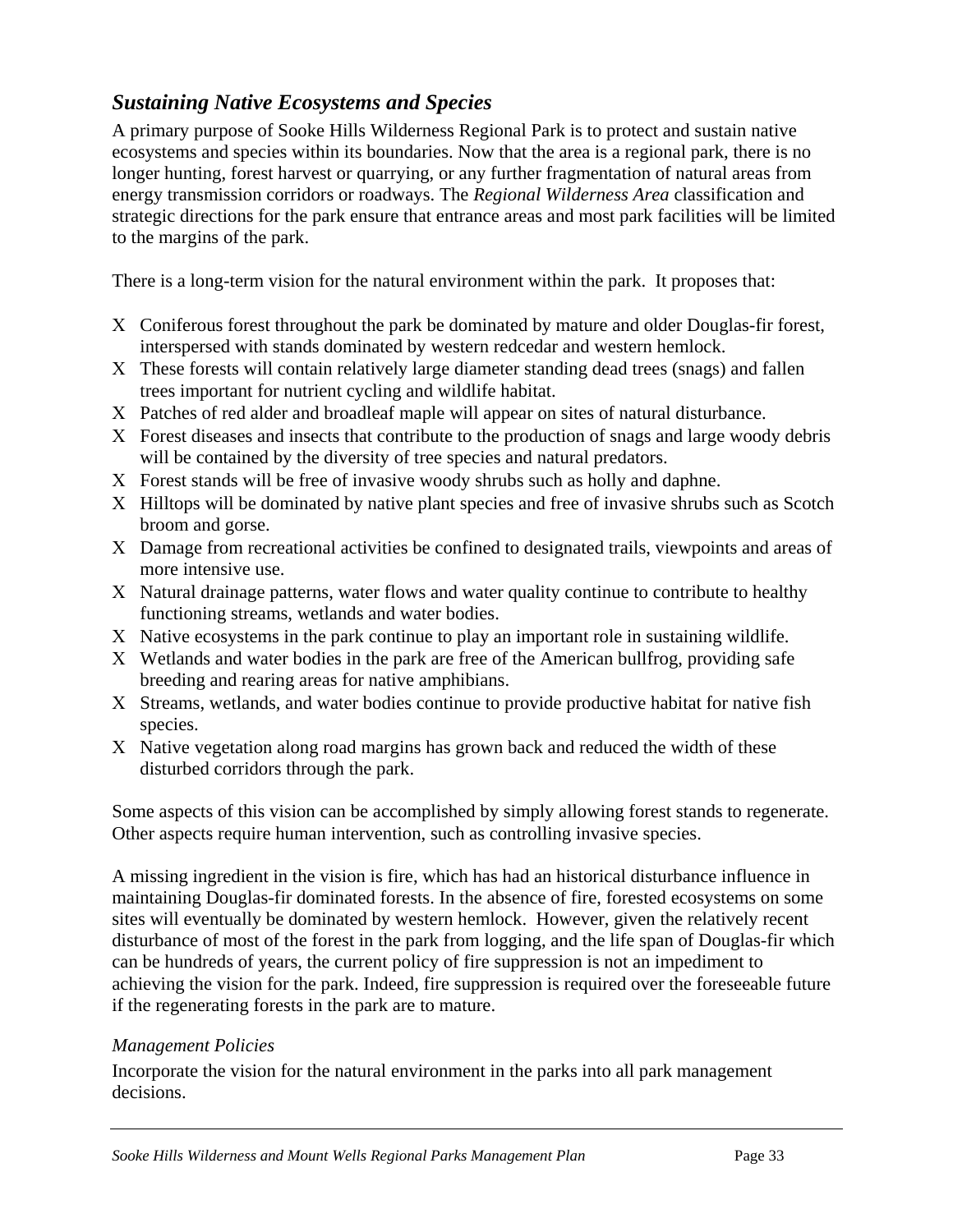<span id="page-34-0"></span>Encourage research to improve understanding of the dynamics of ecosystems and the characteristics and requirements of ecosystems and species in the parks.

Prevent further fragmentation of natural areas in the parks from roadways or energy transmission corridors.

Allow vegetation on the margins of roadways to regenerate while maintaining the road surface to required widths for park vehicles.

Do not allow new non-park facilities, such as communication towers or water reservoirs to be located within the parks.

Facilitate research on populations and habitats of wildlife species of conservation concern.

Maintain habitats and populations of native fish species in water bodies and watercourses within the parks in ways that complement fisheries enhancement activities in the region.

Work with the Ministry of Water, Land and Air Protection to prepare habitat protection and enhancement plans for wildlife and fish species of conservation concern in the parks.

#### *Management Actions*

- Χ Incorporate the regeneration of road margins into road classifications and maintenance standards.
- Χ Request that the Ministry of Water, Land and Air Protection assist with researching and monitoring red and blue-listed ecosystems and species in the parks.
- Χ Request that the Ministry of Water, Land and Air Protection assist with monitoring wildlife populations of concern in the parks.
- Χ Maintain the integrity of active research sites and study plots in the parks.
- Χ Request that fisheries stewardship groups and the Ministry of Water, Land and Air Protection assist with assessing native fish habitat and populations in the parks.
- Χ Restrict stocking of fish in water bodies and water courses within the parks to native species.

## *Managing Invasive Non-Native Plant Species*

Invasive non-native woody plant species are a serious problem in Sooke Hills Wilderness and Mount Wells regional parks. Scotch broom is invading on rocky outcrop and meadow areas on Mount Wells and Mount Braden. Scotch broom has also extensively invaded roadways in the Niagara catchment. Gorse has become established on lower slopes of Mount Wells and along a roadway on the north slope of Mount Braden.

Holly was recorded in many of the forest stands sampled during fieldwork for the Terrestrial Ecosystem Mapping of the park. It is very likely that laurel-leaved daphne will also begin to invade the parks. These plants are dispersed by birds and therefore can become established throughout the parks.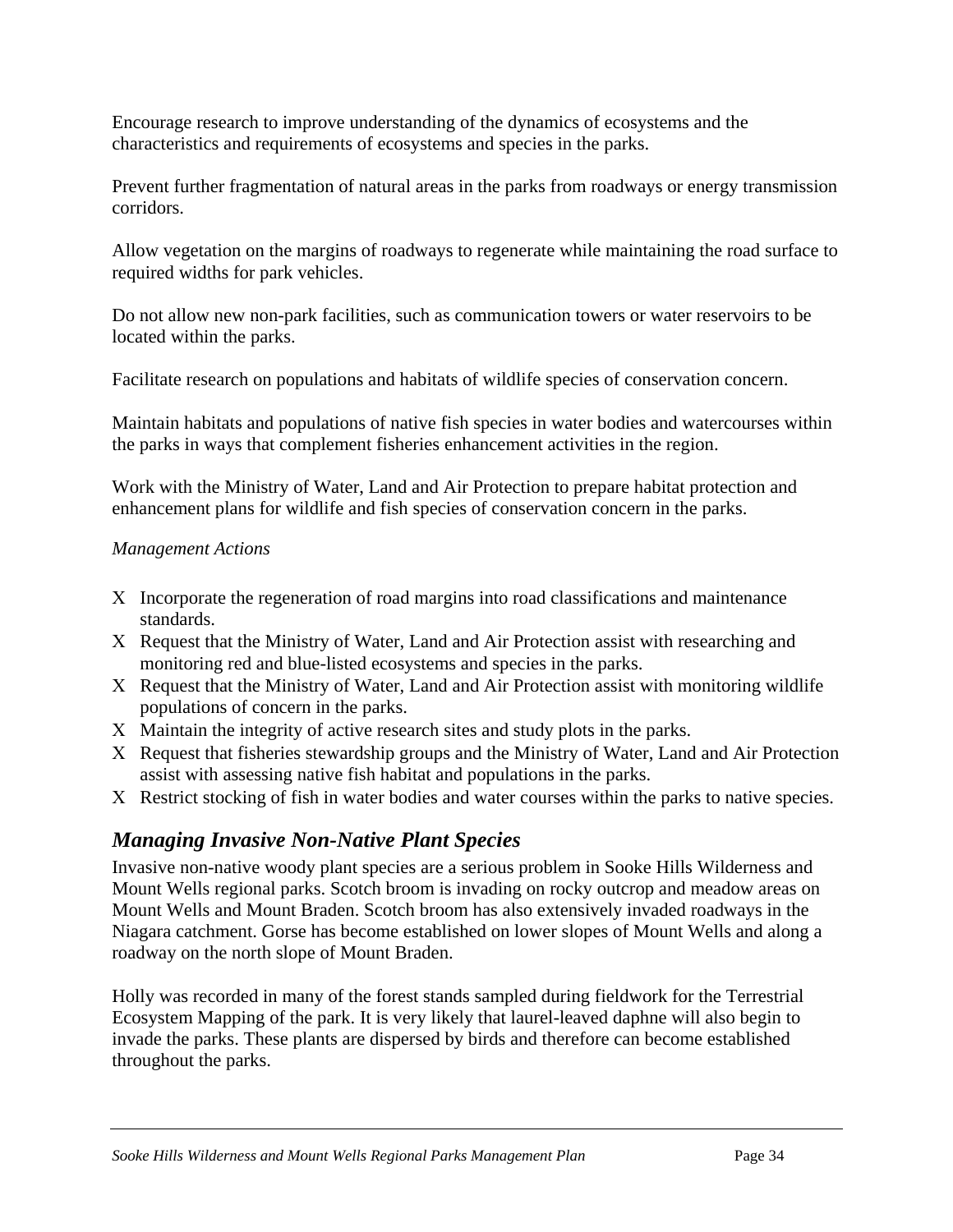<span id="page-35-0"></span>Left unchecked, these invasive woody plant species spread rapidly and dominate sites. Once they are well established they are difficult, if not impossible, to effectively control. There should be a major management focus on preventing the invasion of new areas by these plants, and removing them from areas of high conservation significance. (CRD Parks' guidelines for the control of invasive non-native species can provide useful direction for establishing management priorities and strategies).

#### *Management Policy*

Control invasive plant species in the parks that have the potential to seriously degrade native plant communities and displace native plant species.

#### *Management Actions*

- Χ Develop an overall strategy for the control of invasive woody plants in the parks; this strategy should identify priority sites for control, focus on the need to minimize further spread of these species and address the management of Scotch broom along roadways in Sooke Hills Wilderness.
- Χ Initiate discussions with BC Hydro, Centra Gas, E & N Railway and Pacific Wilderness Railway about coordinating the management of invasive woody species along energy transmission and railway rights-of-way.

### *Managing Invasive Non-Native Animal Species*

Some non-native animal species such as gray squirrels*,* eastern cottontail rabbits, American bullfrog and licorice slug have proved invasive and detrimental to native ecosystems in the region.

Given the large area of coniferous forest in the parks which is relatively isolated from suburban areas, the most likely of these species to invade the park is the American bullfrog, which has spread west from Elk/Beaver Lake to Thetis Lake and is currently invading waterbodies in the Highlands. Bullfrogs are predators on all native amphibians and most other species of suitable size in aquatic environments. It is likely that American bullfrogs would first appear in Humpback Reservoir, given the proximity of this water body to Langford Lake and other watercourses in Langford.

#### *Management Policy*

Prevent the establishment of American bullfrogs and other non-native species in Sooke Hills Wilderness Regional Park.

#### *Management Action*

Χ Monitor Humpback Reservoir as well as Mavis and Jack reservoirs yearly for the presence of American bullfrogs and develop a strategy for preventing establishment if this species is detected.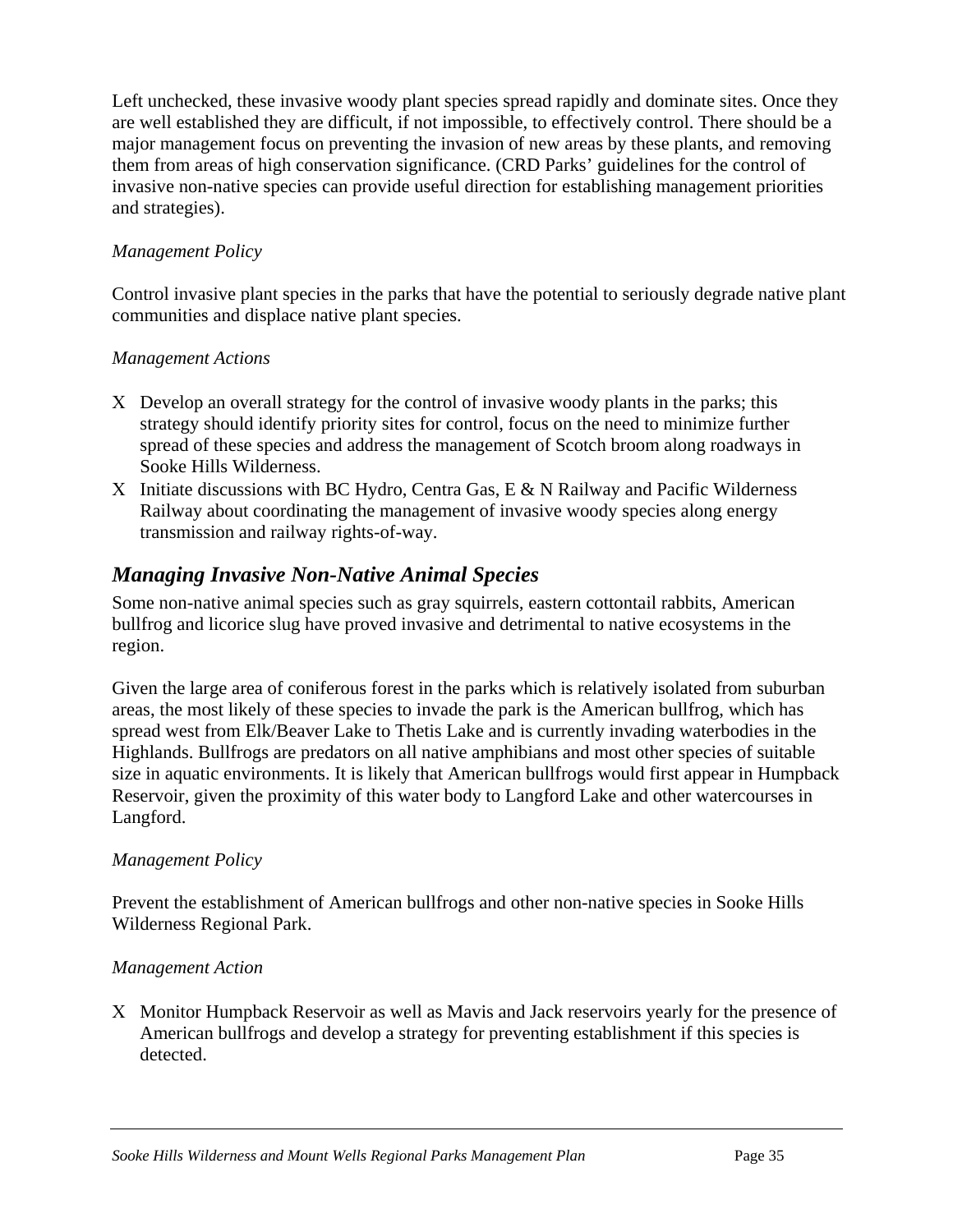# *Managing Recreational Use and Minimizing Human Impact from Activities on Adjacent Lands*

Recreation in Sooke Hills Wilderness and Mount Wells regional parks will be carefully managed to minimize negative effects on the natural environment. Only a few trail routes will be designated and developed in the first phases of opening the park to visitors. The parks will be monitored after opening to identify any significant negative effects, and the plan adjusted to minimize further damage. If effects are minimal, consider opening additional areas to public use.

#### *Management Policies*

Ensure that potential for negative effects on the natural environment and water quality is a primary criterion for assessing potential recreational activities in the parks.

Do not open the areas north of the Niagara Canyon, west of the Veitch Creek valley or around Mount McDonald to public use in the first stages of opening the parks to the public.

Focus activities on existing roadways and trails in areas of the parks to be opened to recreation.

Minimize the number of trails to rocky hilltops in the areas open to recreation and provide loop trails to minimize two-way traffic over sensitive areas.

Survey potential trail routes in different seasons to determine drainage patterns and identify plant species that may be negatively affected by trails.

Encourage people to stay to designated trails and viewpoints on rocky hilltops and slopes and monitor use patterns to determine if signage is effective.

Minimize potential negative effects on marbled murrelets from recreational access and activities in the Niagara Canyon area.

Close areas to recreation if unacceptable levels of damage occur.

Minimize the spread of unauthorized recreational activities into the southern portion of the park from lands to the west.

## *Management Actions*

- Χ Examine existing trail routes on Mount Wells and Mount Braden and designate routes with the least possible impact to the natural environment.
- Χ Close off undesirable informal side trails in the park wherever possible.
- Χ Close any unauthorized trails that lead to environmentally sensitive areas such as the Veitch Creek floodplain and the floor of the Niagara Canyon.
- Χ Continue the established photo point monitoring program on Mount Braden to assess effects of recreation on sites along the southern trail to the summit.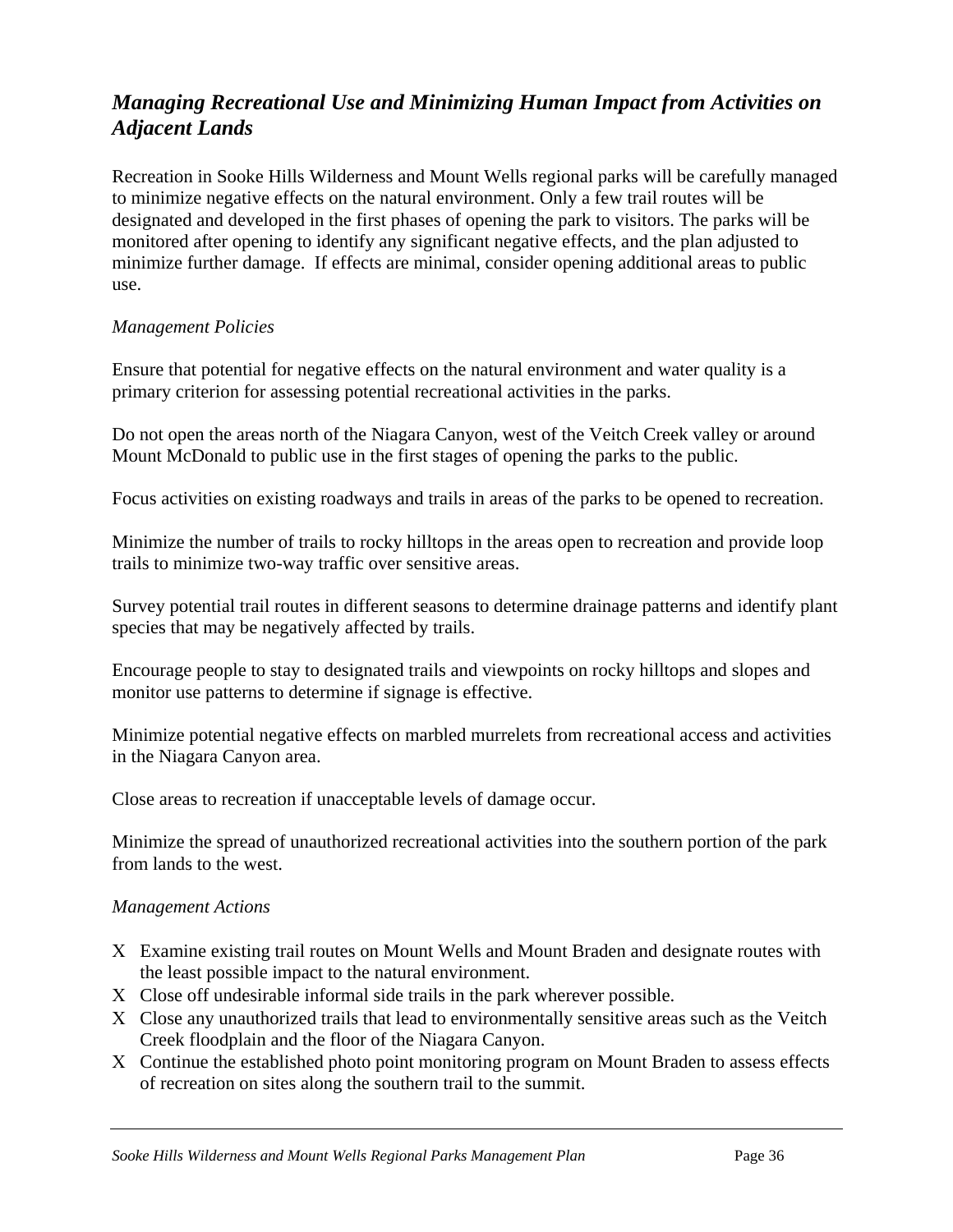- Χ Document damage to vegetation and creation of unauthorized trails on hilltops where recreation is allowed.
- Χ Ensure there are proper garbage disposal facilities in the Niagara Canyon and Trans Canada Trail to prevent attracting potential predators of marbled murrelets.
- Χ Identify and monitor unauthorized access points along the western boundary of the park.

The management goals and strategic directions provide clear direction for working with landowners, agencies, regulatory authorities and local governments to minimize negative effects on the natural environment in the park from activities on surrounding lands.

#### *Management Actions*

- Χ Request input into forest harvest plans for public and private forest lands within drainages that flow into the park.
- Χ Work with local governments to minimize negative effects from urban development on lands adjacent to the park.
- Χ Work with the local governments and provincial regulatory agencies to minimize effects from rock quarry operations or other resource extraction and industrial activities near the park.

# *Managing Dogs Within the Parks*

Sooke Hills Wilderness Regional Park supports wildlife species that pose a threat to dogs, or are potentially at risk from dogs. Dogs can carry human disease organisms and pose a risk to the drinking water supply in adjacent catchment lands.

## *Management Policies*

Dogs will not be permitted in the *Drinking Water Protection Zone*.

Dogs must be on a leash in all other portions of Sooke Hills Wilderness Regional Park.

Dogs in Mount Wells Regional Park must be under control as defined in CRD Park regulations.

Dog handlers are required to pick up dog waste and dispose of it in designated containers or pack it out of the parks.

## *Management Actions*

Χ Ensure park visitors are informed of policies on dogs in the parks.

Χ Provide garbage containers for dog waste at all toilet facilities in Sooke Hills Wilderness.

# **Protecting Cultural and Historic Sites**

There has likely been a long history of human use of the area of what are now Sooke Hills Wilderness and Mount Wells regional parks. Local First Nations have been contacted for information on their sites of cultural significance so that they can be respected in the park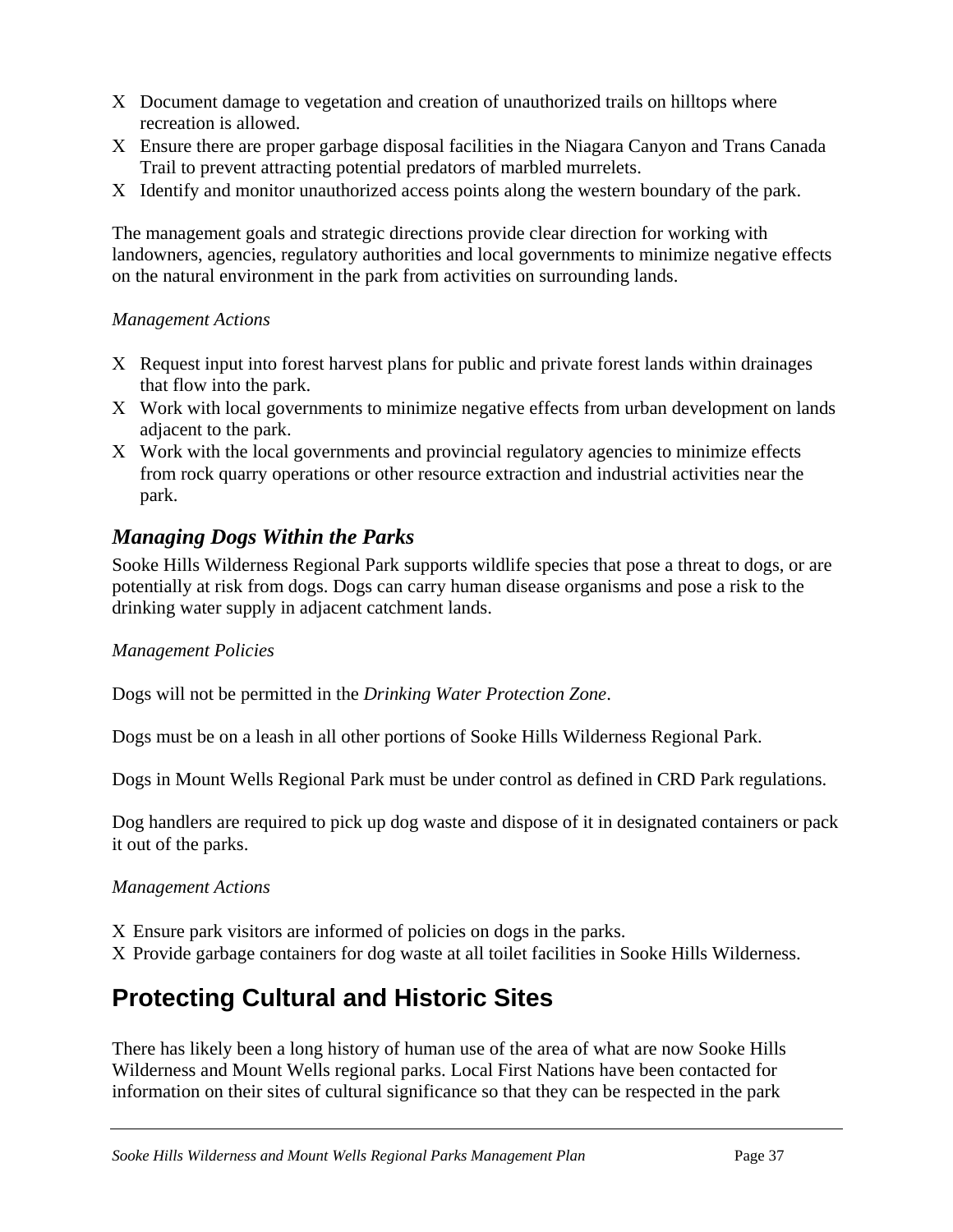planning process. The Archaeology Branch and Heritage Branch of the Ministry of Tourism, Small Business and Culture have been asked for information on known archaeological and heritage sites in the parks. According to these agencies, there are no known archaeological sites within Sooke Hills Wilderness and Mount Wells regional parks.

A number of old hunting cabins and homesteads have been found in Sooke Hills Wilderness. Others are rumored to be there. Cabin Pond, on the border of the Waugh and Goldstream drainage basins within the park, contains an old building in poor condition that was once a road house for the horse-drawn coach service between Victoria and communities to the north. Existing dams and water diversion channels in the park are evidence of the role of the area in the provision of the drinking water supply.

#### *Management Policies*

Identify and protect sites of cultural significance to First Nations in the parks.

Identify and protect sites of significance to post-European settlement history in the parks.

## *Management Actions*

- Χ Continue attempts to work with First Nations to identify and map sites of cultural significance in the parks.
- Χ Compile a cultural history of the parks and map sites of historic significance.
- Χ Ask the responsible provincial agency to have unrecorded cultural and historic sites visited and catalogued.
- Χ Determine, through the interpretive planning process, which historic sites will be included in environmental interpretation programs in the parks.
- Χ Orient trails and facilities away from known sites of cultural significance and any historic sites requiring special protection.
- Χ Monitor the condition of cultural and historic sites and intervene with appropriate protection measures if required.

# **Park Boundaries**

## *Linking the Two Portions of Sooke Hills Wilderness*

The two portions of Sooke Hills Wilderness Regional Park are divided by water supply catchment lands in the Goldstream River drainage and by non-catchment lands downstream of Japan Gulch Reservoir. The catchment and non-catchment lands separating the two portions of the park are forested and relatively undisturbed (Map 5). Other than the steep terrain in the Japan Gulch canyon, there are no barriers to the movement of wildlife between the two portions of the park.

These non-catchment lands under the jurisdiction of CRD Water consist of Sections 5 and 8 Goldstream District (Map 5). Section 5 (8) of the *Capital Region Water Supply and Sooke Hills Protection Act* (Bill 17-1997) provides the future option of adding the majority of these noncatchment lands to Sooke Hills Wilderness Park.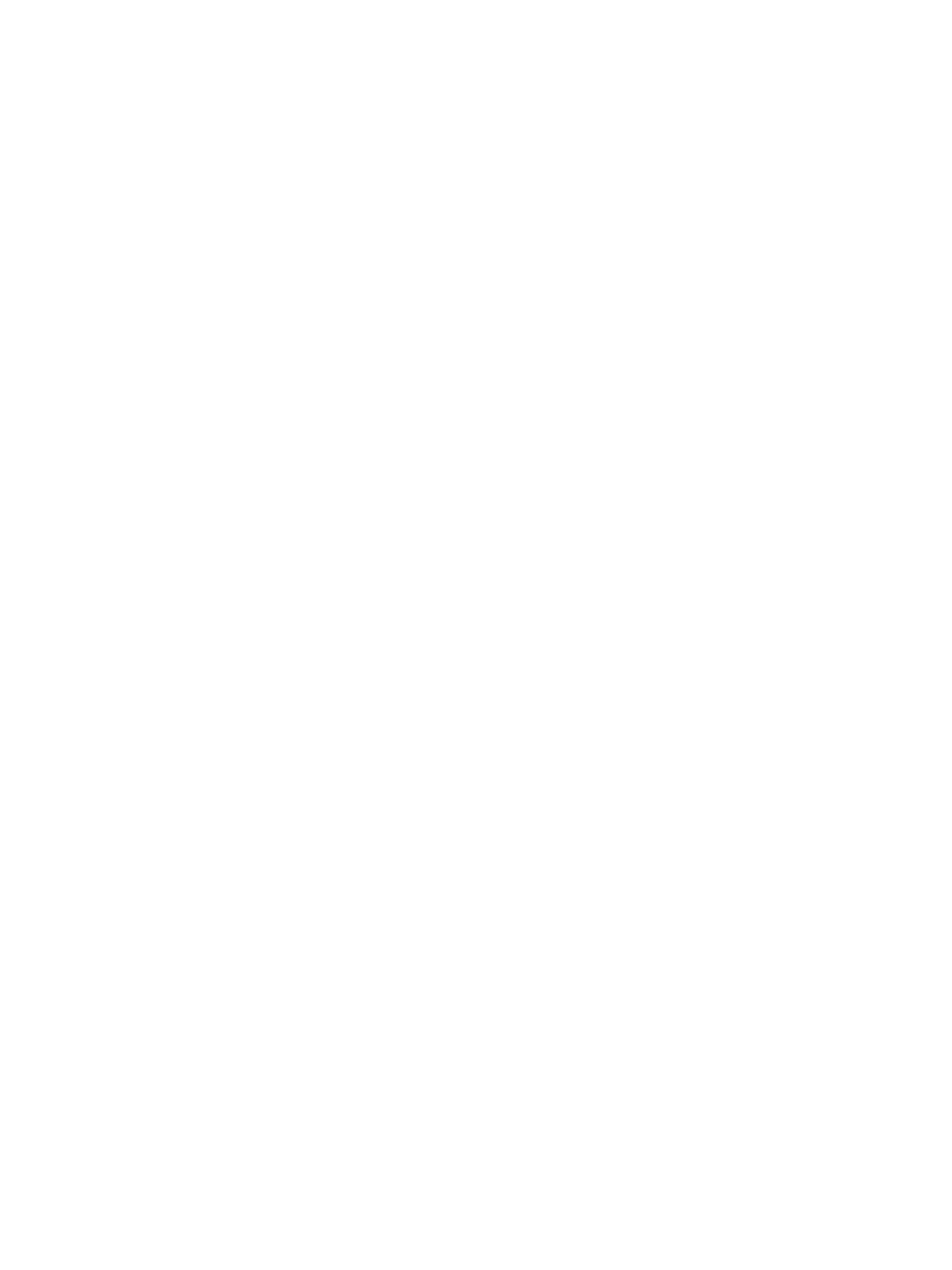The Trans Canada Trail will require a link between the two portions of Sooke Hills Wilderness. Portions of Sections 5 and 8 may be needed to create a physical connection under the jurisdiction of CRD Parks. If the proposed study on accessing the park shows that these lands provide the needed access through the Japan Gulch area, they should be added to the park.

## *Management Policy*

Work with CRD Water to maintain and enhance the green space connection between the two portions of Sooke Hills Wilderness Regional Park.

Add non-catchment portions of Sections 5 and 8 to Sooke Hills Wilderness Regional Park if studies show they are needed to create a connection between the two portions of the park.

# *Potential Additions to the Parks*

The CRD Parks Master Plan identifies a number of areas adjacent to Sooke Hills Wilderness and Mount Wells as potential additions to the parks:

- Χ The slopes of the Mount Wells ridge outside the regional park.
- Χ Crown and private lands adjacent to the Veitch and Humpback drainages to the west of Humpback Road.
- Χ The Sea to Sea Green/Blue Belt area west and south of the park in the Veitch, Charters and Ayum Creek drainages.
- Χ The Goldstream Catchment portion of the Greater Victoria Water Supply Area if this drainage area is not needed for water supply purposes in the future.

# *Improving Park Boundaries*

Park boundaries are often based upon blocks of land with legal lot lines that do not reflect the natural contours of the land. One of the goals for regional parks is to have park boundaries follow natural contours or watershed boundaries wherever possible. Both Sooke Hills Wilderness and Mount Wells regional parks have irregular boundaries that do not follow natural contours. The current boundaries of Mount Wells Regional Park in particular leave a large portion of the mountain's natural ridges outside of the park.

Because of this, and the desire to keep ecosystems intact, there are some areas that CRD Parks has identified as potential additions to Sooke Hills Wilderness and Mount Wells regional parks. These 'areas of interest' are not part of a specific land acquisition program, but CRD Parks would consider including them in the parks should they become available from willing sellers at market value, or as part of a land gift or exchange. An 'area of interest' designation represents a general area where an extension to a regional park is desirable, but does not commit the CRD to acquire these or any other lands. The designation merely establishes a desired planning direction for CRD Parks.

Acquiring strategic lands outside the present boundary of Mount Wells Regional Park was identified as part of Strategic Direction 2 (Acquiring additional land for regional parks and trails) in the CRD Parks Master Plan. The guidelines and criteria as stated in the CRD Parks Master Plan must still be applied to all potential regional parks and trail acquisitions.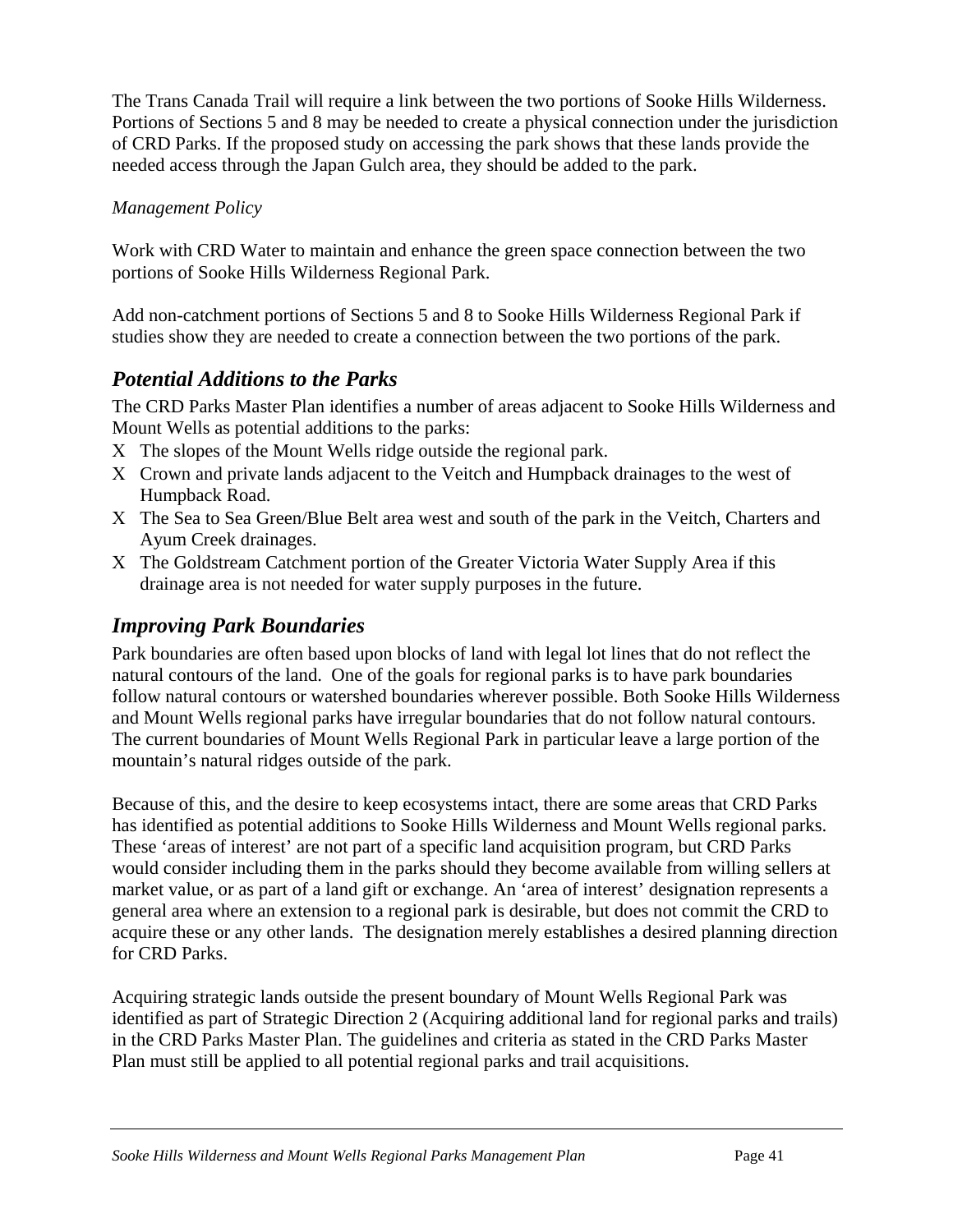The identification of private lands with potential for regional park designation in this plan does not indicate that the property owner consents to public use of such lands. No entry to any lands should be made without the owner's consent.

A total of nine general areas adjoining the park have been identified as areas of interest for CRD Parks (Map 6):

- 1. Part of the northern ridge of Mount Wells lies outside the current park boundary. The ridge contains regenerating forest, with rock outcroppings that are natural extensions of the ecosystems and terrain of the park, providing both environmental and scenic values.
- 2. Private lands to the east of Mount Wells and the lower peak to the east of it contain significant regenerating forest and rock outcroppings. These lands are natural extensions of the existing ecosystems and terrain in the park.
- 3. Large portions of the southern slopes of Mount Wells are outside the current park boundary. These lands possess natural rock and forest features with scenic value and are privately owned.
- 4. The southern slope of Mount McDonald, containing a portion of the headwaters of Bilston Creek and the access road to the communications facilities on Mount McDonald, are privately owned. The land includes regenerating forest with significant rock bluffs.
- 5. There are Crown lands east of the Veitch Creek drainage that include some of the southern slopes of Mount McDonald. These lands contain upland meadow ecosystems of considerable natural significance. The lands complete the ridge on the southern slope of Mount McDonald, and contain regenerating forest that provides an important natural connection between areas of interest to the east and south. The lands are also part of the Bilston Creek headwaters.
- 6. There is private land on the southeast boundary of Sooke Hills Wilderness that contains regenerating forests, rock outcroppings, and several small ponds. It is the site of an old quarry that could be developed as a parking area and has the potential to become a primary southern entrance to the park.
- 7. Former private forest lands located within the Veitch watershed, surrounded on three sides by the park, are a natural extension of the Sooke Hills Wilderness Regional Park ecosystems. In December 2000, TimberWest Forest Corporation announced that TimberWest would gift two parcels of land, totaling 121 hectares, to the Nature Conservancy of Canada. These parcels will ultimately be dedicated to the CRD as part of the Sea to Sea Green/Blue belt. When these lands are transferred to CRD Parks, virtually the entire upper Veitch watershed will be protected.
- 8. There are private forest lands within the Waugh Creek drainage to the south of Jack Lake that are a natural extension of the ecosystems within Sooke Hills Wilderness Regional Park. If this area were added to the park, virtually the entire Waugh Creek drainage area would be protected within the park.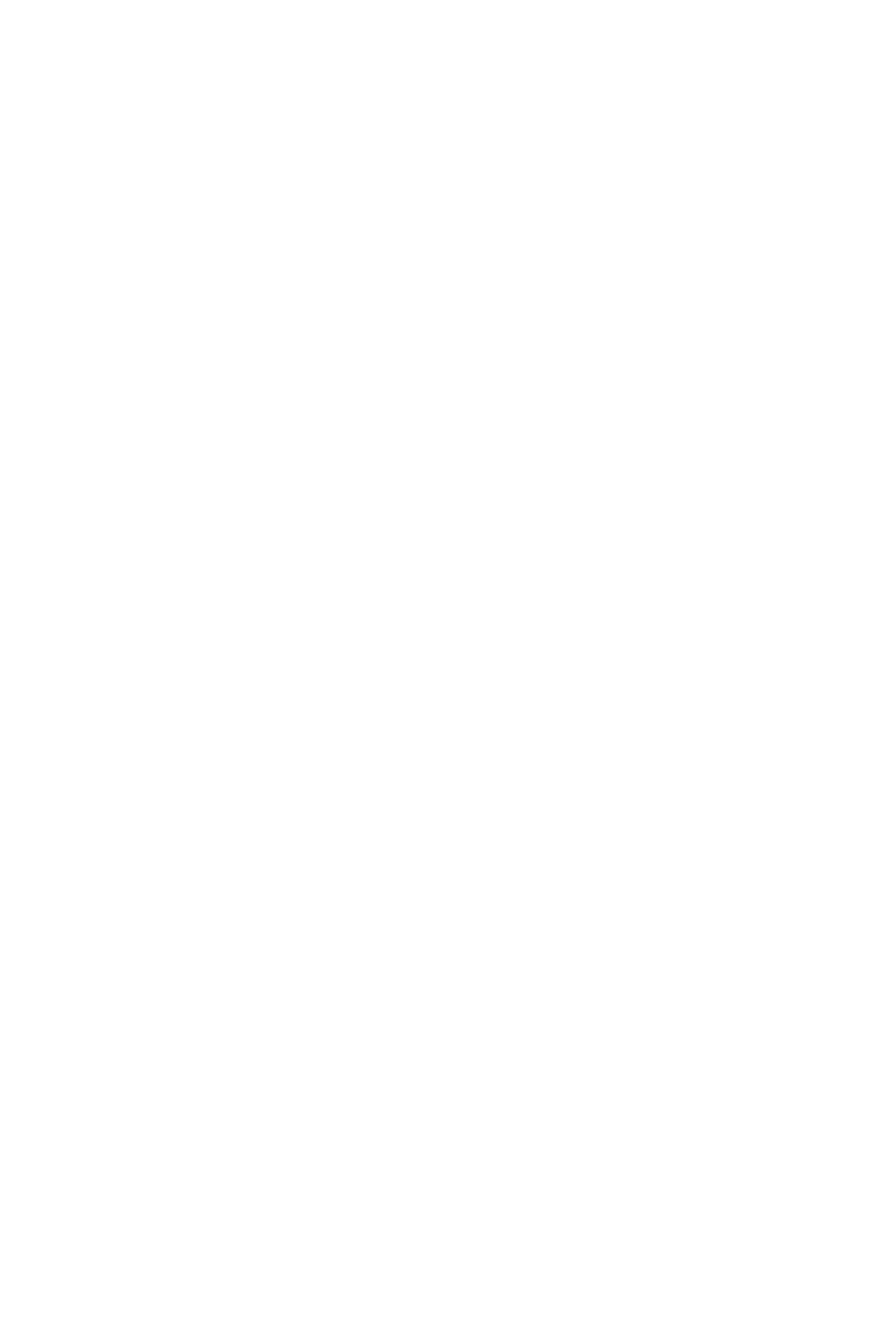9. A portion of private managed forest land within the Niagara Creek drainage is a natural extension of the ecosystems within Sooke Hills Wilderness and contains the headwaters of a tributary of Niagara Creek. If this area were added to the park, virtually the entire Niagara Creek drainage would be protected within the park.

As stated earlier, identifying these lands as areas of interest to regional parks does not commit the CRD to acquire these or any other lands. The guidelines and criteria for the acquisition of regional parks and trails as stated in the CRD Parks Master Plan still apply to all potential acquisitions.

A process should be developed to discuss the future of the Crown lands identified as potential additions to these regional parks. This process should involve the Ministry of Water, Land and Air Protection, BC Assets and Lands Corporation, other relevant provincial agencies and local First Nations.

## *Management Actions*

- Χ Incorporate the lands identified as potential additions to Sooke Hills Wilderness and Mount Wells regional parks into the overall CRD Parks land acquisition priorities.
- Χ Investigate the current ownership of these lands and monitor their market status.
- Χ Discuss the status of the Crown lands of interest to CRD Parks with the BC Assets and Lands Corporation, other provincial agencies, and local First Nations to ascertain the feasibility of adding all or part of these lands to Sooke Hills Wilderness Regional Park.
- Χ Discuss the boundary of Mount Wells Regional Park with the District of Langford in relation to residential subdivision applications on adjacent lands.

In the long term, CRD Parks should consider incorporating Mount Wells into Sooke Hills Wilderness Regional Park, to create a single management unit.

# **Recreational Activities**

The CRD Parks Master Plan states that, in addition to the protection of the natural environments in the Capital Region, regional parks should provide opportunities for outdoor experiences and activities that foster enjoyment of, and appreciation and respect for, the region's natural environments. Recreational activities in regional parks are to have minimal impact on the natural environment, be appropriate to the purpose of each park, and best serve visitor needs. CRD Parks will try to accommodate a range of appropriate activities in these regional parks.

The Master Plan defines an appropriate recreational activity for regional parks as one which:

- Χ Is dependent upon the natural environment.
- Χ Has a minimal impact on the natural environment.
- Χ Encourages an appreciation for, and understanding and enjoyment of the natural environment.
- Χ Is compatible with other park uses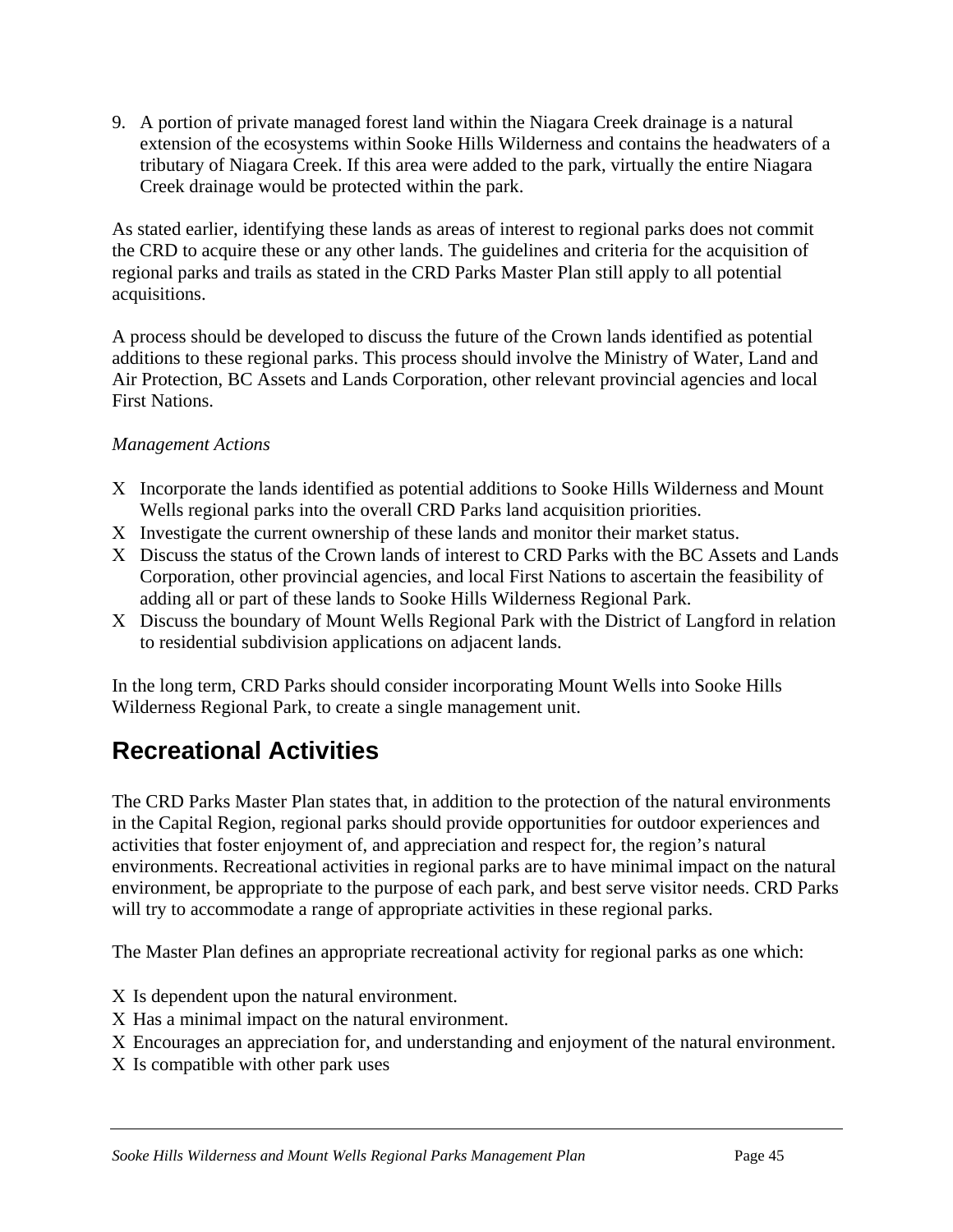Recreational activities in Sooke Hills Wilderness must be consistent with the two priorities of protecting the security of adjacent water supply lands and protecting the natural environment in the park. Adequate management strategies to address these priorities, and appropriate facilities and information, must be in place prior to opening Sooke Hills Wilderness to recreation.

The CRD Parks Master Plan states that hiking, nature study and access to scenic viewpoints will be the major focus of recreation in parks with a *Regional Wilderness Area* classification such as Sooke Hills Wilderness. However, in the first phase of public consultation, cyclists and equestrians indicated that these activities should be able to be accommodated in a park of 4100 hectares. Cyclists and equestrians also expressed an interest in long-distance trail connections through the park.

One of the stated characteristics of the *Regional Wilderness Area* classification is the experience of remoteness, solitude and harmony with nature. Given that a limited area of Sooke Hills Wilderness will be available for recreational activities in the first phases of opening the park to the public, CRD Parks may need to manage the numbers of visitors to these areas at any one time.

The CRD Parks Master Plan states that a *Regional Natural Area* such as Mount Wells will provide opportunities for a range of appropriate outdoor experiences and activities. However, the terrain and sensitivity of meadow areas to damage from recreational use limit the range of activities in Mount Wells. Rock climbers are currently using defined areas on cliffs in the park, on the east slope of Mount McDonald and the west slope of Mount Wells.

The District of Langford Official Community Plan identifies Humpback Reservoir as a desirable recreation area. It is likely there will be considerable use of this water body from residents of adjacent neighborhoods.

#### *Management Policies*

Sooke Hills Wilderness Regional Park will not be opened to recreation until management strategies to protect water supply lands and the natural environment are in place and adequate park facilities have been provided.

Recreational activities in Sooke Hills Wilderness will be consistent with the management priorities, *Regional Wilderness Area* classification, the vision and management goals, and the park management zones.

Recreational activities in Mount Wells Regional Park will be consistent with the vision and management goals for the parks, and the park management zones.

Recreational opportunities on long-distance trails through Sooke Hills Wilderness will be focussed on hiking, cycling, and horse riding.

Visitors to the parks will be required to stay to designated trails and sites in defined areas within the parks.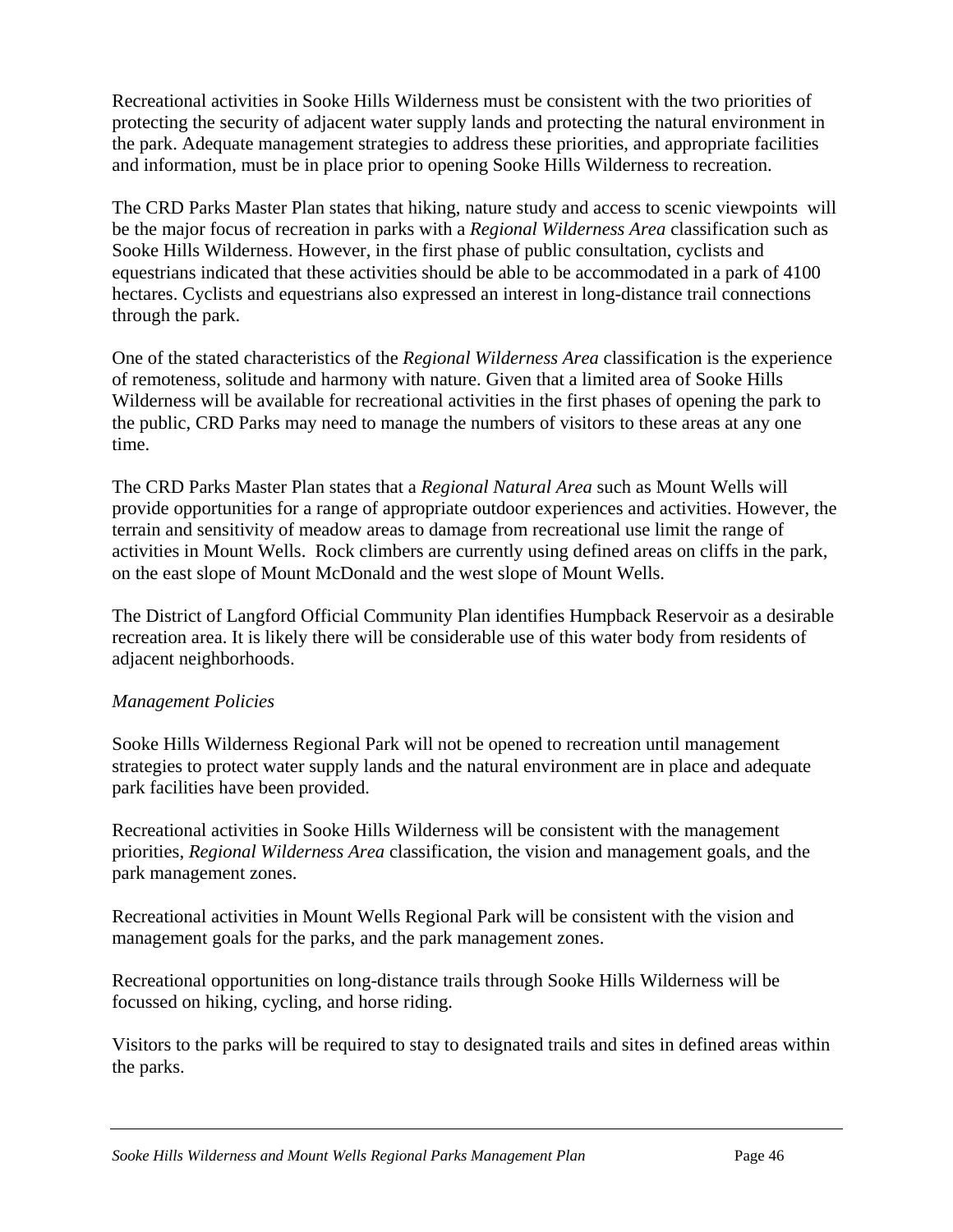Humpback Reservoir will be the main focus in Sooke Hills Wilderness where freshwater recreational opportunities will be available in the initial phases of opening the park to visitors.

CRD Parks will work with recreation groups and others to identify recreational opportunities and resolve management concerns in the parks.

The parks will be managed to prevent overcrowding in areas open to visitors.

The suitability of recreational activities not addressed in the management plan will be judged using the park classifications, vision for the parks, management goals and management plan policies.

#### *Management Actions*

- Χ Develop a strategy for minimizing conflicts between park visitors and wildlife.
- Χ Develop a strategy for monitoring the numbers of people participating in recreational activities on designated roadways and trails in the parks.
- Χ Develop strategies for minimizing the potential for overcrowding in the parks.

## *Hiking*

Consistent with the *Wilderness Recreation Area* designation, hiking, nature study and accessing scenic viewing opportunities will be the main recreational focus in Sooke Hills Wilderness Regional Park. Hiking trails will be developed to two major hilltops in the park in the first phase of opening the park to recreational use. Two major all-purpose trails (Trans Canada Trail and Sea to Sea Trails) will provide long distance hiking opportunities through the park.

# *Cycling*

The numbers of cyclists seeking experiences in natural areas has grown rapidly in the past decade. The CRD Parks Master Plan states that regional parks will provide a range of cycling opportunities, consider the need for cycling facilities and examine the idea of providing off-road cycling opportunities on single-track trails.

In general, people are seeking cycling opportunities in regional parks and trails that range from relatively easy trails that provide access to attractive natural features, to challenging narrow trails through rugged terrain. The Trans Canada Trail, the proposed Sea to Sea Trail, and existing roadways in Sooke Hills Wilderness Regional Park will provide opportunities for the first type of cycling. However, experience in other regional parks has shown that cyclists seeking more challenge prefer narrower (single track) trails.

Cyclists leaving designated routes can cover large distances within the park and could pose a risk to the security of the adjacent water supply lands. Cycling off designated trails increases the extent and scale of damage to the natural environment.

Given these factors, and the fact that there are opportunities for cycling on private and public lands outside the park to the west, CRD Parks will take a careful and phased approach to providing cycling opportunities in Sooke Hills Wilderness Regional Park. Initially, cycling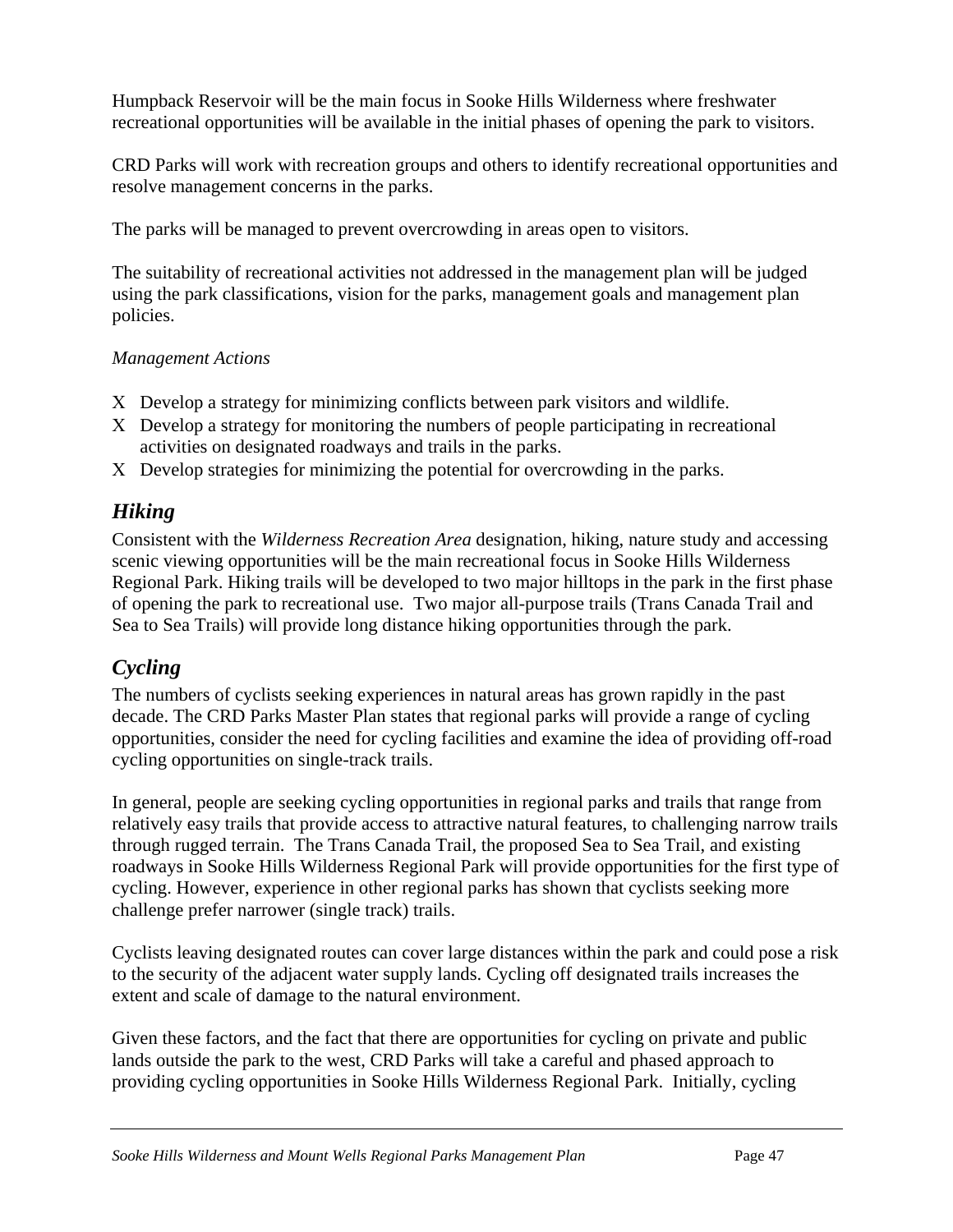opportunities in Sooke Hills Wilderness will be limited to the long distance Trans Canada and Sea to Sea Trails.

#### *Management Policies*

Permit cycling on the Trans Canada and Sea to Sea trails through Sooke Hills Wilderness Regional Park. Actual route selections and appropriate use of these trails should be resolved through a comprehensive process involving all park users.

Plan and manage cycling trails to minimize environmental impacts, safety concerns, and conflicts with other recreational activities and potential trespass into the Greater Victoria Water Supply Area.

Consider cycling loop trails on existing roadways and narrower trails in Sooke Hills Wilderness only after the initial effects of cycling access to the park have been assessed.

#### *Management Actions*

- Χ Open the Trans Canada Trail and the proposed Sea to Sea multi-purpose trails through the park when tasks outlined in Phase 1 and 2 of the implementation process have been completed
- Χ Establish a park user advisory group to provide input into a comprehensive outdoor recreation plan (including cycling) for the entire Sooke Hills area
- Χ If cycling loop trails are allowed in Sooke Hills Wilderness in the future, work with the cycling community to identify trail routes and address security concerns relating to cyclists leaving designated trails and areas

## *Equestrian Use*

Horses have been known to carry the parasite *Crytosporidium* and Strain 0157 of *E. coli* bacteria. Both organisms pose a health risk to the drinking water supply. Therefore, providing opportunities for horse riding in Sooke Hills Wilderness Regional Park needs to be approached with caution.

There are also a number of access problems for horse riders. The connector trail between the Galloping Goose Regional Trail and Sooke Hills Wilderness is not yet in place, and the park entrance at Humpback Road is limited in size and will not likely be large enough to accommodate horse trailers. Access to the parks from the south and west is constrained by having to cross Sooke Road, which has high traffic volumes.

Given concerns about the introduction of disease organisms, access issues, and the fact that there are existing horse riding opportunities on public and private lands outside the park to the west, CRD Parks will take a careful and phased approach to providing horse-riding opportunities in Sooke Hills Wilderness Regional Park.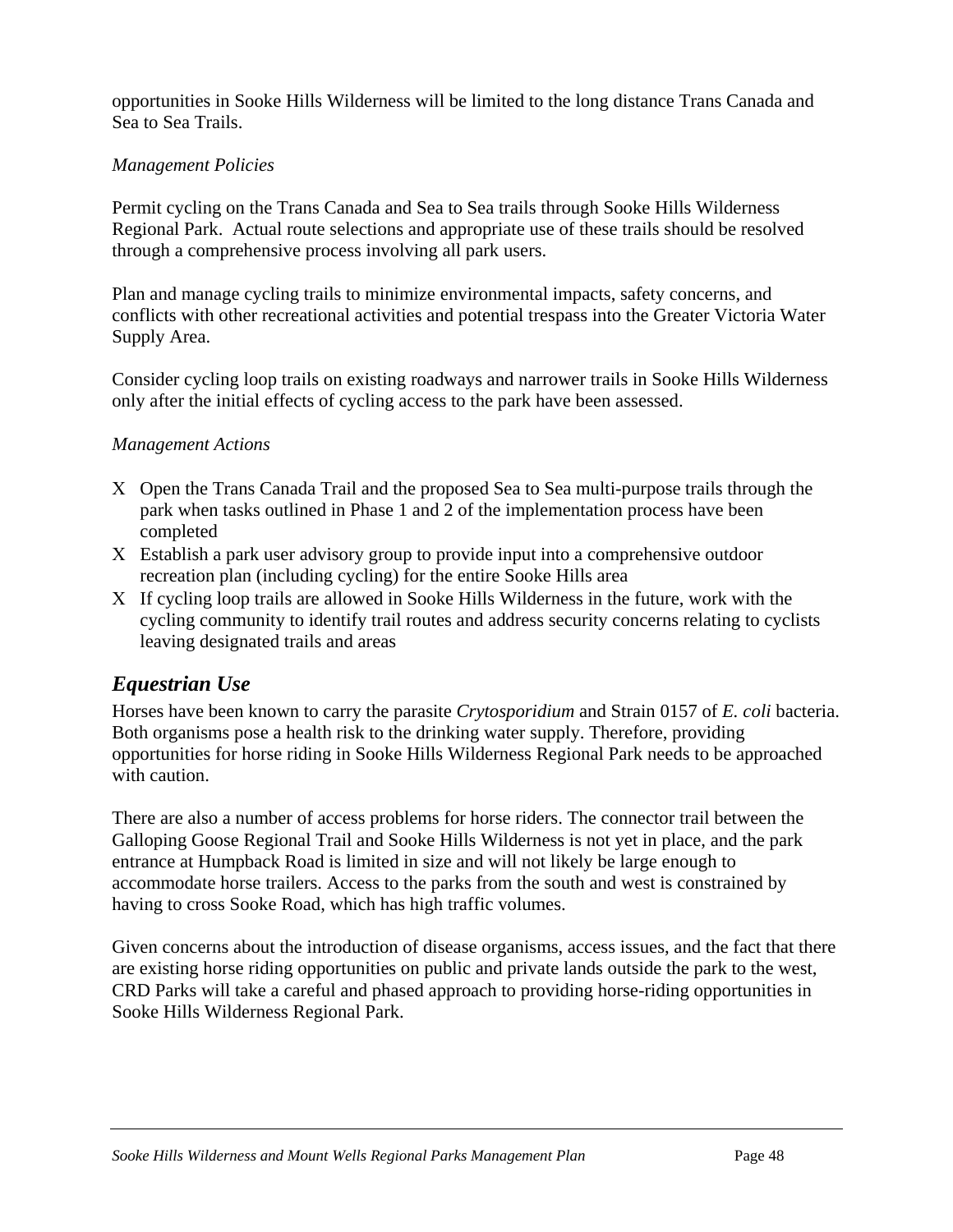#### *Management Policies*

Allow horse riding on the Trans-Canada and Sea to Sea long-distance trails running through Sooke Hills Wilderness Regional Park, subject to the results of an assessment of the risks to the water supply from disease organisms present in horse feces. (Actual route selections and appropriate use of these trails should be resolved through a comprehensive process involving all the users, as more detailed information becomes available).

Plan and manage trails for horse riding to minimize the potential for trespass into the Greater Victoria Water Supply Area, environmental impacts, safety concerns, and conflicts with other recreational activities.

Consider providing opportunities for horse riding on appropriate trails and roadways in the southern portion of Sooke Hills Wilderness in future, subject to the results of the risk assessment and an analysis of the initial effects of opening the park to visitors.

#### *Management Actions*

- Χ Open the Trans Canada Trail and the proposed Sea to Sea multi-purpose trails through the park for equestrian use when tasks outlined in Phase 1 and 2 of the implementation process have been completed. (Horse use will be subject to the results of a risk assessment for disease organisms potentially carried by horses)
- Χ Work with the equestrian community to identify routes and access points if horse riding is to be allowed in the southern portion of Sooke Hills Wilderness in the future
- Χ Work with the District of Langford to ensure that the portion of the Trans Canada Trail connecting Sooke Hills Wilderness Regional Park and the Galloping Goose Regional Trail is constructed to accommodate horses
- Χ Establish a park user advisory group to provide input into a comprehensive outdoor recreation plan (including equestrian use, cycling and overnight camping) for the entire Sooke Hills area

# *Rock Climbing*

Unauthorized rock climbing has been occurring on cliffs on the eastern slope of Mount McDonald and the western slope of Mount Wells. Impacts such as loss of vegetation have already occurred on these cliff areas. Some cliffs in other areas of the park may also need to be protected.

Some cliffs support sensitive and unique vegetation and provide nesting habitat for falcons and turkey vultures. For these reasons, expansion of rock climbing to other areas of the park will only be considered after a comprehensive assessment of potential climbing sites within the entire Sooke Hills area.

#### *Management Policies*

Consider allowing rock climbing on Mount Wells, subject to the provisions of risk and environmental impact assessments.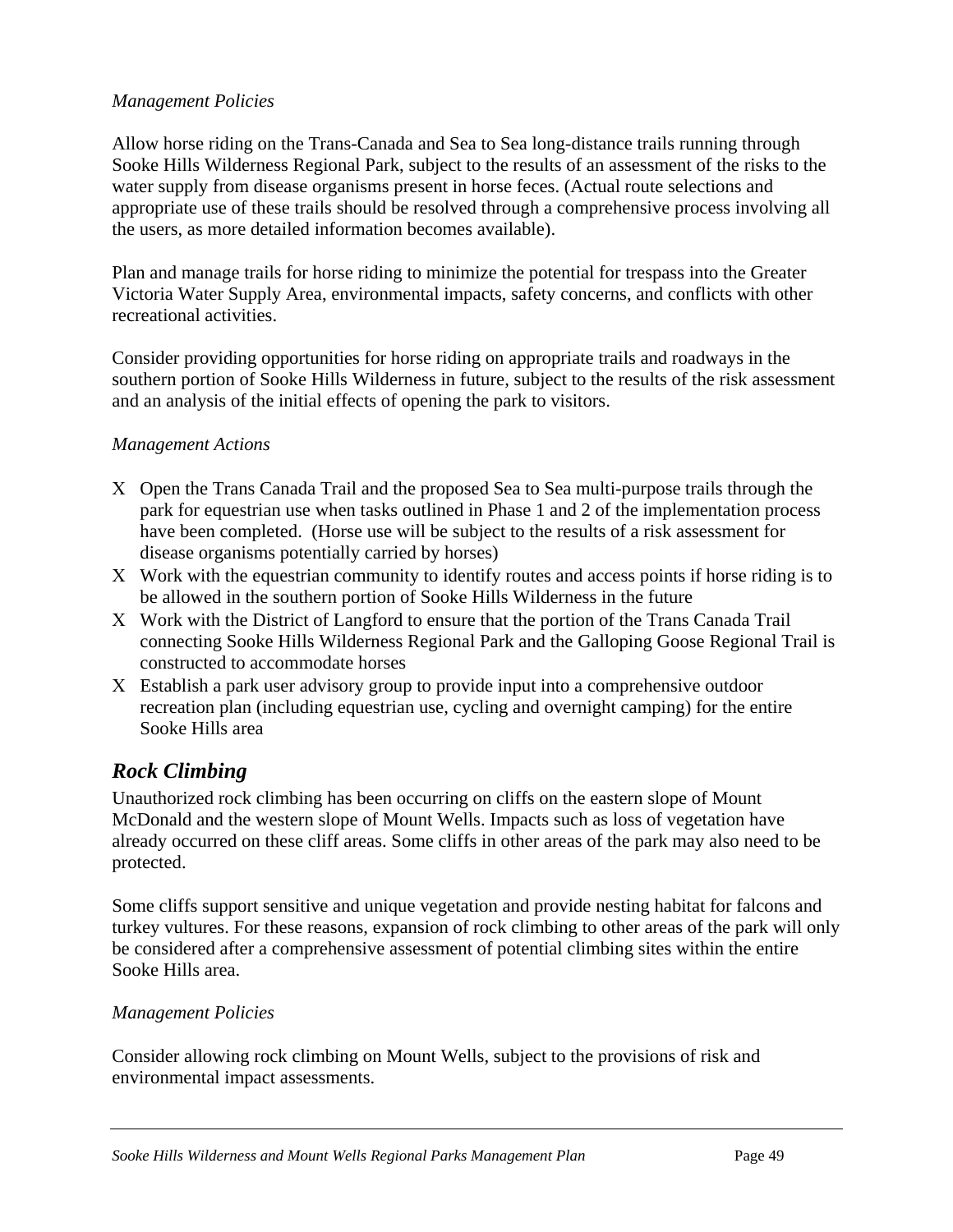Clearly indicate the areas where rock climbing is permitted and involve local rock climbers is discussions on how this site is to be managed.

Do not allow the expansion of rock climbing to other areas of Sooke Hills Wilderness or Mount Wells regional parks until a thorough study has been carried out to determine needs of climbers and of CRD Parks to manage this activity.

#### *Management Actions*

- Χ Conduct a rock climbing risk assessment and an environmental impact assessment for Mount Wells, and set rock climbing policies based upon provisions from those assessments.
- Χ Do not sanction other rock climbing sites within the parks until a comprehensive plan for outdoor recreation is in place for the entire Sooke Hills area.
- Χ Work with climbing groups to determine requirements needed for this activity and review potential rock climbing locations throughout the entire Sooke Hills area. If the study identifies appropriate sites within the parks where the risks can be managed and where there is no significant environmental impact, this activity may be allowed.

## *Camping*

Because camping in Sooke Hills Wilderness Regional Park would likely increase the risk of the introduction of human disease pathogens to adjacent water supply lands and could increase the risk of wildfire, camping within the park will not be permitted. The terrain of Mount Wells Regional Park is not suitable for developing a camping area.

There is a campground at Goldstream Provincial Park located immediately adjacent to Sooke Hills Wilderness that could be used as an alternative as well as other camp sites in Sooke and in the Shawnigan Lake area. These campgrounds could be used to access the regional parks on a day-use basis. There may also be future opportunities for camping in the Cowichan Valley Regional District to the north, along the route of the Trans Canada Trail.

#### *Management Policy*

Camping activities pose an unacceptable level of risk in Sooke Hills Wilderness and Mount Wells regional parks.

## *Management Actions*

- Χ Continue the ban on overnight camping in Sooke Hills Wilderness and Mount Wells regional parks until a comprehensive outdoor recreation plan for the entire Sooke Hills area is completed. (Given the terrain and risks to the parks and the water supply associated with camping activities it is unlikely that a suitable site will be found within the parks. Suitable backcountry camping sites outside of the park boundaries are more likely to be found.)
- Χ Establish a park user advisory group to provide input into a comprehensive outdoor recreation plan (including equestrian use, cycling and overnight camping) for the entire Sooke Hills area to determine suitable sites for backcountry camping.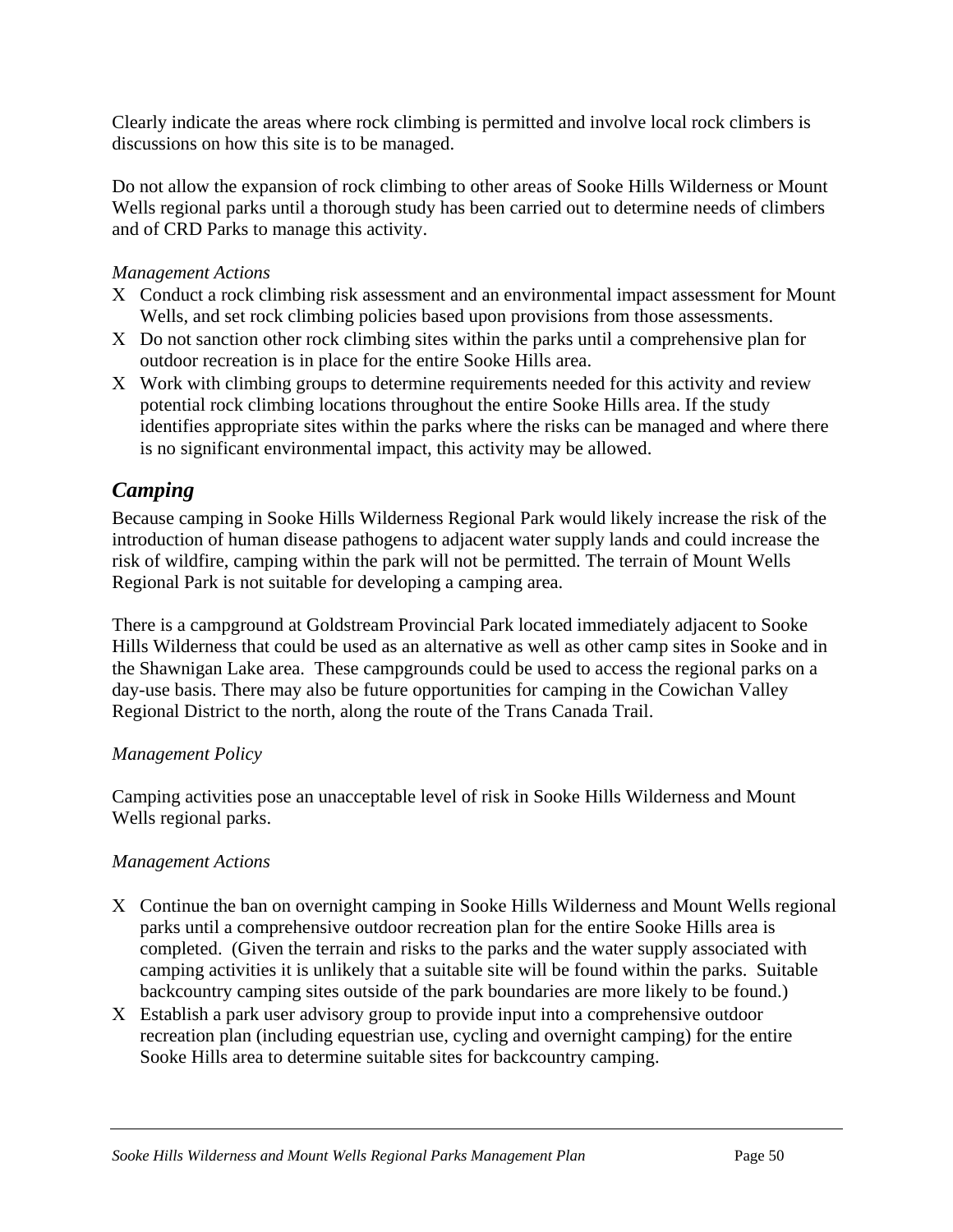## *Water Activities*

There is potential to develop freshwater recreational activities at Humpback Reservoir. (All other water bodies in the park are located within the *Drinking Water Protection Zone)*. There are no water recreation opportunities on Mount Wells, though the Humpback reservoir site is in close proximity to the park.

Given the *Regional Wilderness Area* classification of the park, the shoreline of the lake will remain mostly undeveloped. Fishing, swimming and the launching of non-motorized small boats could be facilitated from designated areas along the shoreline.

#### *Management Policies*

Maintain the forested southern and western shorelines of the reservoir in an undeveloped state.

Allow freshwater swimming and fishing at Humpback Reservoir from designated areas along the eastern shoreline.

Allow the launching of canoes and kayaks from a suitable point along the shoreline.

Explore opportunities for freshwater recreation at lakes in the Waugh and Niagara drainage areas if the boundaries of the *Drinking Water Protection Zone* are adjusted to exclude these water bodies in the future.

## *Management Actions*

- Χ Encourage the Ministry of Water, Land and Air Protection to stock Humpback Reservoir with native sport fish.
- Χ Consider providing facilities for fishing, swimming and the launching of non-motorized small boats from designated areas along the shoreline.

# **Park Facilities**

The CRD Parks Master Plan and the management goals and strategic directions for Sooke Hills Wilderness and Mount Wells provide clear direction for facilities in the parks. Basic facilities are to be located at the margins of the parks with minimal impact on the natural environment. Basic facilities in regional parks include:

- Χ Parking areas, information kiosks and toilets at the park entrances. An information kiosk is a free-standing roofed structure which presents a large map of the location of features, trails and facilities, important information about the safe use of the park, and current park notices.
- Χ Gates and strategically placed posts and boulders to prevent access by unauthorized vehicles.
- Χ Interpretive signs for information on natural and human history and environmental sensitivities.
- Χ Regulatory signs to inform park visitors of park regulations, and security and safety concerns.
- Χ Directional signs to mark designated trails and provide directions to specific locations.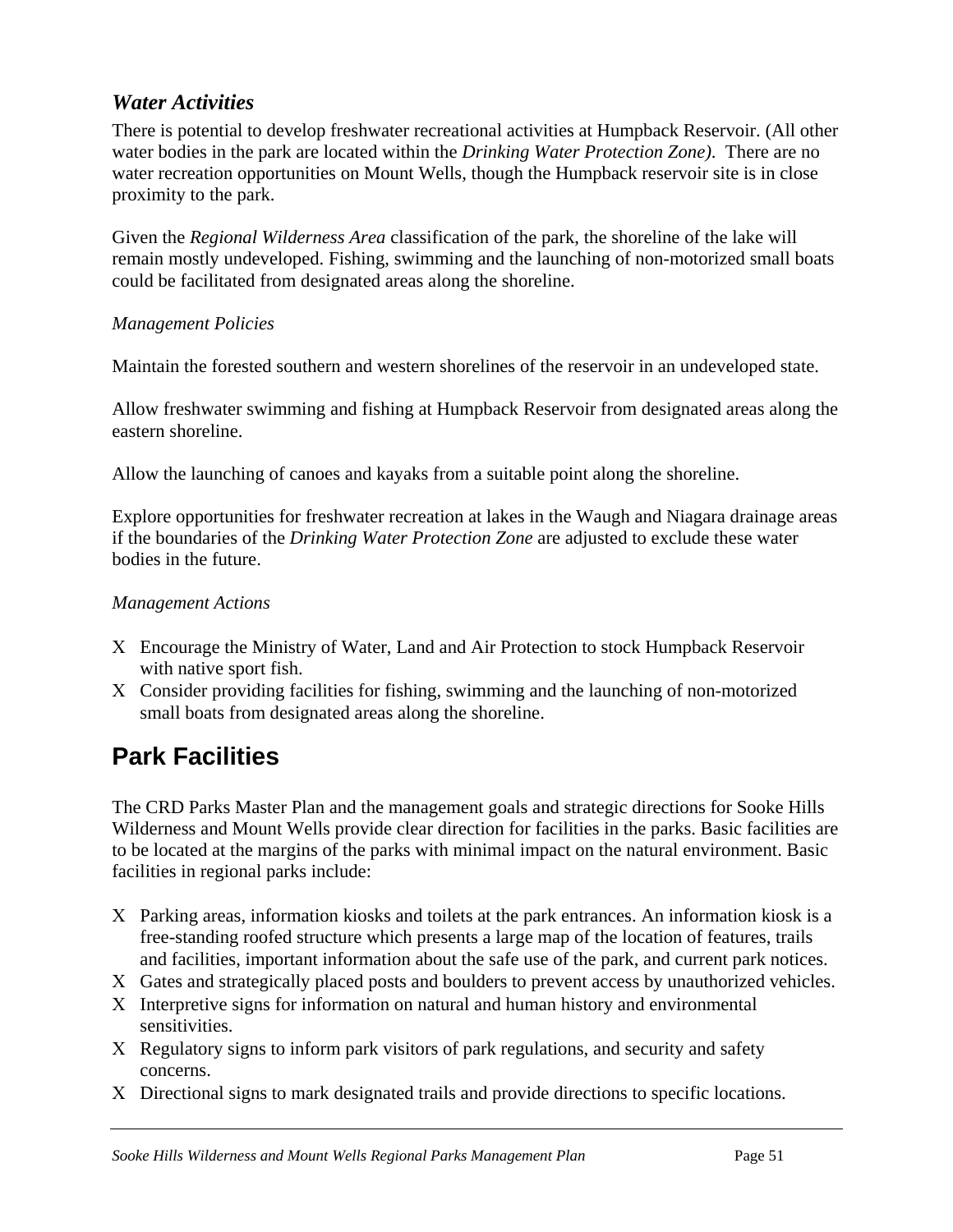- Χ Bridges over watercourses.
- Χ Trails with adequate drainage and erosion controls.

To minimize the threat of introducing human disease organisms, self-contained toilets and containers for dog feces need to be provided in areas open to recreation in Sooke Hills Wilderness Regional Park. Garbage containers will only be provided at entrances to the two parks, consistent with the CRD Parks "pack it in, pack it out" policy.

#### *Management Policies*

Limit trail development in the initial phases of opening the parks to a few routes in designated areas.

Ensure trails and other park facilities in the park are consistent with the park classification and the management goals and strategic directions for the park.

Ensure adequate facilities, signs and information materials are in place prior to opening areas of the parks to visitors.

Provide self-contained toilets and containers for dog feces in areas open to recreation.

#### *Park Entrances*

There are currently no developed public entrances to Sooke Hills Wilderness or Mount Wells regional parks.

#### *Management Policy*

Develop an entrance to both Sooke Hills Wilderness and Mount Wells regional parks in the Humpback Reservoir area, and a southern entrance to Sooke Hills Wilderness Regional Park off Sooke Road.

#### **Northern Park Entrance at Humpback Reservoir**

The Humpback Reservoir area (Map 7) is a good site for a developed entrance to Sooke Hills Wilderness and Mount Wells regional parks for a number of reasons:

- Χ Humpback Reservoir is an attractive recreation feature.
- Χ The beginning of the preferred trail route up the north slope of Mount Wells originates close to Humpback Reservoir.
- Χ There is an area that can be developed for parking.
- Χ Existing roadways connect the Humpback Reservoir area to other parts of Sooke Hills Wilderness.
- Χ The reservoir is on the proposed route of the Trans Canada Trail.
- Χ Existing buildings on the site could be used for park management purposes.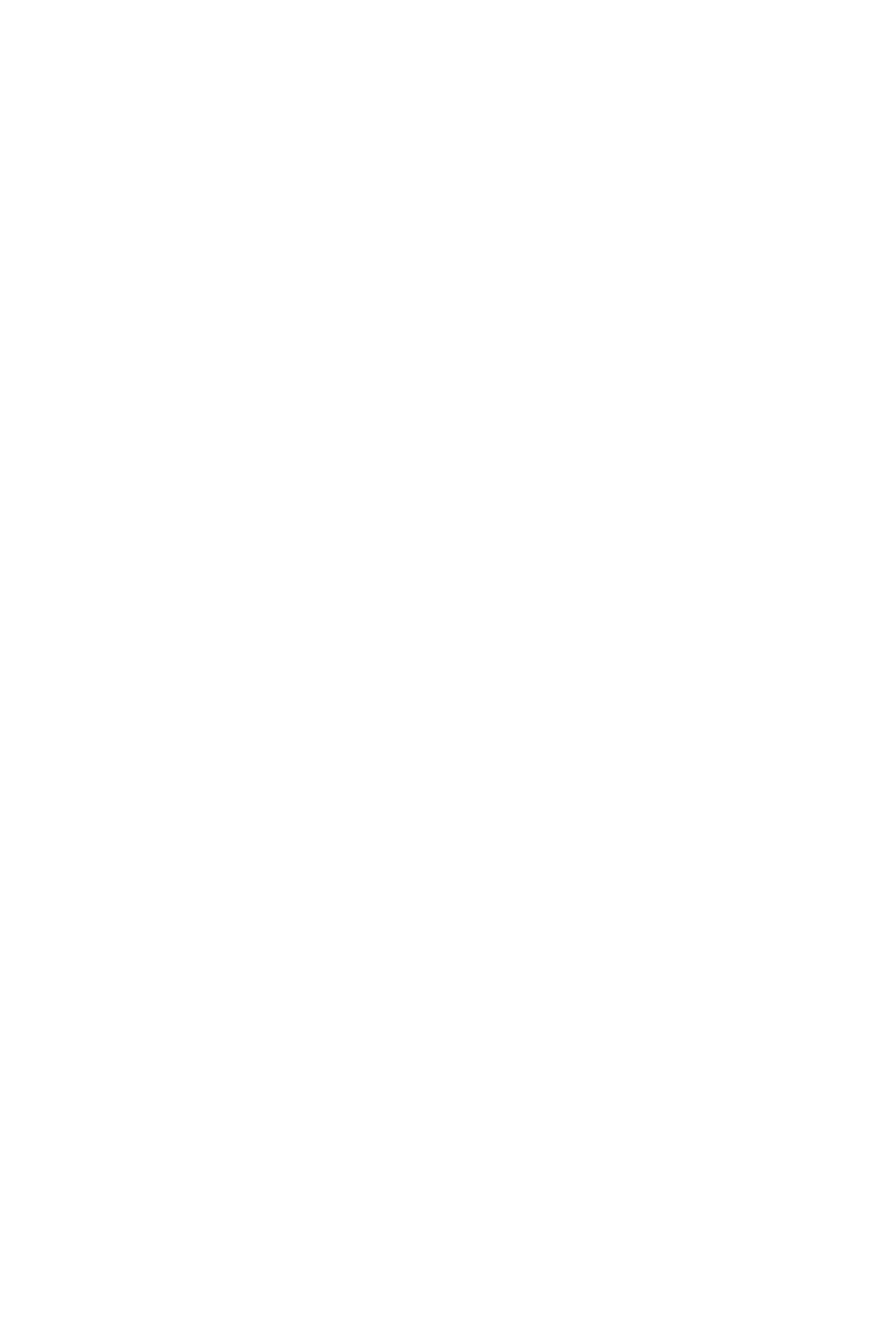However, the Humpback Reservoir area should not be considered in isolation. North of the reservoir is the Goldstream Gate entrance to the lands managed by CRD Water and the entrance to the public campground in Goldstream Provincial Park. A District of Langford park is located to the southeast on Irwin Road. The proposed route of the Trans Canada Trail enters the park from Irwin Road, passes by Humpback Reservoir through lands under the jurisdiction of CRD Water, and enters the Niagara portion of Sooke Hills Wilderness.

Road issues will need to be considered in the concept plan for the area. Humpback Road may be closed as through road to vehicle traffic. There may be concerns about increased traffic on roads in the neighborhoods near Humpback Reservoir. Given these factors, it will be important for the different levels of government to work together to develop a concept plan as soon as possible for access, facility design and links between these publicly-owned lands.

#### *Management Actions*

- Χ Work with CRD Water, BC Parks, Trans Canada Trail proponents, and the District of Langford to develop an overall concept plan for the management of publicly-owned lands and trails in the Sooke Lake Road, Humpback Road and Irwin Road areas.
- Χ Prepare facility and landscape plans for an entrance to the parks and recreation area at Humpback Reservoir; the landscape plan will need to minimize habitat attractive to Canada geese.
- Χ Work with District of Langford to address road and trail issues relating to the entrance to the parks.
- Χ Construct a parking lot in the designated entrance area at the Humpback Reservoir.
- Χ Develop a picnic area at Humpback Reservoir.
- Χ Designate an area on the shore of the reservoir for swimming.
- Χ Designate an area on the shore of reservoir for launching canoes and kayaks.

## **Southern Park Entrance off Sooke Road**

As trail routes are developed in the Veitch drainage portion of the park, a southern entrance to the park will be required off Sooke Road (Map 7).

A small portion of the southeast corner of the park fronts onto Sooke Road. The terrain on this parcel is suitable for the development of a parking lot and other entrance facilities.

However, creating a park entrance on this parcel would require the removal of many trees and considerable disturbance of the site. The existing configuration of traffic lanes on Sooke Road at this location poses a safety concern: two lanes shift to one lane where an access road to the property would need to be located.

An alternate entrance possibility is an uninhabited private property east of the park and north of Sooke Road (Map 7). This property is located where Sooke Road has four traffic lanes, providing an opportunity for a turn into a park entrance area. An existing quarried area on the property could be easily developed into a parking lot. Roadways and trails on the property connect to Sooke Hills Wilderness Regional Park and adjacent Crown lands.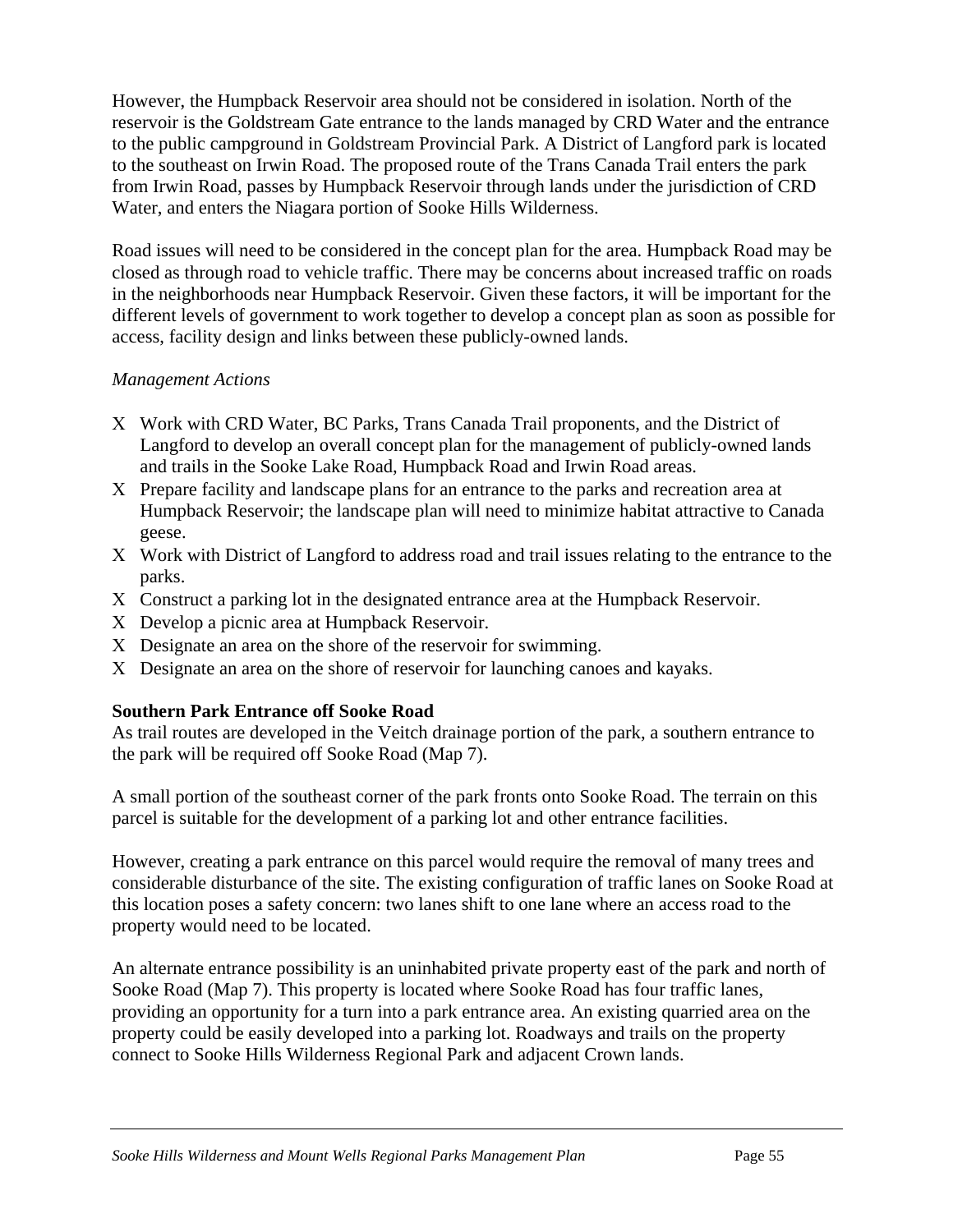#### *Management Actions*

- Χ Attempt to acquire land adjacent to the southwest corner of the Sooke Hills Wilderness for a southern entrance to the park.
- Χ Explore the feasibility of accommodating horse trailers in the parking area at the southern entrance of Sooke Hills Wilderness if horse riding is to be allowed in the park.

## *Trail Routes to Key Viewpoints*

Mount Wells, and a number of hills in the southern portion of Sooke Hills Wilderness, provide opportunities for challenging hiking and spectacular views. Trails will provide access to two spectacular viewpoints when the parks are first opened to visitors: the summits of Mount Wells and Mount Braden (Map 7). Given the environmentally sensitive vegetation on these hilltops, access to other parts of the parks will be considered after the initial effects of recreation are assessed.

Mount Wells provides panoramic views and has been used for recreation for decades. A number of trails lead to the summit from surrounding lands. Several western routes up Mount Wells through the park originate at Humpback Road, but the steep terrain poses a safety concern. A steep trail is also present up the north slope of Mount Wells. The best hiking trail route to the summit is along an existing trail up the south slope. However, this route begins on private land. Southern and eastern accesses to Mount Wells will likely be formalized when adjacent lands are developed for residential use.

A designated route up the north slope of Mount Wells will be the first trail to be developed. The existing trail along this route needs to be carefully assessed, relocated and upgraded as required to minimize safety concerns, environment damage, and erosion potential.

Mount Braden is the highest point in the southern portion of Sooke Hills Wilderness. The views from the summit to the west, south and east are truly spectacular. The views from the summit best characterize the reason for the Regional Wilderness Area designation for the park. An existing trail leads to the summit along the southern slope of Mount Braden. This trail passes through extremely rugged terrain and a number of rock outcropping and meadow areas that contain vegetation sensitive to damage from people leaving the trail.

A new trail route will be developed down the forested north slope of Mount Braden to provide a loop route to reduce environmental impacts from the trail through the environmentally sensitive southern slope. Management policies and actions to reduce environmental impacts of these trails are presented in the section on Environmental Protection.

#### *Management Policies*

Designate hiking trails to the summits of Mount Braden and Mount Wells and open these routes when appropriate.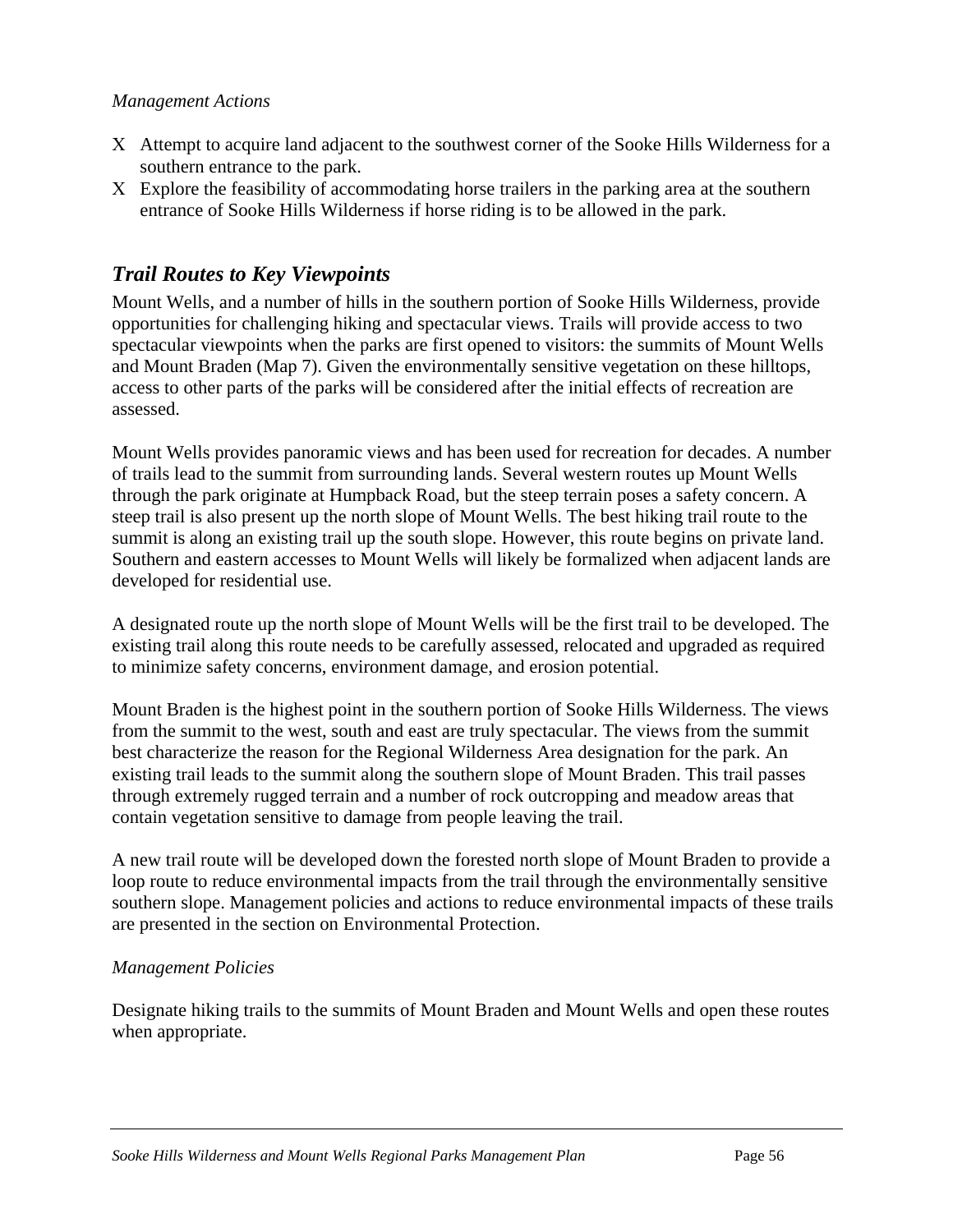Prohibit access to other hilltop areas in Sooke Hills Wilderness until the first phases of trail designation and facility construction are complete and the effects of recreational activities in the Mount Wells and Mount Braden can be evaluated.

Consult with recreational groups and others on the routing of any new trails in the parks.

As part of subdivision development process with local government, request that developers of adjacent lands contribute to the development of approved trail initiatives from adjacent lands into Mount Wells Regional Park.

#### *Management Actions*

- Χ Assess the existing hiking trail up the north slope of Mount Wells, and relocate and upgrade as required to minimize safety concerns, environment damage, and erosion potential.
- Χ Assess the existing trail to the summit of Mount Braden up the southern slopes, and relocate and upgrade as required to minimize safety concerns, environment damage, and erosion potential.
- Χ Develop a trail to the summit of Mount Braden up the northern slopes from Road 5J.
- Χ Designate the approach trails to Mount Braden on existing roadways wherever practical.
- Χ Work with the District of Langford and developers of adjacent lands to ensure any trails from the south and east into Mount Wells Regional Park are provided in locations acceptable to CRD Parks.
- Χ Develop an agreement with local governments on trail linkages, standards and maintenance for trails linking with the parks.

## *Trail Connections to Goldstream Provincial Park*

Trail connections between Sooke Hills Wilderness Regional Park and Goldstream Provincial Park will be formalized once environmental and safety concerns are resolved. Recreational use in the Niagara canyon area needs to be well planned to avoid negative effects on nesting marbled murrelets and vegetation on the steep canyon slopes. Public safety is a concern at rail crossings and the railway trestle over Niagara Creek canyon.

There are opportunities for other trail links between the parks, particularly between the Goldstream Provincial Park campground and the Trans Canada Trail. Safety at railway crossings must be resolved prior to making these trail connections.

#### *Management Policy*

Work with BC Parks to close unauthorized trails linking Sooke Hills Wilderness Regional Park and Goldstream Provincial Park along the Niagara Canyon until environmental and safety concerns have been addressed.

#### *Management Actions*

Χ Close the existing unauthorized trails linking Goldstream Provincial Park and Sooke Hills Wilderness along the Niagara Canyon.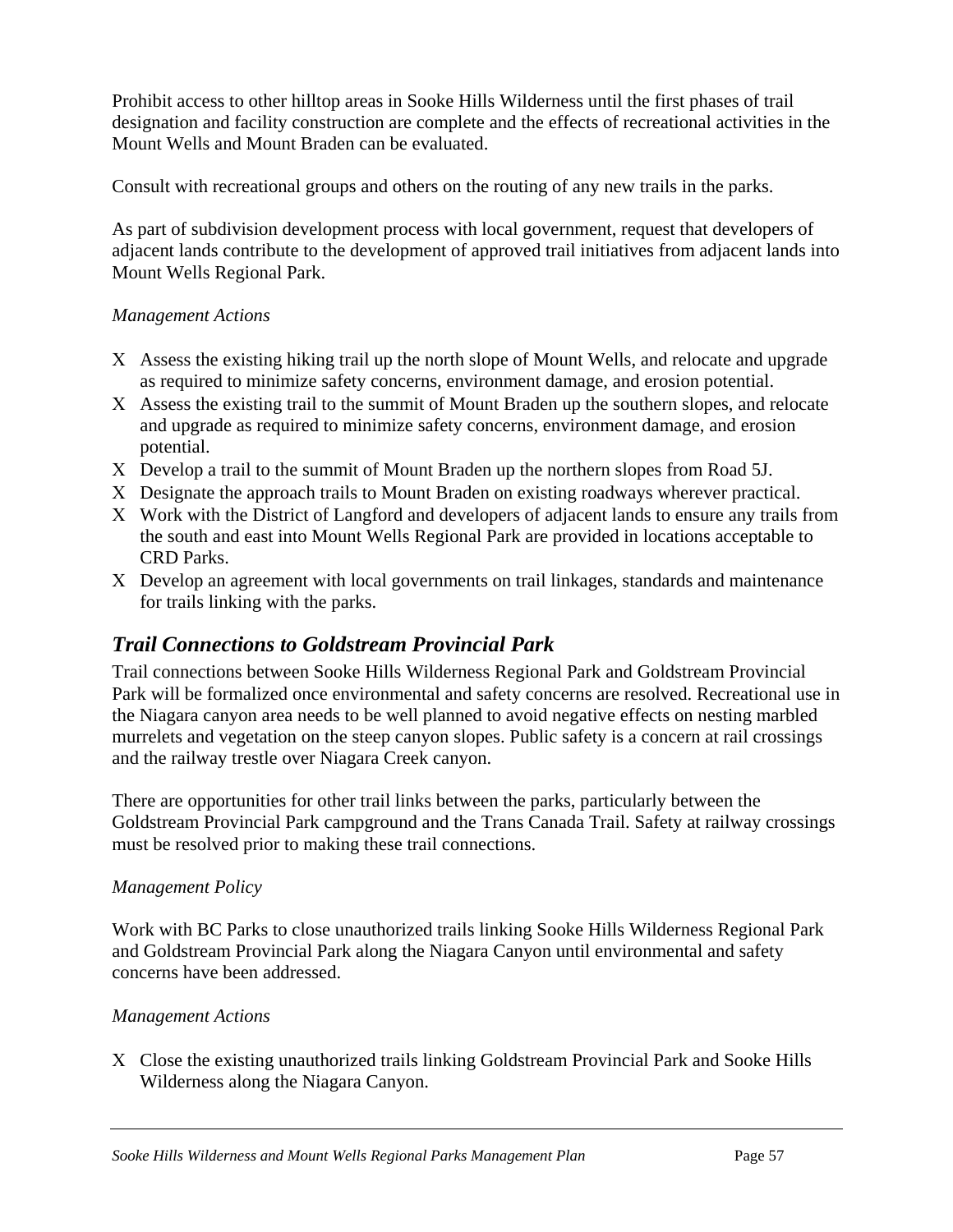- Χ Encourage further research on the use of Niagara Canyon area for nesting by marbled murrelets and the potential for disturbance of this species from low intensity recreational activities on nearby trails.
- Χ Work with Canadian Pacific Railway and BC Parks to address public safety issues relating to the crossing of the E and N Railway line by trails linking the two parks.
- Χ Close off steep and eroding access trails to the floor of the Niagara Creek canyon.
- Χ Work with BC Parks to investigate the feasibility of other trail connections linking Sooke Hills Wilderness Regional Park and Goldstream Provincial Park.

The agreement between the Province and the CRD on the management plan for Sooke Hills Wilderness Regional Park requires the plan to address two long distance trails through the park. These are the Trans Canada Trail (TCT) from Humpback Reservoir to the Cowichan Valley Regional District, and the Sea to Sea Trail intended to link Sooke Basin with Gowlland-Tod, Goldstream and Sooke Mountain provincial parks.

# *The Trans Canada Trail*

To support the closed watershed policy of the CRD, the Province relinquished ownership of the former CNR right-of-way along the eastern shore of Sooke Lake. This right-of-way linked the Galloping Goose Regional Trail with the Cowichan Valley Regional District. As compensation for the closure of the former CNR right-of-way, the District has agreed to provide an alternate right-of-way through its lands adjacent to the drinking water supply areas.

A legal agreement between the Province and the District provides the Province with a blanket easement over the Humpback and Niagara catchment portions of the park and the Japan Gulch/Goldstream gate portion of the CRD Water lands. The purpose is to provide a recreational corridor that will be used as the route for the Trans Canada Trail. In the agreement, the exact route of the alternate right-of-way route (which will be mainly on the roadway known as Niagara Main), and the standards to which the Trans Canada Trail is to be constructed, are to be identified prior to June 30, 2005. The proposed general route of the trail is shown on Map 7, and provides just over 7 km of multi-purpose trail.

Completion of the Trans Canada Trail through Sooke Hills Wilderness Regional Park is identified as a key strategic direction in the CRD Parks Master Plan, and is a priority for early action in this management plan. The proposed seven-kilometer section of the trail will follow the roadway known as Niagara Main for the most part. Further work will commence this year to determine the precise location of the trail through the Japan Gulch area, as well as determining connections to Goldstream Provincial Park and the Galloping Goose Regional Trail.

## *Management Policies*

Designate a route for the Trans Canada Trail right-of-way through Sooke Hills Wilderness Regional Park that connects with the non-catchment Japan Gulch portion of the Greater Victoria Water Supply Area.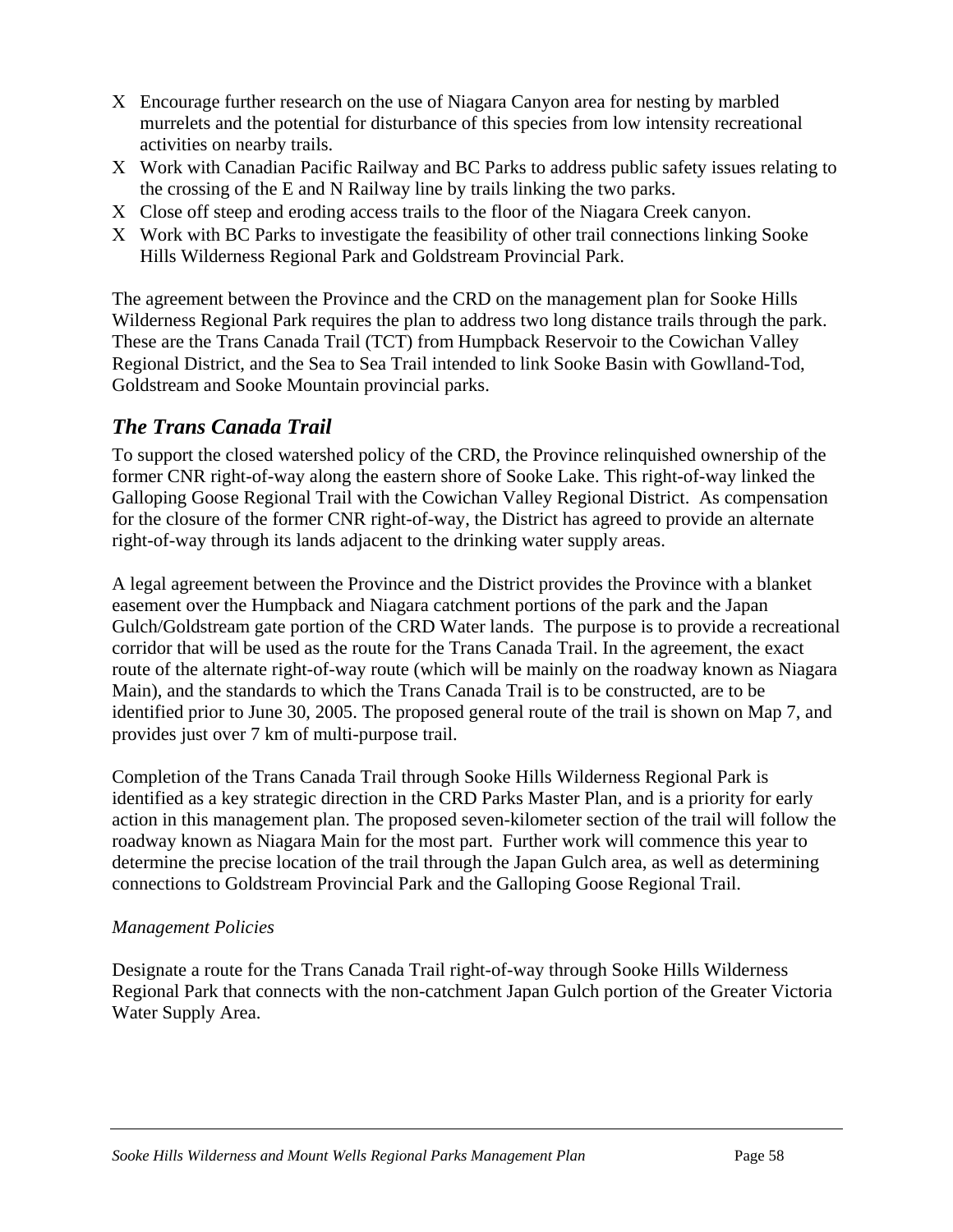Develop the Trans Canada Trail to agreed-upon standards in ways that minimize risks to the security of the adjacent water supply lands, damage to the natural environment and negative effects on wildlife.

#### *Management Actions*

- Χ Work with the District of Langford, landowners, and the Provincial Trans Canada Trail office, to route and implement a trail connecting the Galloping Goose Regional Trail with Humpback Reservoir.
- Χ Work with the Cowichan Valley Regional District, Trans Canada Trail office, and land owners to identify facility needs and management issues along the Trans Canada Trail from Humpback Reservoir to Shawnigan Lake, and develop strategies to address these needs and issues as soon as feasible.
- Χ Construct and maintain the Trans Canada Trail through the park to the agreed upon standards.
- Χ Work with CRD Water to identify a route for the Trans Canada Trail across the Japan Gulch non-catchment area linking Humpback Reservoir with Niagara Main, and develop a trail implementation strategy which addresses security, access and public safety concerns.
- Χ Work with CRD Water to develop a comprehensive strategy for preventing unauthorized public access to the *Drinking Water Protection Zone* areas in the Niagara and Waugh drainages.
- Χ Ensure there are self-contained toilet facilities at appropriate locations along the route of the Trans Canada Trail through the park to minimize risks to water quality in adjacent water supply catchment lands.

# *The Proposed Sea to Sea Trail*

The Perry Commission recommended the development of a long distance Sea to Sea Trail through what is now the park to link Goldstream Provincial Park with Sooke Basin. The Commission's report suggested a route skirting the easternmost edge of Sooke Hills Wilderness, so as to have a minimal impact on the security and safety of the catchment lands.

The CRD Parks Master Plan shows three potential regional trail routes through Sooke Hills Wilderness, which connect to Sooke Basin. Two of the routes intersect, and then follow, the CRD flowline (an unused large diameter concrete water pipe) right-of-way south of the park. This right-of-way is largely across private land. However, there are number of logistical difficulties and management concerns with using this water pipeline right-of-way for recreation.

The other route curves around to the south of Mount Braden and then heads north to a point where it heads west through publicly-owned land (Map 7). This route would require building at least one bridge and several new sections of trail.

An alternative is to use Jack Main, heading west from this roadway where it passes close to the park boundary (Map 7). This route is already in place and is the most direct, providing nearly 7 km of multi-purpose trail. However, the use of this route for the Sea to Sea Trail is subject to adequate measures being put in place to protect the security of adjacent water supply lands. If risks to the water supply cannot be adequately addressed, an alternate route will be developed.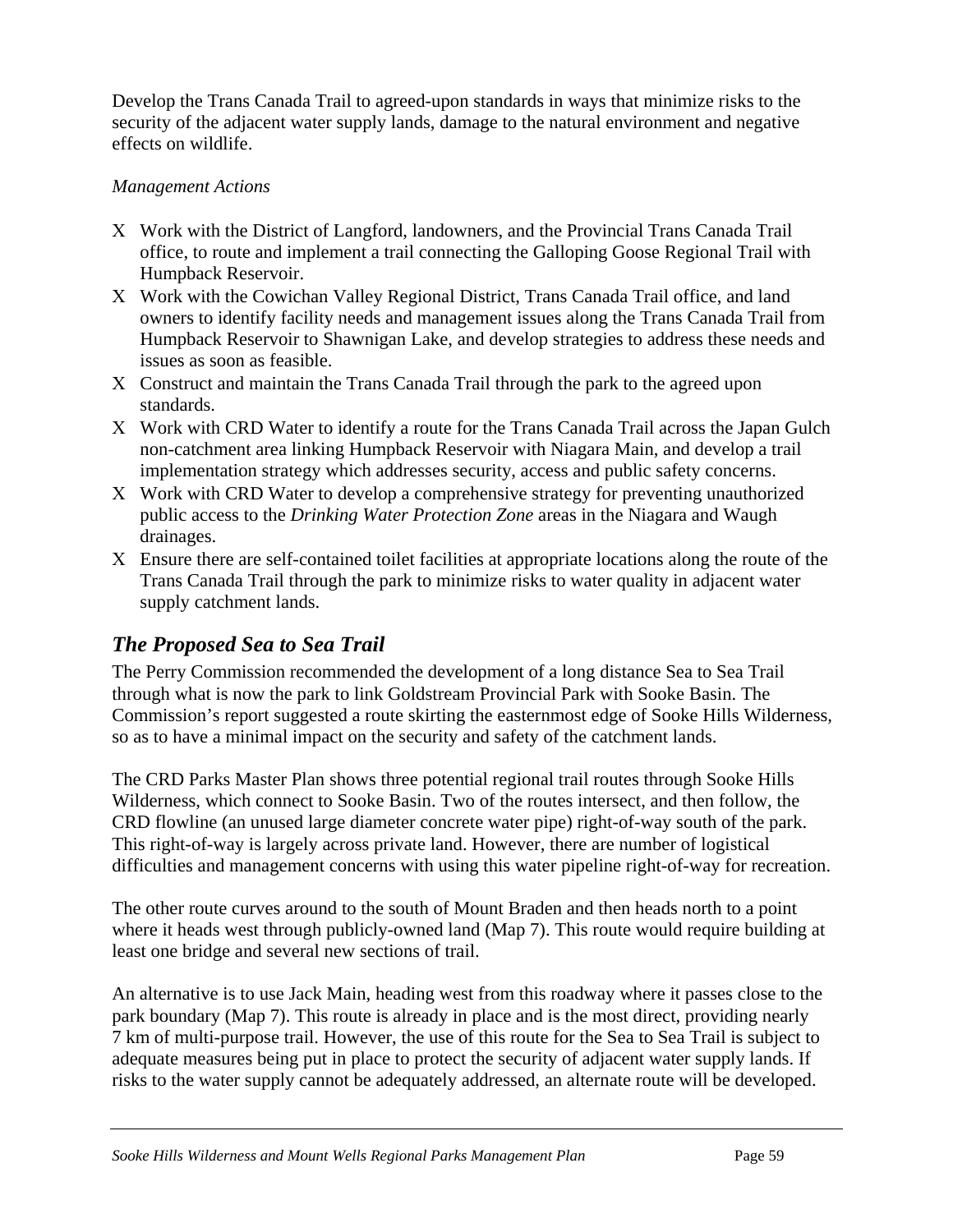The feasibility, route and timing for implementing this regional trail to the west of the park will be determined in planning processes relating to the larger Saanich Inlet to Sooke Basin Green/Blue Belt.

### *Management Actions*

- Χ Designate a long-distance Sea to Sea Regional Trail route through Sooke Hills Wilderness to provide a recreational link between Saanich Inlet and Sooke Basin.
- Χ Designate Jack Main roadway as the route for the Sea to Sea Regional Trail, subject to an analysis of the potential risks to adjacent water supply lands and adequate measures to protect the security of these lands being in place.
- Χ If analysis indicates the Jack Main route for the Sea to Sea Regional Trail poses unacceptable risks to adjacent water supply lands, develop the alternate route shown on Map 7.

## *Roadways*

There is an extensive system of existing roadways in Sooke Hills Wilderness. The existing roadways provide important vehicle access for fire response, security patrols, and park operations. However, roadways that connect Sooke Hills Wilderness to the Greater Victoria Water Supply Area also pose a security risk as potential points of unauthorized public access. Overgrown roadways have potential as future trails or access routes for fire fighting.

#### *Management Actions*

- Χ Work with CRD Water to identify roadways in the parks that are required for vehicle access and secure roads that connect to the Greater Victoria Water Supply Area.
- Χ Conduct an inventory and map overgrown roadways in the parks.

## *Buildings*

Two houses are located in the Humpback Reservoir area. One of the houses is rented out for accommodation. CRD Water is temporarily using the second house as an office and laboratory. A garage and storage shed are located near the second house.

A deteriorating historic cabin is located at Cabin Pond at the drainage area boundary between the Waugh portion of Sooke Hills Wilderness and Greater Victoria Water Supply Area.

#### *Management Actions*

- Χ Explore opportunities for using existing buildings in the Humpback Reservoir area in the management of the park.
- Χ Determine the interest of Heritage Branch of the Ministry of Tourism, Small Business and Culture and local historic societies in the historic building at Cabin Pond.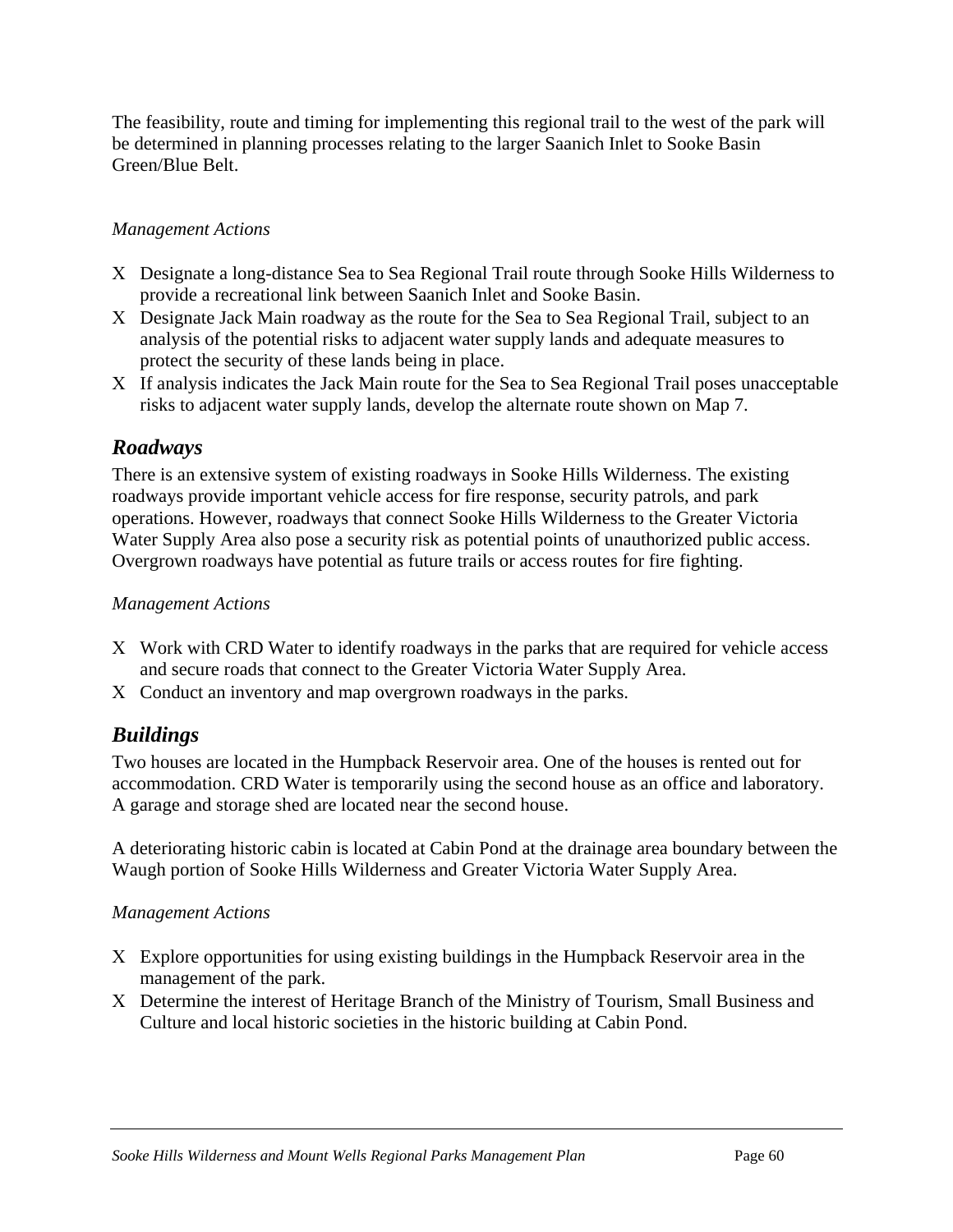## *Jack and Mavis Reservoirs*

The agreement between the Province and the CRD requires the management plan for Sooke Hills Wilderness Regional Park to address the future of the dams on Mavis and Jack reservoirs (see Map 3). Mavis Reservoir was shown on historic maps as Loon Lake. Earthen dams were constructed to create these reservoirs out of two water bodies in the Waugh drainage in 1906. The area of shoreline to be flooded was logged, and the stumps were left in place to minimize erosion. The water stored in these reservoirs was diverted to either the Parkdale Reservoir in Langford or to Humpback Reservoir where it was input into the water distribution system.

The dams on Mavis and Jack reservoirs do not meet seismic safety standards. In 1990, the Water Management Branch of BC Environment issued an order to the Greater Victoria Water District to upgrade or decommission these dams. While the decision was being made, the Ministry of Water, Land and Air Protection directed that the spillway gates were to be opened and the reservoirs drained to 50 per cent capacity.

The estimated cost of upgrading the dam at Jack Reservoir (in 1996) to meet seismic safety standards and achieve full capacity was \$1,675,000. The estimated cost of upgrading the dam at Mavis Reservoir to provide full reservoir capacity was \$500,000. The Water District did not investigate options for upgrading the dams to allow the reservoirs to be maintained at a lower level.

Given that these reservoirs were no longer required for water supply purposes, and the costs of upgrading the dams, the Greater Victoria Water District decided to decommission the dams. The Water District prepared environmental and engineering studies for the proposed decommissioning and the restoration of the resulting exposed shoreline areas. Key elements of the studies are summarized in the Table 3. Under this plan, both water bodies would revert to their size prior to the construction of the dams.

At the request of CRD Parks, the decommissioning process was postponed until after the issue of the dams had been addressed in the management plan for Sooke Hills Wilderness Regional Park. CRD Water has set aside funds for the decommissioning of the dams and the re-vegetation of the lakeshores that will be exposed.

Although Mavis and Jack reservoirs are located within the *Drinking Water Protection Zone* and relatively close to adjacent water supply lands, concerns have been raised about the loss of future recreation opportunities if the decommissioning proceeds. It is possible that the boundaries of the *Drinking Water Protection Zone* may be adjusted in the future if park management adequately addresses concerns about the security of adjacent water supply lands.

Water from the lakes may also be of use in providing water to the Goldstream River system at periods of low flow to assist with the management of salmon stocks in the river. Further study is needed to determine if this is a practical or desirable course of action, and to determine what impact it would have on the volume of water flowing into the Goldstream catchment.

Given these factors, CRD Parks will explore options other than decommissioning to address concerns about the safety of the dams on Mavis and Jack reservoirs. Any such options will require these water bodies to be limited to 50 per cent of their previous capacity. These levels appear to be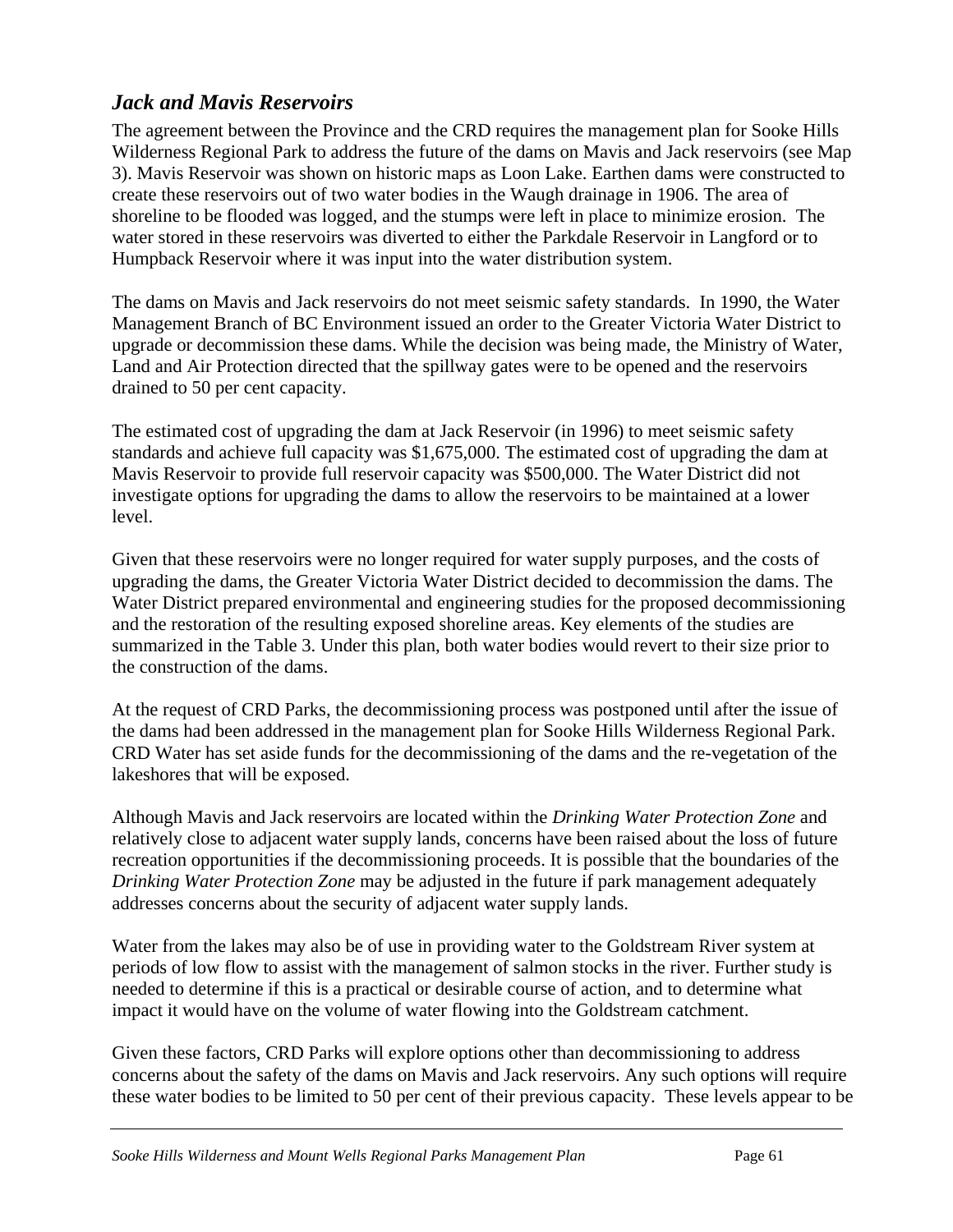suitable for recreation. If a cost-effective solution acceptable to the Ministry of Water, Land and Air Protection cannot be found, the proposed decommissioning of the dams should proceed using funds allocated for this purpose. In either case, the area of exposed shoreline will need to be revegetated with native plant species. CRD Parks will oversee all work on addressing the safety of the dams at Mavis and Jack reservoirs and restoring the exposed shorelines of these water bodies. CRD Water in conjunction with CRD Parks will manage the technical aspects of the dam safety work.

Ideally there would be a cost-effective way to maintain lake levels that could result in achieving a range of interests, including dam safety, recreation, and water supply to assist in the management of salmon stocks during periods of low flow.

| <b>Key Elements of the Decommissioning</b>                            | <b>Mavis Reservoir</b> | <b>Jack Reservoir</b>                                      |
|-----------------------------------------------------------------------|------------------------|------------------------------------------------------------|
| Proposed method of decommissioning                                    | Full breach of the dam | Partial breach of the<br>dam                               |
| Estimated cost (1996) of<br>Decommissioning and shoreline restoration | \$58,000               | \$277,000<br>(extra work needed to<br>protect Waugh Creek) |
| Area of reservoir when full (hectares)                                | 21                     | 35                                                         |
| Area of water body after decommissioning                              | 13.6                   | 7.1                                                        |
| Percent reduction in water body surface<br>area                       | 35%                    | 80%                                                        |
| Area of exposed shoreline to be restored<br>(hectares)                | 7.4                    | 27.9                                                       |

#### **Table 3 - Key Elements of Decommissioning the Dams at Mavis and Jack Reservoirs in Sooke Hills Wilderness Regional Park**

## *Management Policies*

Explore options other than decommissioning to address concerns about the safety of the dams at Mavis and Jack reservoirs.

Explore options for incorporating Mavis and Jack lakes in the management of water levels for salmon in the Goldstream River.

If satisfactory options for maintaining lake water levels at 50 per cent capacity cannot be found, decommission the dams at Mavis and Jack lakes as planned, using funds allocated for this purpose.

Ensure the dams at Mavis and Jack lakes are maintained to required provincial standards*.*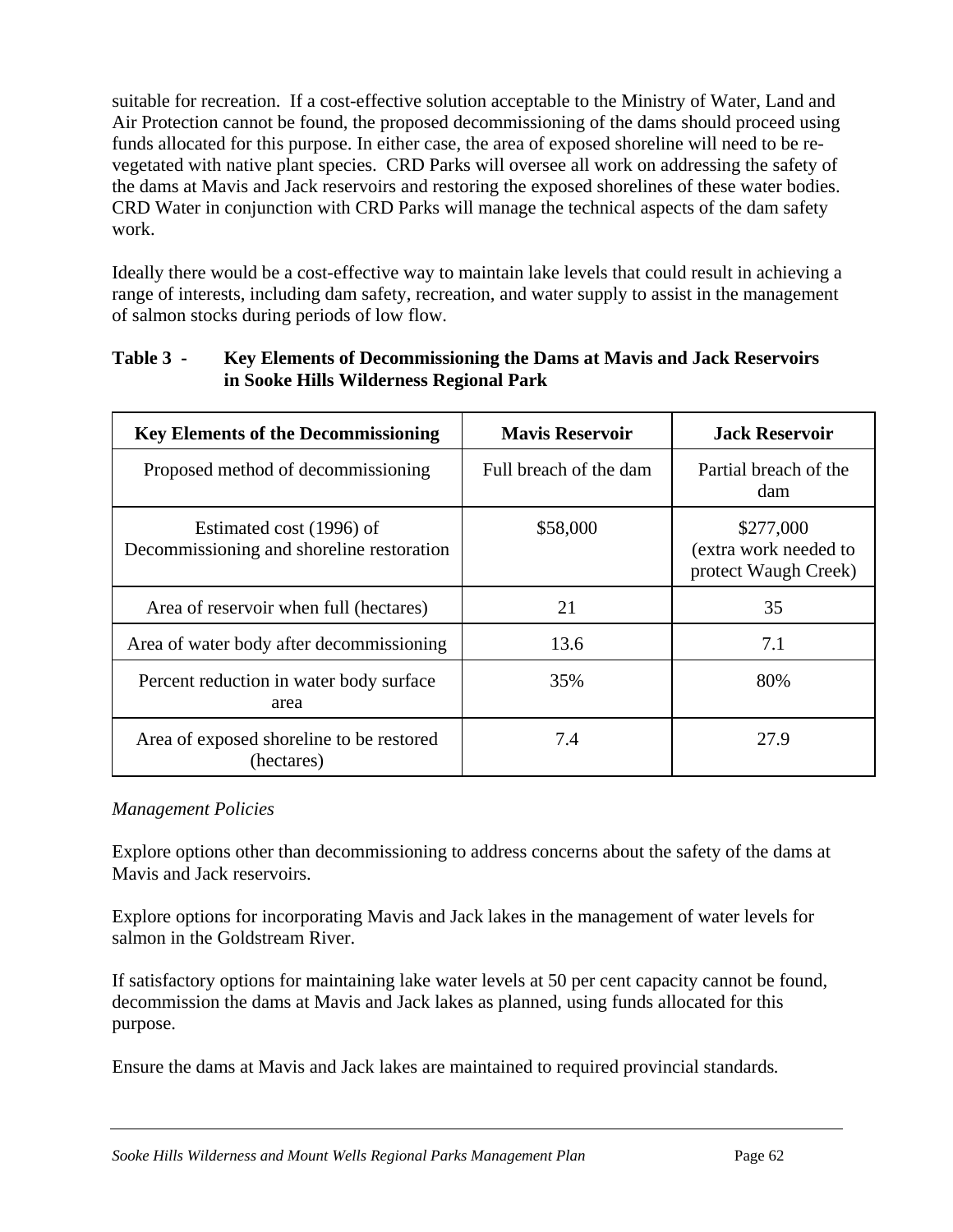Use only native plant species in the re-vegetation of exposed shorelines at Mavis and Jack lakes.

*Management Actions*

- Χ Work with the Ministry of Water, Land and Air Protection, and CRD Water, to identify options other than decommissioning for addressing dam safety concerns.
- Χ Consult with the Department of Fisheries and Oceans and Ministry of Water, Land and Air Protection to determine if Mavis and Jack lakes have a role in the management of water levels for salmon in the Goldstream River.
- Χ Prepare re-vegetation plans for the shorelines of Mavis and Jack lakes in consultation with wildlife and fisheries biologists.
- Χ Incorporate the maintenance of the dams into the management of the park.
- Χ Design the re-vegetation of exposed shorelines to minimize habitat attractive to nonmigratory Canada geese.
- Χ Prevent the invasion of Scotch broom into the exposed shoreline.
- Χ Remove any barriers to fish passage from Waugh Creek to Mavis and Jack lakes.
- Χ Review the need for the water license for Mavis and Jack lakes, and if required have the license transferred to CRD Parks.

# *Diversion Channels*

There are three cross channels, used for transferring water from one catchment to the other, in the park (Map 3). The total length of the channels is about 4200 metres, with an average width of about 1.5 metres. These channels, which are no longer in active use, link Jack Lake to Goldstream River, Waugh Creek to Cabin Pond, and Cabin Pond to a point lower down on Waugh Creek. The Strategic Plan for Water Management states that the maintenance of the cross channels in the park will be transferred to CRD Parks when the management plan is complete.

If Jack and Mavis lakes are retained at 50 per cent capacity, these cross channels may be of use in providing water to the Goldstream River system at periods of low flow to assist with the management of salmon stocks in the river.

## *Management Policies*

Utilize the cross channels in providing water to the Goldstream River system from Mavis and Jack lakes if this option is feasible.

If the cross channels are not needed for water transfers to enhance fish habitat, close channels to prevent the transfer of water from the park into water supply catchment lands.

## *Management Actions*

- Χ Assess the feasibility of using the cross channels for water transfers to Goldstream River.
- Χ Assess the maintenance requirements for these cross-channels and incorporate this information into the management of the park.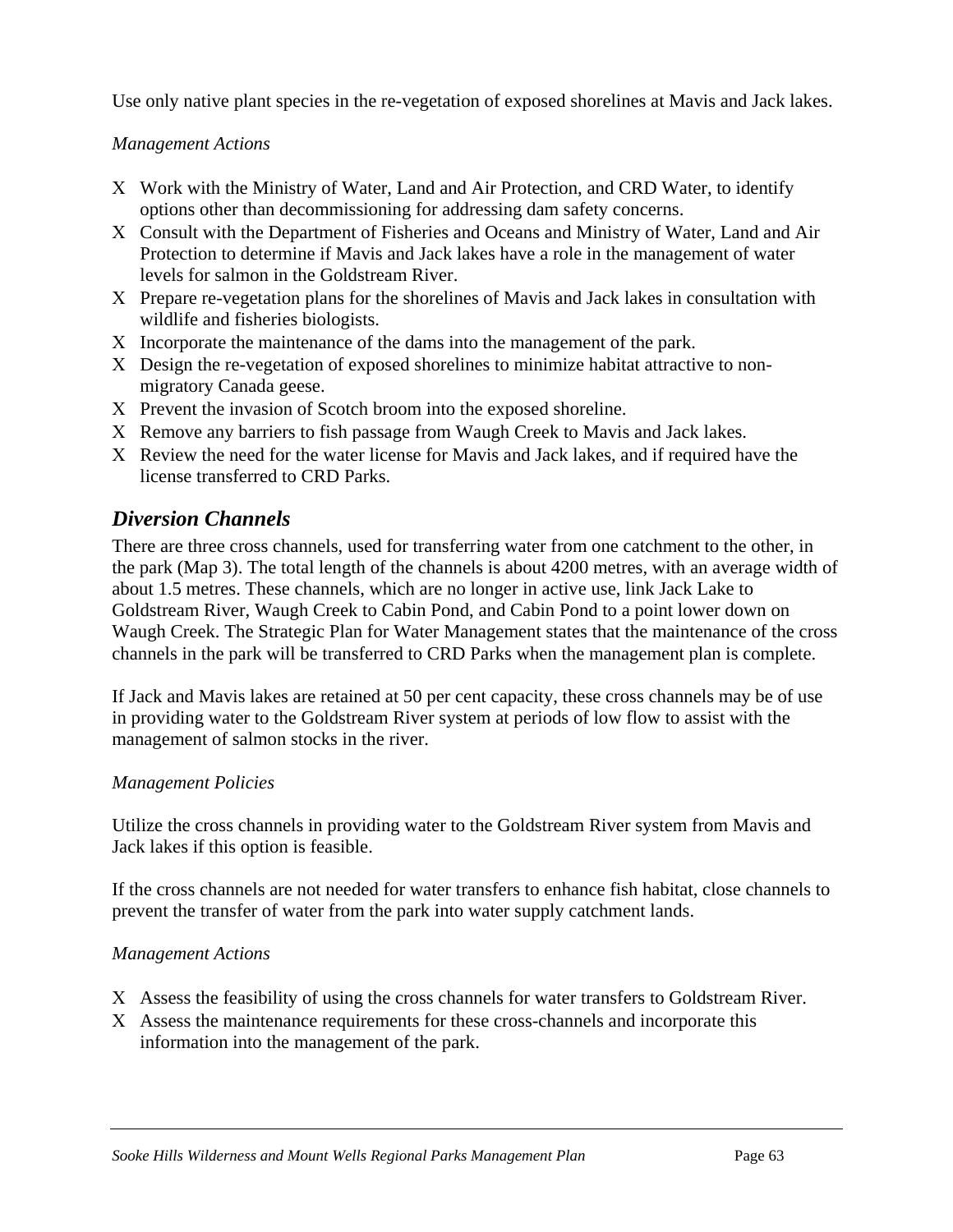## *Communication Towers*

A number of communication towers and weather stations are located within a fenced compound at the summit of Mount McDonald. The lands they are situated on are now CRD Park lands. CRD Water currently holds the leases on this site and on a right-of-way over private lands for a roadway to access the site. Non-park facilities such as these are not commonly managed within regional parks, and their incompatibility with a wilderness park is a park management concern. There are issues such as site access, tower proliferation, and potential site rehabilitation that need to be addressed. This will be a task assigned to the recently formed CRD Parks/Water Steering Committee.

#### *Management Action*

Χ Work with the CRD Parks/Water Steering Committee to formulate a strategy for the transfer of management responsibilities for the communication facility site on Mount McDonald.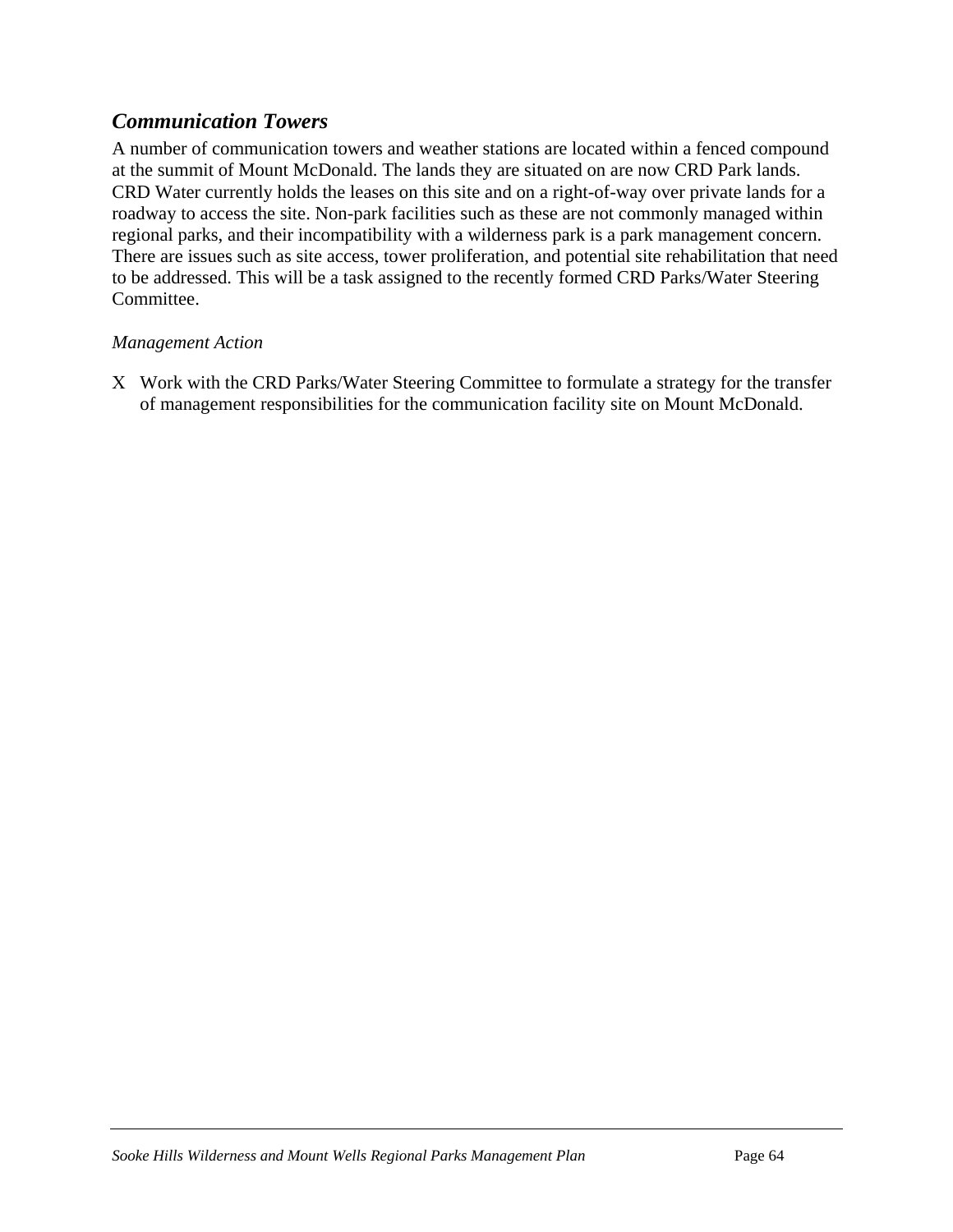# **Part 3 - Implementing the Plan**

# **Timing of the Park Opening**

Recognising that Mount Wells Regional Park is located within the rapidly developing Western Communities, and the fact that park use is already occurring (and increasing), CRD Parks proposes to make the opening of Mount Wells an early priority. This will help to ensure the ecological values of the park are not compromised by unmanaged use, and that the risk and environmental impact assessments for the rock climbing site commences in 2001.

Conducting the detailed studies needed to determine the precise Trans Canada Trail (TCT) route through the Japan Gulch area is an early priority for CRD Parks. Planning for the route will commence this year to determine what structures (bridges, rail crossings etc.) will be required to link the existing portions of the trail (Niagara Main) to the park staging areas, to the Galloping Goose Regional Trail, and to Goldstream Provincial Park. The plan will be completed by December 2002 or earlier if possible. Construction of this trail will be the first action carried out in Phase 3, the opening of Sooke Hills Wilderness Regional Park.

CRD Parks will take a phased approach to opening Sooke Hills Wilderness Regional Park to visitors. The park reserve status will remain, and public use not permitted until public safety and stewardship management actions identified in the implementation process (Phase 1 and 2) have been completed and appropriate facilities and services are in place.

The management transition for Sooke Hills Wilderness from CRD Water to CRD Parks has already begun. A joint CRD staff committee (The CRD Parks/Water Steering Committee) has been formed to oversee detailed planning, develop operational agreements, and conduct environmental and risk assessments needed to for CRD Parks to assume full management responsibility for the Park while protecting the water supply lands.

# *Timing and Schedule for Opening the Park*

The implementation of the management plan will occur in four phases:

|                         | Phase 1 To be completed by December 2002 (earlier if possible)                                             |  |  |
|-------------------------|------------------------------------------------------------------------------------------------------------|--|--|
|                         | X Complete management assessments and agreements with CRD Water                                            |  |  |
|                         | X Conduct studies and assessments for opening Mount Wells Regional Park                                    |  |  |
|                         | X Determine precise route for the TCT and trail connections                                                |  |  |
|                         | Phase 2 To be completed by December 2002 (earlier if possible)                                             |  |  |
|                         | X Develop park facilities for Mount Wells                                                                  |  |  |
|                         | X Open Mount Wells to visitors                                                                             |  |  |
|                         | X Plan park facilities for Sooke Hills Wilderness Regional Park                                            |  |  |
| Phase 3 Commencing 2003 |                                                                                                            |  |  |
|                         | X Develop park facilities in Sooke Hills Wilderness Regional Park with the TCT being the first<br>priority |  |  |
|                         | X Officially Open Sooke Hills Wilderness Regional Park and the TCT to visitors                             |  |  |
|                         | Phase 4                                                                                                    |  |  |
|                         |                                                                                                            |  |  |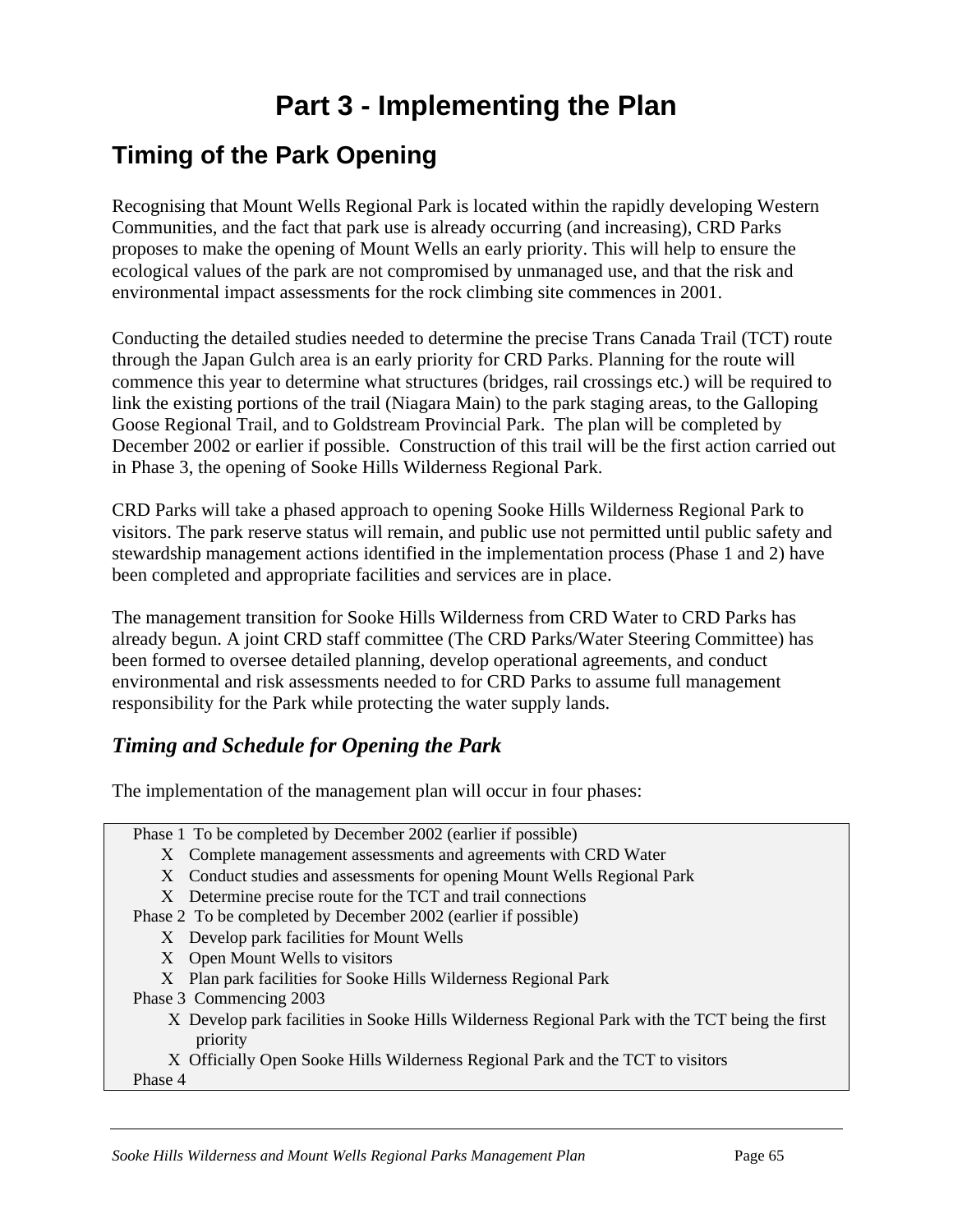Χ Monitor park use and management, and adjust management plan as required

The areas of the parks open to public use, and the types of recreational activities permitted, will be approached in phases. After the initial effects of recreation and the success of park management are assessed, additional areas of the park may be opened, and additional appropriate recreational activities may be allowed.

The park reserve designation for Sooke Hills Wilderness Regional Park will be maintained until proper park facilities and management agreements between CRD Parks and CRD Water are in place and adequate strategies have been developed to protect water supply lands and natural environment.

The budget of CRD Parks and overall priorities for the management and acquisition of regional parkland could affect the extent and timing of the implementation of the management plan for the regional parks. CRD Parks manages 20 regional parks, seven regional park reserves and two regional trails. Regional parks and trails received an estimated 2.26 million visitors in 1999. Financial and staff resources for managing Sooke Hills Wilderness and Mount Wells regional parks must be considered in relation to the demands of the entire system of regional parks and trails, and the requirements for responsible park stewardship.

# *Timing in Relation to CRD Parks Strategic Directions*

The CRD Parks Master Plan identifies six Strategic Directions for regional parks and trails which set out the priorities for the next five years (2000 to 2004). The Master Plan Strategic Directions are incorporated into annual CRD Parks work plans and reflected in the annual budgeting process. These strategic directions, and their relevance to the management of Sooke Hills Wilderness and Mount Wells regional parks, are presented in Table 4.

Although the development of park facilities within regional park reserves, and opening these areas to visitors, are not included in the strategic directions for the period 2000-2004, CRD Parks will respond to the need to protect the land base and act accordingly. This could affect the timing of the implementation of the management plan for Sooke Hills Wilderness and Mount Wells in particular. The CRD Parks Strategic Directions will be reviewed, and adjusted if required.

The timing of the implementation of the management plan will also be affected by the initiation of a ten-year parkland acquisition phase for CRD Parks. The acquisition of additional lands for regional parks and trails is one of the six Strategic Directions in the CRD Parks Master Plan. The CRD Board approved a special regional park acquisition levy in 2000. This levy will generate revenue for parkland acquisition for ten years.

Planning and assessment work for the acquisition of new regional parkland, and necessary actions to protect the natural environment and secure newly acquired areas, will require a considerable commitment of time by CRD Parks staff. Due to limited resources, new regional parks acquired during this period may be held as park reserves and not developed for public use. Similarly, lands added to existing regional parks may not be opened to visitors.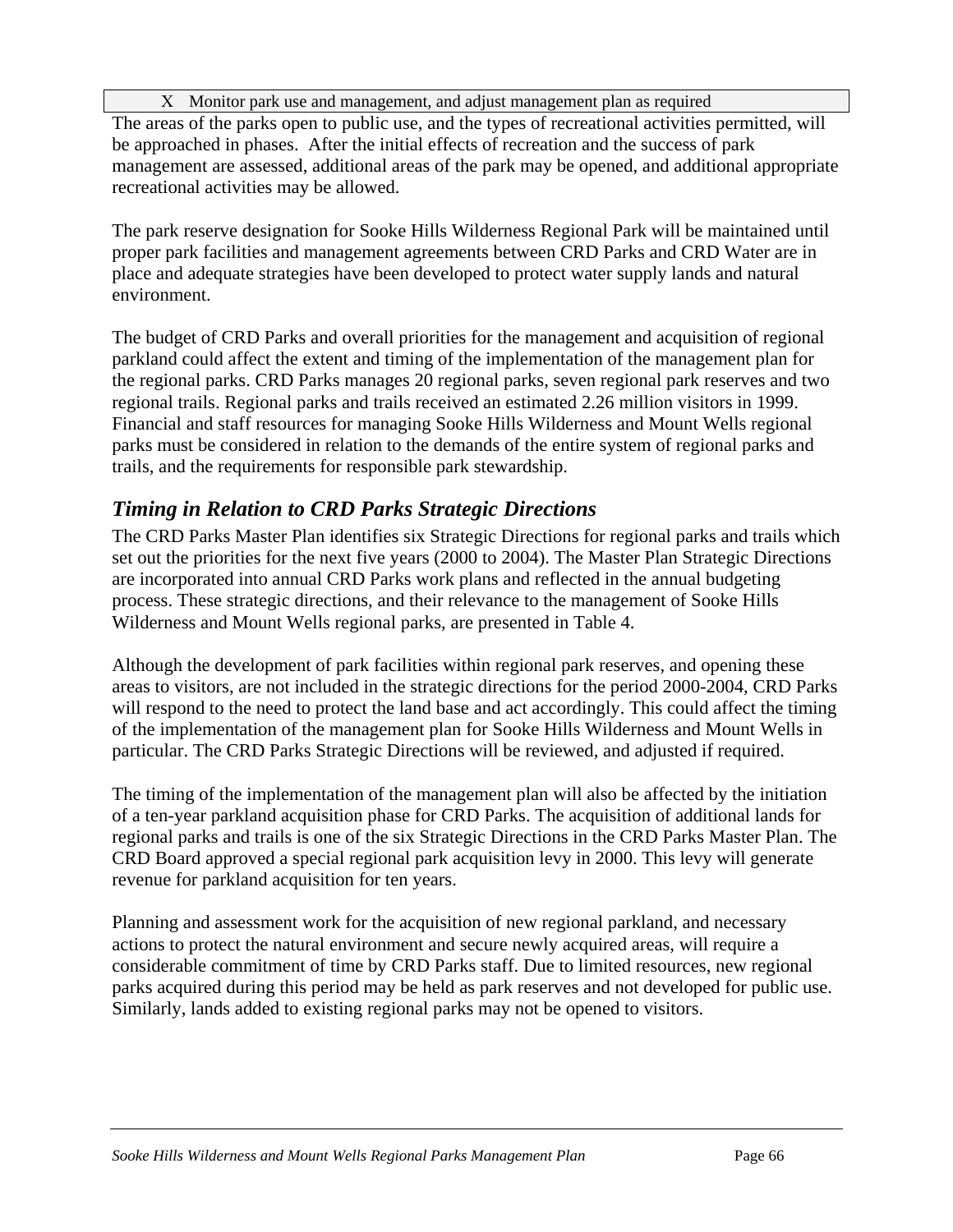| <b>Strategic Directions</b>                                                                                                                                                                                 | <b>Relevance to the Management of</b><br><b>Sooke Hills Wilderness and Mount Wells</b><br><b>Regional Parks</b>                                                                                                             |
|-------------------------------------------------------------------------------------------------------------------------------------------------------------------------------------------------------------|-----------------------------------------------------------------------------------------------------------------------------------------------------------------------------------------------------------------------------|
| 1. Protect and maintain the natural environment<br>in existing regional parks.                                                                                                                              | All aspects of the management plan must be<br>consistent with the protection of the natural<br>environment.                                                                                                                 |
|                                                                                                                                                                                                             | Protection of the natural environment will be a<br>priority in the four phases of implementing the<br>management plan.                                                                                                      |
| 2. Acquire additional land for regional parks and<br>trails.                                                                                                                                                | The acquisition of new parkland will affect the<br>resources available for implementing the<br>management plan and, therefore, the timing of<br>implementation.                                                             |
|                                                                                                                                                                                                             | The acquisition of areas identified in the<br>management plan will contribute to the protection<br>of the parks and may provide alternate sites for<br>facility development.                                                |
| 3. Complete the regional trail and provide<br>opportunities for outdoor recreation use from<br>Swartz Bay to the Galloping Goose Regional<br>Trail, and from the Galloping Goose to the<br>Cowichan Valley. | This direction provides the impetus for<br>implementing the Trans Canada Trail through<br>Sooke Hills Wilderness.                                                                                                           |
| 4. Repair, upgrade or replace major facilities in<br>Elk/Beaver Lake, Gonzales Hill and Thetis<br>Lake regional parks.                                                                                      | Not applicable.                                                                                                                                                                                                             |
| 5. Increase volunteer participation.                                                                                                                                                                        | This will facilitate the expansion of Volunteer<br>Services with respect to Sooke Hills Wilderness<br>and Mount Wells and facilitate partnerships with<br>groups, agencies and institutions.                                |
| 6. Examine opportunities for generating revenue                                                                                                                                                             | Not applicable.                                                                                                                                                                                                             |
| 7. Establish partnerships with other park<br>agencies.                                                                                                                                                      | This will facilitate CRD Parks and BC Parks<br>working together on issues of common concern<br>relating to the management of Sooke Hills<br>Wilderness and Goldstream, Sooke Mountain and<br>Gowlland Tod provincial parks. |

## **Table 4 - Strategic Directions for CRD Parks 2000-2004**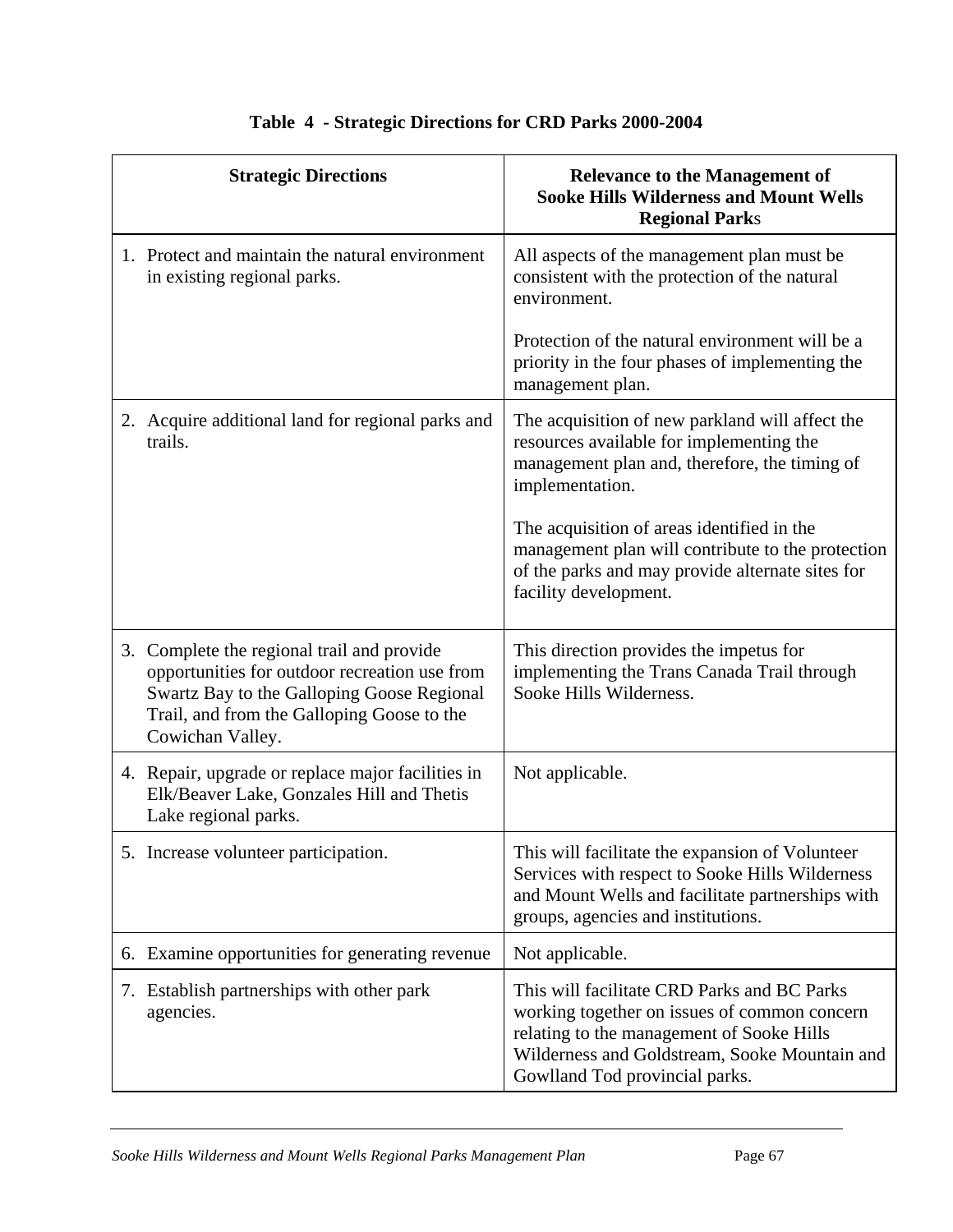Most of the tasks for the implementation of the management plan need to occur in Phases 1 and 2 before the parks are officially opened to visitors. Adequate planning and management agreements, strategies and actions are required to protect the security of adjacent water supply lands, protect the natural environment, address public safety concerns, provide appropriate facilities and park information and develop needed volunteer programs and partnerships to assist with the management of the park. A listing of the priority tasks for Phases 1 and 2 are provided in Table 5.

It is estimated that at least two years will be required after the parks are officially opened (Phase 3) to review and assess the effects of visitor use and management actions as outlined in Phase 4 of implementation.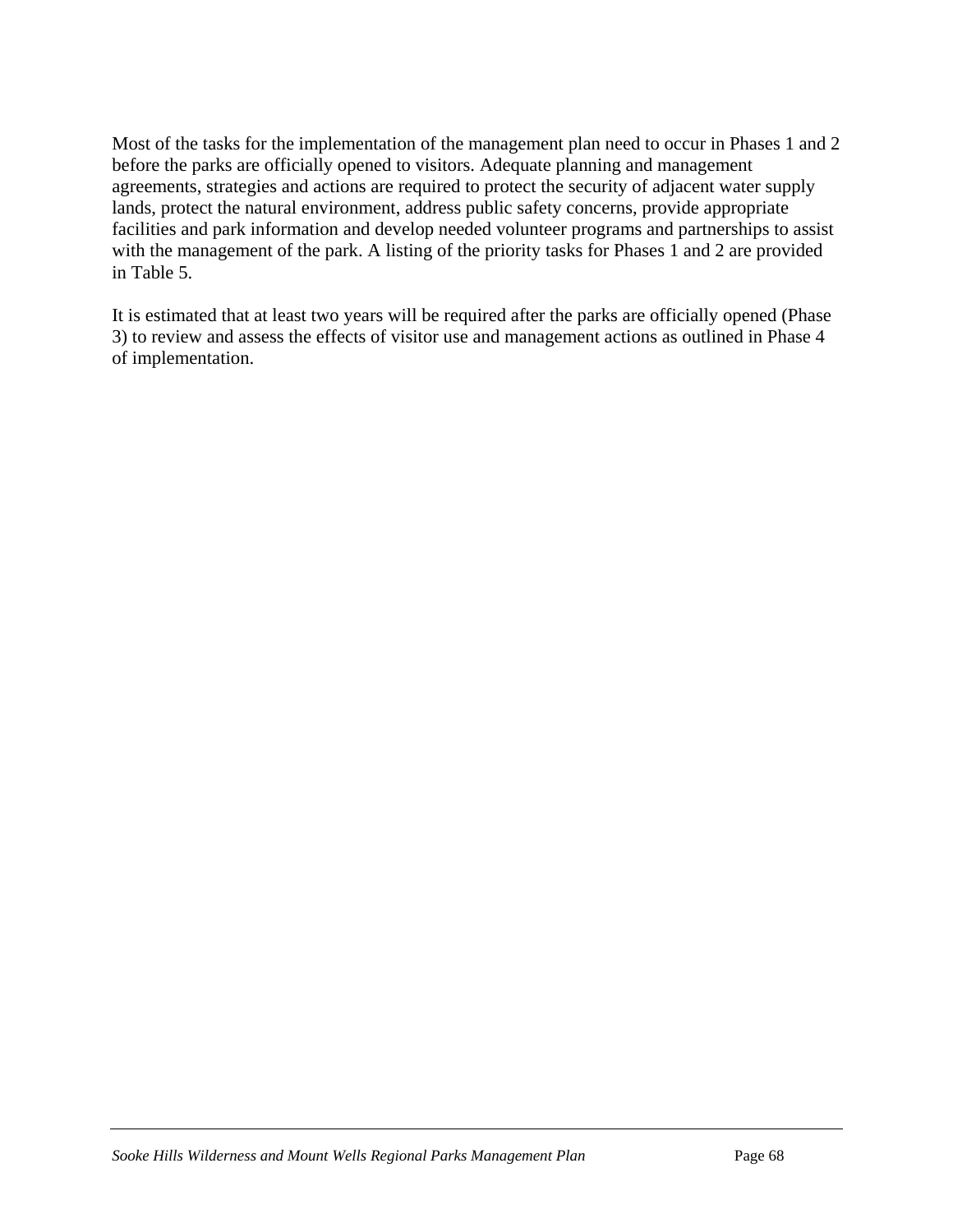|                          | <b>Phase 1</b>                                                                     | Phase 2                                         |
|--------------------------|------------------------------------------------------------------------------------|-------------------------------------------------|
| Protection of            | Work with CRD Water to develop and                                                 | Develop and implement strategies to enforce     |
| <b>Adjacent Water</b>    | implement strategies to prevent                                                    | provisions relating to the Drinking Water       |
| <b>Supply Lands</b>      | unauthorized public access to water                                                | Protection Zone.                                |
|                          | supply lands.                                                                      |                                                 |
|                          |                                                                                    |                                                 |
|                          | Participate in CRD Water risk                                                      | Participate in CRD Water risk assessments,      |
|                          | assessments, risk management strategies                                            | risk management strategies and monitoring       |
|                          | and monitoring initiatives.                                                        | initiatives.                                    |
|                          |                                                                                    |                                                 |
|                          | Provide park staff with training on risks                                          |                                                 |
|                          | to water supply and appropriate                                                    |                                                 |
|                          | management practices to minimize these                                             |                                                 |
|                          | risks.                                                                             |                                                 |
| Protection of the        | Control priority non-native plant species                                          | Control priority non-native plant species in    |
| <b>Natural</b>           | in sites of high conservation significance.                                        | sites of high conservation significance.        |
| <b>Environment</b>       |                                                                                    |                                                 |
|                          | Encourage research that improves                                                   | Encourage research that improves                |
|                          | understanding of the dynamics of                                                   | understanding of the dynamics of ecosystems     |
|                          | ecosystems and the characteristics and                                             | and the characteristics and requirements of     |
|                          | requirements of ecosystems and species                                             | ecosystems and species in the parks.            |
|                          | in the parks.                                                                      |                                                 |
|                          |                                                                                    |                                                 |
|                          | Construct the trail up Mount Wells after<br>conducting an environmental assessment | Conduct an environmental assessment of the      |
|                          | of the proposed route.                                                             | proposed trail routes up Mount Braden.          |
|                          |                                                                                    |                                                 |
|                          | Close off access trails to Niagara Canyon                                          |                                                 |
|                          | area.                                                                              |                                                 |
| <b>Boundaries of the</b> | Incorporate areas identified as potential                                          |                                                 |
| <b>Parks</b>             | additions into the CRD Parks acquisition                                           |                                                 |
|                          | strategy and monitor their status.                                                 |                                                 |
| <b>Protection of</b>     | Identify, map and assess the significance                                          | Set up protocols for monitoring the condition   |
| <b>Cultural and</b>      | of cultural and historic sites in the parks.                                       | of cultural and historic sites.                 |
| <b>Historic Features</b> |                                                                                    |                                                 |
|                          | Determine the fate of historic buildings at                                        |                                                 |
|                          | Cabin Pond.                                                                        |                                                 |
| <b>Public Safety</b>     | Address safety issues identified in the                                            | Continue to address safety issues identified in |
|                          | management plan.                                                                   | the management plan.                            |
|                          |                                                                                    |                                                 |
|                          | Conduct risk assessment of rock climbing                                           |                                                 |
|                          | on Mount Wells.                                                                    |                                                 |
| <b>Park Facilities</b>   | Develop overall concept plan for public                                            | Plan and construct park facilities in the       |
|                          | lands in the Humpback Reservoir area.                                              | Humpback Reservoir area.                        |
|                          | Develop a sign plan for the parks.                                                 | Install required signs.                         |
|                          |                                                                                    |                                                 |
|                          | Identify options for the future of the dams                                        | Address dam safety issues and begin             |
|                          | at Mavis and Jack lakes.                                                           | implementation of feasible water diversions.    |
|                          |                                                                                    |                                                 |
|                          | Determine the precise route of the Trans                                           | Construct needed facilities and prepare         |
|                          | Canada Trail through the park and Japan                                            | required signs for the Trans Canada Trail       |
|                          | Gulch area.                                                                        | through the park.                               |
|                          |                                                                                    |                                                 |

## **Table 5 - Implementation for Sooke Hills Wilderness and Mount Wells Regional Parks**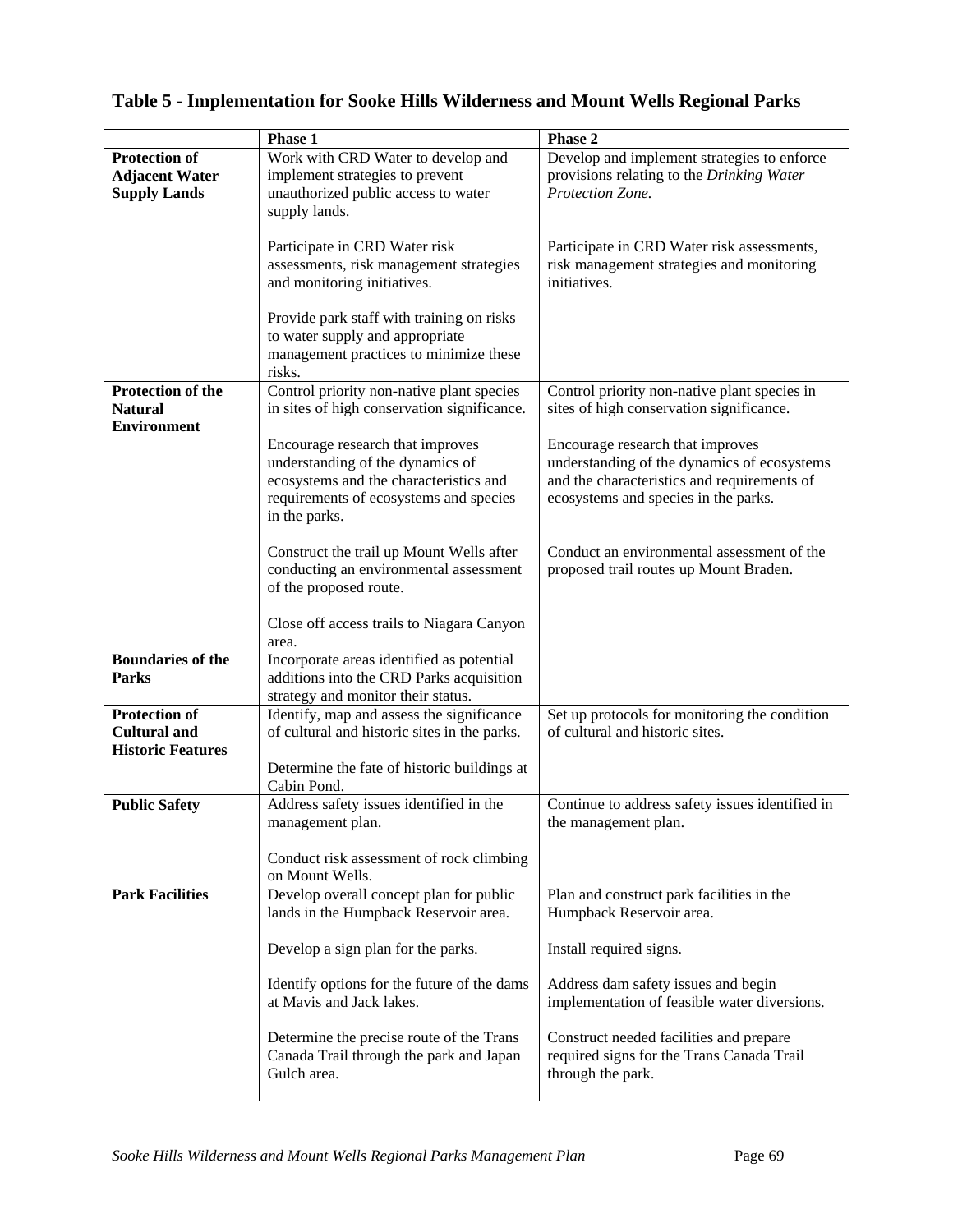| Phase 1                   |                                            | Phase 2                                         |  |
|---------------------------|--------------------------------------------|-------------------------------------------------|--|
| <b>Park Facilities</b>    | Develop strategies to manage users of the  | Implement strategies to manage users of the     |  |
| (continued)               | Trans Canada Trail.                        | Trans Canada Trail.                             |  |
|                           |                                            |                                                 |  |
|                           | Provide facilities in Mount Wells          | Undertake assessments and necessary re-         |  |
|                           |                                            |                                                 |  |
|                           | Regional Park and open park.               | routing of the existing trails up Mount Braden  |  |
|                           |                                            | and develop new route up the north ridge.       |  |
|                           | Undertake assessments and necessary re-    |                                                 |  |
|                           | routing of the existing trails up Mount    |                                                 |  |
|                           | Wells.                                     |                                                 |  |
| <b>Park Operation and</b> | Develop and implement strategies for       | Determine basic operation and maintenance       |  |
| <b>Maintenance</b>        | managing unauthorized public access to     | levels of the opened portions of the park.      |  |
|                           | Sooke Hills Wilderness.                    |                                                 |  |
|                           |                                            |                                                 |  |
|                           |                                            |                                                 |  |
|                           | Develop management agreements on the       | Incorporate new roles and responsibilities into |  |
|                           | roles and responsibilities of CRD Parks    | CRD Parks' operations.                          |  |
|                           | and CRD Water in the management of         |                                                 |  |
|                           | Sooke Hills Wilderness.                    |                                                 |  |
|                           |                                            |                                                 |  |
|                           | Work with CRD Water to identify costs      | Incorporate maintenance of infrastructure       |  |
|                           | relating to these management agreements    | within Sooke Hills Wilderness into CRD          |  |
|                           | and determine the allocation of these      | Parks' budget and operations.                   |  |
|                           | costs between departments.                 |                                                 |  |
|                           |                                            |                                                 |  |
|                           | Work with CRD Water to develop a           |                                                 |  |
|                           |                                            |                                                 |  |
|                           | transition strategy for the maintenance of |                                                 |  |
|                           | existing infrastructure within Sooke Hills |                                                 |  |
|                           | Wilderness.                                |                                                 |  |
|                           |                                            |                                                 |  |
|                           | Work with CRD Water to determine           | Develop plans for decommissioning               |  |
|                           | which roads in the parks should be         | unnecessary roads.                              |  |
|                           | maintained for management purposes.        |                                                 |  |
|                           |                                            |                                                 |  |
|                           | Review legal agreements relating to the    | Develop strategies for addressing the           |  |
|                           | parks.                                     | management implications of legal                |  |
|                           |                                            | requirements relating to the parks.             |  |
|                           |                                            |                                                 |  |
|                           | Develop monitoring protocols for           |                                                 |  |
|                           | assessing the effectiveness of park        | Establish monitoring framework within the       |  |
|                           | management.                                | parks.                                          |  |
| <b>Environmental</b>      | Develop interpretive guidelines for        | Work with CRD Water and BC Parks to             |  |
| Interpretation            | Mount Wells Regional Park.                 | explore options for coordinating and            |  |
| <b>Communication and</b>  |                                            | delivering key messages relating to the parks   |  |
| <b>Information</b>        | Prepare an integrated Communications       | and adjacent lands.                             |  |
|                           | Plan for both parks that fulfills all      |                                                 |  |
|                           | information and communication needs for    | Develop interpretive guidelines for Sooke       |  |
|                           | opening the parks.                         | Hills Wilderness Regional Park.                 |  |
|                           |                                            |                                                 |  |
|                           |                                            |                                                 |  |
|                           |                                            | Develop brochures/information sheets for the    |  |
|                           |                                            | parks.                                          |  |
| <b>Volunteers and</b>     | Develop a volunteer program for the        | Establish volunteer program for the parks.      |  |
| Partnerships              | parks.                                     |                                                 |  |
|                           |                                            |                                                 |  |
|                           | Explore partnerships to assist with the    | Explore partnerships to assist with the         |  |
|                           | implementation of the management plan.     | implementation of the management.               |  |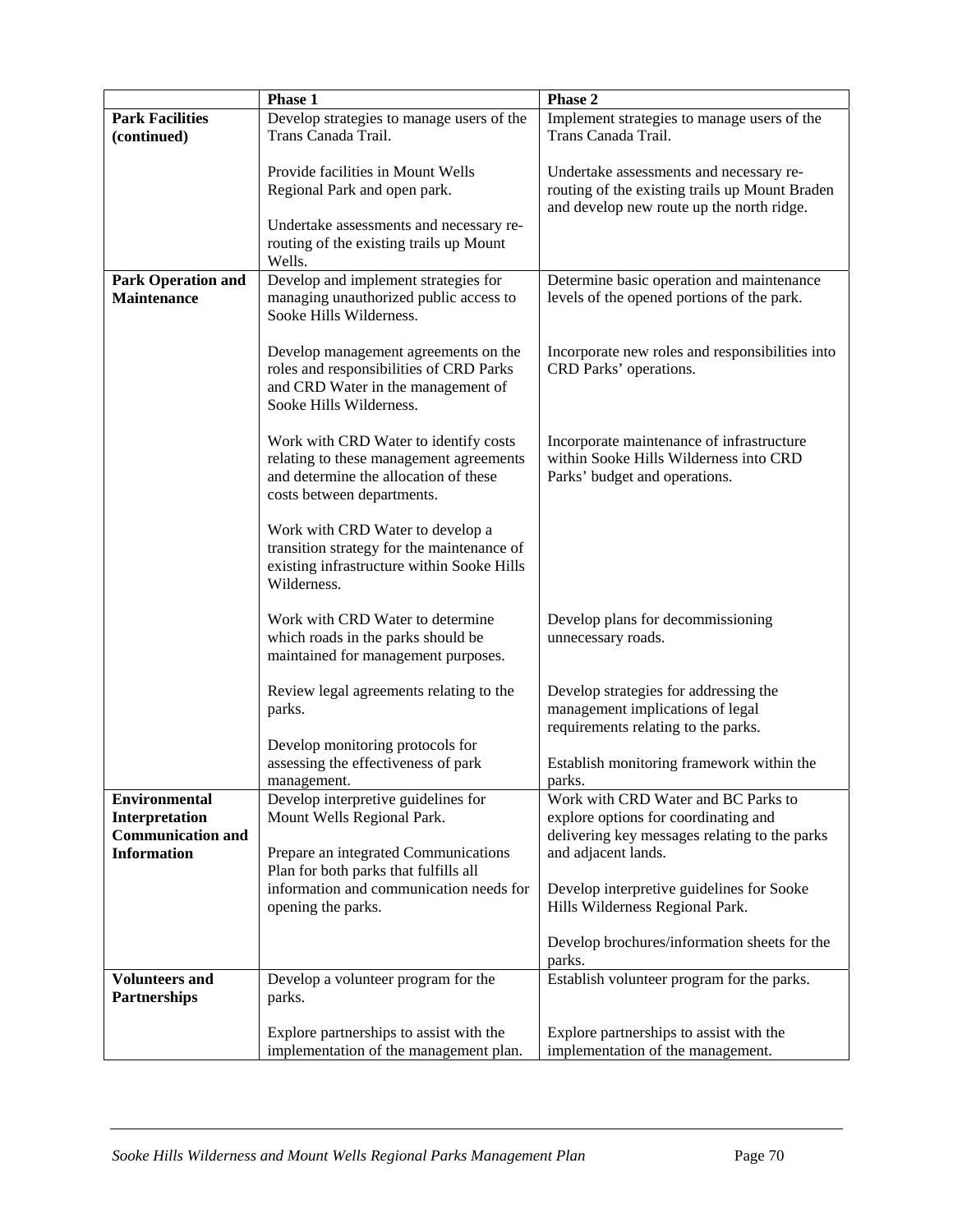# *Budget and Staffing*

Phases 1 and 2 of the implementation of the management plan will require considerable commitment of financial resources and staff time from both CRD Parks and CRD Water. A separate report detailing costs and a number of possible park options will be presented to the CRD Parks Committee for their consideration during the plan approval process.

The availability of funds and staff for Phase 1 will require CRD Board approval, and be subject to the overall priorities of CRD Parks and the demands of managing the existing system of regional parks and trails.

# **Park Operations**

The development, operation and maintenance of regional parks and trails are carried out within the framework of the CRD Parks Master Plan, CRD Parks regulations, established policies, procedures and standards, and specific requirements in the management plans for individual regional parks and trails.

Regional parks and trails are to be operated and maintained in a manner that protects the natural environment and cultural features, provides safe and clean facilities for park visitors, and safeguards the public's financial investment in facilities.

Operations staff construct, upgrade and maintain trails, facilities and infrastructure such as roads and bridges, install and maintain signs, co-ordinate the enforcement of park regulations, suppress wildfires, and undertake environmental restoration and habitat enhancement projects.

The CRD Water Strategic Plan for Water Management makes statements that affect the operation and maintenance of Sooke Hills Wilderness Regional Park:

- Χ CRD Parks will need to address issues and activities in the park relating to the security of water supply catchment lands.
- Χ CRD Water should retain responsibility for mapping fuel loadings and predicting fire behavior, detecting fires, and initial fire response in the park in cooperation with CRD Parks.
- Χ CRD Parks will need to take on the maintenance of roads, culverts, dams, and water diversion channels in the park to mutually agreed upon standards or provincial regulations.

There is a need for detailed agreements on these subjects and an ongoing working relationship between CRD Parks and CRD Water. The two departments will also need to determine how costs relating to park operation and maintenance should be allocated. This will be a task of the newly formed CRD Parks/Water Steering Committee. The agreements will be subject to consideration by the CRD Parks and Water Committees and the CRD Board. The agreements must also address administrative concerns. Maintenance responsibilities relating to federal and provincial regulations also need to be identified.

CRD Parks also needs to review the legal and financial agreements between CRD Water and other agencies that relate to Sooke Hills Wilderness Regional Park. All management agreements and reviews need to occur well in advance of opening the park to visitors.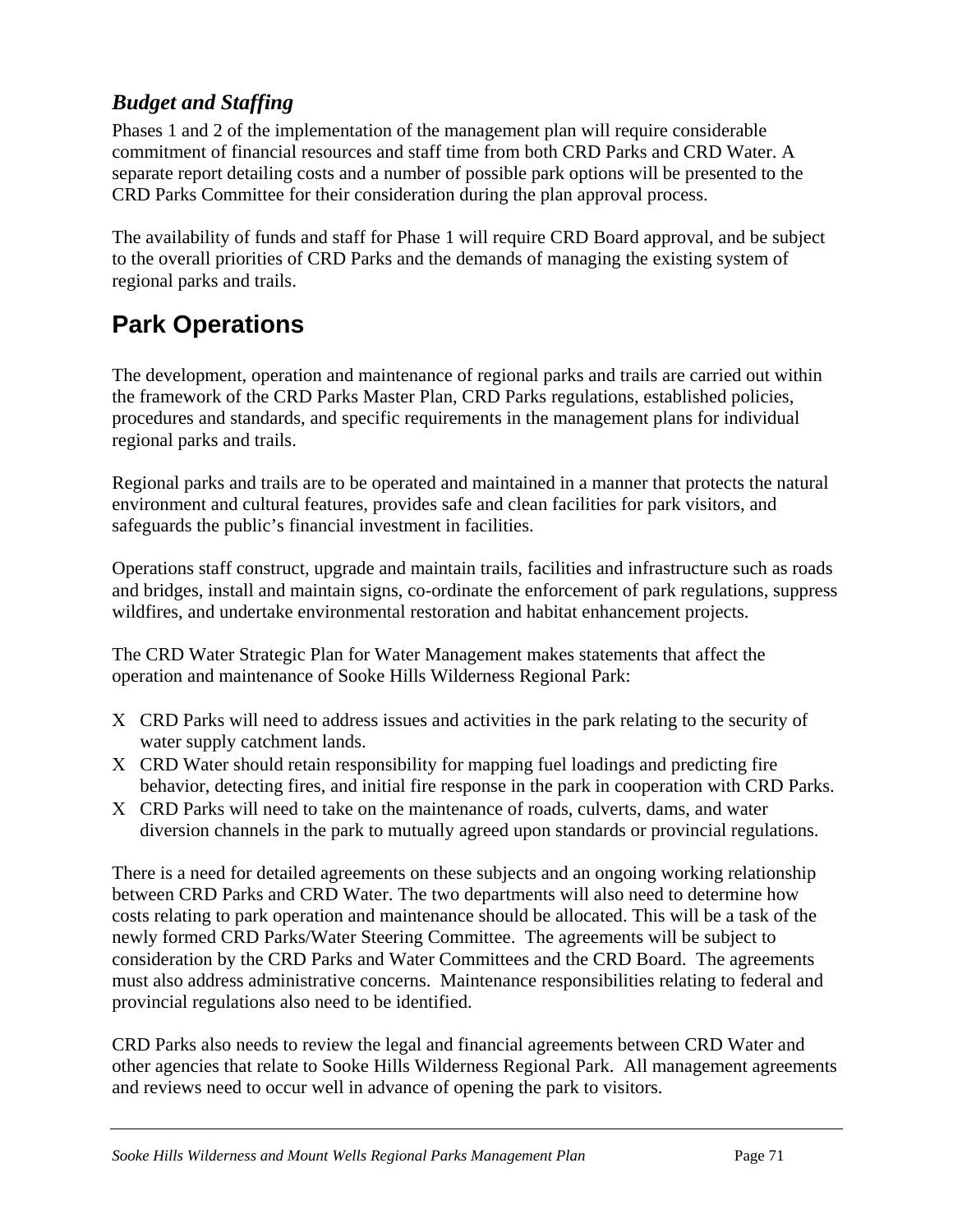#### *Management Policies*

Clarify with CRD Water respective management responsibilities relating to security, wildfires, and infrastructure in the park.

Clarify financial obligations relating to security, wildfires and other management issues of concern to both CRD Parks and CRD Water.

Investigate all legal and financial agreements relating to Sooke Hills Wilderness Regional Park and assess the management and financial implications.

Adjust or renegotiate legal and financial agreements as required to make them consistent with the management priorities for the park.

#### *Management Actions*

- Χ Work through the CRD Parks/Water Standing Committee to address management and operational issues relating to Sooke Hills Wilderness and Mount Wells.
- Χ Develop and implement agreements with CRD Water relating to security, fire protection, road maintenance and other management issues of common concern in Sooke Hills Wilderness prior to opening the park to visitors.
- Χ Identify costs relating to these management agreements and determine how these costs are to be allocated between the two departments.
- Χ Work with CRD Water to develop a transition strategy for the maintenance of roads, culverts and other facilities and infrastructure in the park.
- Χ Work with CRD Water to develop a strategy to determine which roads in the park should be maintained and maintenance standards to provide necessary access for recreation, fire suppression and park operations.
- Χ Work with the Ministry of Water, Land and Air Protection to clarify monitoring and maintenance responsibilities for the decommissioned dams at Mavis and Jack reservoirs.
- Χ Identify maintenance requirements for water diversion channels.
- Χ Review all legal and financial agreements relating to the Sooke Hills Wilderness and prepare a report on the management and financial implications.

# *Fire Protection, Watershed Security and Maintenance Agreements*

As stated in the section on Park Operation and Maintenance, detailed costs for these management activities need to be determined, and allocated between CRD Parks and CRD Water. The joint CRD Parks/Water Steering Committee will develop the management agreements needed to cooperatively manage the parks while protecting the water supply lands.

# *Construction of Park Facilities*

The construction of park entrance facilities and trails will require a commitment of funds from the CRD Parks Capital Development Fund. Detailed cost estimates for each phase for the implementation of the management plan will be brought forward as part of the annual CRD Parks budget process. Funding will also be required for the annual maintenance of infrastructure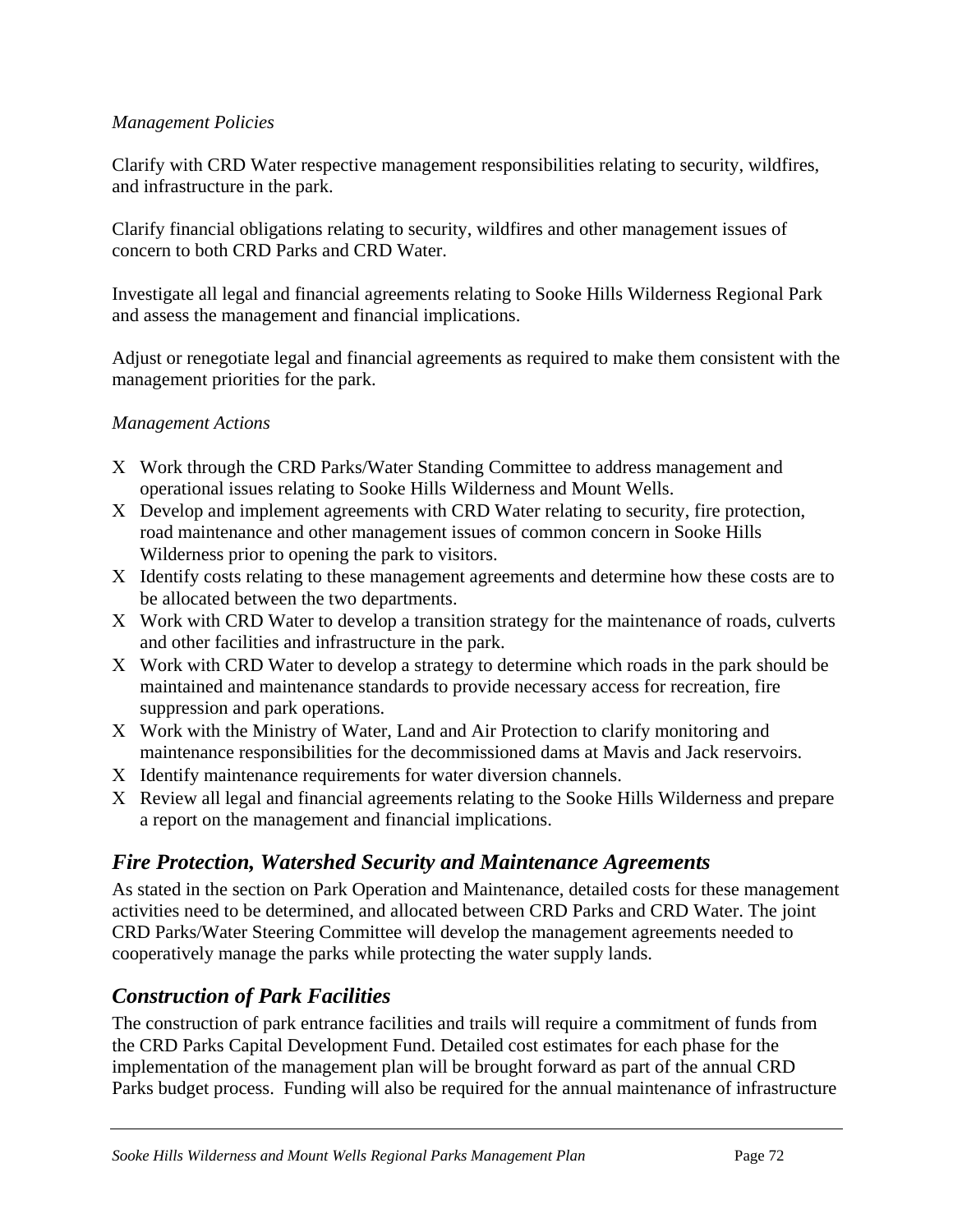that is the responsibility of CRD Parks. These costs will be brought forward as part of the annual CRD Parks budget request.

## *Public Safety*

The combined size and rugged terrain of the parks, their variable weather, and day-use only status will require visitors to be adequately prepared. There are many cliffs and steep rock faces in the Veitch and Mount Wells portions of the park that could pose a safety risk to people who stray off designated trails. There is the potential for conflicts between people and wildlife, and dogs and wildlife. Rock climbing is occurring on cliffs in the western portion of Mount Wells Regional Park.

CRD Parks and CRD Water vehicles will need to use some of the roadways in the parks that will also be used as trails. Kapoor Lumber Company has an easement for vehicle access to their lands along Kapoor Main and a portion of Jack Main.

It will be necessary to create a safe crossing of the CRD Water Goldstream Gate area for the Trans Canada Trail. This area is used for equipment storage and as the main entrance for authorized vehicles to the Greater Victoria Water Supply Area and possibly Sooke Hills Wilderness Regional Park.

Existing unauthorized trails connecting the park with Goldstream Provincial Park along Niagara Creek Canyon cross the tracks of the E and N Railway very close to the railway trestle over the creek. The Trans Canada Trail and any trail links between Sooke Hills Wilderness and Goldstream Provincial Park would also need to cross the railway tracks.

There is a walkway along the top of the dam at Humpback Reservoir. The dam will be an attractive feature for visitors to the area. The existing railings along the top of the dam would be very easy for children to climb.

## *Management Policies*

Provide park visitors with information about the importance of adequate preparation, personal responsibility, and safety concerns.

Develop safety policies for the use of authorized vehicles on roadways in the parks that are designated trail routes.

Work with CRD Water to address safety concerns along the route of the Trans Canada Trail through the Goldstream Gate entrance to the Greater Victoria Water Supply Area.

Work with BC Parks and the E and N Railway to address public safety concerns at railway crossings associated with the Trans Canada Trail and trail connections with Goldstream Provincial Park.

Ensure public safety considerations are incorporated in the design and location of trails and facilities.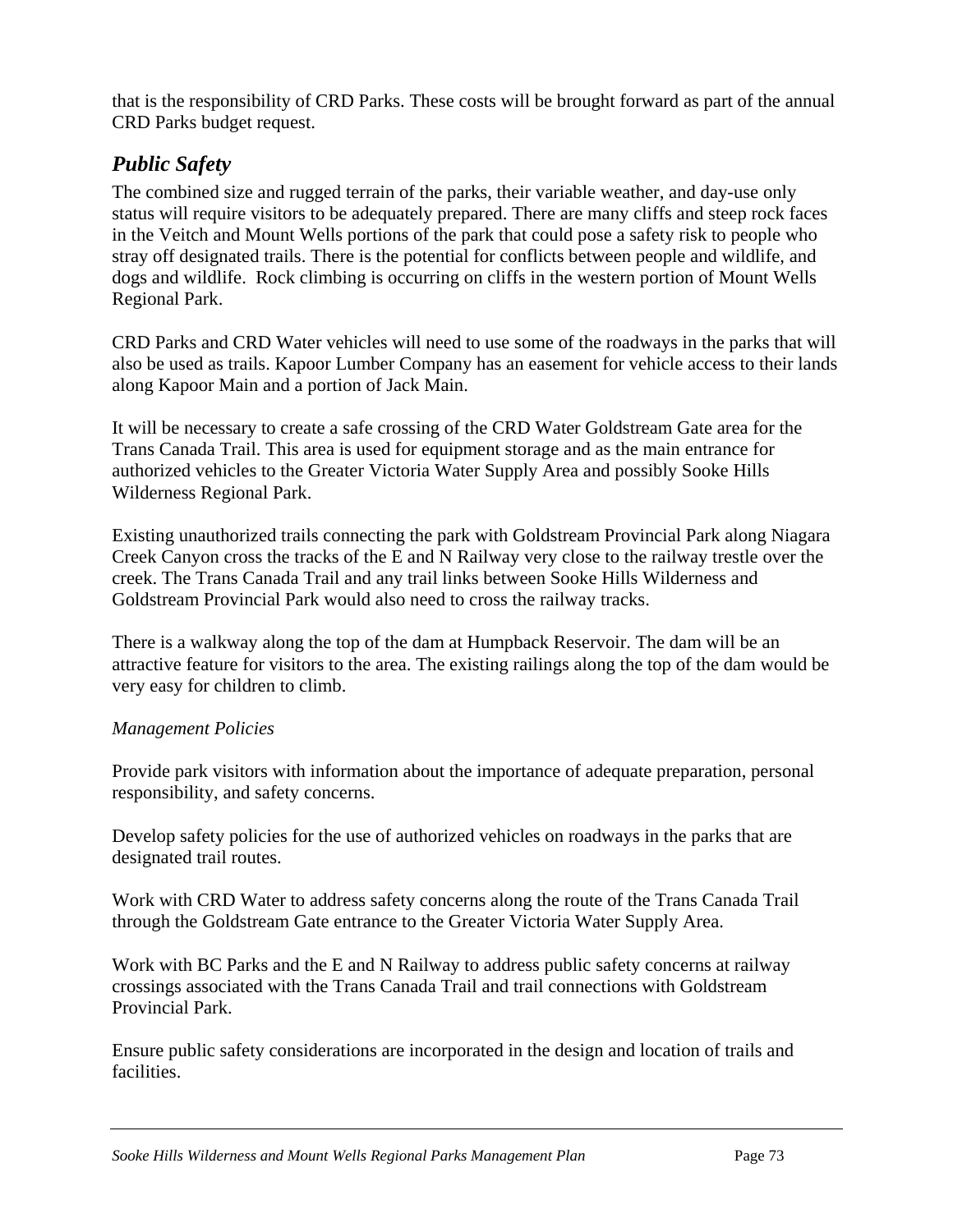Do not open trail routes until safety concerns are addressed.

## *Management Actions*

- Χ Orient trails and facilities away from safety hazards whenever possible.
- Χ Develop risk management strategies for issues or activities in the park if circumstances warrant.
- Χ Develop an information strategy to make park visitors aware of the importance of adequate preparation and safety considerations when visiting the park.
- Χ Develop medical emergency evacuation plans in cooperation with appropriate agencies.
- Χ Develop policies governing the safe use of park vehicles on roads which are designated trails.
- Χ Work with Kapoor Lumber Company to address concerns about public safety when company vehicles use Kapoor Main.
- Χ Coordinate messages on safety relating to wildlife with the Ministry of Water, Land and Air Protection.
- Χ Close the walkway along the top of the dam at Humpback Reservoir to public use or improve the safety of the existing railings.

## *Consultation*

Implementation of the management plan will involve continued consultation with environmental groups, recreation groups, adjacent landowners, provincial and regional government agencies, local governments and First Nations.

# **Environmental Interpretation**

Environmental interpretation plays an integral role in the management of regional parks and trails.

Two major goals for protection of the natural environment in the CRD Parks Master Plan are:

- Χ To provide park visitors with stimulating educational experiences that will offer them a greater appreciation of the region's natural ecosystems and cultural resources and motivate them to conserve and protect these ecosystems and resources for future generations.
- Χ To provide current, accurate and comprehensive information to visitors to help them understand and enjoy regional parks and trails.

Interpretive programs and interpretive media (for example, brochures, kiosks, displays) help make regional residents and park visitors more aware of the natural and cultural history of regional parks and opportunities for appropriate recreational experiences and activities, and highlight their role in the stewardship of the parks.

CRD Parks is preparing an interpretive plan that will provide overall direction for environmental interpretation and will identify themes and messages for individual parks, consistent with those of the overall system.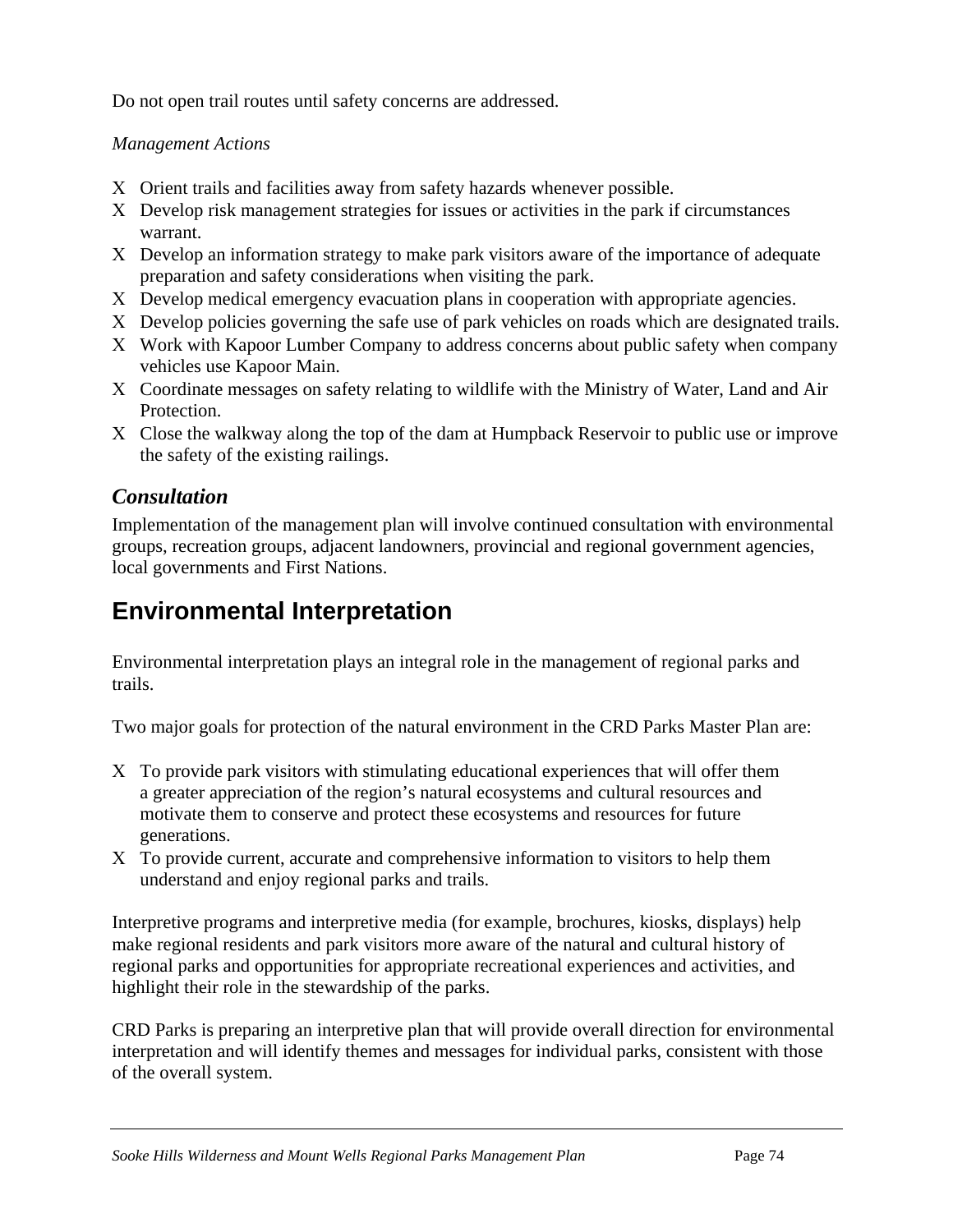The CRD Parks Interpretive Plan will be recommending the development of interpretive plans for some parks and trails, and interpretive guidelines for others, to be developed in conjunction with park management plans and park management guidelines. Given the complexity of issues in the Sooke Hills, an interpretive and communications plan will be developed for this park.

The size, characteristics, location, and role of Sooke Hills Wilderness Regional Park suggest a number of important themes for environmental interpretation and information:

- Χ Priority park management messages (for example, protection of adjacent water supply lands and protection of the natural environment).
- Χ Links between the drinking water supply, natural landscapes and watercourses in the park, and the salmon run in Goldstream Provincial Park.
- Χ The significance and sensitivities of bunch grass and wildflower meadow and mossy rock outcrop communities and the importance of staying to trails.
- Χ The significance of marbled murrelets nesting in stands of older forest in the park and their sensitivity to disturbance from human activities.
- Χ The importance of large areas for sustaining native ecosystems and species, particularly large mammals such as bears, wolves and elk.
- Χ Public safety messages.
- Χ Wilderness skills.
- Χ The cultural history of the area .
- Χ The transition between two biogeoclimatic zones: Coastal Douglas Fir and Coastal Western Hemlock and how this is reflected in vegetation.

Educational messages will highlight the proximity of the CRD Water catchment lands and Goldstream Provincial Park to Sooke Hills Wilderness Regional Park, and the common interest these agencies have in protecting the integrity of the natural environment and the quality of our drinking water supply.

The promotion of Sooke Hills Wilderness Regional Park must consider the two priorities for the park, the limited trail routes, facilities and parking available, the level of difficulty associated with hilltop trails, and the potential for overcrowding in the initial areas to be opened to recreation.

#### *Management Policies*

Develop an interpretive plan for Sooke Hills Wilderness Regional Park.

Develop and deliver consistent messages about risks to the regional drinking water supply, in cooperation with CRD Water, and how visitors to Sooke Hills Wilderness Regional Park can minimize these risks.

Coordinate environmental interpretation programs, interpretive and educational displays and facilities, and the production of park brochures and other information on the relationship between Goldstream Provincial Park and Sooke Hills Wilderness.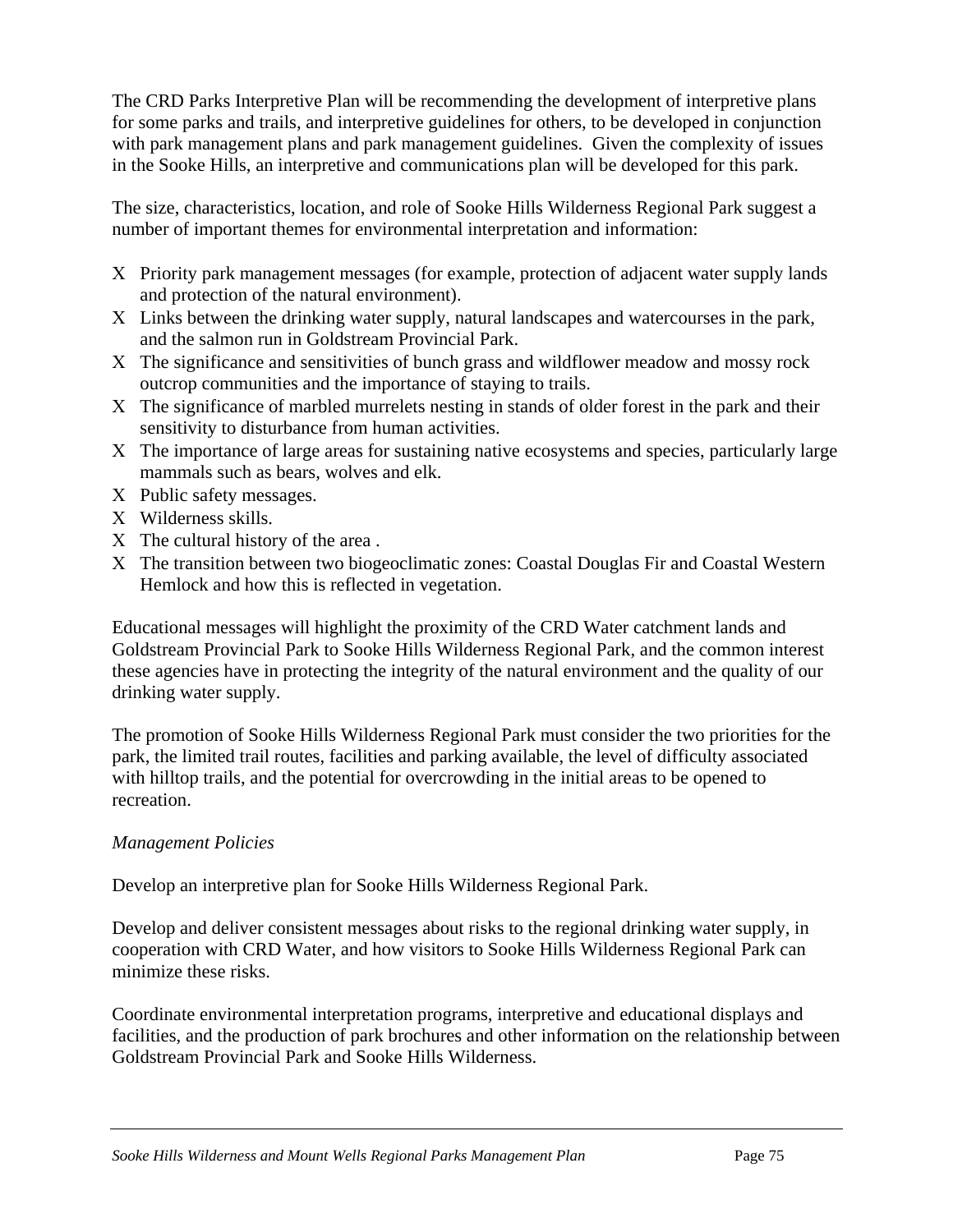Explore the possibility of conducting joint public tours of Sooke Hills Wilderness and the Greater Victoria Water Supply Area with CRD Water.

Match the promotion of the park with the constraints imposed by the two management priorities, limited trails and facilities, and rugged nature of the terrain.

#### *Management Actions*

- Χ Develop a complete and integrated communication plan for making park visitors aware of issues relating to drinking water quality, environmentally sensitive areas, and public safety associated with Sooke Hills Wilderness Regional Park as well as interpretive messages.
- Χ Develop environmental interpretation programs on the natural and cultural history of the parks and the role of adjacent water supply catchment lands.
- Χ Assemble appropriate information and identify key messages to communicate through appropriate media.
- Χ Produce a brochure for Sooke Hills Wilderness Regional Park in consultation with CRD Water and BC Parks.
- Χ Work with CRD Water and BC Parks to develop interpretive and educational displays for the visitor center at Goldstream Provincial Park on our drinking water supply, the natural and cultural history of the parks, and appropriate behavior in the parks.

## **Volunteers**

Volunteers play an integral role in the management of regional parks and trails. They are vital contributors and essential team members. Their effort, spirit and ideas are central to the ecological and organizational health of the region's protected areas. Opportunities for groups and individuals are diverse. Volunteers act on their conservation beliefs and dedicate their time throughout the year, and throughout the regional parks and trails system. As this system grows, volunteers become increasingly involved in the stewardship of CRD Parks.

The need to protect a natural environment the size of Sooke Hills Wilderness and Mount Wells regional parks, and concerns about the security of the adjacent water supply lands, provide considerable opportunities for the expansion of CRD Parks Volunteer Services. A strong volunteer program will be essential in the management of these large and diverse regional parks.

The volunteer program for the Sooke Hills Wilderness will focus on the following goals:

- Χ Protection and conservation of the natural environment
- Χ Protection of the adjacent water supply lands
- Χ Public safety and bylaw education
- Χ Information distribution
- Χ Restoration of disturbed natural habitats
- Χ Interpretation of the natural environment

*Management Policies*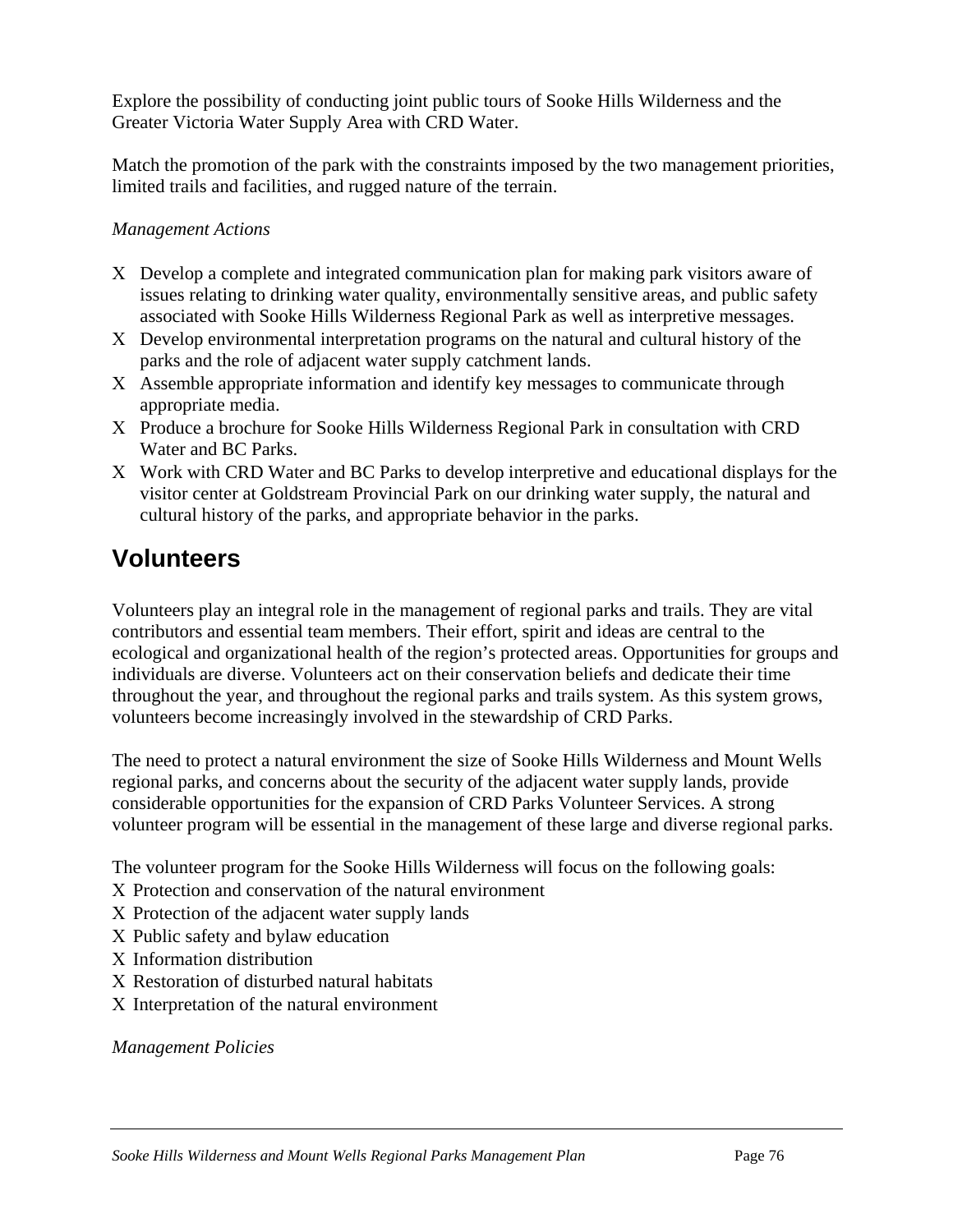Involve volunteers in the protection, conservation and restoration of the natural environment of Sooke Hills Wilderness and Mount Wells regional parks.

Involve volunteers in protecting the security of the adjacent water supply lands.

Involve volunteers in interpreting the natural environment.

Involve volunteers in public safety and bylaw education and information distribution.

#### *Management Actions*

- Χ Explore ways of implementing the volunteer warden program in cooperation with CRD Water.
- Χ Explore opportunities for involving all Volunteers in Parks programs in Sooke Hills Wilderness and Mount Wells regional parks.

## **Partnerships**

Partnerships are increasingly important as the demand for facilities and services in regional parks and trails rises but budgets have not kept pace. Groups and organizations working in partnership with CRD Parks make it possible to provide a wider range of facilities and services to park visitors. Strong partnership arrangements will be needed to help CRD Parks manage and maintain the integrity of Sooke Hills Wilderness and Mount Wells regional parks.

Part of the vision for the parks is for research to improve our knowledge of native ecosystems in the park and how they function, the effects of human activities on the natural environment and adjacent water supply lands, and the effectiveness of park management actions. Research studies on these topics should be long-term, suggesting the need for partnerships with educational institutions and appropriate agencies.

A strategic direction of the park is to actively seek partnerships and cooperative arrangements with agencies and groups to achieve the management goals for the park. The assistance of recreation, conservation and stewardship groups, historic societies and other groups and organizations would be beneficial in helping achieve management goals and implement the management plan.

#### *Management Policies*

Explore opportunities for partnerships with CRD Water, BC Parks, YMCA Camp Thunderbird and other recreation and education groups and agencies to deliver key park messages to participants in their programs.

Explore opportunities for partnerships with educational institutions, stewardship groups and relevant government agencies in studying and monitoring wildlife species within the park.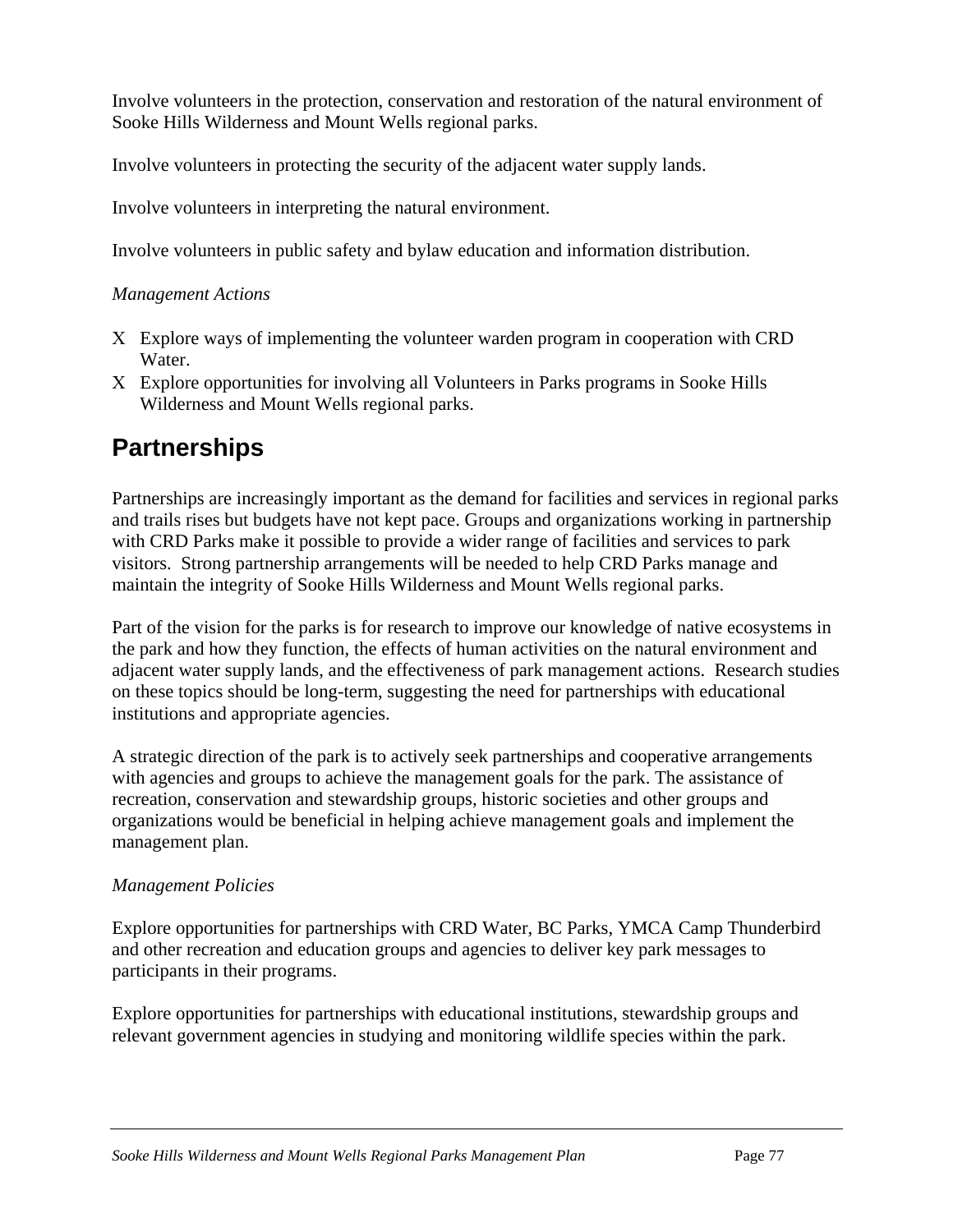Explore opportunities for partnerships with stream stewardship groups and relevant government agencies to assess, monitor and enhance fish habitat within the park.

Explore opportunities for partnerships with educational institutions and appropriate government and non-government agencies in monitoring ecosystem functions and long-term environmental change.

Explore opportunities for partnerships with educational institutions in monitoring the effects of human activities in the park.

Explore opportunities for partnerships with recreation groups to assist with the location, designation, mapping and monitoring of trails within the park.

Explore opportunities for partnerships with historic societies and appropriate government agencies in researching and communicating the human history of the park.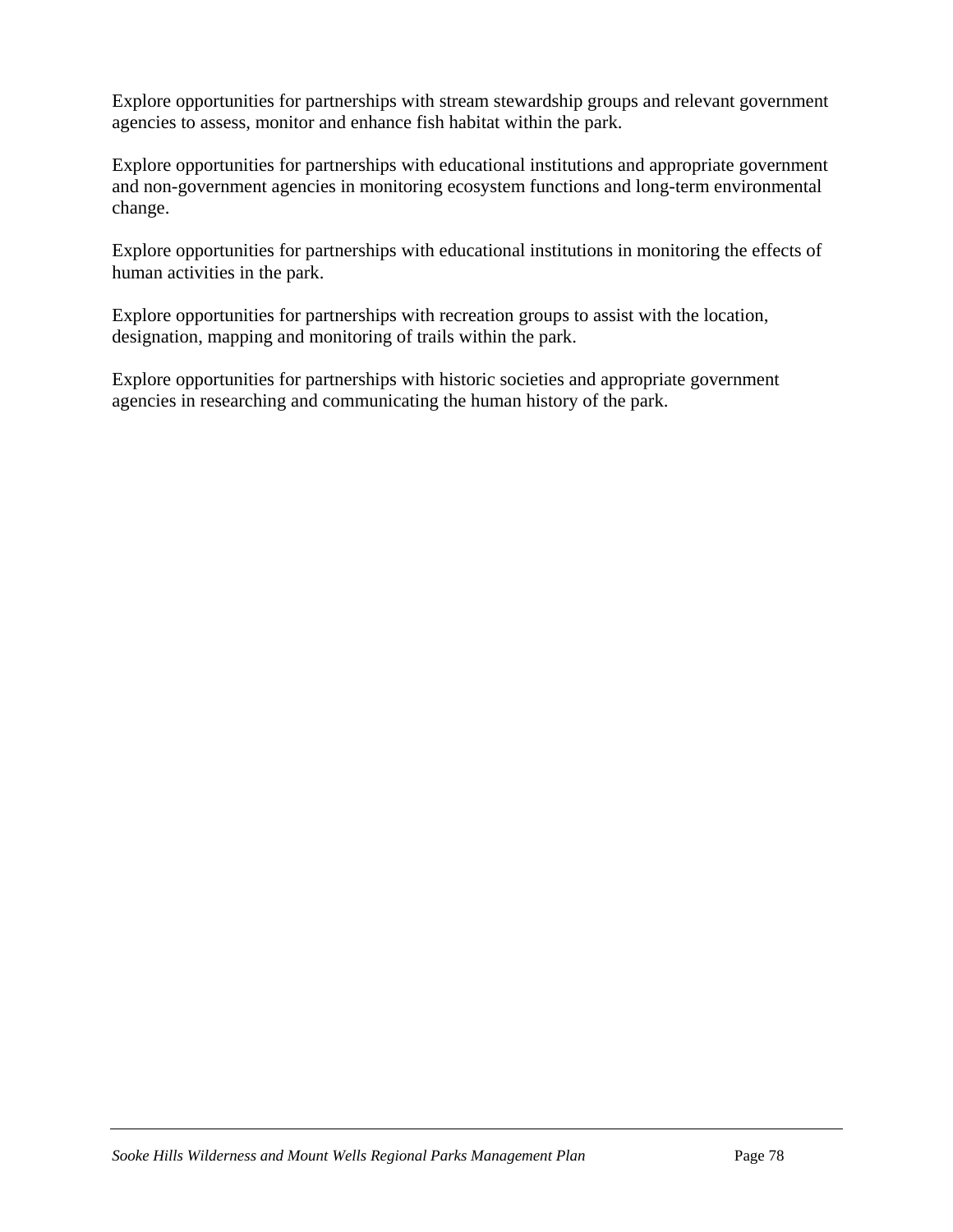## **APPENDIX A**

# **Sooke Hills Wilderness and Mount Wells Regional Parks Management Plan**

**Summary of Public and Agency Input** 

**February 1, 2001**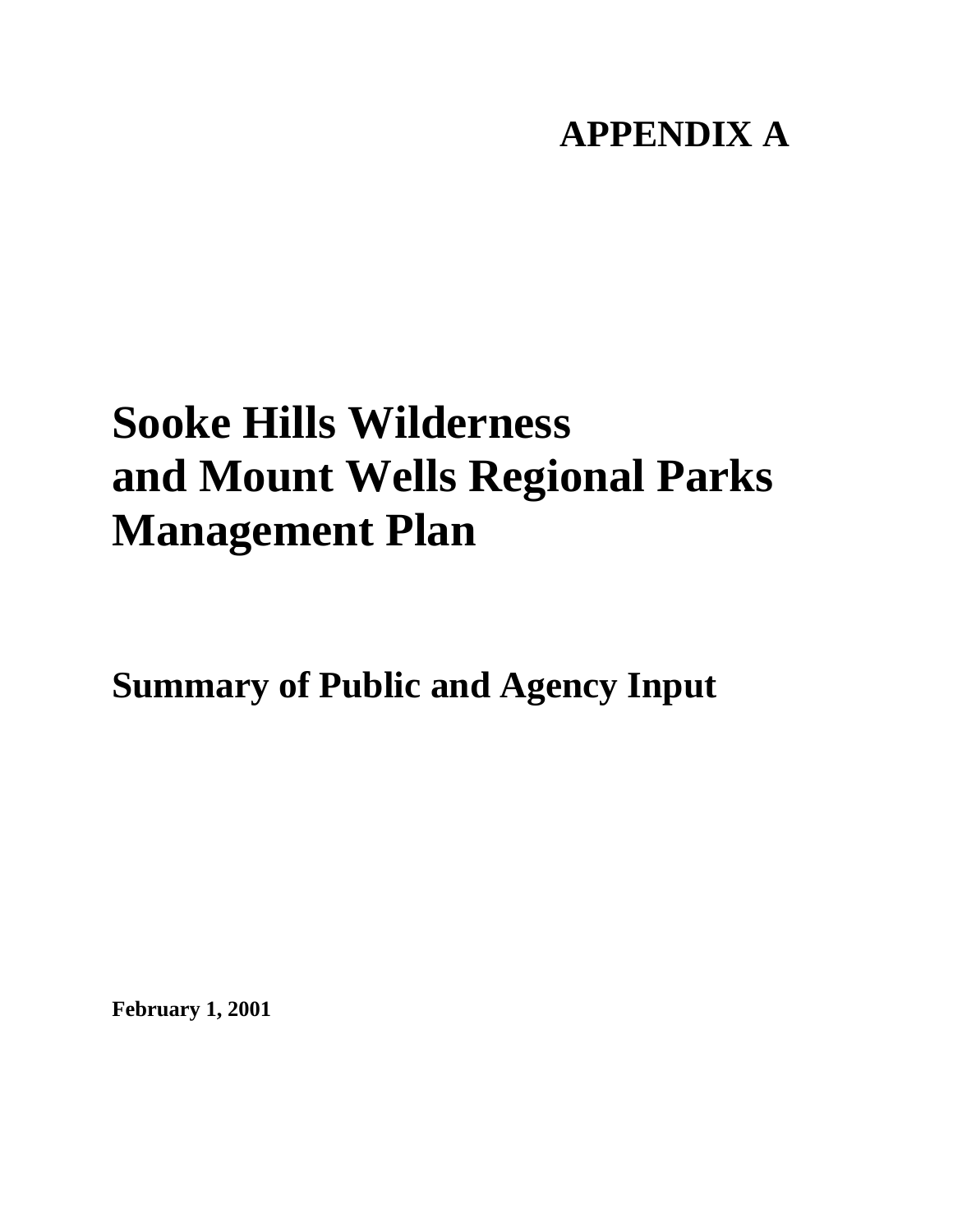## **Sooke Hills Wilderness and Mount Wells Regional Park Draft Management Plan**

## **Summary of Public and Agency Input**

**Table of Contents** 

**Attachment 1** - Newsletter

**Attachment 2** - Statistical Record of Responses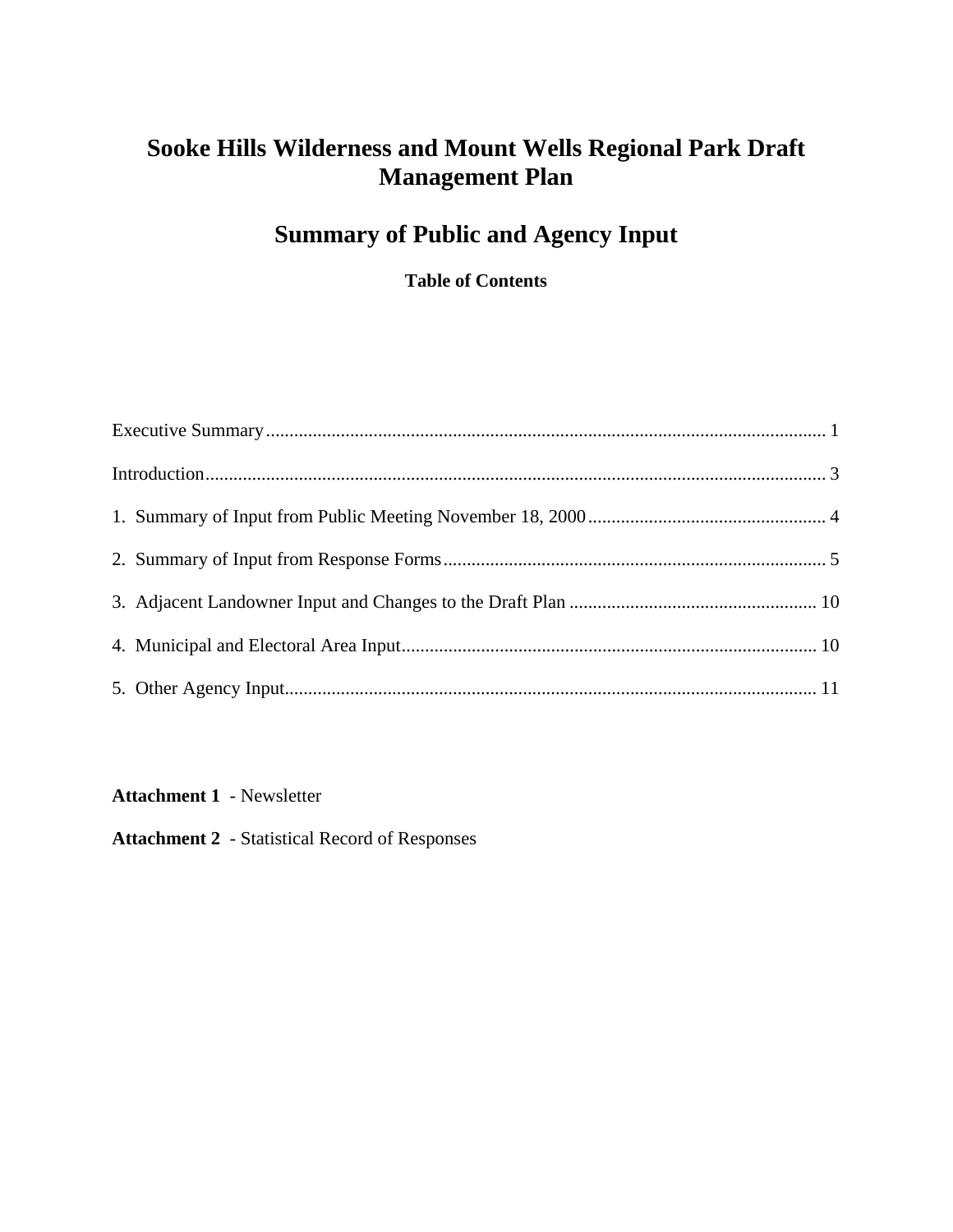## <span id="page-78-0"></span>**Executive Summary**

The draft Management Plan for Sooke Hills Wilderness and Mount Wells Regional Parks is the product of considerable input from the public and a number of relevant government agencies. Public input into the plan began with the creation of the Sooke Hills Wilderness and Mount Wells Regional Park Public Advisory Group in 1998. The advisory group has been assisting with creation of the park vision, management principles and strategic directions for the parks.

CRD Parks staff have also received assistance in preparing the draft plan from the Project Management Team, consisting of representatives of BC Parks, CRD Water, CRD Municipal Services, the Capital Health Region and the Ministry of Municipal Affairs. With the draft plan completed, it was timely for the public to review the specific park management policies proposed in the plan. The public was given the opportunity to comment on the draft plan through an open house, workshops and response forms.

#### **Open House and Workshop Results**

CRD Parks staff presented the draft plan at an open house and workshop held in November 2000. From this review it was clear there was general support for the proposals outlined in the draft plan, although there was no clear consensus on a number of key issues including timing of the park opening, and proposed policies on camping, rock climbing and cycling in the park.

#### **Response Forms**

The public was asked for their views on 14 key subject areas, and given the opportunity to make written comments as well. A total of 137 response forms were received, again indicating overall support for the draft plan, particularly proposed environmental management policies such as:

- Establishment of the Drinking Water Protection Zone and associated restrictions.
- Protection of adjacent lands in the Greater Victoria Water Supply Area.
- Locations and requirements of the Sensitive Environment and Environmental Protection zones.
- Protection of the natural environment.
- Recreation activities for the Humpback Reservoir.

Again, there was no clear consensus on the timing of the park opening, or policies regarding camping, rock climbing or cycling access. These issues may require further discussion.

#### **Adjacent Landowners**

Several adjacent private landowners were asked to comment on the plan, and some expressed concern about identifying specific properties as areas of interest for future park additions. As a result of these concerns, the map and text of the plan will be changed to provide a more generalized expression of interest on additional lands.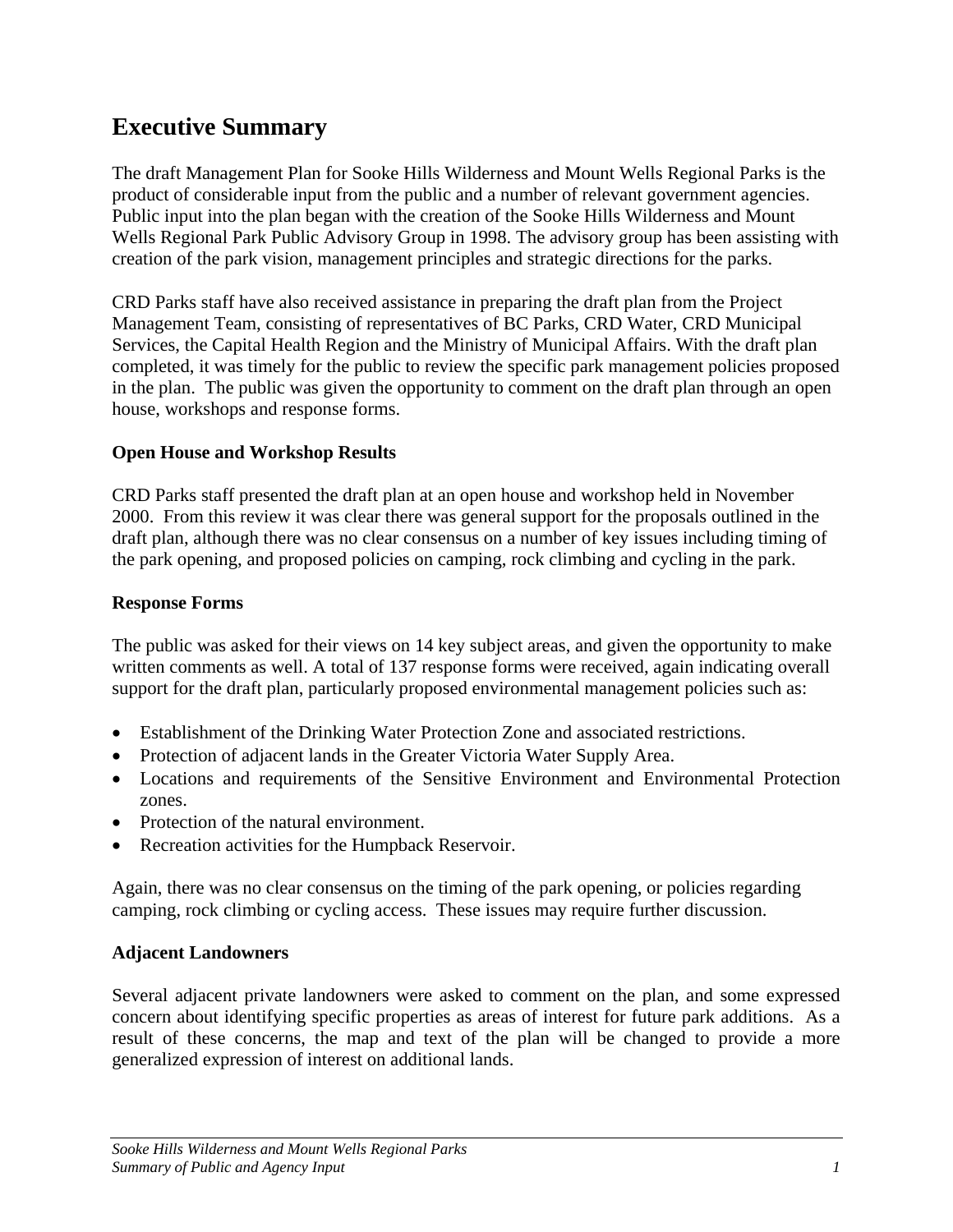#### **Municipal Input**

The municipal councils of Sooke, Langford and Metchosin and the Director for the Juan de Fuca Electoral Area were invited to comment on the draft plan. Langford provided CRD Parks with a number of comments relating to how the parks fit with their Official Community Plan, noted Land Reserve requirements and suggested that emergency access be provided through the park. They also proposed that Langford and CRD Parks meet to discuss a number of issues relating to the routing of the Trans Canada Trail through future development lands, integrating both agencies' park plans and road, and trail issues relating to the park entrances. Metchosin supported the plan, and supported public access to the park as soon as possible. CRD Parks did not receive a written response from Sooke or the Juan de Fuca Electoral Area director.

#### **Other Agencies**

As part of the review process, other government agencies affected by the proposed park management plan were also invited to provide input. To date, the provincial Land Use Coordinating Office (LUCO), the BC Assets and Land Corporation and CRD Water have all provided suggestions on how to better manage the parks. LUCO was concerned that the opening of the Trans Canada Trail might be delayed because other connecting lands were not yet available. Further discussions on this issue will take place early in 2001.

#### **First Nations Input**

The Beecher Bay First Nations reviewed the draft plan and requested changes to Map 1 to make it clear that reserve islands in Beecher Bay were not included in the park. The map was changed, and a statement will be included to indicate that no reserve lands are included in Sooke Hills Wilderness and Mount Wells Regional Parks.

#### **Where Do We Go From Here?**

CRD Parks staff and the advisory groups will review outstanding issues arising from public and agency comments. The plan will be adjusted to reflect decisions made regarding each of the issues. The Project Management Team and the Public Advisory Group will review the revised draft plan before the final plan is prepared and presented to the CRD Parks Committee and Board. Assuming Board approval, it will then go to the Ministry of Environment, Lands and Parks for endorsement. Once all approvals have been received, it will then return to the CRD Board for adoption as bylaw.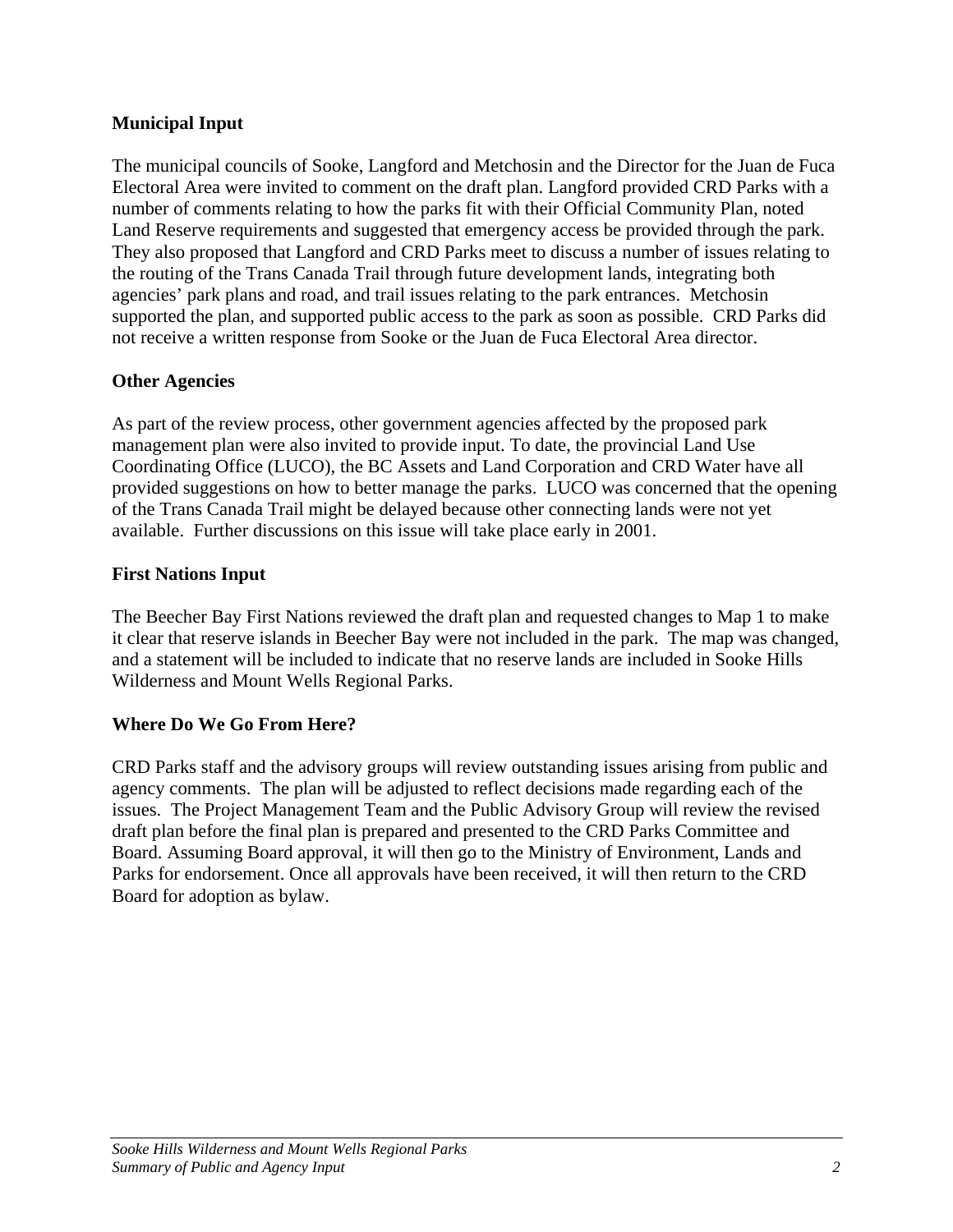## <span id="page-80-0"></span>**Introduction**

The public review of the draft Management Plan for Sooke Hills Wilderness and Mount Wells Regional Parks is the latest step in the process of public input that began with the formation of the Sooke Hills Wilderness and Mount Wells Regional Parks Public Advisory Group in November 1998. This advisory group has been actively involved in the preparation of the draft plan.

In addition to receiving input from the public advisory group, residents of the region have had opportunities to provide input to the planning process:

- 1. In July 1999, CRD Parks distributed a newsletter that provided an overview of the two parks, described the management planning process and invited suggestions on managing the parks.
- 2. In November 1999, a second newsletter was distributed that presented a proposed vision, management principles, and strategic directions for the parks. The newsletter included a response form inviting input on the proposed management framework.
- 3. In November 2000, a third newsletter was distributed which outlined the draft management plan developed with input from the previous two public planning processes. The newsletter included a response form inviting input and level of support for the proposed policies in the draft management plan.

Previous public input into the vision, principles and strategic directions for the parks was considered in the preparation of the draft management plan. Similarly, public input into the draft plan will be incorporated in the final management plan for Sooke Hills Wilderness and Mount Wells regional parks.

As was the case in developing the draft plan, the public showed great interest in how the parks should be managed. Public input received through the November 2000 open house and workshop is summarized in Section 1, while input from the response forms is summarized in Section 2. Because management of the parks may affect adjacent lands, private landowners adjacent to the parks were also given an opportunity to provide input into the draft plan. A summary of the results of their input appears in Section 3.

The municipalities of Sooke, Metchosin, and Langford were also asked to provide input into the draft plan. Municipal input is summarized in Section 4.

In addition to the public review process, a number of relevant government agencies were also invited to review and comment on the draft plan. (This review is in addition to the on-going review by the Project Management Team established to oversee the technical aspects of the plan as it was being prepared). A summary of agency responses appears in Section 5.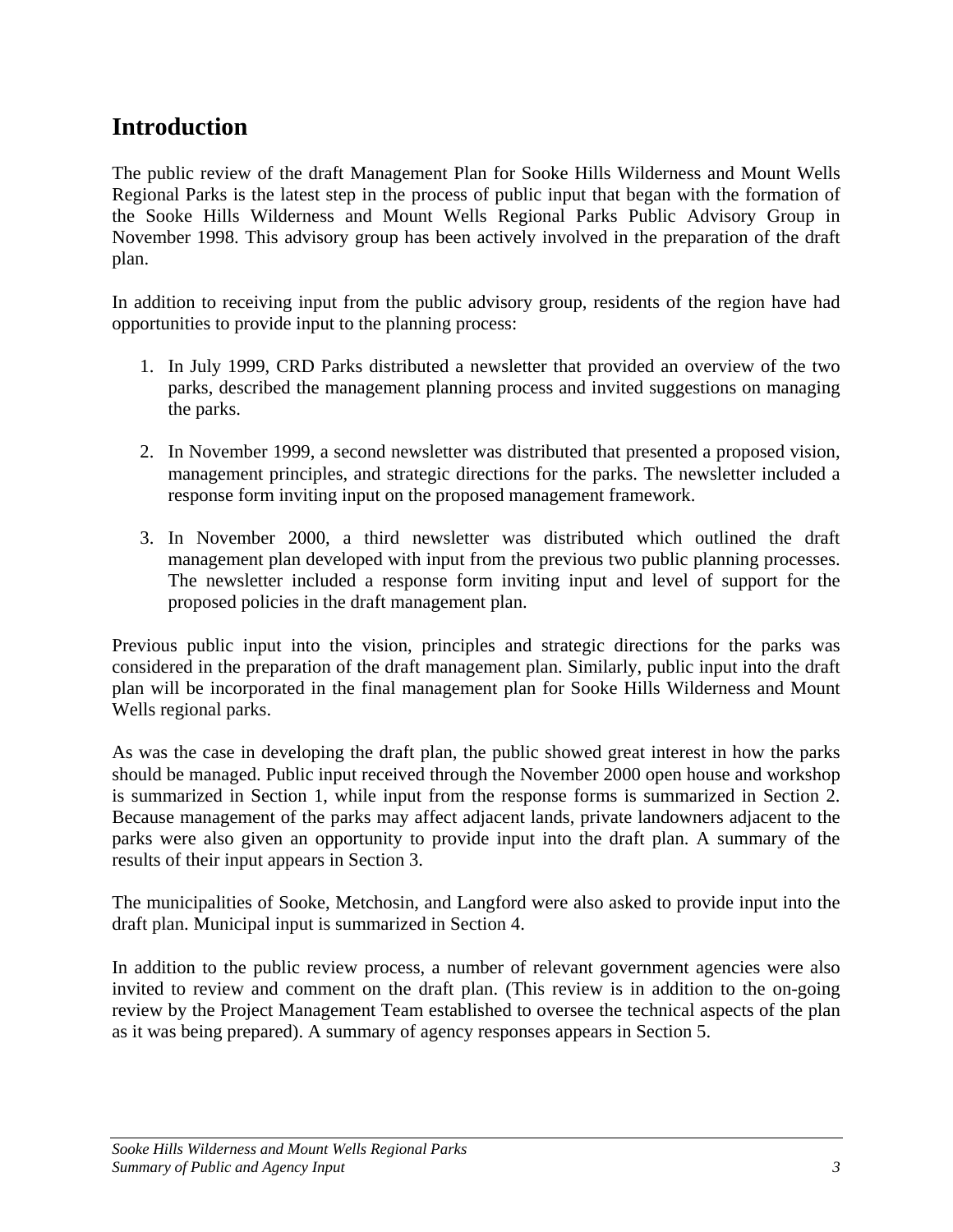## <span id="page-81-0"></span>**1. Summary of Input from Public Meeting November 18, 2000**

On Saturday, November 18, 2000, an open house was held at the Juan de Fuca Recreation Center in the Western Communities, giving the public an opportunity to review the draft management plan for Sooke Hills Wilderness and Mount Wells Regional Parks.

A total of 48 members of the public participated in the open house and the workshops that followed. Also in attendance as resource people were several members of the public advisory group and the project management team. CRD Parks provided an overview of the process undertaken to compile the draft plan and outlined the goals of the workshop.

Following the presentation, workshop participants broke into three focus groups to discuss the policies presented in the draft management plan. Each group was provided with a facilitator, and a member of the public advisory group recorded the group's comments. Groups were encouraged to comment on the policies proposed for the protection of adjacent watershed lands, protection of the natural environment, and the types and locations of appropriate recreation activities. The groups chose not to limit the discussion to these topics, and instead chose to comment directly on a wide variety of subjects relating to Sooke Hills Wilderness and Mount Wells regional parks.

At the conclusion of the workshop, there was a plenary session where each group presented a summary of their discussion to the workshop as a whole. The following is a brief summary of the discussions.

- There was overall support for the directions proposed in the draft plan.
- There was no general consensus on key issues, including the conservation role of the park versus outdoor recreation needs, the size of the Drinking Water Protection Zone (some found it too big, while others supported the large size) and access to the area for cycling (some wanted more access, others wanted no cycling access at all).
- Both conservation and recreation groups expressed a wish to have the park opened earlier than the draft plan proposes. Conservationists felt that with volunteer park wardens, limited park access might be acceptable, particularly in the southern sections of the park. Recreationists expressed the view that since there were already roads constructed throughout the area, there was no need to restrict access to these.
- The groups expressed the view that allowances should be made for limited and controlled backcountry camping.
- There was also support for allowing rock climbing, particularly on Mount McDonald, where climbing already occurs.
- Cyclists expressed the wish to have more access to park trails than the plan proposes.
- The group acknowledged that enforcement would be difficult over such a large and diverse area, and that public education and Park Wardens would be key components of park management.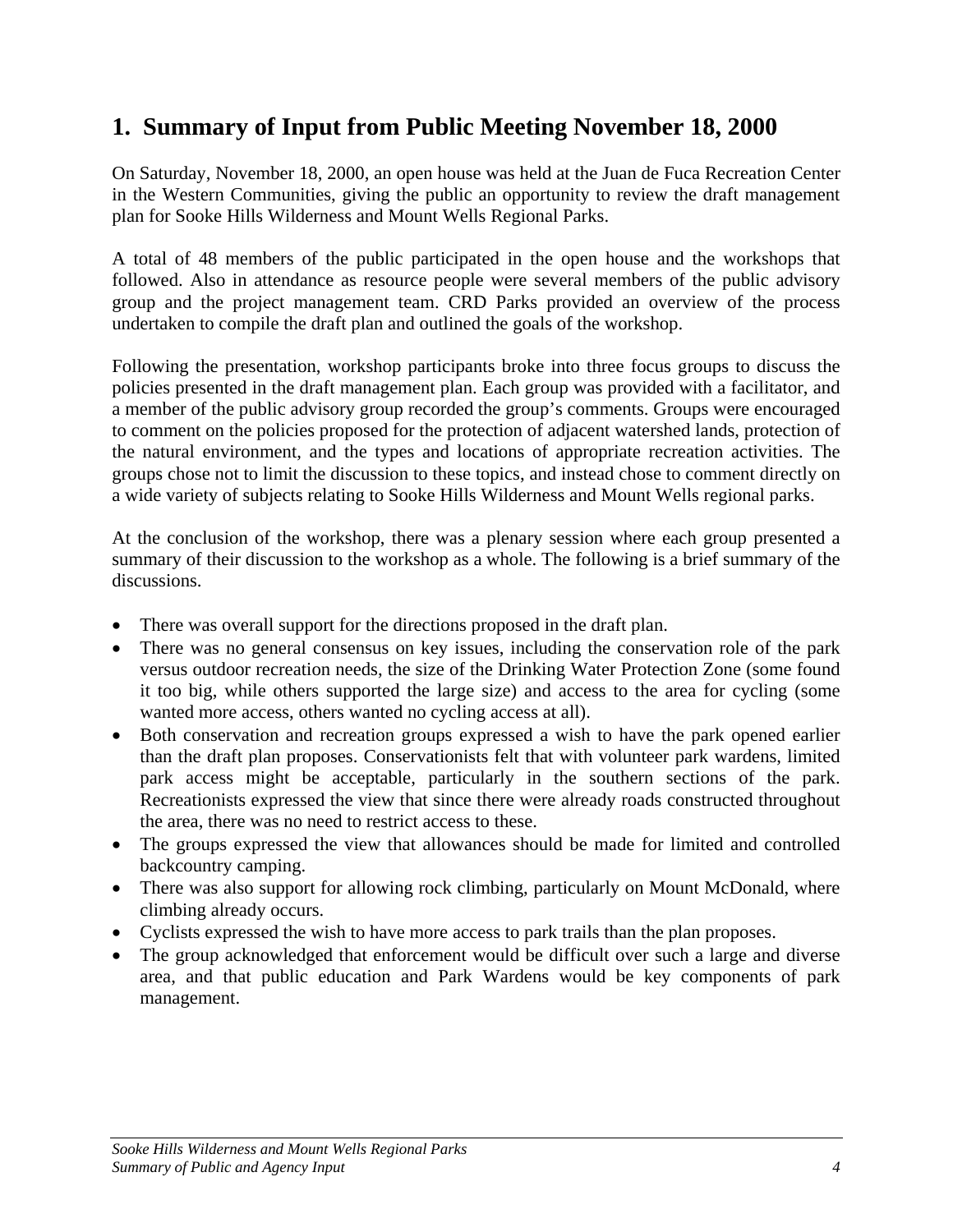#### <span id="page-82-0"></span>**Key Issues Arising from the Public Open House:**

- Timing of the park opening
- Proposed policies regarding camping
- Proposed policies regarding rock climbing
- Proposed policies regarding cycling in the park

### **2. Summary of Input from Response Forms**

As part of the public review process, response forms (questionnaires) were included in the November 2000 newsletter and distributed at the public meeting. An electronic version of the response form was also available on the CRD Parks web site. The questionnaires asked for the public's views on 14 key subject areas. The public was also invited to make written comments on the park policies proposed in the draft plan.

A total of 137 response forms were returned to CRD Parks for consideration. The statistical analysis of the responses gives a general picture of public opinion about the draft plan. Because the response form refers to issues brought forward in the newsletter, a copy of the newsletter is attached (Attachment 1). The statistical summary of each of the response forms appears as Attachment 2. For the detailed breakdown of responses on each of the questions, including 'no response', please refer to this appendix. The following is a consolidated summary of the responses and comments received on each of the subject areas.

**Question 1.** *To address the many challenges in the management of Sooke Hills Wilderness and Mount Wells, CRD Parks is proposing a phased approach to opening these parks to visitors (see page 4 of the newsletter). What is your level of support for opening the park in these phases?*

| Support or strongly support: | 74% |
|------------------------------|-----|
| Oppose or strongly oppose:   | 17% |

Comments on this question were divided between those wanting the park opened sooner, and those who supported a cautious, phased approach. Even those that supported a phased approach expressed the view that they preferred to see the park opened before the proposed date of 2005.

**Question 2.** *Do you support the concept of a Drinking Water Protection Zone and associated restrictions (shown on Map 2 and described on page 5 of the newsletter) to protect adjacent lands in the Greater Victoria Water Supply Area?*

| Support or strongly support: | 84% |
|------------------------------|-----|
| Oppose or strongly oppose:   | 7%  |

Although this proposal received strong support, comments were nearly evenly split between those who thought the zone might be too large, and those who considered water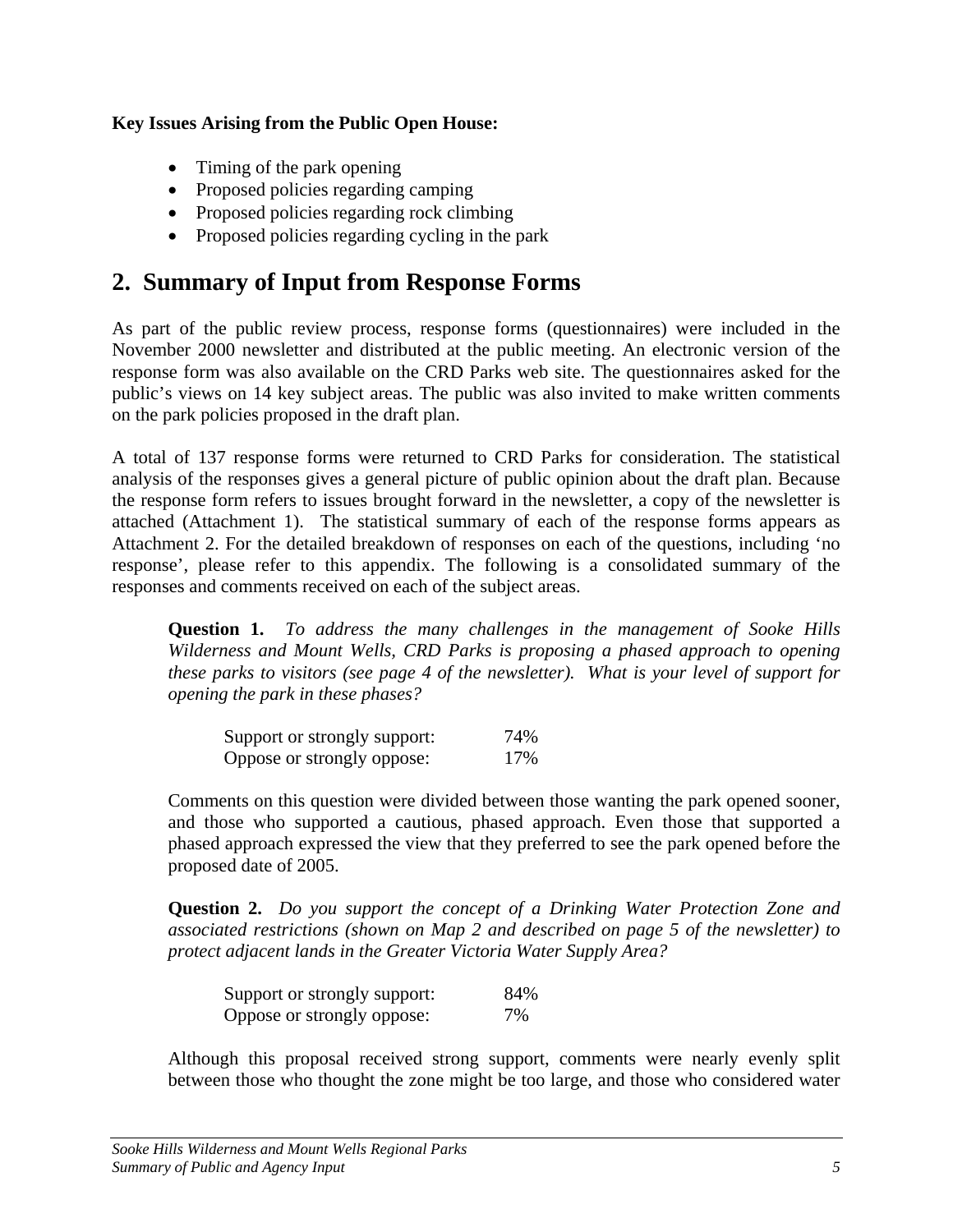protection as a primary concern, and thought the proposed management zone was an appropriate-sized buffer.

**Question 3.** *Do you support the policies to protect adjacent lands in the Greater Victoria Water Supply Area (described on page 6 of the newsletter)?*

| Support or strongly support: | 82% |
|------------------------------|-----|
| Oppose or strongly oppose:   | 5%  |

There was strong support for protecting the lands adjacent to the water supply as many regarded water protection as the primary consideration. There were suggestions that management of wildlife in the CRD Water catchment lands could be improved as well.

**Question 4.** *Do you support the locations and requirements of the Sensitive Environment and Environmental Protection zones (shown on Map 2 and described on page 5 of the newsletter)?*

| Support or strongly support: | 69% |
|------------------------------|-----|
| Oppose or strongly oppose:   | 9%  |

This question was left unanswered by a number of respondents who indicated they did not fully understand the question or indicated a need to better define what constitutes a "sensitive environment zone". Those who agreed with the locations and requirements suggested that boundaries of these zones be based upon good science, not park management needs.

**Question 5.** *Do you support the policies on the protection of the natural environment described on page 6 of the newsletter?*

| Support or strongly support: | 85% |
|------------------------------|-----|
| Oppose or strongly oppose:   | 6%  |

Although there was overall support for the policies, many respondents indicated that they would like to minimize the closed areas. Both sides expressed the opinion that managing such a large area would be difficult, and suggested park wardens assist in park management.

**Question 6.** *Hiking is proposed as the primary recreational activity in the parks. Cycling and horse-riding will be limited to two regional trail routes along existing roadways through Sooke Hills Wilderness when this park is first opened to visitors. Opportunities for cycling and horse riding may be expanded later, after the initial effects of recreation are assessed. What is your level of support for these proposals?* 

| Support or strongly support: | 56% |
|------------------------------|-----|
| Oppose or strongly oppose:   | 36% |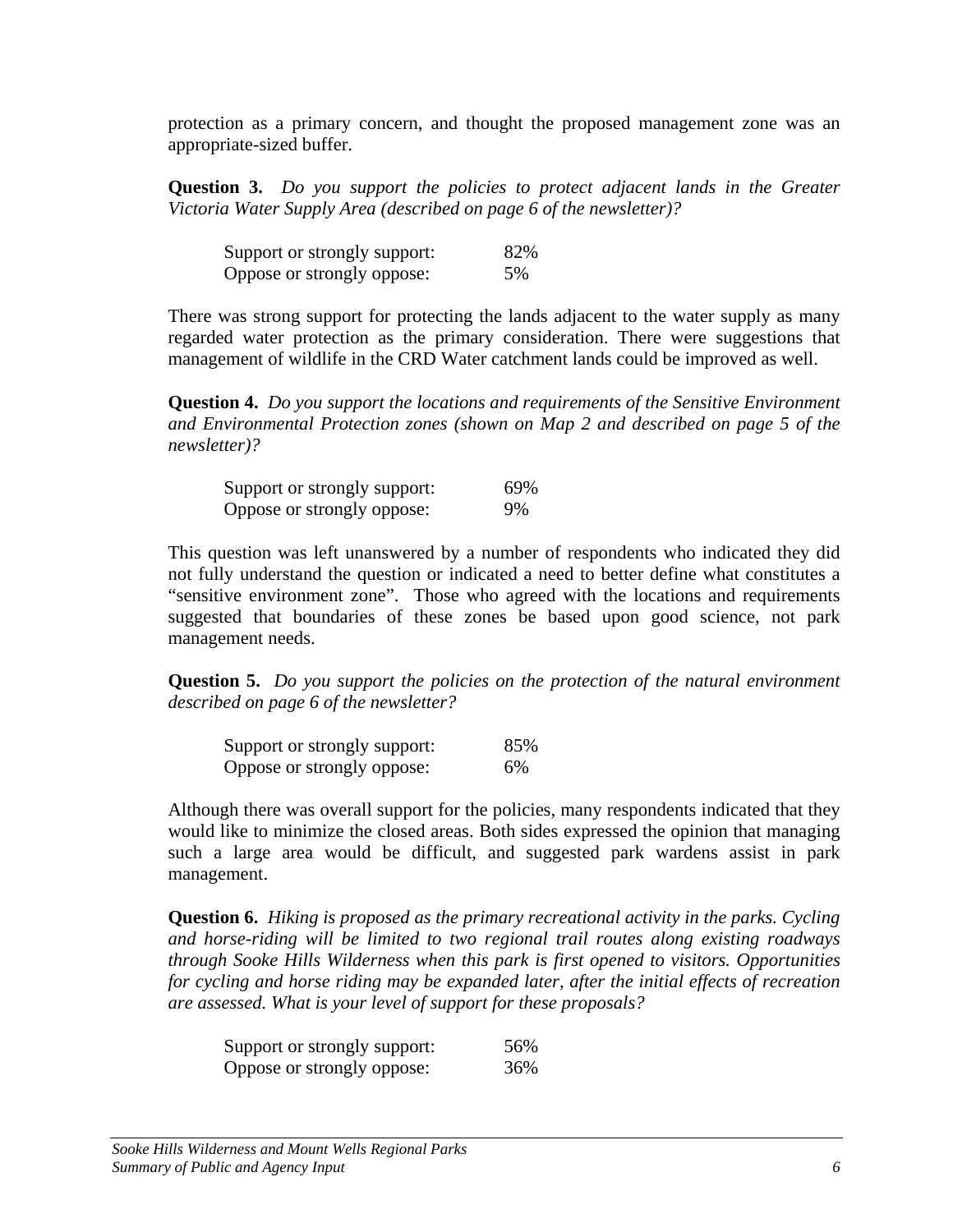This question evoked the least amount of support, the strongest opposition and the greatest number of comments. Only 38% of respondents strongly supported this policy. Cyclists in particular felt that the policy was too restrictive and unnecessary. Comments included the need to expand the number of cycling opportunities within regional parks, allowance in the plan for single-track trails, and ensuring equal access to the new park to all user groups. Equestrians also indicated a wish to access more of the park than the draft plan proposes.

**Question 7.** *The CRD Parks bylaw states that dogs must be under control in regional parks (either on a leash or returning immediately when called). The draft plan proposes that all dogs be leashed in Sooke Hills Wilderness to protect wildlife, themselves, and their handlers. What is your level of support for this policy?*

| Support or strongly support: | 71% |
|------------------------------|-----|
| Oppose or strongly oppose:   | 21% |

While the majority agreed with the proposed leash policy, others felt that the existing CRD Parks policy of "under control" was adequate. A significant number of respondents were opposed to having dogs in the park altogether, suggesting that managing dogs would be a problem in the parks. Others agreed with the leash policy and suggested that it would be easier to enforce if somewhere on the perimeter of the park a dog off-leash area was provided.

**Question 8.** *Do you have a dog?*

| Yes: | 14% |
|------|-----|
| No:  | 47% |

Only 14% of the respondents have dogs. Those that do were split fairly evenly over the "on leash" versus "in control" policy.

**Question 9.** *Freshwater recreation opportunities will be provided at Humpback Reservoir (all other water bodies in Sooke Hills Wilderness are within the Drinking Water Protection Zone). The types of activities to be permitted at the Reservoir, and the level of development of the shoreline, are presented on page 7 of the newsletter. What is your level of support for these proposals?* 

| Support or strongly support: | 80% |
|------------------------------|-----|
| Oppose or strongly oppose:   | 5%  |

Respondents strongly supported the proposed activities. A large number insisted that no motorized boats be allowed on the reservoir, while others suggested that the reservoir be stocked with fish to support fishing.

**Question 10.** *Rock climbing will continue to be permitted in existing defined areas within Mount Wells Regional Park (see page 7 of the newsletter). To protect sensitive*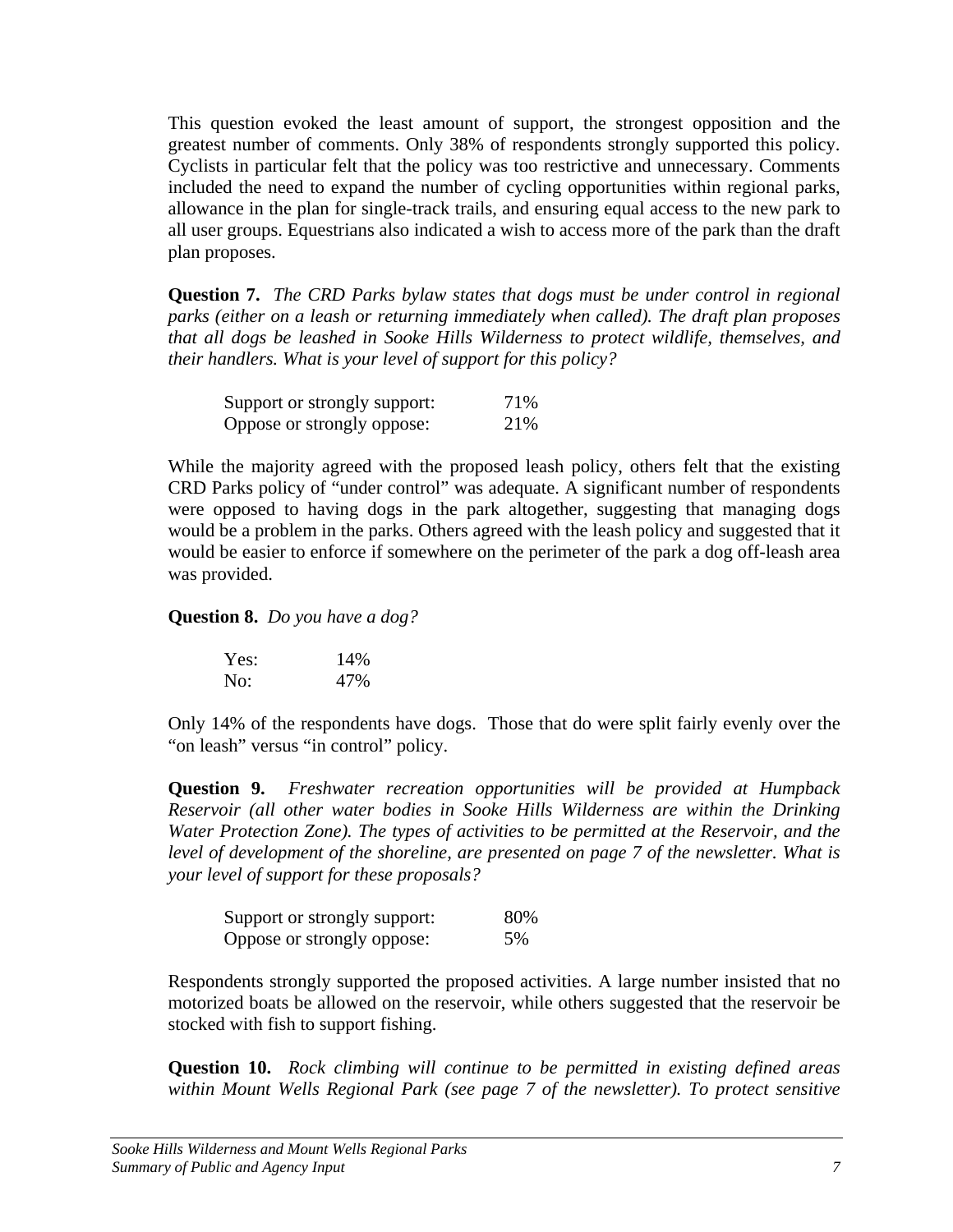*vegetation and nesting habitat for birds of prey, this activity will not be permitted in Sooke Hills Wilderness. What is your level of support for these policies?* 

| Support or strongly support: | 71% |
|------------------------------|-----|
| Oppose or strongly oppose:   | 16% |

Only 53% strongly supported the proposed restrictions on rock climbing. Many felt that with such a large area, there could be spots where rock climbing would be safe and not damaging to the park. Many respondents indicated that existing sites, particularly those on Mount McDonald, be allowed continued use as rock climbing sites.

**Question 11.** *The CRD Parks Master Plan allows camping to be considered as an option in management plans for regional parks. To minimize risks to adjacent water supply*  lands and impacts to the natural environment, camping will not be permitted in either *park. What is your level of support for this policy?* 

| Support or strongly support: | 64% |
|------------------------------|-----|
| Oppose or strongly oppose:   | 20% |

Only 51% strongly supported the ban on camping within the parks. Many respondents felt that a backcountry hike-in style of camping should be allowed. Because of the size of the park, and the length of the proposed trails, many felt that traversing the park would require some type of overnight stay. They expressed the opinion that properly designed wilderness camping at appropriate sites should be allowed. Others suggested that cabins be provided on a permit and registration basis, allowing overnight stays while effectively managing access.

**Question 12.** *The draft plan identifies two potential entrances to the parks: a southern entrance off Sooke Road and an entrance off Humpback Road near Humpback Reservoir (see Map 3 on page 8 of the newsletter). Which entrance do you think is the priority?*

| 1. Southern entrance off Sooke Road:                        | 34% |
|-------------------------------------------------------------|-----|
| 2. Entrance off Humpback Road near Humpback Reservoir area: | 39% |

Although a slightly higher number supported the Humpback entrance, respondents did not indicate an overwhelming favorite. Many suggested that both entrances were equally important. Others suggested that even more entrances might be required in order to access such a large area.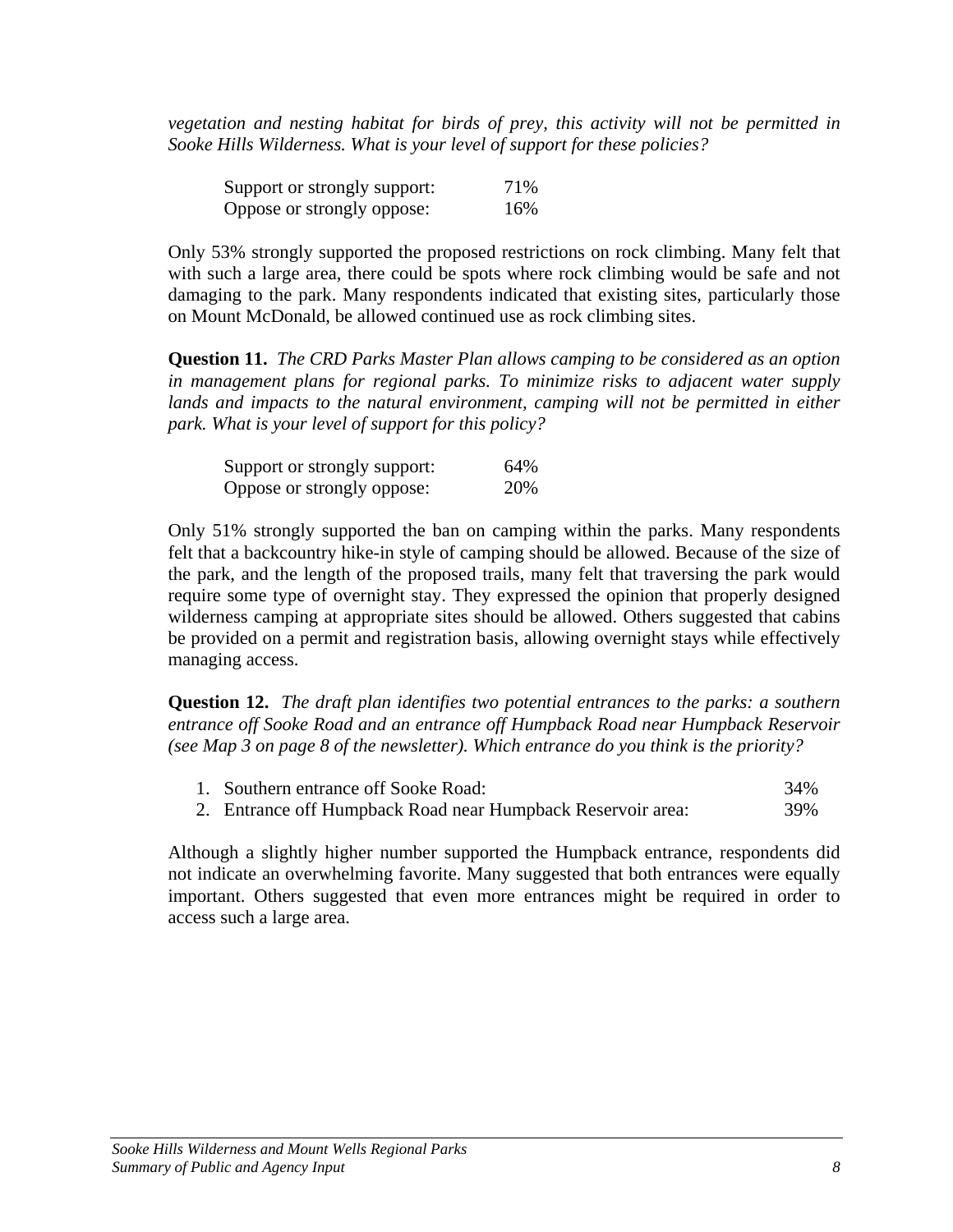**Question 13.** *The draft plan proposes that existing trails to two excellent viewpoints be designated for hiking when the parks are first opened to visitors (see Map 3 and pages 7 and 8 of the newsletter). Hilltop hiking trails will be limited to these two areas to protect sensitive areas in other parts of the parks. What is your level of support for these policies?* 

| Support or strongly support: | 67% |
|------------------------------|-----|
| Oppose or strongly oppose:   | 20% |

Of the 67% that supported the limitation on hilltop hiking trails, the percentage who strongly supported limited access was only 44%. Many suggested that if done properly, more viewpoints could be created. Some suggested that if only two formal viewpoints were provided, a number of unsanctioned informal pathways could result. Many also suggested that more viewpoints would greatly enhance the park visitor experience.

**Question 14.** *The draft plan proposes that the opening of the Trans-Canada and Sea-to-Sea trails through Sooke Hills Wilderness (see Map 3 and page 8 of the newsletter) be delayed until the sections needed to complete these trails on adjacent lands are opened. What is your level of support for this policy?* 

| Support or strongly support: | 55% |
|------------------------------|-----|
| Oppose or strongly oppose:   | 26% |

Other than cycling restrictions, delaying the opening of the long distance trails received the least amount of public support. Most respondents indicated that portions of the Trans Canada Trail in particular should be opened, even if they do not yet connect to trails to the north. Some indicated that opening part of the trail could act as a catalyst to stimulate action on other portions of the Trans Canada Trail.

**Question 15.** *Where do you live in the Capital Region?*

Responses were received from every jurisdiction in the Capital Region including the Gulf Islands. By far the majority of respondents were from Victoria (29.9%), Saanich (26.3%) and Oak Bay (8.0%). The remaining 35.8% of respondents represented the remaining 12 jurisdictions.

From the responses received, there appears to be general (although not unanimous) support for several of the proposed policies, including:

- The establishment of the Drinking Water Protection Zone and associated restrictions
- The policies to protect adjacent lands in the Greater Victoria Water Supply Area
- The locations and requirements of the Sensitive Environment and Environmental Protection zones
- The policies on the protection of the natural environment
- The recreation proposals for the Humpback Reservoir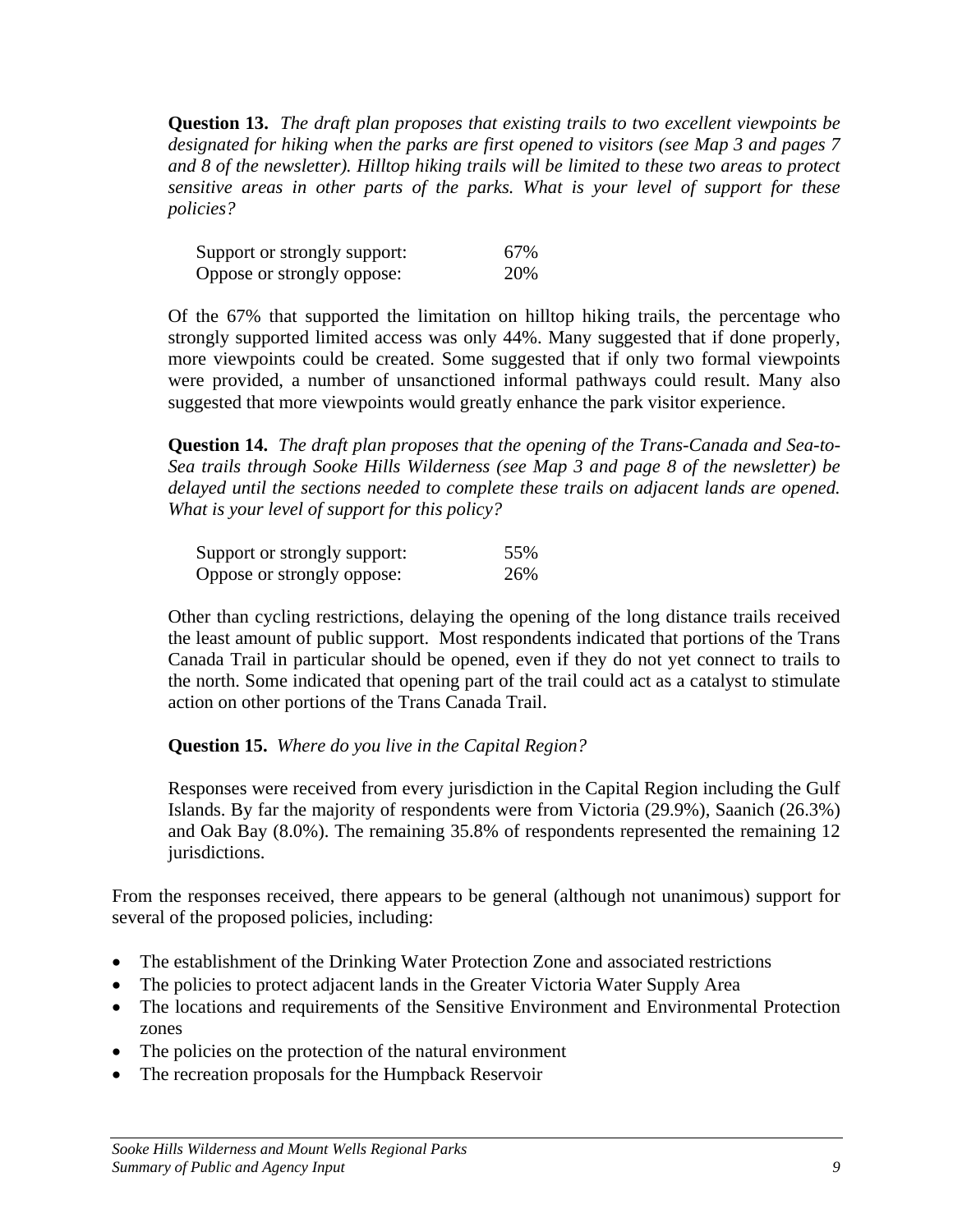#### <span id="page-87-0"></span>**Key Issues Arising from the Response Forms**

Although there was strong support for the proposed environmental policies, there was less support for some of the proposed access policies, leading to the need for further consideration of the following issues:

- Timing of the opening of the parks and trails
- Policies regarding hike-in camping
- Policies regarding rock climbing
- Policies regarding cycling access to the parks

## **3. Adjacent Landowner Input and Changes to the Draft Plan**

There were a number of areas identified in the draft plan as potential additions to the park. The intent was to indicate that some of the park boundaries are based upon administrative land parcels, rather than topographical or natural features. CRD Parks' intention was to indicate the desire to have natural boundaries for the parks, rather than administrative ones. It was clearly stated that this notation did not commit CRD Parks to acquire these lands and that the normal process for acquiring private lands would apply: following the guidelines and procedures outlined in the CRD Parks Master Plan.

Several adjacent private landowners who were asked to comment on the plan advised CRD Parks that designating specific private properties as areas of interest for potential additions to the park caused them concern. Their concerns were centered on Map 6, which identified specific property parcels as areas of interest, rather than general geographical areas.

As a result of discussions with adjacent landowners, the map was changed to indicate the areas of interest as general areas only, without specific property lines being shown. The text was also modified to indicate general areas only without specific properties being identified. The final management plan will reflect these changes.

## **4. Municipal and Electoral Area Input**

Municipalities adjacent to Sooke Hills Wilderness and Mount Wells regional parks (the districts of Sooke, Langford and Metchosin) were invited to comment on the draft plan. The districts of Metchosin and Langford provided comments, as summarized below:

The District of Langford provided CRD Parks with a number of comments relating to how the parks fit with their Official Community Plan, made note of Land Reserve requirements and suggested that emergency access be provided through the park. They also proposed that Langford and CRD Parks meet to discuss a number of issues, including:

- The routing of the Trans Canada Trail through the Oakcrest (future development) lands.
- Integration of Langford municipal parkland with the regional parks.
- The future development of the Humpback Reservoir for recreational use.